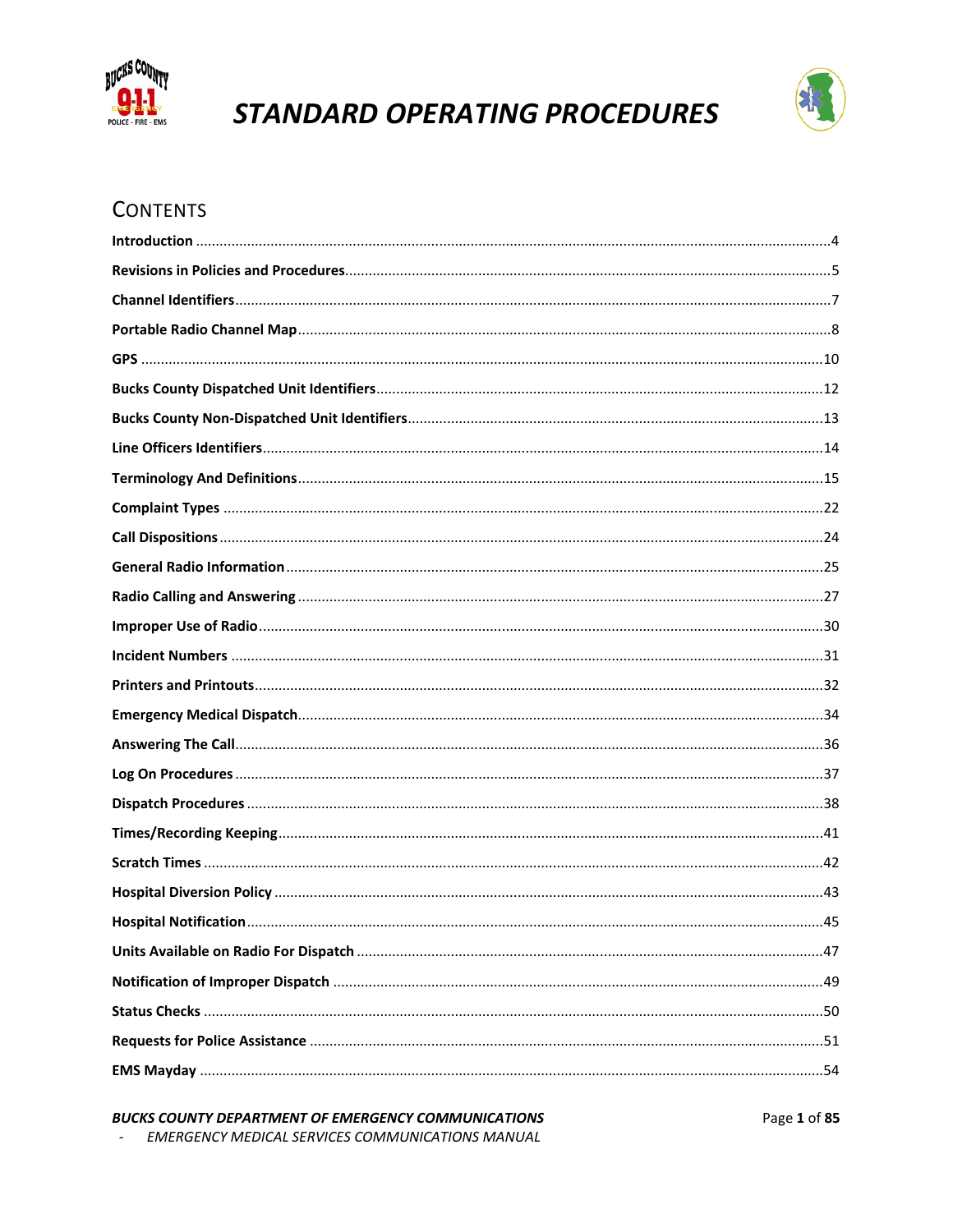

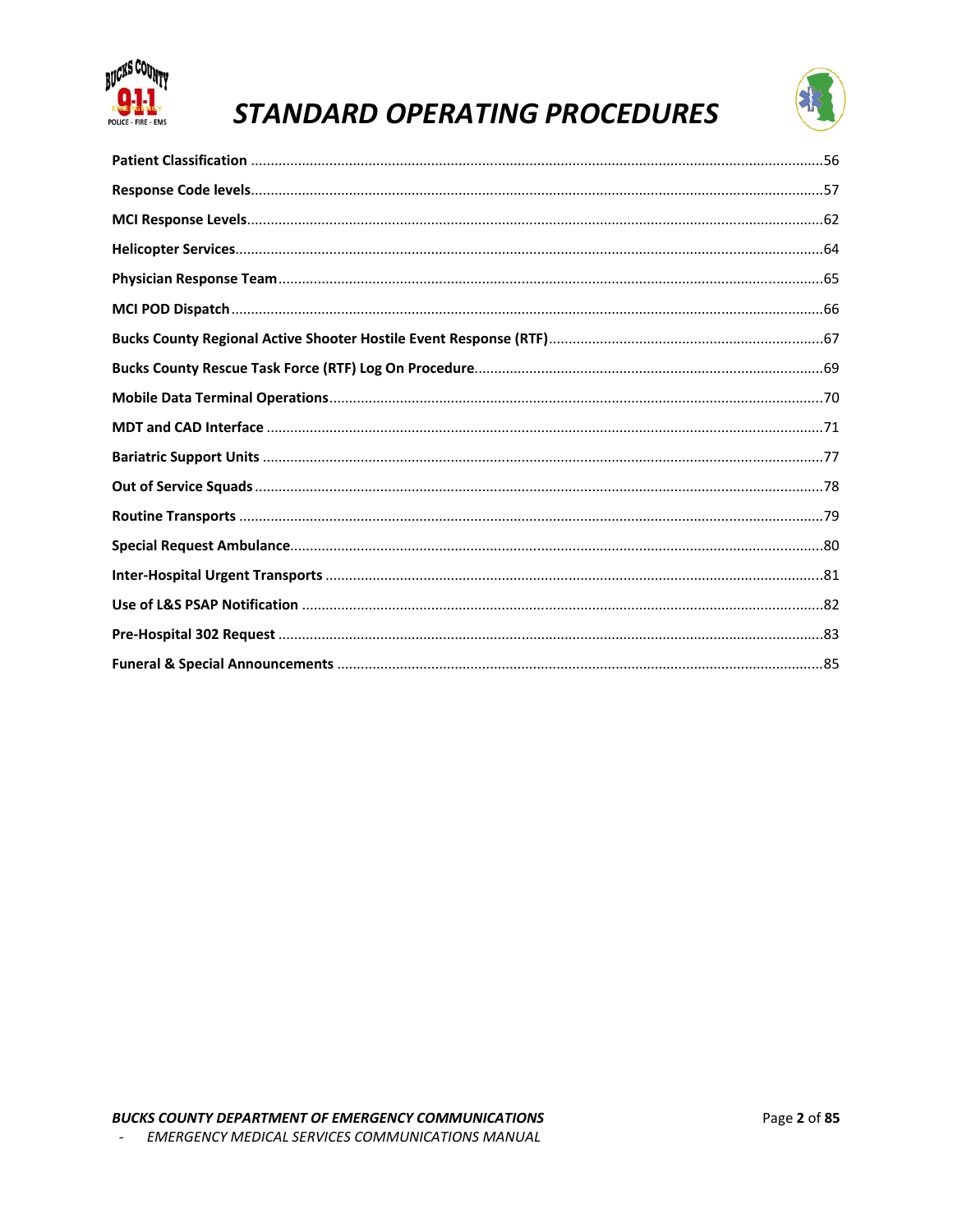



# THIS PAGE INTENTIONALLY LEFT BLANK

**BUCKS COUNTY DEPARTMENT OF EMERGENCY COMMUNICATIONS BUCKS COUNTY DEPARTMENT OF EMERGENCY COMMUNICATIONS** ‐ *EMERGENCY MEDICAL SERVICES COMMUNICATIONS MANUAL*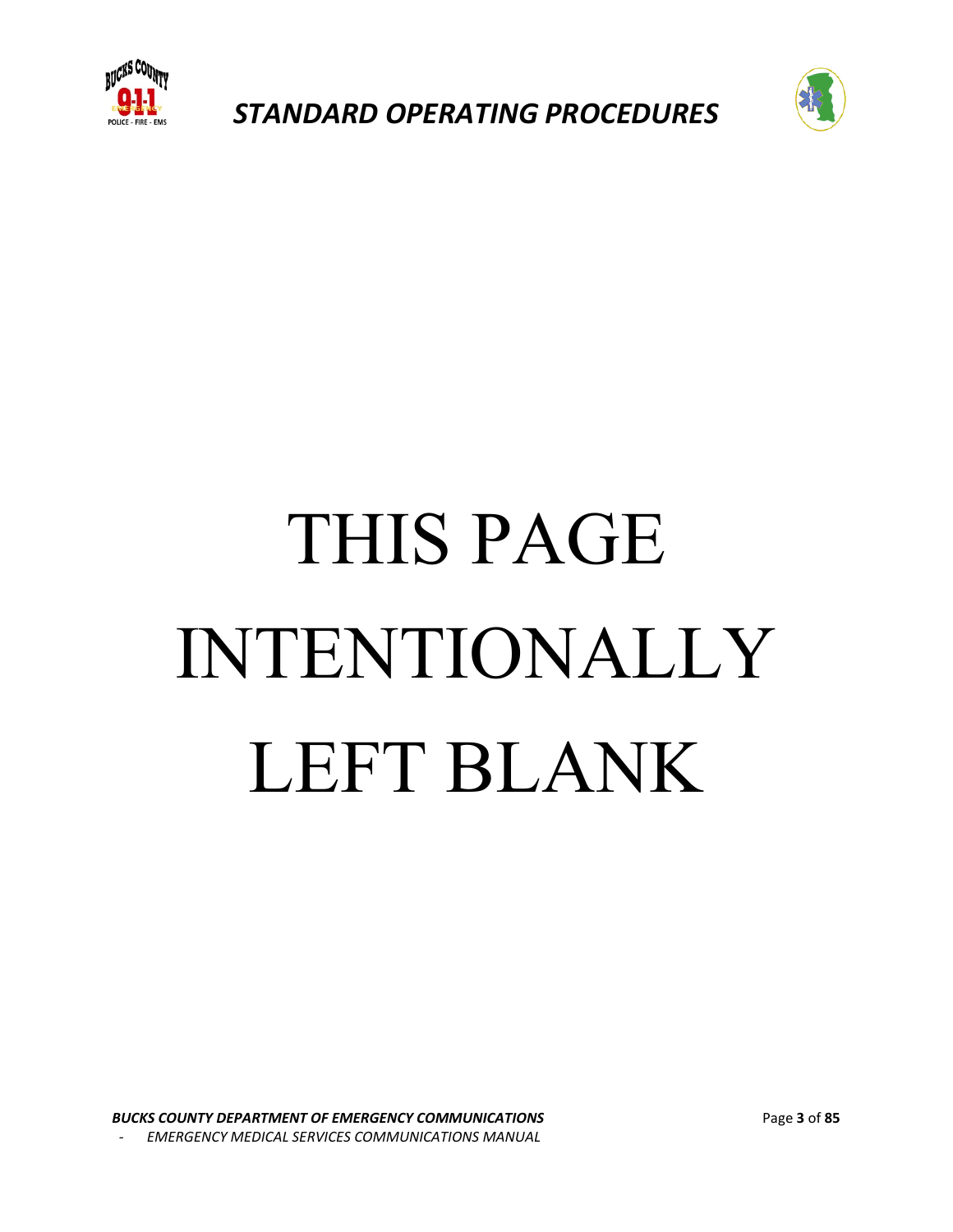



| SOP # $7-701$<br>Revision: <b>1</b> | <b>INTRODUCTION</b> | Author: 691 |
|-------------------------------------|---------------------|-------------|
| Effective Date: January 2, 2019     |                     |             |

This publication covers policies and procedures governing EMS communications within the Bucks County Department of Emergency Communications.

It is an official guide for conduct of operations and training by personnel of the Bucks County Department of Emergency Communications and those agencies utilizing the department's services.

The contents outline policy and standardized procedures to be followed in a variety of situations. It is obviously impossible to develop procedures for every situation which might arise, therefore, in situations not covered by specific instructions, decisions made and actions taken must be governed by common sense and judgment on the part of supervisory personnel, shift supervisors, and in some cases, the dispatchers themselves.

The need for standardization cannot be overemphasized. Standard operating procedures save time, reduce confusion, and eliminate errors will assist all concerned in providing timely and predictable reactions to emergency situations.

Communications is a vital aspect of the emergency medical services system. The ideal communications system affords an effective means for public access (9‐1‐1). Further, trained telephone and radio operators (through approved training programs such as APCO) and technical staff in an emergency operations center serve as a central dispatch center function to coordinate and facilitate operations of all agencies involved in the pre-hospital phase of emergency care.

In as much as communications involves many people in different capacities, procedural guidelines are established for each capacity.

This manual is to be reviewed and if necessary, updated as needed by the Communications Department and the EMS community.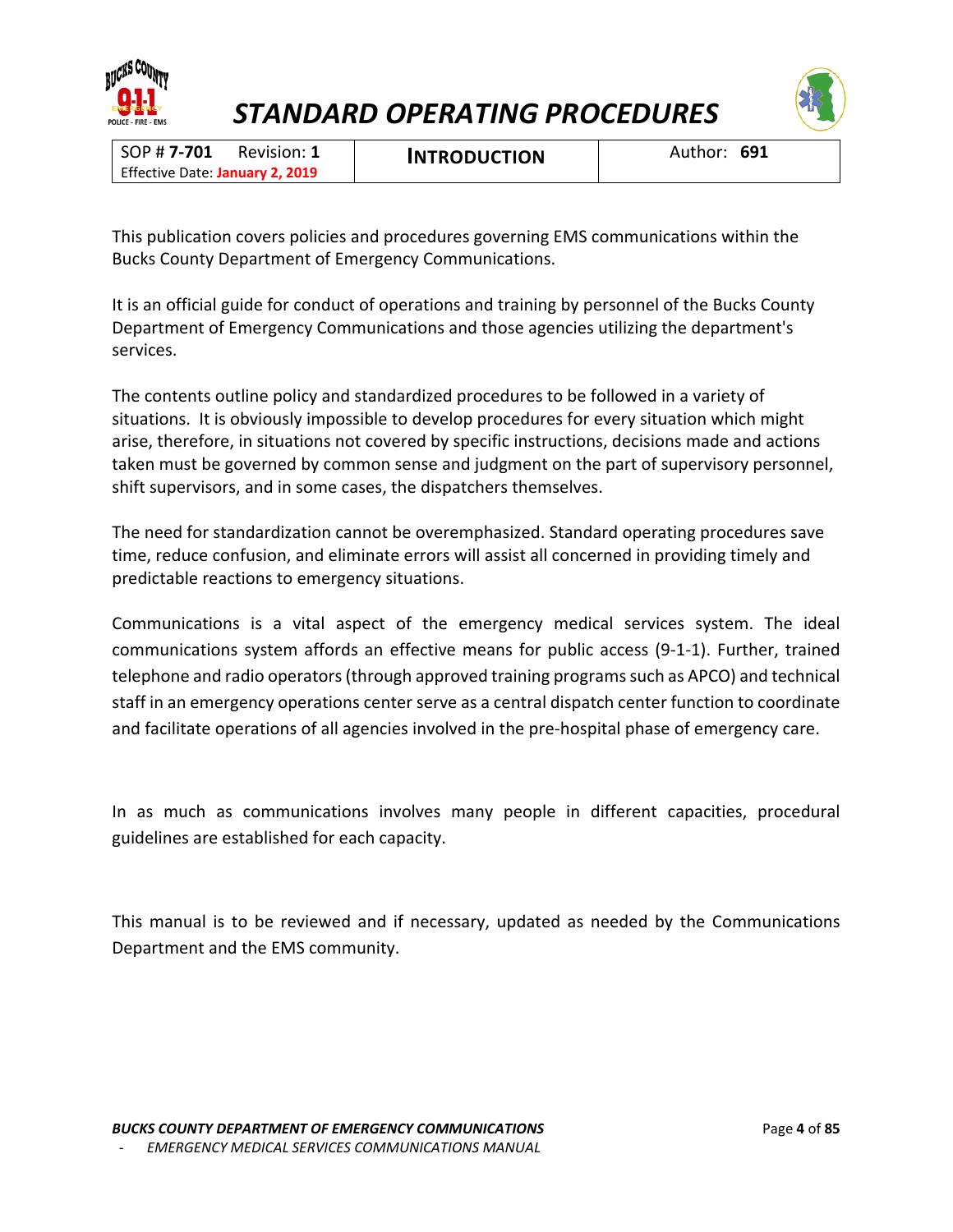



SOP # **7‐702** Revision: **1** Effective Date: **January 2, 2019**

**REVISIONS IN POLICIES AND PROCEDURES**

Author: **691** 

#### **1.0 PURPOSE**

1.1 This policy was created to establish the development and maintenance of consolidated communications network policy and procedures.

#### **2.0 SUMMARY**

2.1 This manual serves as the communications systems guideline for establishing dispatching, emergency scene communications and related functions. This tool provides the necessary mechanism for standardization, which will ultimately better, serve the citizens whom each of us are dedicated to protect.

#### **3.0 POLICY**

- 3.1 In using this manual as the controlling mechanism, the Bucks County Department of Communications (hereafter known as the Department) management policy will be as follows:
- 3.2 The Director of Communications or their designee WILL NOT consider any changes in Departments operational policies and procedures without first having the proposed changes considered by the respective Police, Fire or EMS Communications Advisory Committee, for their recommendations.
- 3.3 The initiation of this procedure provides all parties concerned with written documentation of all Department action and does not leave policy or procedural changes to word of mouth. The motivation behind this policy is if a revision is justified for one of the system users, it may be an asset to the entire system.

#### **4.0 PROCEDURE**

4.1 Any individual Police, Fire, EMS or communications system user who wishes to propose a change or revision in Department policy and procedures must submit the proposed change(s) in writing to the Director of Communications or their designee who will then forward copies of the proposal to the members of the Advisory Committee for review. The individual proposing the change would then be notified of a date, time and meeting place to appear before the Advisory Committee to answer questions and offer argument in favor of the proposed change(s).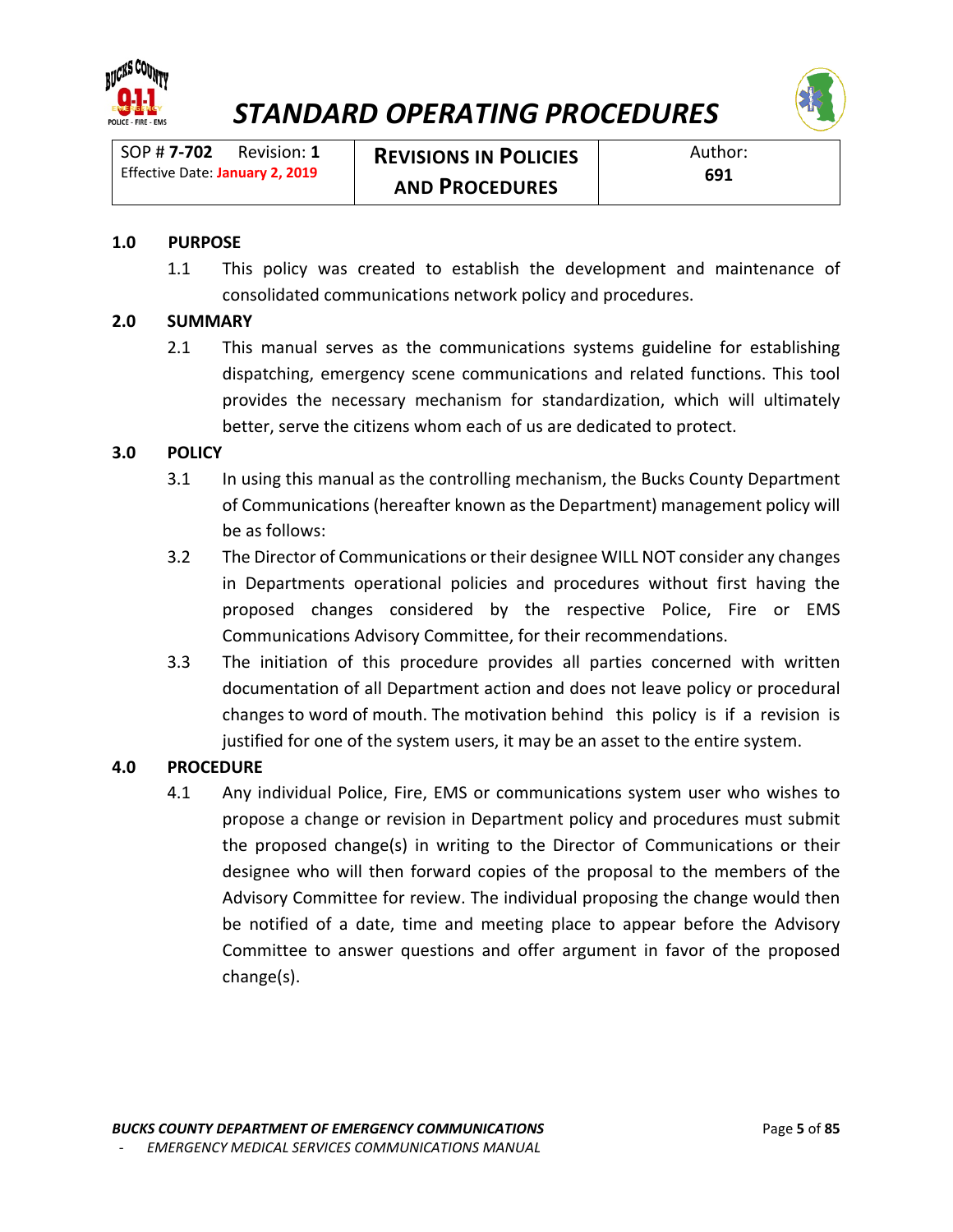



SOP # **7‐702** Revision: **1** Effective Date: **January 2, 2019**

**Revisions in Policies and Procedures**

Author: **691** 

- 4.2 The Advisory Committee will then discuss the merits and offer a recommendation on the course of action to the Director of Communications or their designee. This recommendation will be in the form of acceptance or rejection of the proposed change(s).
- 4.3 The Director of Communications or his designee will then render a decision on the matter and initiate or deny the recommendation of the Advisory Committee.
- 4.4 The person that submitted the change will be notified of the Director's decision, with a statement advising them why a specific course of action was decided upon.

\* Exceptions: administrative changes (non‐operational, ie: service names) and operational changes that are dictated by PA DOH Statewide protocols, Regional Treatment and Transfer protocols.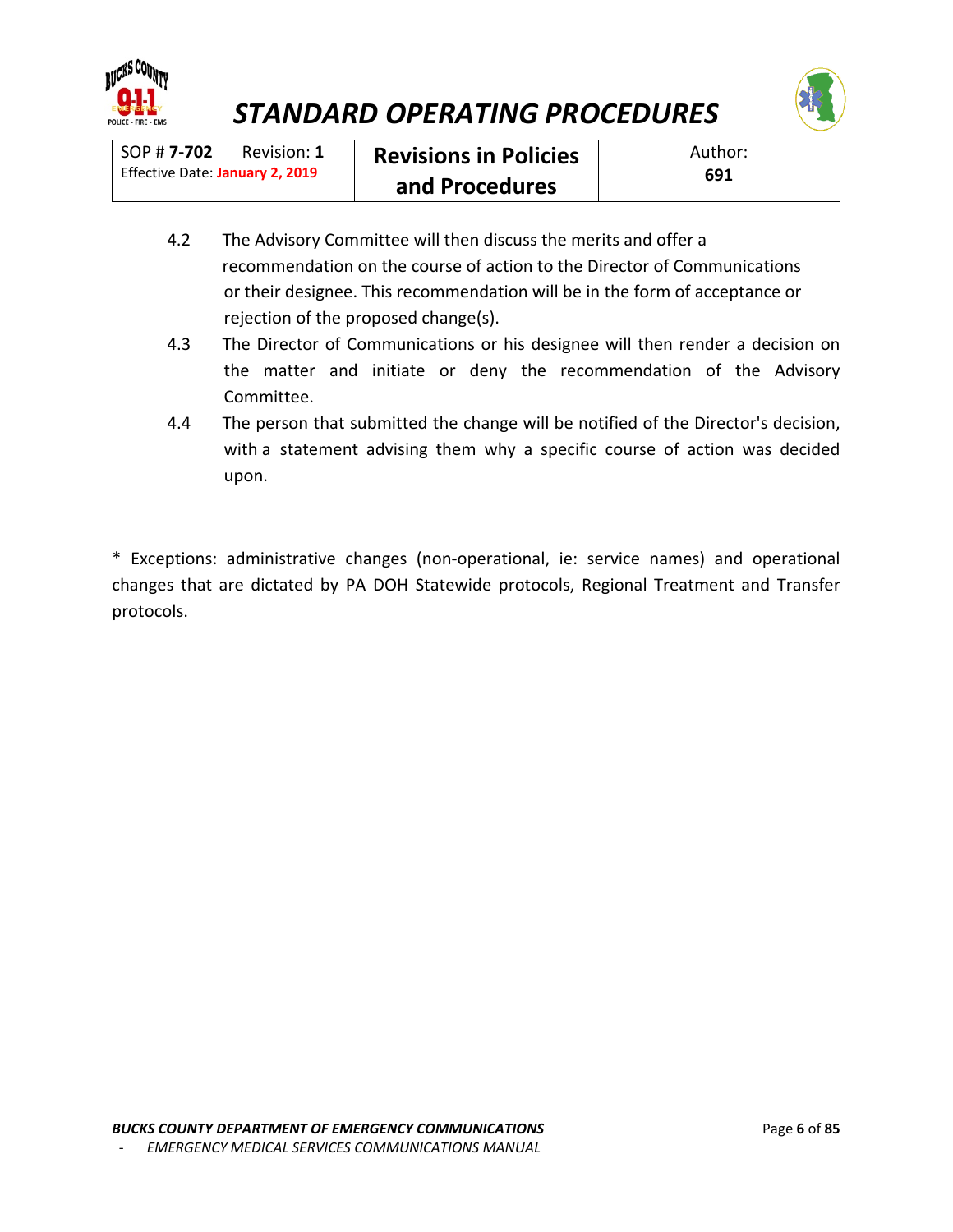



SOP # **7‐703** Revision: **1**  Effective Date: **October 18, 2015 CHANNEL IDENTIFIERS**

#### **1.0 PURPOSE**

1.1 This policy was created to identify the Digital Talk Groups and to use common terminology between the PSAP and Providers.

#### **2.0 DEFINITIONS**

2.1 Digital Talk Groups

|        | <b>DIGITAL TALK GROUP ID</b> |
|--------|------------------------------|
| 2.1.1  | <b>DISPATCH BAND</b>         |
| 2.1.2  | <b>EMS NORTH</b>             |
| 2.1.3  | <b>EMS SOUTH</b>             |
| 2.1.4  | <b>HOSPITAL</b>              |
| 2.1.5  | <b>EMERGENCY</b>             |
| 2.1.6  | <b>NORTH BAND (FIRE)</b>     |
| 2.1.7  | <b>SOUTH BAND (FIRE)</b>     |
| 2.1.8  | <b>EAST BAND (FIRE)</b>      |
| 2.1.9  | <b>CENTRAL BAND (FIRE)</b>   |
| 2.1.10 | FIRE GROUND OPS (PORTABLES)  |
| 2.1.11 | <b>FIRE POLICE</b>           |

- 2.2.1 For the UHF Med Channels, the Bucks County PL tone is 186.2
- 2.2.2 Med 4 will be monitored by the Bucks County PSAP for all non PSAP dispatched agencies.
- 2.2.3 UHF Med Channels

|         | <b>UHF Med Channels</b> |
|---------|-------------------------|
| 2.2.3.1 | MED <sub>1</sub>        |
| 2.2.3.2 | MED <sub>2</sub>        |
| 2.2.3.3 | MED <sub>3</sub>        |
| 2.2.3.4 | MED <sub>4</sub>        |
| 2.2.3.5 | MED <sub>5</sub>        |
| 2.2.3.6 | MED <sub>6</sub>        |
| 2.2.3.7 | MED7                    |
| 2.2.3.8 | MED <sub>8</sub>        |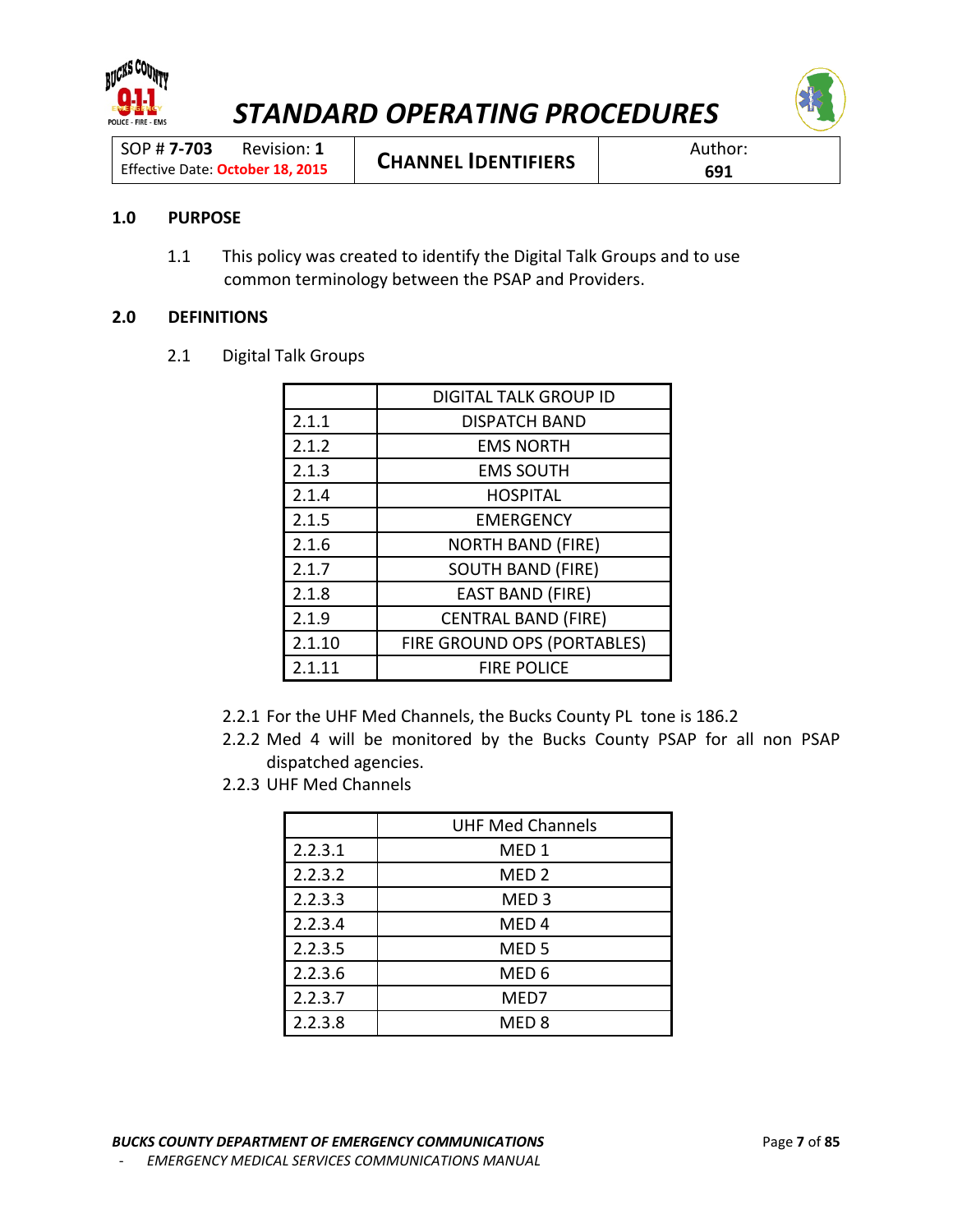



SOP # **7‐704**  Revision: **1**  Effective Date: **October 18, 2015** **PORTABLE RADIO CHANNEL MAP**

1.1 The following chart depicts a portable radio channel layout for banks  $A - C$ :

| <b>BANKA</b>                 | <b>BANK B</b>              | <b>BANK C</b>     |
|------------------------------|----------------------------|-------------------|
| <b>EMS Home Zone</b>         | "Home" Fire Band           | Tac 1             |
| <b>EMS Home Direct</b>       | "Home" Fire Ground         | Tac <sub>2</sub>  |
| <b>Hospital</b>              | "Home" Fire Ops            | Tac <sub>3</sub>  |
| <b>EMS "Opposite" Zone</b>   | <b>Emergency</b>           | Tac <sub>4</sub>  |
| <b>EMS "Opposite" Direct</b> | <b>North Band</b>          | Tac <sub>5</sub>  |
| <b>Emergency</b>             | <b>North Fire Ground</b>   | <b>FP South</b>   |
| Programming                  | <b>North Ops</b>           | <b>FP North</b>   |
| <b>Dispatch</b>              | <b>East Band</b>           | Zone 9            |
|                              | <b>East Fire Ground</b>    | Zone 8            |
|                              | <b>East Ops</b>            | Zone 7            |
|                              | <b>South Band</b>          | Zone 6            |
|                              | <b>South Fire Ground</b>   | Zone 5            |
|                              | <b>South Ops</b>           | Zone 4            |
|                              | <b>Central Band</b>        | Zone 3            |
|                              | <b>Central Fire Ground</b> | Zone <sub>2</sub> |
|                              | <b>Central Ops</b>         | Zone 1            |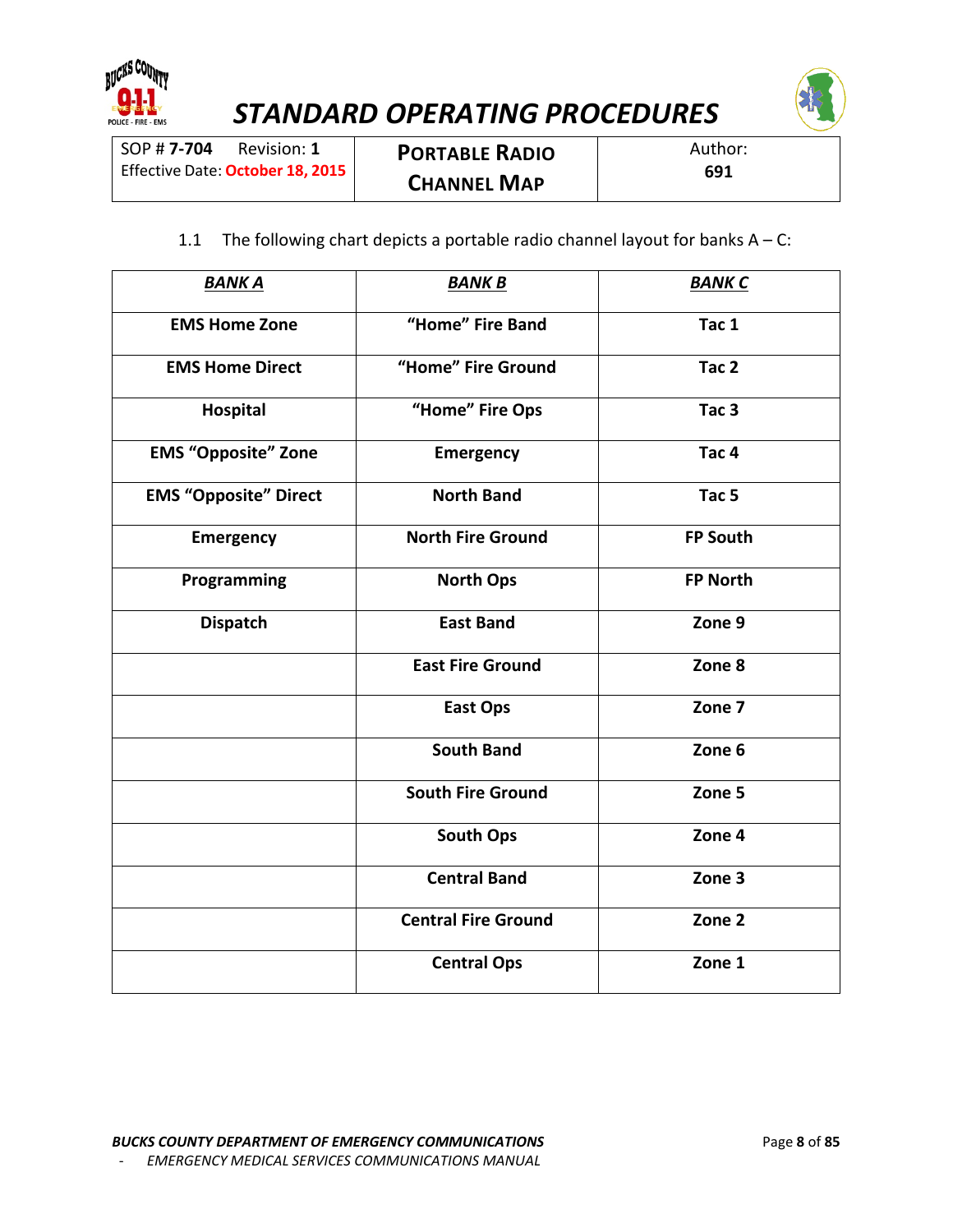



SOP # **7‐704**  Revision: **1**  Effective Date: **October 18, 2015** **Portable Radio Channel Map** 

1.2 The following chart depicts a portable radio channel layout for banks  $D - F$ :

| <b>BANKD</b>                 | <b>BANKE</b>     | <b>BANKF</b> |
|------------------------------|------------------|--------------|
| <b>Local (If Applicable)</b> | 8CALL90 CH       | <b>OPEN</b>  |
| <b>OPEN</b>                  | 8TAC91 TK        | <b>OPEN</b>  |
| <b>OPEN</b>                  | 8TAC92 PV        | <b>OPEN</b>  |
| <b>OPEN</b>                  | 8TAC93LS         | <b>OPEN</b>  |
| <b>OPEN</b>                  | 8TAC94 WR        | <b>OPEN</b>  |
| <b>OPEN</b>                  | <b>FP Direct</b> | <b>OPEN</b>  |
| <b>OPEN</b>                  | <b>OPEN</b>      | <b>OPEN</b>  |
| <b>OPEN</b>                  | <b>OPEN</b>      | <b>OPEN</b>  |
| <b>OPEN</b>                  | <b>OPEN</b>      | <b>OPEN</b>  |
| <b>OPEN</b>                  | <b>OPEN</b>      | <b>OPEN</b>  |
| <b>OPEN</b>                  | <b>OPEN</b>      | <b>OPEN</b>  |
| <b>OPEN</b>                  | <b>OPEN</b>      | <b>OPEN</b>  |
| <b>OPEN</b>                  | <b>OPEN</b>      | <b>OPEN</b>  |
| <b>OPEN</b>                  | <b>OPEN</b>      | <b>OPEN</b>  |
| <b>OPEN</b>                  | <b>OPEN</b>      | <b>OPEN</b>  |
| <b>OPEN</b>                  | <b>OPEN</b>      | <b>OPEN</b>  |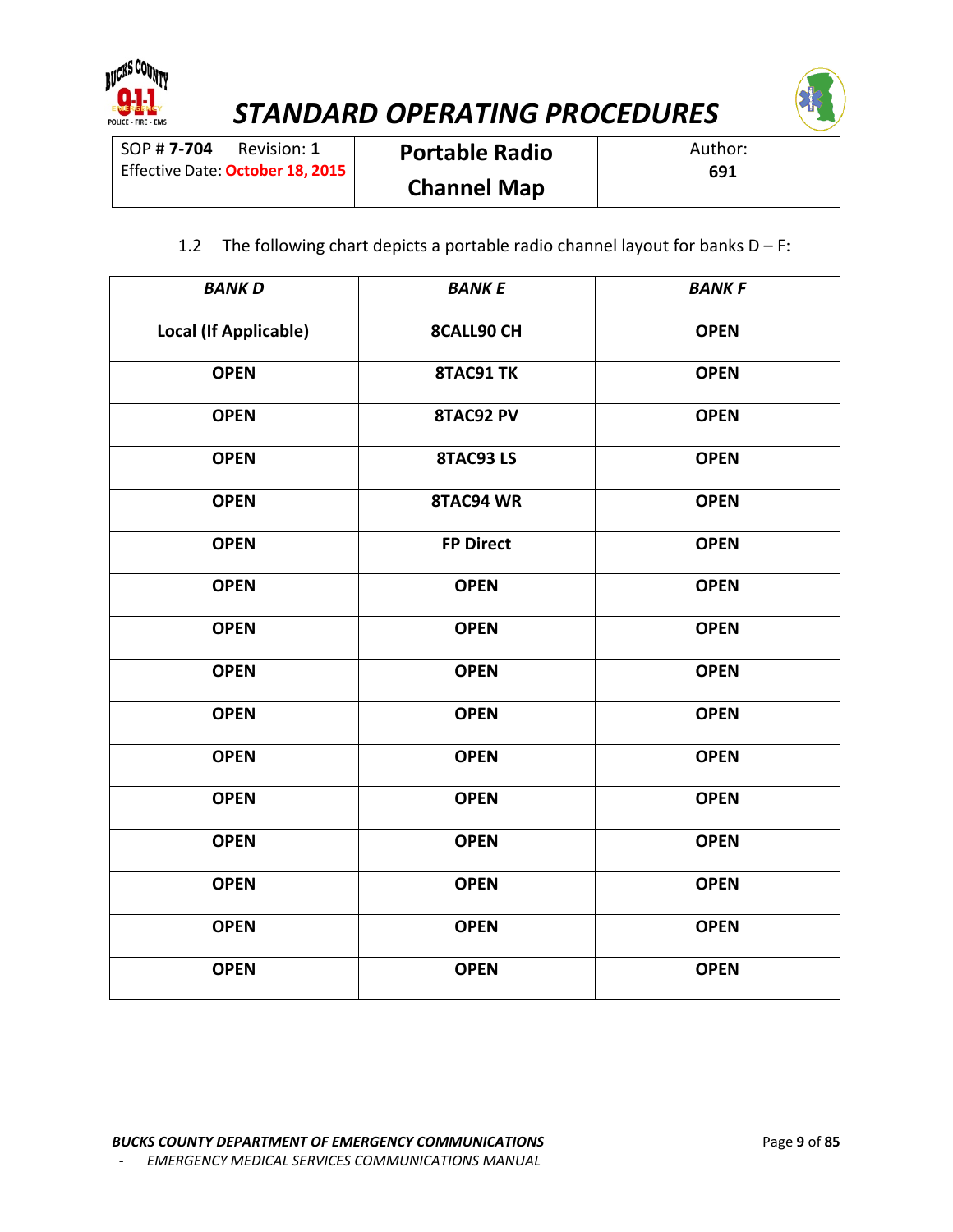



| SOP # 7-705 | Revision: 1                      | <b>GPS</b> | Author: |
|-------------|----------------------------------|------------|---------|
|             | Effective Date: October 18, 2015 |            | 691     |

### **1.0 PURPOSE**

1.1 This policy will outline the use and specifications of the GPS feature on all portable and mobile radios.

#### **2.0 SUMMARY**

2.1 The GPS feature is a feature that is enabled on portable and mobile radios. The most important capability of this feature is the ability to track a radio if a system user assigned a radio is in distress. The "auto ping" feature of GPS is not enabled on departmental radios. The radio will not automatically request a ping to be sent at certain time intervals. The only time a radio will request a GPS ping is when the emergency ID is depressed. The ping will send a request to the C.A.D. which will then populate the departments mapping program with your location. Otherwise, to ping a radio, the command has to be entered by the dispatcher through the C.A.D. system. A GPS ping is only as good as the radio signal. Therefore a ping in a large building may show the location as part of the building without being as specific as if the ping request was made at an outside location. The radio alias must be properly entered into the C.A.D. during logon for the GPS feature to work.

#### **3.0 POLICY**

- 3.1 Dispatchers will only make a GPS request of a unit when it is requested by that EMS department OIC or if there is an emergency involving a system user.
- 3.2 Dispatchers will log portable and mobile radios on by their full alias.
	- *3.2.1 Example: 154‐091*
- 3.3 The Chief or their designee will annually complete and submit the issued Department Info File forms listing portable radio assignments.
- 3.4 The Chief or their designee will notify the Department of Communications in written or in electronic form when any mobile or portable radios are reassigned to keep the Department Info Files accurate.

#### **4.0 PROCEDURE**

4.1 Dispatchers will have the ability through the **DGPS** (Display GPS) command to display the last GPS report received for a unit. The display will list the latitude/longitude and date/time.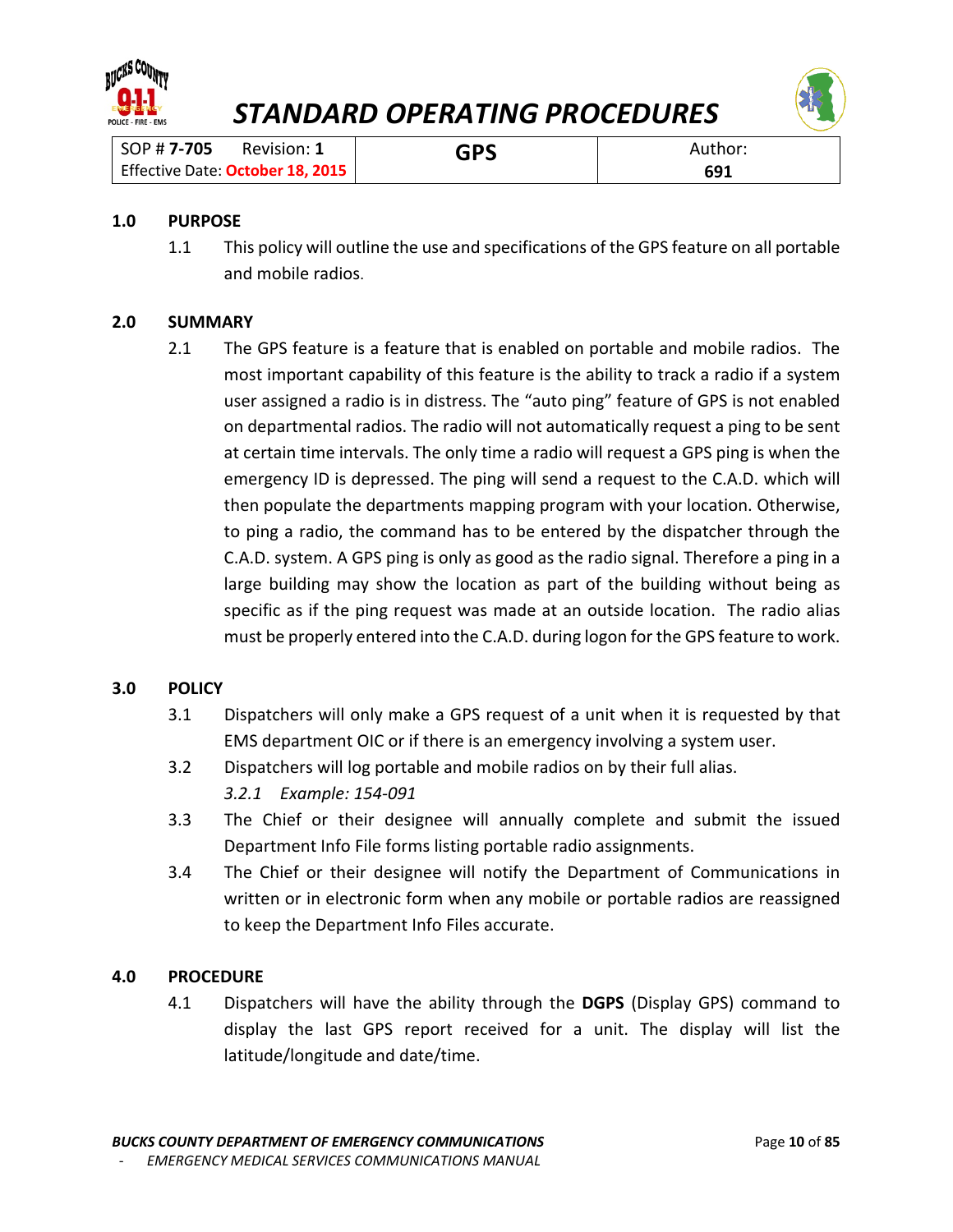



| SOP # <b>7-705</b><br>Revision: 1 | <b>GPS</b> | Author: |
|-----------------------------------|------------|---------|
| Effective Date: October 18, 2015  |            | 691     |

- 4.2 Dispatchers will have the ability to request immediate GPS location through the **GGPS**(Get GPS) command.
	- 4.2.1 This command will only be used at the request of a EMS Chief Officer or if there is an emergency involving a system user.
- 4.3 Dispatchers will have the ability to set the reporting time for a GPS by using the **SGPS**(Set GPS)

### **5.0 DEFINITIONS**

- 5.1 **DGPS**(Display GPS) displays the last GPS report received for a unit it will include the latitude/longitude and date/time.
- 5.2 **GGPS**(Get GPS) allows an immediate GPS report of a car radio or portable.
- 5.3 **SGPS**(Set GPS) allows a dispatcher to set the reporting time for a GPS device. It can be a portable or mobile radio. The parameters will be the unit id and the frequency of the report in seconds.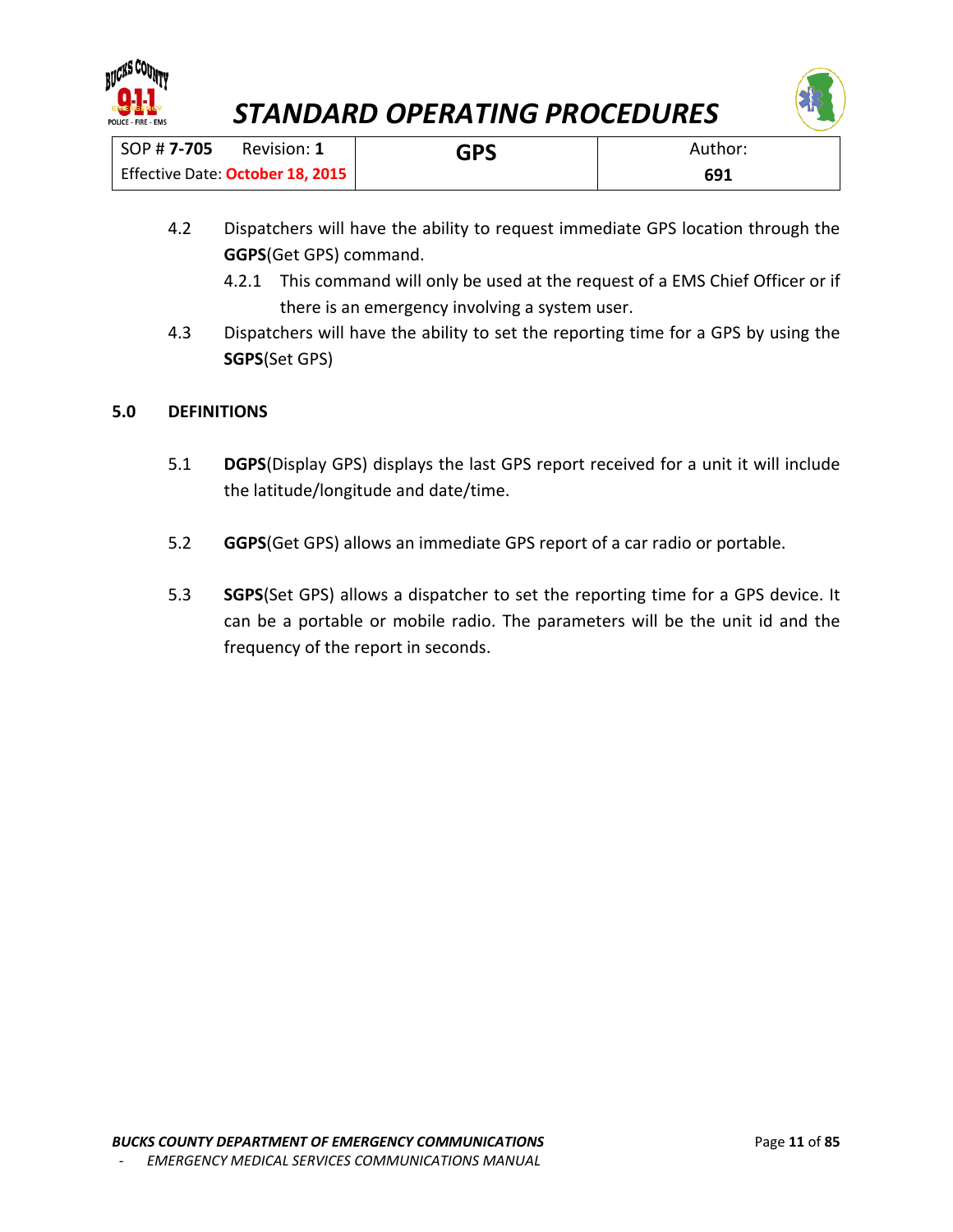



SOP # **7‐706** Revision: **1** Effective Date: **January 2, 2019 BUCKS COUNTY DISPATCHED UNIT IDENTIFIERS** Author: **691** 

#### **1.0 PURPOSE**

1.1 This policy was established to identify EMS Agencies' names with Bucks County Unit Identifiers and their operating bands.

#### **2.0 DEFINITIONS**

2.1 The following lists Bucks County PSAP Dispatched EMS Agencies:

|        | County<br>ID | <b>Organization Name</b>                                         | <b>Band</b>      | Level      | Affiliate | License |
|--------|--------------|------------------------------------------------------------------|------------------|------------|-----------|---------|
| 2.1.1  | 100          | Yardley-Makefield Emergency Unit                                 | EMS <sub>S</sub> | <b>ALS</b> | 09020     | 03296   |
| 2.1.2  | 108          | St Lukes Emergency Transport Services                            | <b>EMSN</b>      | <b>ALS</b> | 09040     | 03279   |
| 2.1.3  | 113          | <b>Tri-Hampton Rescue Squad</b>                                  | EMS <sub>S</sub> | <b>ALS</b> | 09016     | 03323   |
| 2.1.4  | 114          | Tri-Hampton Rescue Squad                                         | EMS <sub>S</sub> | <b>ALS</b> | 09016     | 03323   |
| 2.1.5  | 115          | Tri-Hampton Rescue Squad                                         | EMS <sub>S</sub> | <b>ALS</b> | 09016     | 03323   |
| 2.1.6  | 124          | Point-Pleasant Plumsteadville EMS                                | <b>EMSN</b>      | <b>ALS</b> | 09011     | 03138   |
| 2.1.7  | 125          | <b>Central Bucks Ambulance</b>                                   | EMS <sub>N</sub> | <b>ALS</b> | 09003     | 02290   |
| 2.1.8  | 135          | <b>Central Bucks Ambulance</b>                                   | EMS <sub>N</sub> | <b>ALS</b> | 09003     | 02290   |
| 2.1.9  | 146          | <b>Central Bucks Ambulance</b>                                   | <b>EMSN</b>      | <b>ALS</b> | 09003     | 02290   |
| 2.1.10 | 129          | <b>Warrington Community Ambulance</b>                            | <b>EMSN</b>      | <b>ALS</b> | 09019     | 03165   |
| 2.1.11 | 134          | Chal-Brit Regional Emergency Medical<br><b>Services</b>          | <b>EMSN</b>      | <b>ALS</b> | 09026     | 06141   |
| 2.1.12 | 139          | Capital Health Ambulance                                         | EMS <sub>S</sub> | <b>ALS</b> | 09017     | 03195   |
| 2.1.13 | 141          | <b>Upper Bucks Regional Emergency Medical</b><br><b>Services</b> | <b>EMSN</b>      | <b>ALS</b> | 09015     | 03166   |
| 2.1.14 | 142          | <b>Upper Bucks Regional Emergency Medical</b><br>Services        | <b>EMSN</b>      | <b>ALS</b> | 09015     | 03166   |
| 2.1.15 | 143          | <b>Bucks County Rescue Squad</b>                                 | EMS <sub>S</sub> | <b>ALS</b> | 09002     | 06028   |
| 2.1.16 | 145          | Newtown Ambulance Squad                                          | EMS <sub>S</sub> | <b>ALS</b> | 09001     | 05229   |
| 2.1.17 | 151          | <b>Grandview Hospital</b>                                        | <b>EMSN</b>      | <b>ALS</b> | 09208     | 03295   |
| 2.1.18 | 154          | Levittown-Fairless Hills Rescue Squad                            | EMS <sub>S</sub> | <b>ALS</b> | 09007     | 03319   |
| 2.1.19 | 155          | Levittown-Fairless Hills Rescue Squad                            | EMS <sub>S</sub> | <b>ALS</b> | 09007     | 03319   |
| 2.1.20 | 167          | Penndel-Middletown Emergency Squad                               | EMS <sub>S</sub> | <b>ALS</b> | 09009     | 03256   |
| 2.1.21 | 168          | Penndel-Middletown Emergency Squad                               | EMS <sub>S</sub> | <b>ALS</b> | 09009     | 03256   |
| 2.1.22 | 172          | <b>St Mary Emergency Medical Services</b>                        | EMS <sub>S</sub> | <b>ALS</b> | 09097     | 14002   |
| 2.1.23 | 174          | <b>Central Bucks Ambulance</b>                                   | <b>EMSN</b>      | <b>ALS</b> | 09003     | 02290   |
| 2.1.24 | 176          | <b>Central Bucks Ambulance</b>                                   | <b>EMSN</b>      | <b>ALS</b> | 09003     | 02290   |
| 2.1.25 | 185          | Bensalem Rescue Squad Inc.                                       | EMS <sub>S</sub> | <b>ALS</b> | 09039     | 03176   |
| 2.1.26 | 186          | Bensalem Rescue Squad Inc.                                       | EMS <sub>S</sub> | <b>ALS</b> | 09039     | 03176   |

#### **BUCKS COUNTY DEPARTMENT OF EMERGENCY COMMUNICATIONS** *Page 12 of 85*

‐ *EMERGENCY MEDICAL SERVICES COMMUNICATIONS MANUAL*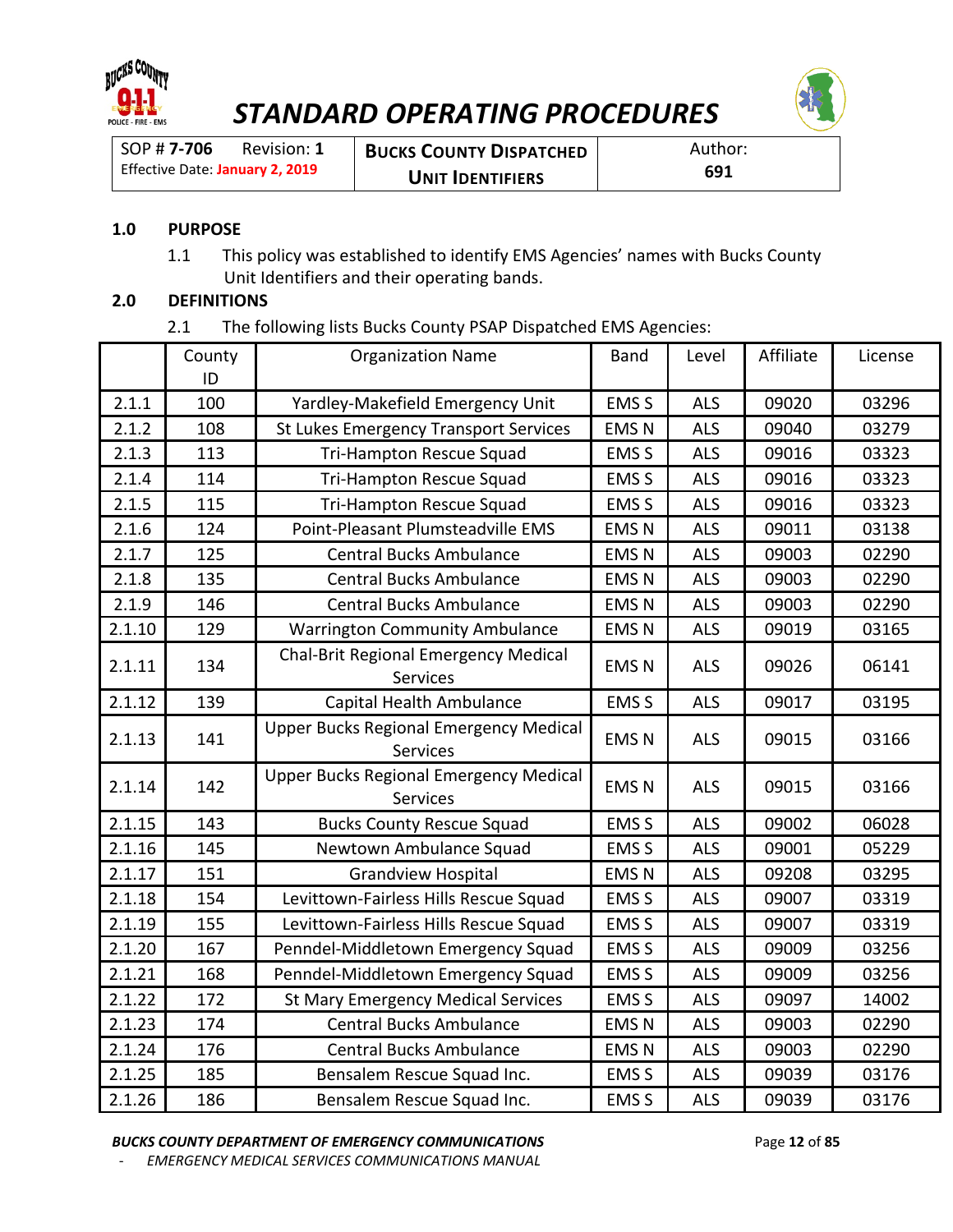



SOP # **7‐707** Revision: **2** Effective Date: **January 2, 2019**

**BUCKS COUNTY NON‐ DISPATCHED UNIT IDENTIFIERS**

#### $1.0$ **1.0 PURPOSE**

1.1 This policy was established to identify non‐dispatched EMS Agencies' names with Bucks County Unit Identifiers.

#### **2.0 POLICY**

2.1 The following lists Bucks County Non Dispatched EMS Agencies:

|        | County<br>ID | <b>Organization Name</b>              | Level      | Affiliate | License |
|--------|--------------|---------------------------------------|------------|-----------|---------|
| 2.2.1  | 101          | Philadelphia Park Race Track          | <b>BLS</b> | 09203     | 04060   |
| 2.2.2  | 205          | Welcome Ambulance Inc.                | <b>ALS</b> | 09211     | 03091   |
| 2.2.3  | 209          | Advanced Nurse Transport Serices INC. | <b>ALS</b> | 09021     | 05145   |
| 2.2.4  | 216          | <b>BelMed Ambulance</b>               | ALS        | 09025     | 06142   |
| 2.2.5  | 219          | Ambulnz                               | <b>ALS</b> | 09367     | 19055   |
| 2.2.6  | 225          | Gem Ambulance                         | <b>BLS</b> | 09035     | 09003   |
| 2.2.7  | 233          | Dynamic Ambulance Inc                 | <b>BLS</b> | 09043     | 09019   |
| 2.2.8  | 242          | <b>Good Choice Ambulance</b>          | <b>BLS</b> | 09054     | 10036   |
| 2.2.9  | 251          | <b>Rhythm Ambulance</b>               | <b>BLS</b> | 09214     | 11008   |
| 2.2.10 | 258          | Rodan Ambulance Inc                   | <b>BLS</b> | 09066     | 09066   |
| 2.2.11 | 259          | Saiva Medical Transportation          | <b>BLS</b> | 09068     | 11052   |
| 2.2.12 | 279          | <b>Hayatt Health Servcies</b>         | <b>BLS</b> | 09083     | 12046   |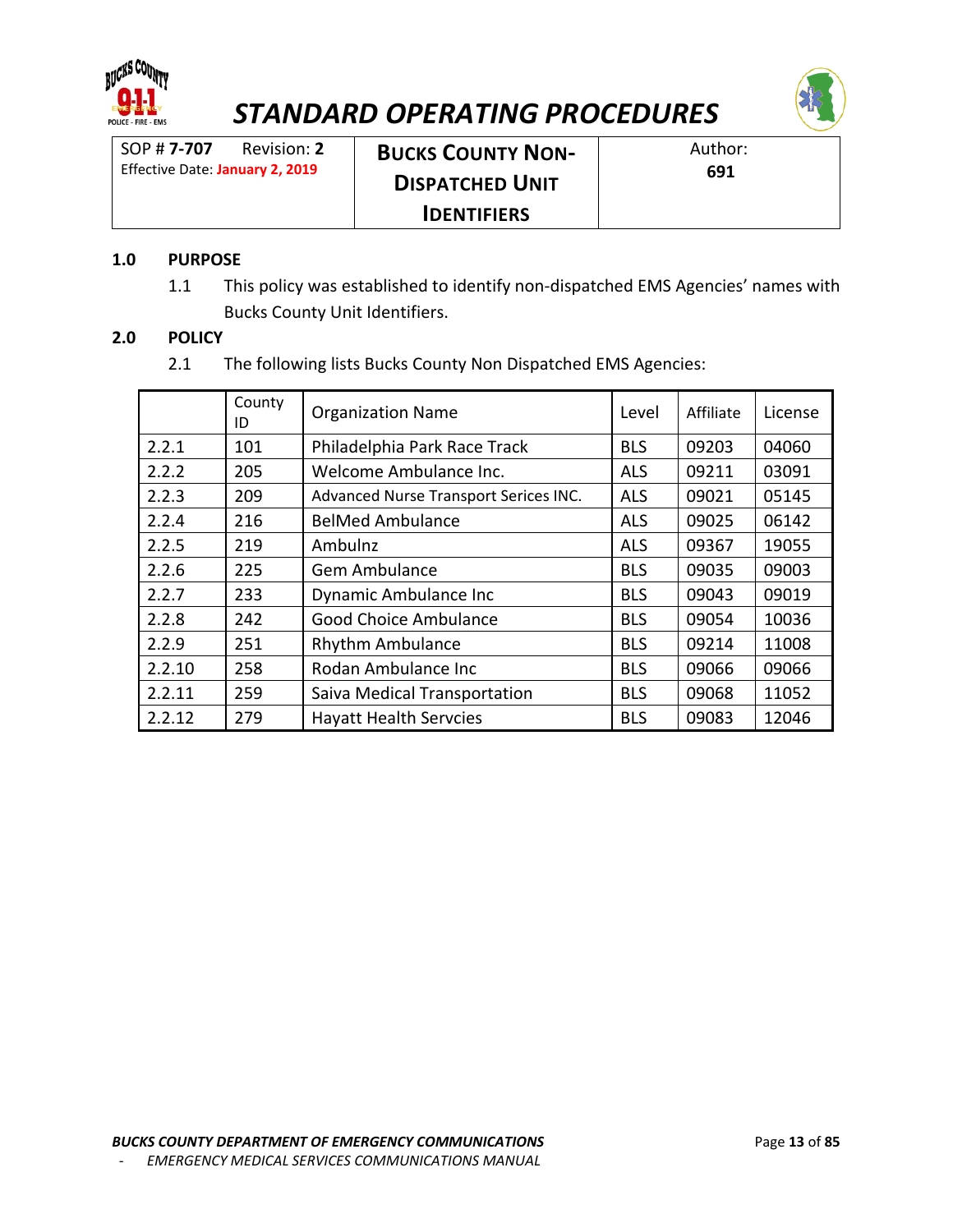



#### SOP # **7‐708** Revision: **1** Effective Date: **January 2, 2019 LINE OFFICERS IDENTIFIERS** Author: **691**

### **1.0 PURPOSE**

1.1 This policy was created to explain and list the ranks and titles available for EMS Agencies serving in Bucks County.

#### **2.0 POLICY**

2.1 The use of letter designation (such as A, B, C, D, etc.) are not used in the Bucks County EMS Communications System. The XXX designated above indicates the squad station number of the officer.

#### **3.0 DEFINITIONS**

|     | <b>RANK</b>      | <b>OVER RADIO</b> | <b>EXPLANATION OF RANK</b>                              |
|-----|------------------|-------------------|---------------------------------------------------------|
| 3.1 | <b>CHIEF</b>     | "CHIEF XXX"       | Highest ranking officer of squad (no exceptions!). This |
|     |                  |                   | term will not be used for/by any subordinate officers.  |
| 3.2 | <b>DEPUTY</b>    | "DEPUTY XXX"      | Deputy chief of squad only                              |
|     | <b>CHIEF</b>     |                   |                                                         |
| 3.3 | <b>ASSISTANT</b> | "ASSISTANT        | Assistant chief of squad numbered by rank in chain of   |
|     | <b>CHIEF</b>     | XXX"              | command. Example: Assistant 108, Assistant 108-1        |
| 3.4 | <b>BATTALION</b> | "BATTALION        | Battalion chief of squad numbered by rank in chain of   |
|     | <b>CHIEF</b>     | XXX"              | command. Example: Battalion 155, Battalion 155-1        |
| 3.5 | <b>CAPTAIN</b>   | "CAPTAIN XXX"     | Captain of squad numbered by rank in chain of command.  |
|     |                  |                   | Example: Captain 115, Captain 115-1                     |
| 3.6 | LIEUTENANT       | "LIEUTENANT       | Lieutenant of squad numbered by rank in chain of        |
|     |                  | XXX"              | command. Example: Lieutenant 125, Lieutenant 125-1      |
| 3.7 | <b>CAR</b>       | "CAR XXX"         | <b>Squad Supervisors</b>                                |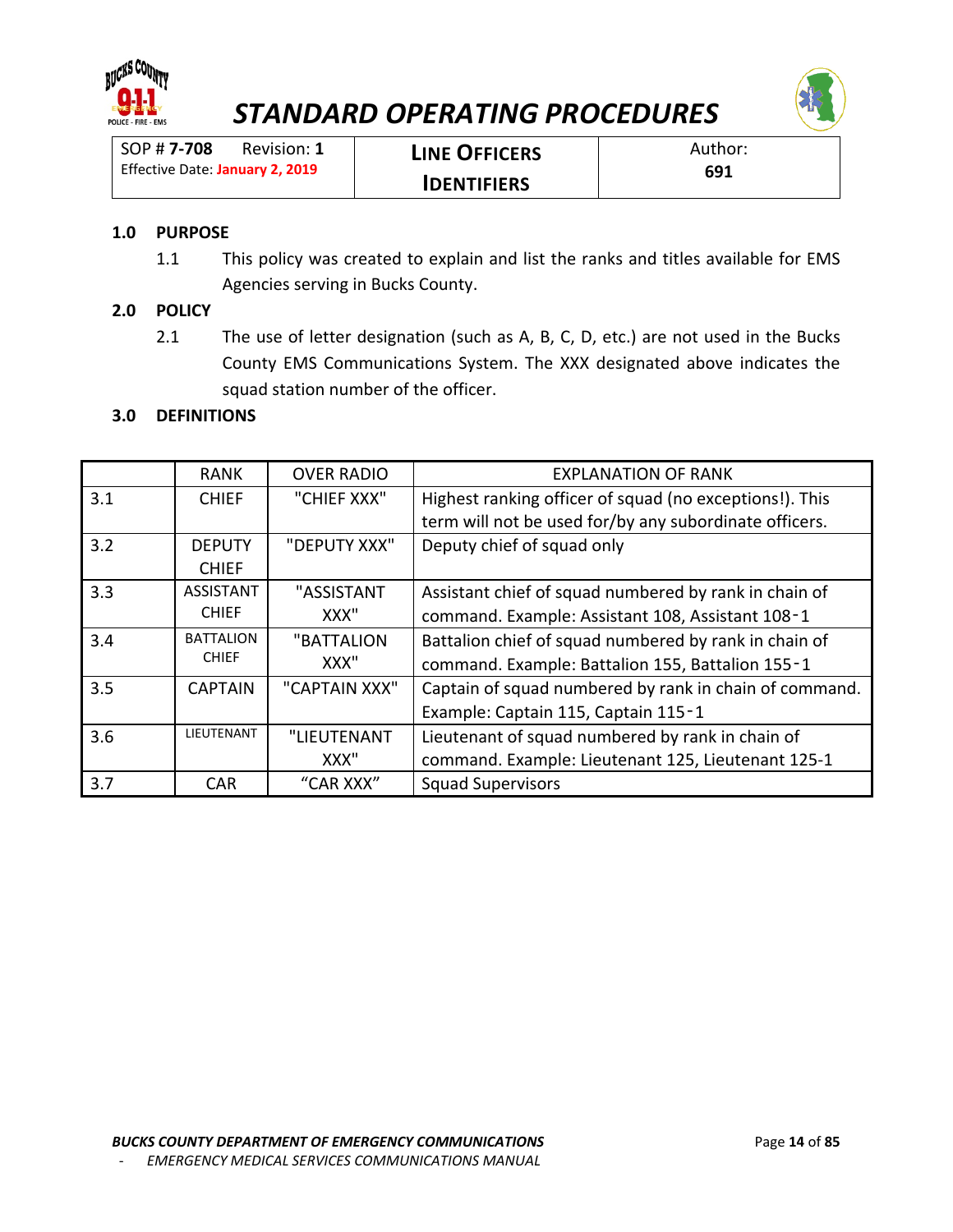



SOP # **7‐709** Revision: **1** Effective Date:  **January 2, 2019**

**TERMINOLOGY AND** 

**DEFINITIONS**

### **1.0 PURPOSE**

1.1 The following is a list of radio terms that may be used or heard on the EMS system:

### **2.0 DEFINITIONS**

|      | <b>TERM</b>            | <b>DEFINITION</b>                                                          |  |
|------|------------------------|----------------------------------------------------------------------------|--|
| 2.1  | <b>Carrier</b>         | The radio signal upon which the audio signal is transmitted                |  |
| 2.2  | <b>Modulation</b>      | The voice or tone signal of the radio transmission.                        |  |
| 2.3  | Squelch                | Normal background noise in receiver.                                       |  |
| 2.4  | <b>Frequency</b>       | The wavelength and number of times it repeats in the radio band.           |  |
| 2.5  | <b>PL Tone</b>         | Is a tone that must be transmitted for designated units to be heard.       |  |
| 2.6  | <b>Phone Patch</b>     | An electronic or acoustic linking of radio transmitter and receiver to a   |  |
|      |                        | telephone line.                                                            |  |
| 2.7  | <b>PTT Switch</b>      | A push to talk switch found on a microphone that allows a radio            |  |
|      |                        | transmission to be made when depressed.                                    |  |
| 2.8  | <b>Control Head</b>    | The part of the radio that allows the operator to do designated functions  |  |
|      |                        | with that radio.                                                           |  |
| 2.9  | <b>Chassis</b>         | The actual transceiver unit normally mounted separately from the           |  |
|      |                        | control head.                                                              |  |
| 2.10 | <b>UHF Or Med</b>      | The frequencies of 463.000 and 468.000 on which the telemetry signals      |  |
|      | <b>Channels</b>        | and voice communications are sent to hospitals.                            |  |
| 2.11 | TIE or HOT LINE        | A phone connecting two or more points together, that need not be           |  |
|      |                        | dialed to ring at the other end of the line.                               |  |
| 2.12 | Repeater               | A transceiver that relays a given signal onto more distant points without  |  |
|      |                        | relying on a third party.                                                  |  |
|      | <b>Remote Tower or</b> | A base station at a distant point operated by either telephone lines or    |  |
| 2.13 | <b>Transmitter</b>     | special radio signals to receive or transmit to units and enable improved  |  |
|      |                        | radio reliability.                                                         |  |
| 2.14 | <b>Matrix</b>          | An electronic switching device used to route calls to designated points    |  |
|      |                        | similar to a telephone switchboard.                                        |  |
| 2.15 | <b>Decoder</b>         | A radio receiver that operates on assigned frequency and only operates     |  |
|      |                        | when encoded by a specific set of tones.                                   |  |
| 2.16 | <b>Bricking</b>        | The ability to disable radio via BCR radio terminal.                       |  |
| 2.17 |                        | Tone that sounds like phone busy only faster. You will receive this signal |  |
|      | <b>Busy Signal</b>     | when the channel is in use.                                                |  |
| 2.18 | <b>Out Of Range</b>    | Message on LCD screen when you are out of user range of the system.        |  |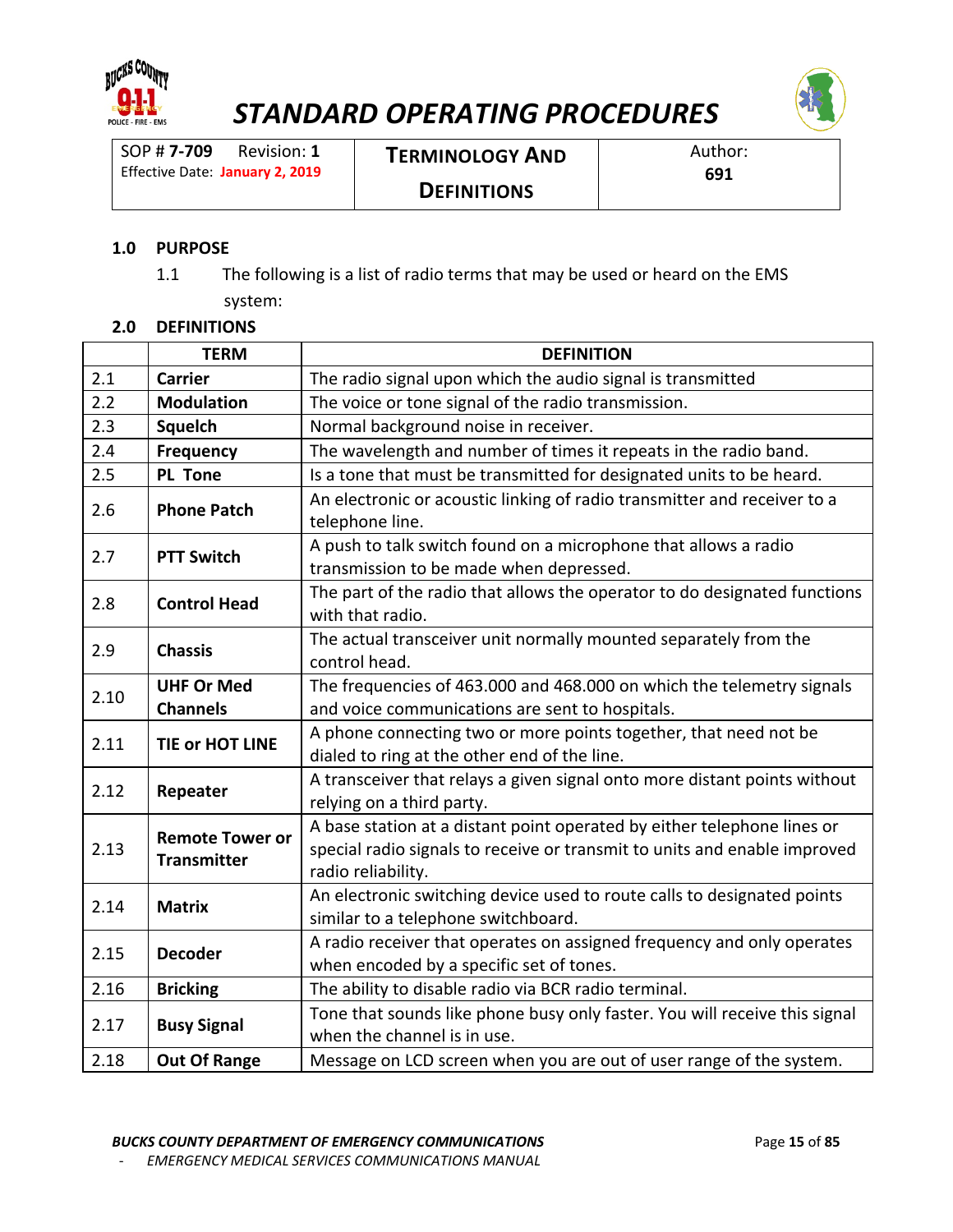



### SOP # **7‐709** Revision: **1** Effective Date:  **January 2, 2019**

**Terminology And** 

Author:

**Definitions**

| utnor |  |  |
|-------|--|--|
| 691   |  |  |

|      | <b>TERM</b>            | <b>DEFINITION</b>                                                                                                                                                            |  |
|------|------------------------|------------------------------------------------------------------------------------------------------------------------------------------------------------------------------|--|
| 2.19 | <b>Available</b>       | EMS unit is in-service and ready to respond to an additional assignment.                                                                                                     |  |
| 2.20 | <b>Not Available</b>   | EMS unit is not available to accept additional assignment.                                                                                                                   |  |
| 2.21 | On-Radio               | EMS unit is capable of being contacted by radio.                                                                                                                             |  |
| 2.22 | <b>Responding</b>      | EMS unit is enroute to assigned location of emergency as dispatched.                                                                                                         |  |
| 2.23 | <b>Recall</b>          | All responding units return to station.                                                                                                                                      |  |
|      | <b>Use Caution</b>     | All units are to use caution due to a (specify) stated problem, i.e.                                                                                                         |  |
| 2.24 | While                  | hazardous road conditions, wires down, special circumstances at scene                                                                                                        |  |
|      | <b>Responding</b>      | of call.                                                                                                                                                                     |  |
| 2.25 | <b>Reduced Speed</b>   | All responding units will turn off emergency warning lights and sirens<br>and proceed into scene as normal vehicle.                                                          |  |
| 2.26 | <b>Prepare To Copy</b> | Transmitted to unit as a forewarning that the next message will be an<br>emergency call dispatch.                                                                            |  |
| 2.27 | Stand-By               | Stop transmitting and wait for further instructions.                                                                                                                         |  |
| 2.28 | <b>CISD Team</b>       | Critical Incident Stress Debriefing team. A professional team that assists                                                                                                   |  |
|      |                        | emergency services personnel with acutely stressful incidents or calls.                                                                                                      |  |
| 2.29 | <b>MCI</b>             | Mass Casualty Incident. A large incident usually requiring multi-service                                                                                                     |  |
|      |                        | response. See County MCI plan for further.                                                                                                                                   |  |
| 2.30 | Proceed                | Unit has been given clearance to transmit their message.                                                                                                                     |  |
| 2.31 | <b>Disregard</b>       | Cancel last message                                                                                                                                                          |  |
| 2.32 | <b>Advise</b>          | Give message to                                                                                                                                                              |  |
| 2.33 | <b>Received</b>        | Message copied and understood.                                                                                                                                               |  |
| 2.34 | Repeat                 | Repeat the last message/transmission.                                                                                                                                        |  |
| 2.35 | <b>Verify</b>          | Check for correct information and advise findings of investigation.                                                                                                          |  |
| 2.36 | Ok                     | Message received, understood and will be complied with.                                                                                                                      |  |
| 2.37 | <b>Negative</b>        | No.                                                                                                                                                                          |  |
| 2.38 | <b>E.T.A.</b>          | Estimated Time of Arrival. How long it will take to get to a certain<br>location.                                                                                            |  |
| 2.39 | On-Location            | EMS unit has arrived at the location of the emergency.                                                                                                                       |  |
| 2.40 | <b>Printout</b>        | A hard copy call history of an EMS incident that is sent to squad<br>headquarters by way of telephone or fax.                                                                |  |
| 2.41 | <b>Priority</b>        | When transmitted, means that the following message is an emergency<br>and must have immediate attention. All system users will standby until<br>the message is acknowledged. |  |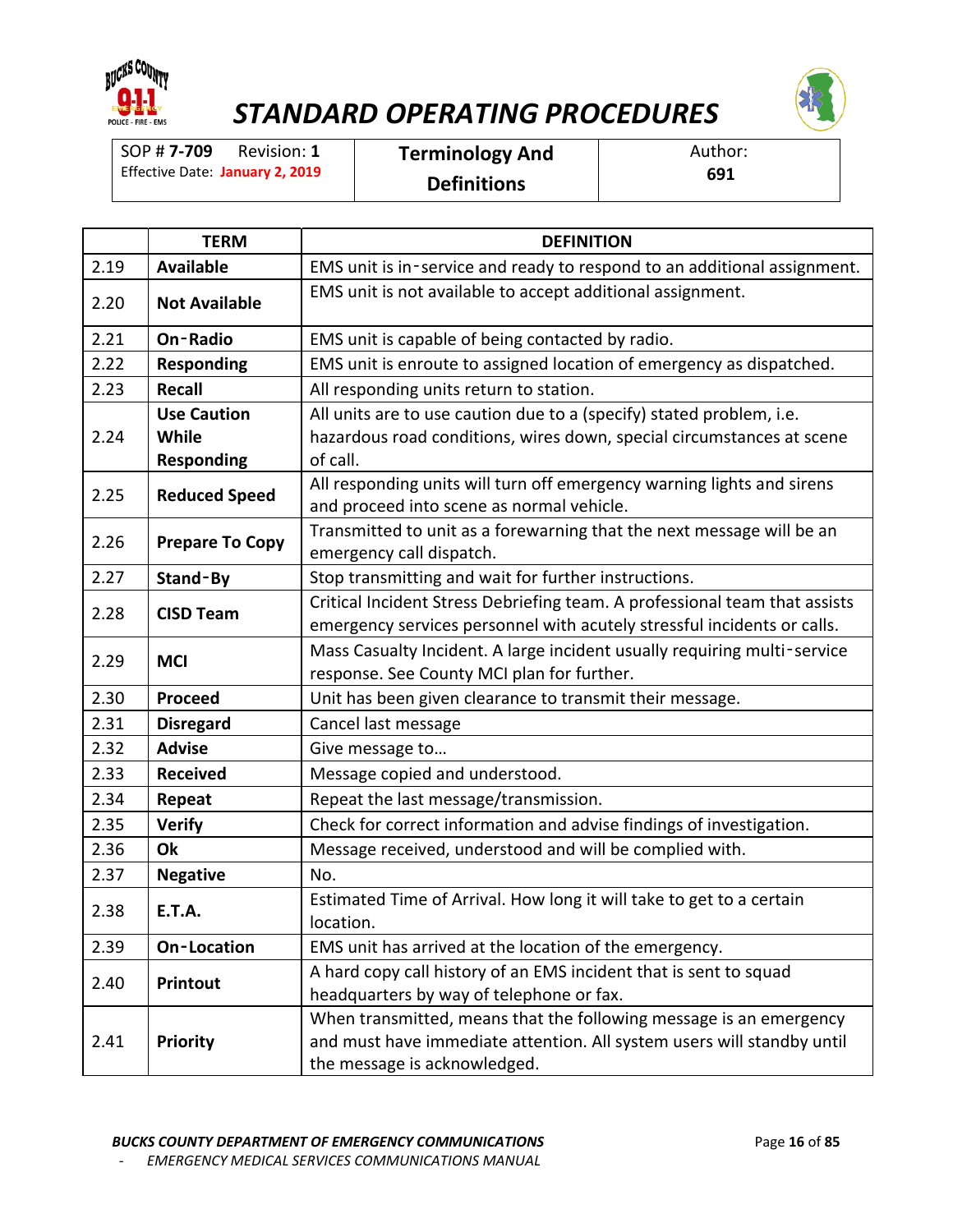



SOP # **7‐709** Revision: **1**

**Terminology And Definitions** 

Author:

**691** 

|      | <b>TERM</b>                           | <b>DEFINITION</b>                                                                                                                                                                                                                                                                                                                                                  |  |
|------|---------------------------------------|--------------------------------------------------------------------------------------------------------------------------------------------------------------------------------------------------------------------------------------------------------------------------------------------------------------------------------------------------------------------|--|
| 2.42 | Relocate                              | Unit covering more than one area from a central location.                                                                                                                                                                                                                                                                                                          |  |
| 2.43 | <b>Returning</b>                      | EMS unit is returning to station. The unit should advise of status<br>(available/not available, etc.).                                                                                                                                                                                                                                                             |  |
| 2.44 | <b>Cover</b>                          | Unit is responding for or being transferred to another location or station.                                                                                                                                                                                                                                                                                        |  |
| 2.45 | <b>Divert</b>                         | Squad to reroute to another hospital or another incident.                                                                                                                                                                                                                                                                                                          |  |
| 2.46 | <b>Staging</b>                        | A standby position away from any hazards of the scene. Or in a position<br>as to not block means of egress for other units.                                                                                                                                                                                                                                        |  |
| 2.47 | 10-78                                 | The ten code used to verify a units need for emergency assistance.                                                                                                                                                                                                                                                                                                 |  |
| 2.48 | <b>Act</b>                            | The Emergency Medical Services Act (35 P. S. ss 6921-6938)                                                                                                                                                                                                                                                                                                         |  |
| 2.49 | <b>AEMT</b>                           | Advanced emergency medical technician-An individual who is certified<br>by the Department as an advanced EMT.                                                                                                                                                                                                                                                      |  |
| 2.50 | <b>Air Ambulance</b>                  | Rotorcraft specifically designed, constructed or modified and equipped,<br>used or intended to be used and maintained or operated for the purpose<br>of providing emergency medical care to and air transportation of<br>patients                                                                                                                                  |  |
| 2.51 | <b>ALS (Advanced</b><br>Life Support) | Advanced life support.                                                                                                                                                                                                                                                                                                                                             |  |
| 2.52 | <b>ALS Ambulance</b>                  | Advanced life support ambulance-An ambulance that is staffed and<br>equipped to provide EMS above the AEMT level and used in the<br>transport of patients.                                                                                                                                                                                                         |  |
| 2.53 | <b>ALS Squad</b><br><b>Vehicle</b>    | Advanced life support squad vehicle - (i) A vehicle that is maintained or<br>operated to transport EMS providers above the AEMT level, and<br>equipment and supplies, to rendezvous with the crew of an ambulance<br>for the purpose of providing advanced EMS to patients. (ii) The vehicle<br>is not used in the transport of patients.                          |  |
| 2.54 | <b>Ambulance</b>                      | A ground, water or air vehicle which is maintained or operated for the<br>purpose of providing EMS to and transportation of patients. A vehicle<br>specifically designed, constructed or modified and equipped, used or<br>intended to be used, maintained or operated for the purpose of<br>providing emergency medical care to, and transportation of, patients. |  |
| 2.55 | <b>Ambulance Trip</b>                 | A unique number generated by C.A.D., assigned to a dispatched                                                                                                                                                                                                                                                                                                      |  |
|      | <b>Number</b>                         | response and recorded on the ambulance trip report form.                                                                                                                                                                                                                                                                                                           |  |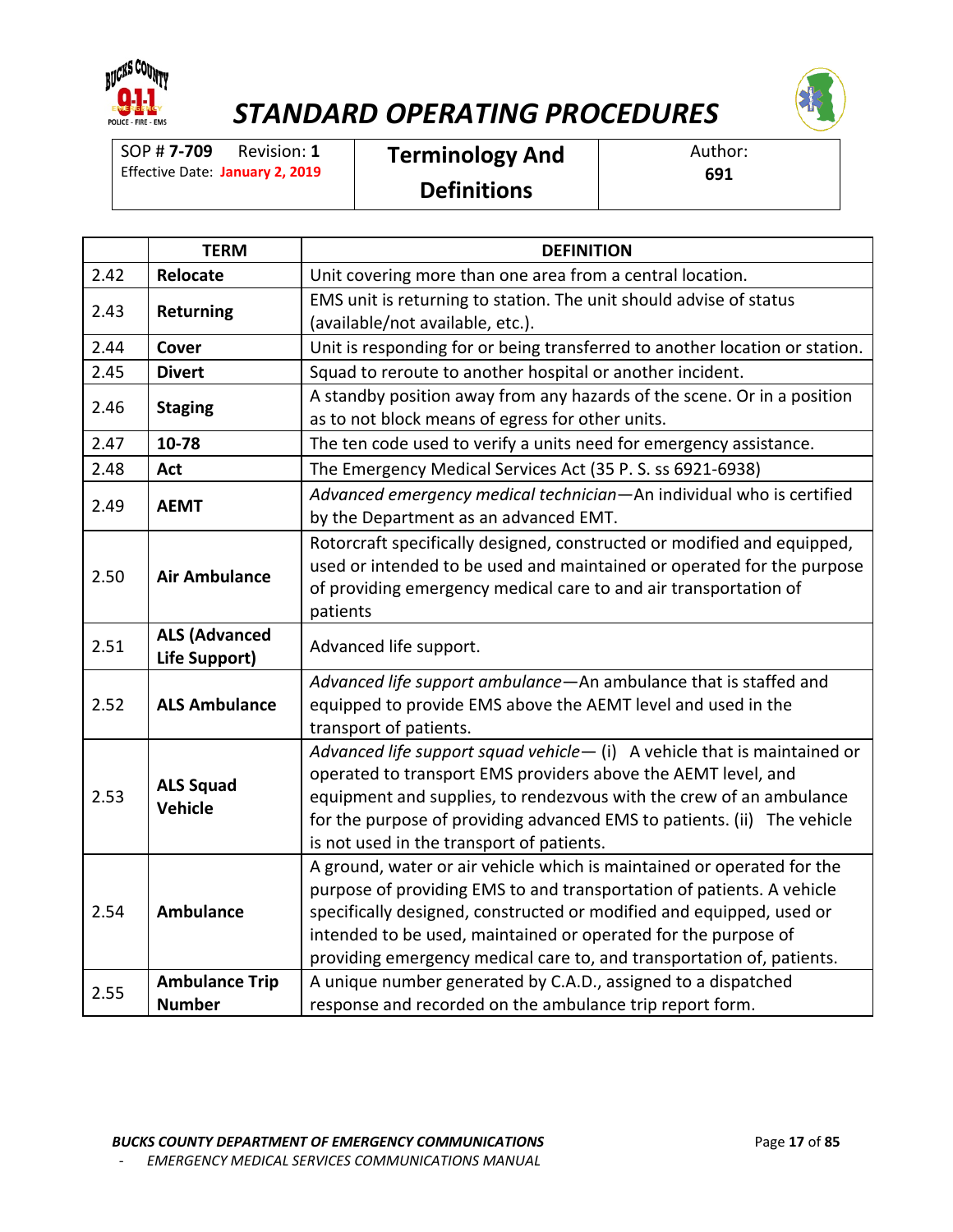



SOP **# 7-709** Revision: 1<br>Effective Date: January 2, 2019

**Terminology and Definitions** 

Author:

 **691** 

|      | <b>TERM</b>                                                                                                                                                                                                                                                                                                                                                                                                                                                                                                                                                                                                                                                                                                                            | <b>DEFINITION</b>                                                                                                                                                                                                                                                                                                                  |  |
|------|----------------------------------------------------------------------------------------------------------------------------------------------------------------------------------------------------------------------------------------------------------------------------------------------------------------------------------------------------------------------------------------------------------------------------------------------------------------------------------------------------------------------------------------------------------------------------------------------------------------------------------------------------------------------------------------------------------------------------------------|------------------------------------------------------------------------------------------------------------------------------------------------------------------------------------------------------------------------------------------------------------------------------------------------------------------------------------|--|
| 2.56 | <b>BLS Ambulance</b>                                                                                                                                                                                                                                                                                                                                                                                                                                                                                                                                                                                                                                                                                                                   | Basic life support ambulance-An ambulance that is equipped to provide<br>EMS at or below the AEMT level and used in the transport of patients.                                                                                                                                                                                     |  |
| 2.57 | <b>BLS Squad</b><br><b>Vehicle</b>                                                                                                                                                                                                                                                                                                                                                                                                                                                                                                                                                                                                                                                                                                     | Basic life support squad vehicle- (i) A vehicle that is maintained or<br>operated to transport EMS providers, and equipment and supplies, to<br>rendezvous with the crew of an ambulance for the purpose of providing<br>to patients EMS at or below the AEMT level. (ii) The vehicle is not used<br>in the transport of patients. |  |
| 2.58 | <b>Closest Available</b><br><b>Ambulance</b>                                                                                                                                                                                                                                                                                                                                                                                                                                                                                                                                                                                                                                                                                           | An ambulance, which as a result of a combination of location and other<br>factors, such as traffic conditions, weather, and the like, can reach a<br>patient most promptly.                                                                                                                                                        |  |
| 2.59 | <b>Emergency</b>                                                                                                                                                                                                                                                                                                                                                                                                                                                                                                                                                                                                                                                                                                                       | A combination of circumstances resulting in a need for immediate<br>medical intervention.                                                                                                                                                                                                                                          |  |
| 2.60 | <b>EMR</b>                                                                                                                                                                                                                                                                                                                                                                                                                                                                                                                                                                                                                                                                                                                             | Emergency medical responder-An individual who is certified by the<br>Department as an emergency medical responder.                                                                                                                                                                                                                 |  |
| 2.61 | <b>EMS System</b>                                                                                                                                                                                                                                                                                                                                                                                                                                                                                                                                                                                                                                                                                                                      | The arrangement of personnel, facilities and equipment for the effective<br>and coordinated delivery of EMS required in the prevention and<br>management of incidents which occur either as a result of a medical<br>emergency or of an accident, natural disaster or similar situation.                                           |  |
| 2.62 | An entity that engages in the business or service of providing EMS to<br>patients within this Commonwealth by operating one or more of the<br>following: (i) ambulance service, (ii) air ambulance, (iii) ALS ambulance,<br>(iv) ALS squad vehicle, (v) intermediate ALS ambulance, (vi) intermediate<br>ALS squad vehicle, (vii) BLS ambulance, (viii) BLS squad vehicle, (ix) QRS,<br><b>EMS Agency</b><br>(x) ALS water ambulance, (xi)intermediate ALS water ambulance, (xii) BLS<br>water ambulance, (xiii) EMS agency dispatch center, (xiv) special<br>operations EMS service service, (xv) Another vehicle or service that<br>provides EMS outside of a health care facility as prescribed by the<br>Department by regulation. |                                                                                                                                                                                                                                                                                                                                    |  |
| 2.63 | <b>EMS Provider</b>                                                                                                                                                                                                                                                                                                                                                                                                                                                                                                                                                                                                                                                                                                                    | Emergency medical services provider-The term includes the following:<br>EMR, EMT, AEMT, Paramedic, PHRN, PHPE, PHP                                                                                                                                                                                                                 |  |
| 2.64 | <b>EMT</b>                                                                                                                                                                                                                                                                                                                                                                                                                                                                                                                                                                                                                                                                                                                             | Emergency medical technician-An individual who is certified by the<br>Department as an emergency medical technician.                                                                                                                                                                                                               |  |
| 2.65 | <b>Facility</b>                                                                                                                                                                                                                                                                                                                                                                                                                                                                                                                                                                                                                                                                                                                        | A hospital.                                                                                                                                                                                                                                                                                                                        |  |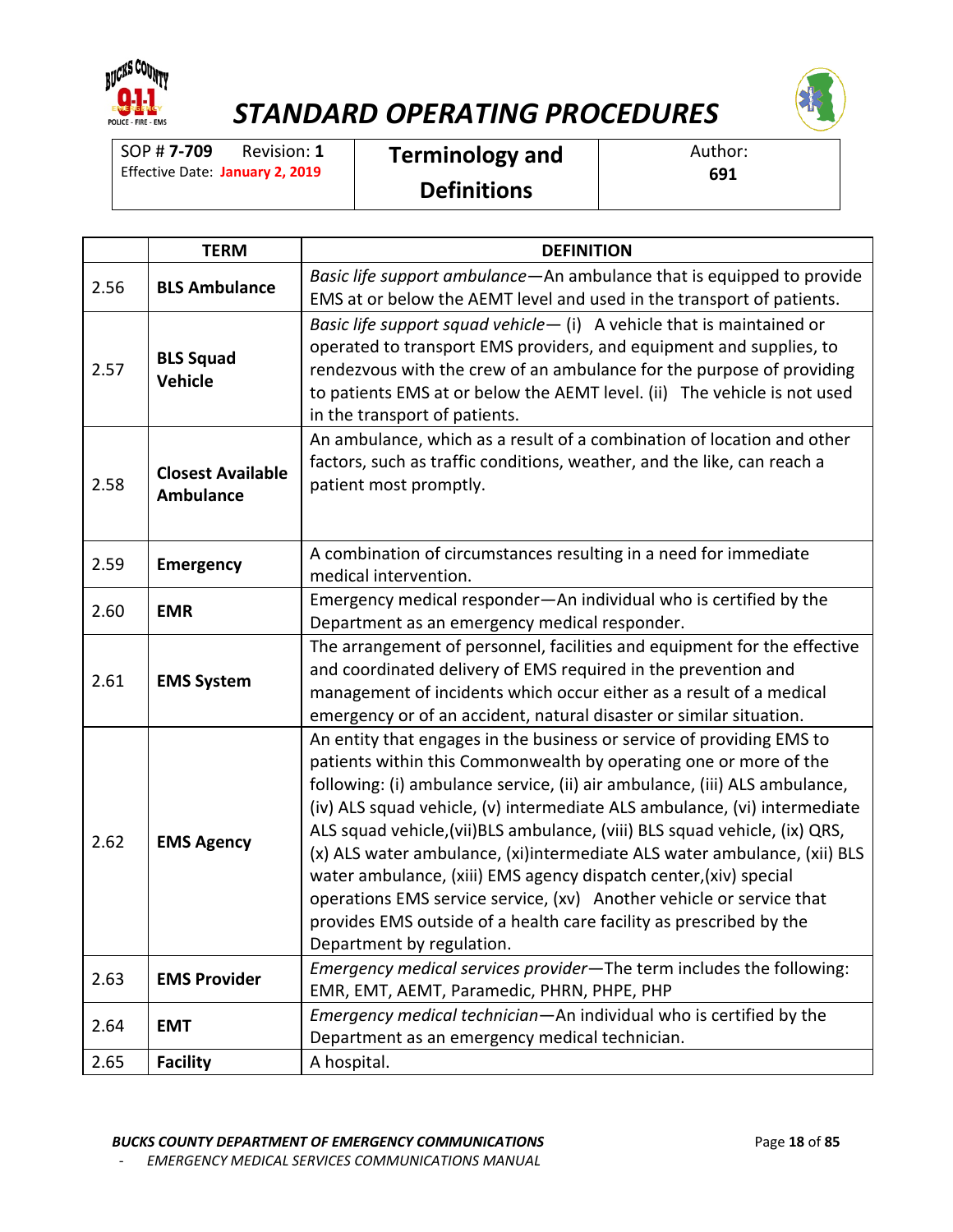



SOP # **7‐709** Revision: **1**

**Terminology and Definitions**

Author:

 **691 TERM DEFINITION** 

| 2.66 | <b>Incident Location</b>                      | The geographic site of an emergency usually indicated by minor civil<br>division code number.                                                                                                                                                                                                                                                                              |  |
|------|-----------------------------------------------|----------------------------------------------------------------------------------------------------------------------------------------------------------------------------------------------------------------------------------------------------------------------------------------------------------------------------------------------------------------------------|--|
| 2.67 | <b>Medical</b><br><b>Command</b>              | An order given to a provider of EMS by an authorized medical command<br>physician who meets qualifications prescribed by the DOH.                                                                                                                                                                                                                                          |  |
| 2.68 | <b>Medical</b><br><b>Command</b><br>Physician | Physician who is certified by the Department to give medical command<br>to EMS providers.                                                                                                                                                                                                                                                                                  |  |
| 2.69 | <b>Mutual Aid</b><br>Response                 | Response by an ambulance unit to an emergency based on a written<br>agreement between EMS providers whereby the signing parties agree to<br>lend aid to one another under conditions specified in the agreement.                                                                                                                                                           |  |
| 2.70 | <b>NSC</b>                                    | National Standard Curriculum.                                                                                                                                                                                                                                                                                                                                              |  |
| 2.71 | On-Line<br><b>Communications</b>              | Direct radio or telephonic communications.                                                                                                                                                                                                                                                                                                                                 |  |
| 2.72 | <b>Paramedic</b>                              | An individual who is certified by the Department as a paramedic.                                                                                                                                                                                                                                                                                                           |  |
| 2.73 | <b>Patient</b>                                | An individual for whom an EMS provider is responsible for one of the following:<br>(i) Providing EMS on behalf of an EMS agency. (ii) Required to provide EMS on<br>behalf of an EMS agency because the individual's condition requires or may<br>require medical observation, monitoring, assessment or treatment for an<br>illness, disease, injury or other disability. |  |
| 2.74 | <b>PHP</b>                                    | Prehospital emergency medical services physician-A physician who is<br>certified by the Department as a prehospital EMS physician.                                                                                                                                                                                                                                         |  |
| 2.75 | <b>PHPE</b>                                   | Prehospital physician extender-A physician assistant who is certified by<br>the Department as a prehospital physician extender.                                                                                                                                                                                                                                            |  |
| 2.76 | <b>PHRN</b>                                   | Prehospital registered nurse-A registered nurse who is certified by the<br>Department as a prehospital registered nurse.                                                                                                                                                                                                                                                   |  |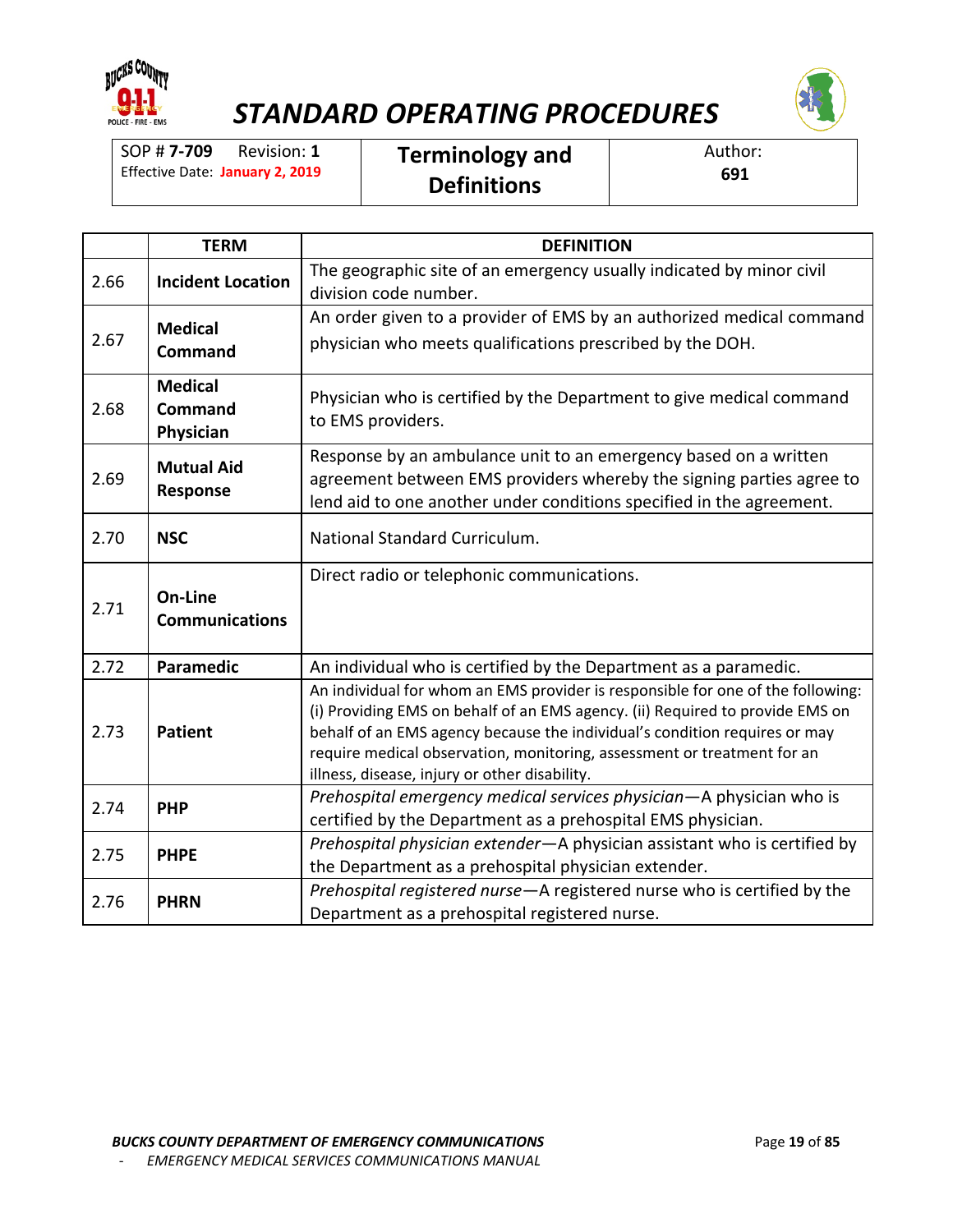



SOP # **7‐709**  Revision: **1**

**Terminology And Definitions**

Author: **691** 

|      | <b>TERM</b>                                                                                                                                                                                                                                                                                                                 | <b>DEFINITION</b>                                                                                                                                                                                                                                                                                                                                                                                                                                                                        |  |
|------|-----------------------------------------------------------------------------------------------------------------------------------------------------------------------------------------------------------------------------------------------------------------------------------------------------------------------------|------------------------------------------------------------------------------------------------------------------------------------------------------------------------------------------------------------------------------------------------------------------------------------------------------------------------------------------------------------------------------------------------------------------------------------------------------------------------------------------|--|
| 2.77 | Primary<br><b>Response Area</b>                                                                                                                                                                                                                                                                                             | The specified geographic area assigned to al licensed ambulance service<br>that then has responsibility for the provision of pre-hospital emergency<br>medical care and transportation in the area. Primary response areas are<br>determined by regional EMS council plans, according to factors such as<br>the location of ambulance resources, ambulance response times and<br>area population. A primary response area designation is not intended to<br>be an exclusive designation. |  |
| 2.78 | Quick response service-An operation in which EMS providers of an EMS<br><b>QRS (Quick</b><br>agency: (i) Respond to an actual, reported or perceived emergency.<br>Response<br>(ii) Provide EMS to patients pending the arrival of other EMS providers<br>Service)<br>and resources that have been dispatched to the scene. |                                                                                                                                                                                                                                                                                                                                                                                                                                                                                          |  |
| 2.79 | facility to which an ambulance may transport a patient who requires<br><b>Receiving Facility</b><br>prompt medical care in addition to that provided by EMS providers who<br>respond to an emergency.                                                                                                                       |                                                                                                                                                                                                                                                                                                                                                                                                                                                                                          |  |
| 2.80 | <b>Trauma Center</b>                                                                                                                                                                                                                                                                                                        | A facility accredited by the Pennsylvania Trauma Foundation.                                                                                                                                                                                                                                                                                                                                                                                                                             |  |
| 2.81 | A number issued by the DOH to each ambulance of licensed ambulance<br><b>Vehicle Licensure</b><br><b>ID Number</b><br>service.                                                                                                                                                                                              |                                                                                                                                                                                                                                                                                                                                                                                                                                                                                          |  |
| 2.82 | Basic life support ambulance (BLS).<br>Squad                                                                                                                                                                                                                                                                                |                                                                                                                                                                                                                                                                                                                                                                                                                                                                                          |  |
| 2.83 | <b>Medic</b>                                                                                                                                                                                                                                                                                                                | Advanced life support ambulance (ALS).                                                                                                                                                                                                                                                                                                                                                                                                                                                   |  |
| 2.84 | <b>Communications</b>                                                                                                                                                                                                                                                                                                       | Squad communications officer.                                                                                                                                                                                                                                                                                                                                                                                                                                                            |  |
| 2.85 | <b>Engine</b>                                                                                                                                                                                                                                                                                                               | A fire department vehicle with more than 300 gallons of water and<br>equipped with a 500 g.p.m. or larger pump                                                                                                                                                                                                                                                                                                                                                                           |  |
| 2.86 | <b>Tac</b>                                                                                                                                                                                                                                                                                                                  | A vehicle primarily used for primary attack on structural fires. Equipped<br>with less than 300 gallons of water and a 500 g.p.m. or smaller pump.                                                                                                                                                                                                                                                                                                                                       |  |
| 2.87 | <b>Field</b>                                                                                                                                                                                                                                                                                                                | A vehicle primarily used for field, grass and woods fires.                                                                                                                                                                                                                                                                                                                                                                                                                               |  |
| 2.88 | <b>Ladder</b>                                                                                                                                                                                                                                                                                                               | An aerial ladder, aerial scope of elevated platform.                                                                                                                                                                                                                                                                                                                                                                                                                                     |  |
| 2.89 | <b>Tower</b><br>An aerial device designed primarily as a elevated master stream.                                                                                                                                                                                                                                            |                                                                                                                                                                                                                                                                                                                                                                                                                                                                                          |  |
| 2.90 | <b>Rescue</b>                                                                                                                                                                                                                                                                                                               | An emergency rescue vehicle equipped to remove or free trapped<br>victims.                                                                                                                                                                                                                                                                                                                                                                                                               |  |
| 2.91 | <b>QRS</b>                                                                                                                                                                                                                                                                                                                  | FD quick response unit. i.e.: Engine, TAC, SS equipped for medical first<br>response.                                                                                                                                                                                                                                                                                                                                                                                                    |  |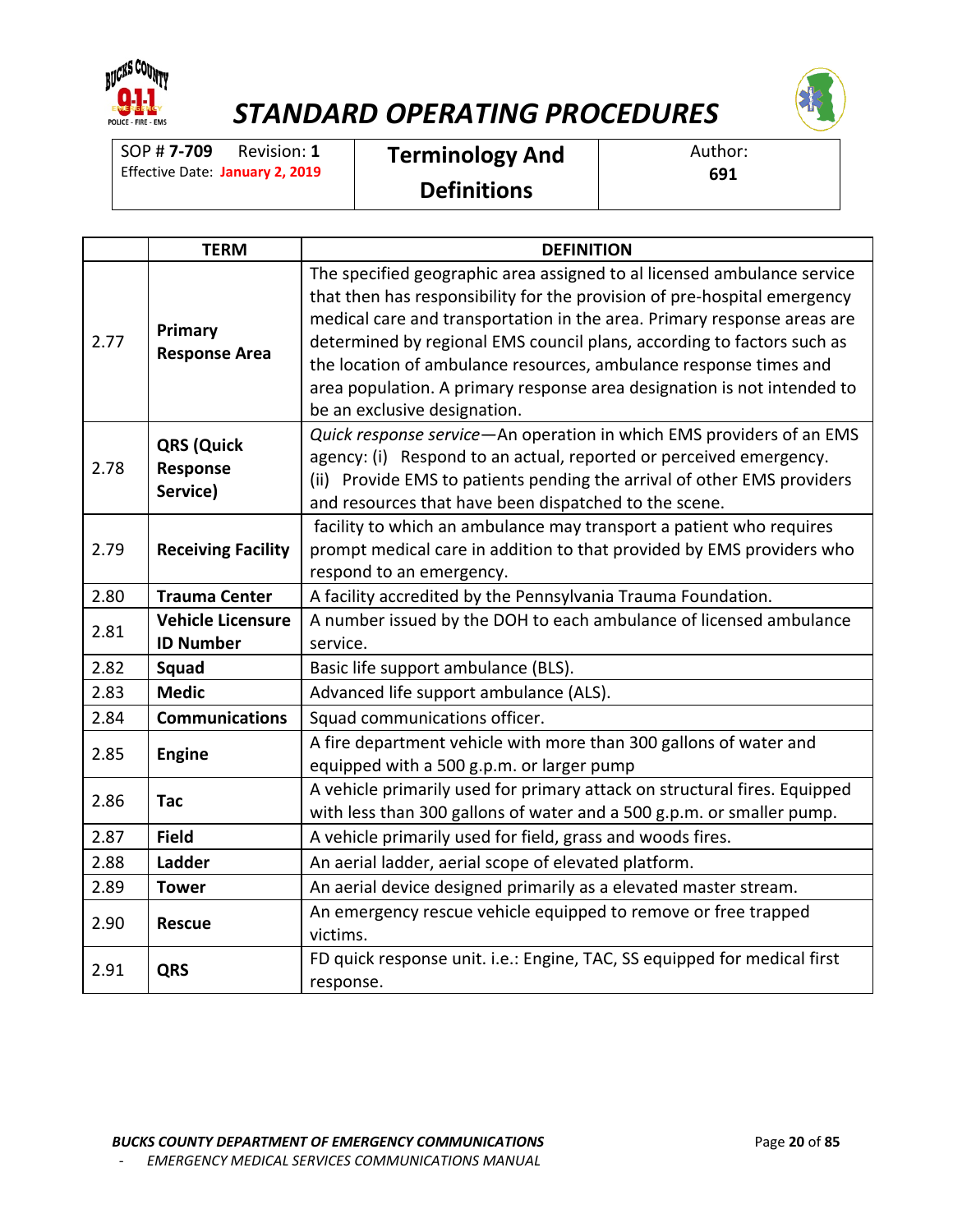



SOP # **7‐709**  Revision: **1**

**Terminology And Definitions**

Author:

**691** 

|      | <b>TERM</b>                                              | <b>DEFINITION</b>                                                        |  |
|------|----------------------------------------------------------|--------------------------------------------------------------------------|--|
| 2.92 | A vehicle carrying over 1000 gallons of water.<br>Tanker |                                                                          |  |
| 2.93 |                                                          | Any piece of equipment used for specialized service, I.e. air cascade,   |  |
|      | <b>Special Service</b>                                   | light wagon, utility, etc.                                               |  |
| 2.94 | H.I.R.T. Team                                            | Hazardous Incident Response Team                                         |  |
| 2.95 | <b>Marine</b>                                            | Marine rescue service (a boat).                                          |  |
| 2.96 | F.M.                                                     | County and local fire marshals.                                          |  |
| 2.97 | Car                                                      | ID used for supervisor or chief's vehicle that is not manned by a chief. |  |
| 2.98 | Car 800-819                                              | Department of communications personnel.                                  |  |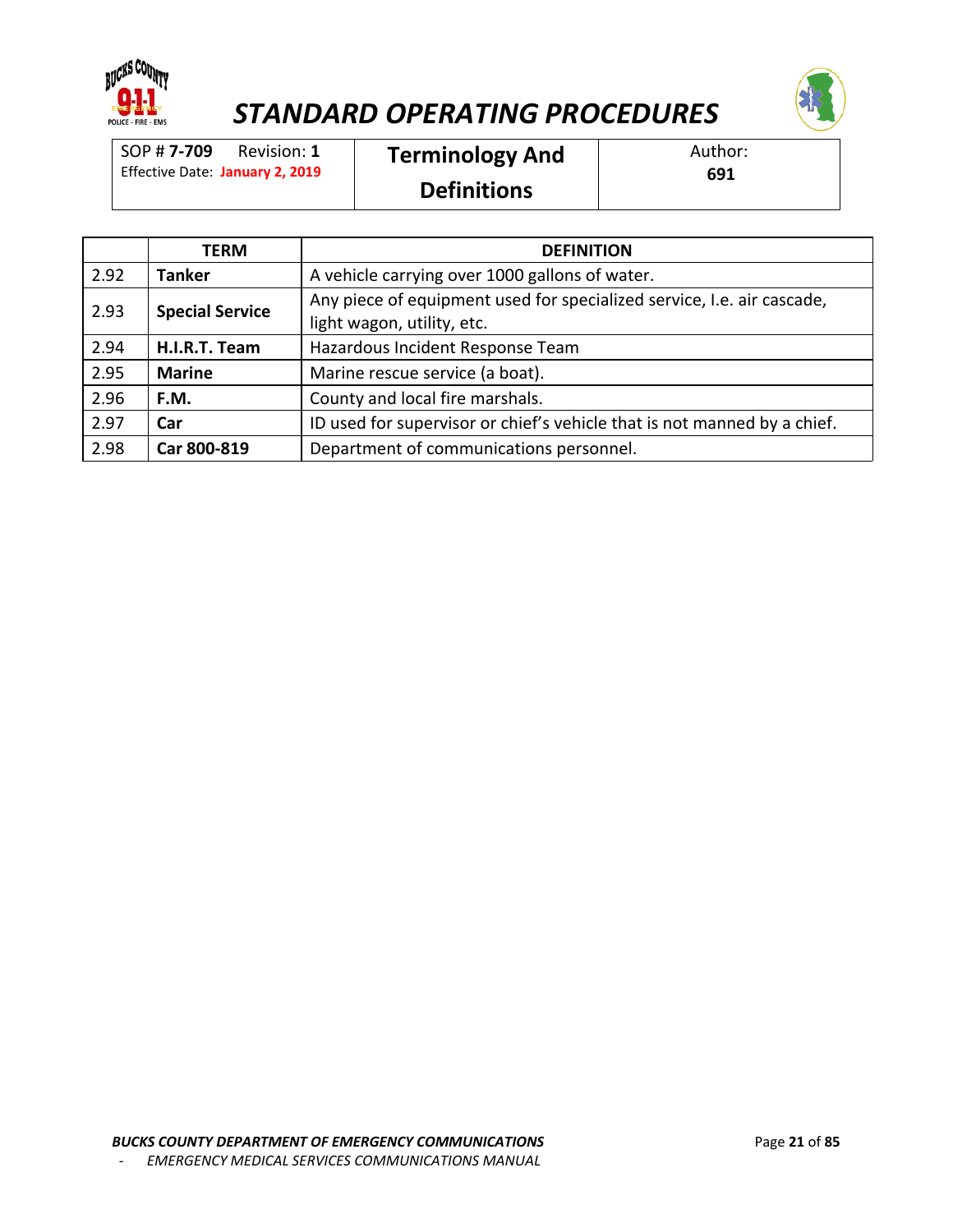



**691** 

SOP # **7‐710**  Revision: **1** SOP # **7-710** Revision: 1 **COMPLAINT TYPES** Author:<br>Effective Date: **January 2, 2019 COMPLAINT TYPES** 

### **1.0 PURPOSE**

1.1 This policy was created to list the CAD codes for medical complaint types and their brief definitions.

### **2.0 POLICY**

- 2.1 The use of standard phraseology shall be incorporated in the dispatch of all calls using these types and definitions.
- 2.2 TIMERS on any of the below complaint types that has an asterisk (\*\*\*\*\*), there are built in timers (in the CAD system) that will notify the dispatcher to check on the crews at fifteen (15) minutes after their arrival on scene.

#### **3.0 DEFINITIONS**

|      | <b>ALS CODES</b> | <b>DEFINITION</b>                     |
|------|------------------|---------------------------------------|
| 3.1  | <b>AABDO</b>     | Acute Abdomen                         |
| 3.2  | <b>AALLR</b>     | Anaphylaxis                           |
| 3.3  | **AASSLT**       | <b>Assault With Trauma</b>            |
| 3.4  | ABLED            | Acute Hemorrhage                      |
| 3.5  | <b>ACARDA</b>    | Cardiac Arrest (PAI's IP)             |
| 3.6  | <b>ACHESP</b>    | <b>Chest Pains (Cardiac Symptoms)</b> |
| 3.7  | <b>ACHOKE</b>    | <b>Obstructed Airway (Active)</b>     |
| 3.8  | <b>ACOP</b>      | Carbon Monoxide Poisoning             |
| 3.9  | <b>ACVA</b>      | CVA/Stroke                            |
| 3.10 | <b>ADIAB</b>     | Diabetic Emergency                    |
| 3.11 | <b>AELEC</b>     | Electrocution                         |
| 3.12 | <b>ABURN</b>     | <b>Critical Burn Victim</b>           |
| 3.13 | <b>ADRAW</b>     | <b>Blood Draw</b>                     |
| 3.14 | <b>ADROWN</b>    | Drowning (Critical)                   |
| 3.15 | <b>AENVIR</b>    | <b>Environmental Emergency</b>        |
| 3.16 | <b>AFAINT</b>    | Syncopal Episode                      |
| 3.17 | <b>AFALL</b>     | Fall Victim (Critical)                |
| 3.18 | **AGUN**         | <b>Gun Shot Victim</b>                |
| 3.19 | <b>AHRI</b>      | Hit & Run With Injuries (ALS)         |
| 3.20 | <b>MCI</b>       | <b>Mass Casualty Incident</b>         |
| 3.21 | <b>AOBG</b>      | Ob/Gyn Emergency                      |
| 3.22 | **AOD**          | Overdose/Poisoning (Critical)         |
| 3.23 | <b>APOSXP</b>    | Possible Expiration (PAI-NIP)         |
| 3.24 | <b>APREG</b>     | Maternity (Critical)                  |
| 3.25 | <b>ARESP</b>     | <b>Respiratory Distress</b>           |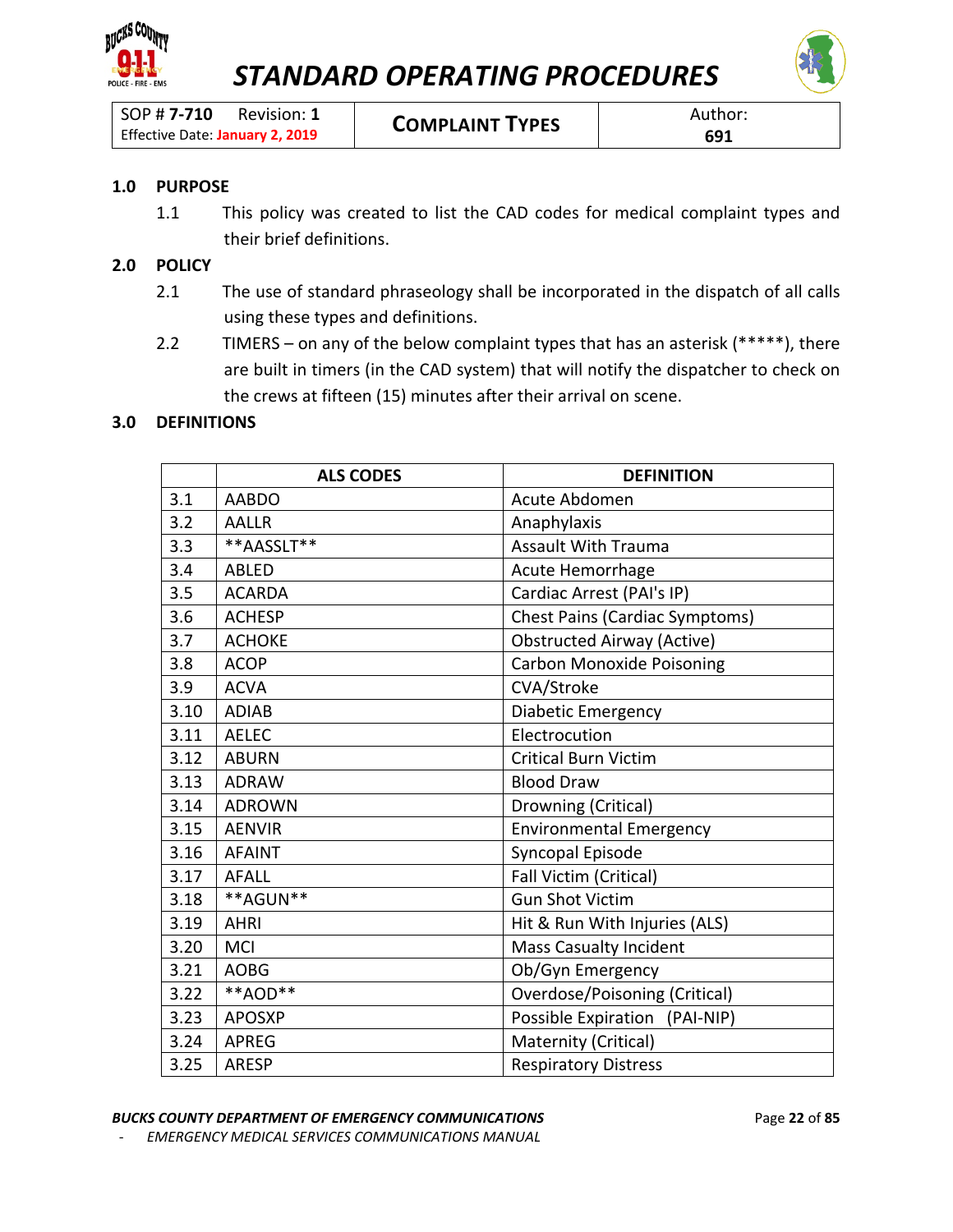

SOP # **7‐710** Revision: **1** SOP # **7-710** Revision: **1 Complaint Types** Author: Effective Date: January 2, 2019

**691** 

|      | <b>ALS CODES</b> | <b>DEFINITION</b>                    |
|------|------------------|--------------------------------------|
| 3.26 | <b>ASEIZ</b>     | Seizures (Active)                    |
| 3.27 | **ASTAB**        | <b>Stabbing Victim</b>               |
| 3.28 | <b>ATAI</b>      | TA With Injuries (Mechanism)         |
| 3.29 | <b>ATRAN</b>     | ALS Unspecified Emergency            |
| 3.30 | <b>ATRAUM</b>    | Multi Systems Trauma                 |
| 3.31 | **AUNC**         | Unconscious                          |
| 3.32 | **AUNR**         | Unresponsive                         |
| 3.33 | <b>RAUTO</b>     | <b>Auto Extrication</b>              |
| 3.34 | <b>RIND</b>      | <b>Industrial Rescue</b>             |
|      | <b>BLS CODES</b> | <b>DEFINITION</b>                    |
| 3.35 | <b>BABDO</b>     | <b>Abdominal Pain</b>                |
| 3.36 | <b>BALLR</b>     | <b>Allergic Reaction</b>             |
| 3.37 | <b>BLAC</b>      | Laceration / Animal Bite             |
| 3.38 | <b>BINJ</b>      | Injury                               |
| 3.39 | <b>BBLED</b>     | <b>Bleeding (Non Traumatic)</b>      |
| 3.40 | <b>BPTAST</b>    | <b>Patient Assist</b>                |
| 3.41 | <b>BTRAN</b>     | <b>Emergency Transportation</b>      |
| 3.42 | <b>BCHESP</b>    | Chest Pain (Non Critical)            |
| 3.43 | **BOD**          | Overdose/Poisoning (Non Critical)    |
| 3.44 | <b>BPREG</b>     | Maternity (Non Critical)             |
| 3.45 | **BUNK**         | Unknown Problem                      |
| 3.46 | <b>BBURN</b>     | <b>Scalding/Minor Burns</b>          |
| 3.47 | <b>BFALL</b>     | Fall Victim (Non Critical)           |
| 3.48 | <b>BTAI</b>      | Traffic Injuries (Non Critical)      |
| 3.49 | **BASSLT**       | <b>Assault Victim (Non Critical)</b> |
| 3.50 | <b>FIRCAL</b>    | <b>Standby With The Fire Company</b> |

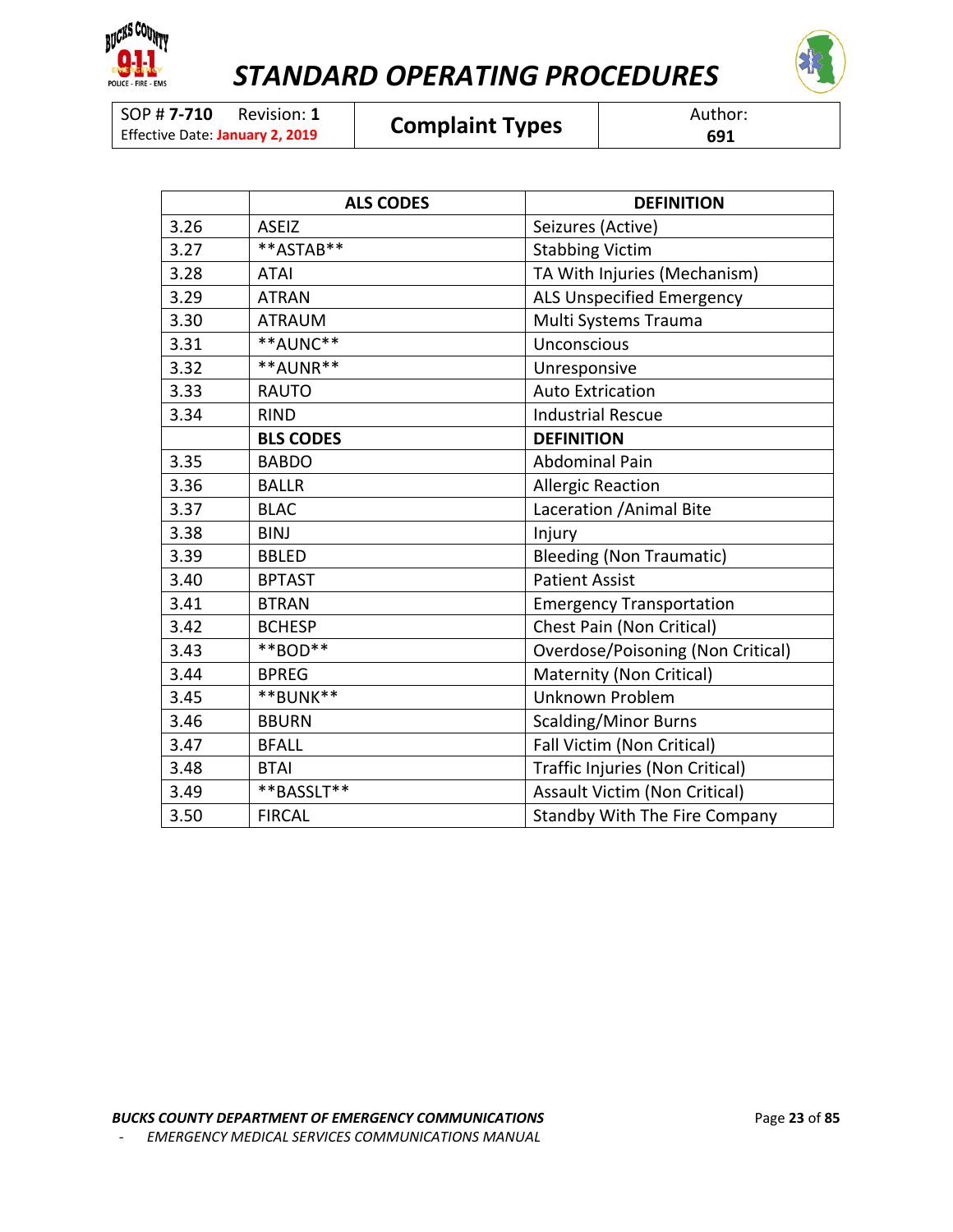



SOP # **7‐711**  Revision: **1** Effective Date: **January 2, 2019 CALL DISPOSITIONS** 

### **1.0 PURPOSE**

1.1 This policy was created for the use and definition of standard Dispositions for each incident generated.

### **2.0 PROCEDURE**

- 2.1 The Dispatcher or Provider will close the call with the proper disposition.
- 2.2 If the call type is modified during the incident, the appropriate disposition will reflect the change.

 *2.2.1 Example: A call was dispatched ALS and closed as BLS, the AB disposition will be used.* 

2.3 If the provider states a different disposition then as originally dispatched. (see example 2.2.1)

### **3.0 DEFINITIONS**

| 3.1  | AA         | Dispatched ALS was ALS                                       |
|------|------------|--------------------------------------------------------------|
| 3.2  | AB         | Dispatched ALS was BLS                                       |
| 3.3  | AH         | Dispatched ALS transported by Helicopter                     |
| 3.4  | BA         | Dispatched BLS was ALS                                       |
| 3.5  | <b>BB</b>  | Dispatched BLS was BLS                                       |
| 3.6  | BH         | Dispatched BLS transported by Helicopter                     |
| 3.7  | CU         | Call unfounded                                               |
| 3.8  | <b>GOA</b> | Gone on arrival (patient)                                    |
| 3.9  | <b>POV</b> | Private owned vehicle (someone drove PT. to hospital in car) |
| 3.10 | <b>NA</b>  | No action taken                                              |
| 3.11 | <b>NAT</b> | Necessary action taken                                       |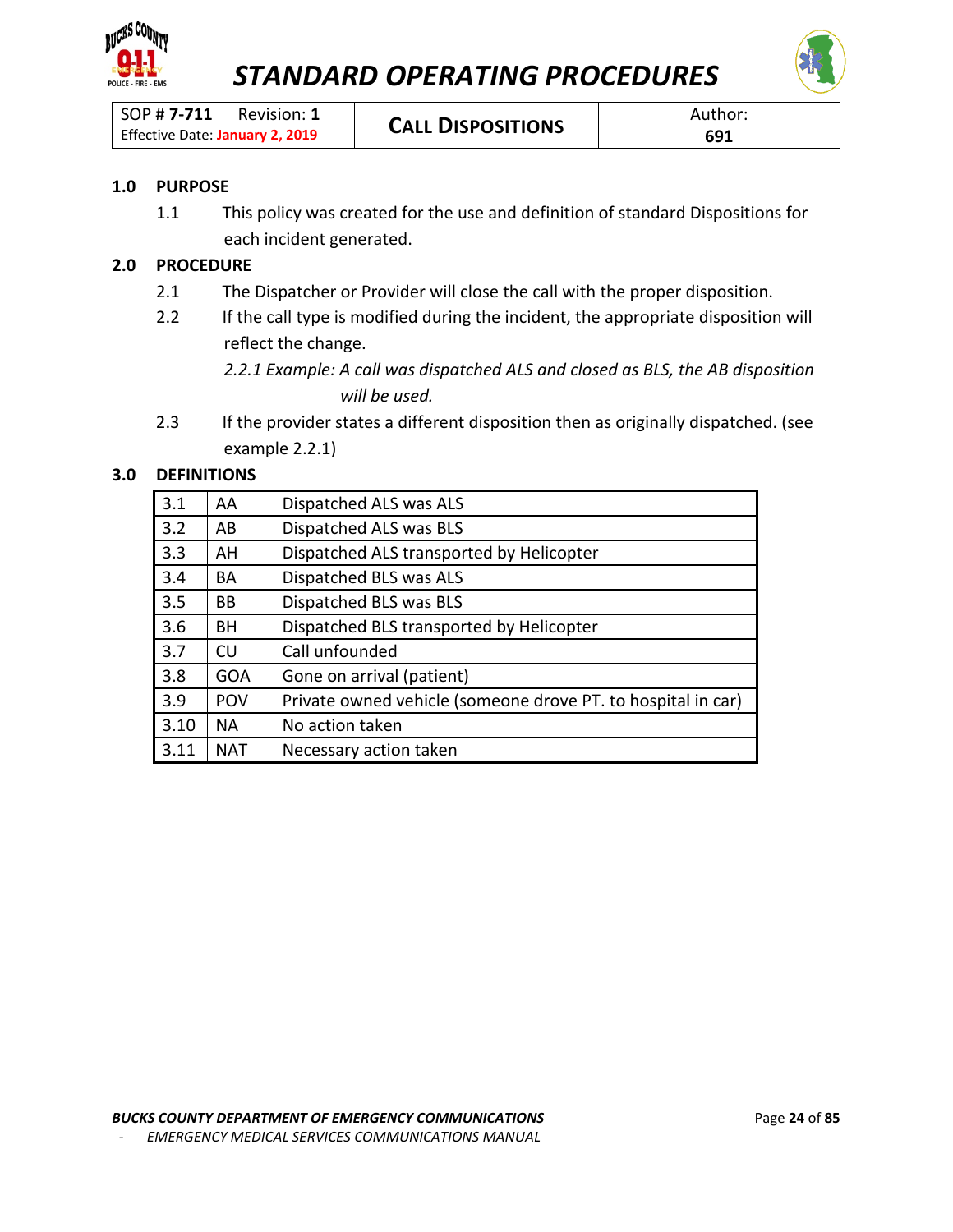

SOP # **7‐712** Revision: **1** Effective Date: **January 2, 2019**



### **1.0 PURPOSE**

1.1 This policy was created to establish guidelines on proper technique and etiquette while transmitting on the radio.

### **2.0 SUMMARY**

2.1 Poor procedures waste airtime causing repeated or confused messages and delays effective care or rescue efforts. Experience has shown that bad habits used during daily operations, carry over and further confuse an emergency situation. The necessity to repeat doubles both airtime and workload. Airtime on the radio channels is a valuable resource and must not be wasted.

### **3.0 POLICY**

- 3.1 Listen before transmitting to make certain the channel is clear. Organize your thoughts and think about what you are going to say prior to pushing the transmit button. The over‐eager operator is a source of wasted time and confusion.
- 3.2 The UHF radios will sound three high tones when first transmitting. This is the unit ID being transmitted. Be aware of this and allow time for the unit ID to transmit prior to beginning your message.
- 3.3 The UHF radios will sound a busy signal if the channel is in use this sounds like a phone busy, only faster. If you receive this do not key again till you receive the low tone signal or you will be put to the end of the queue list. When you get the three high tones from your radio you have approximately thirty (30) seconds to begin your transmission or the system will go to the next radio in queue.
- 3.4 Make sure the microphone switch is fully depressed and pause briefly waiting for unit ID to transmit before beginning to speak. Hold mobile microphones close to, but not touching the mouth. Talk directly into the microphone, not across it. Talk at conversational level, do not shout. Proper placement will have a direct effect on the volume of the transmission. If you are too far away the message will be weak. If you are too close the volume will be loud and muffled. YOU MUST SPEAK DIRECTLY INTO THE MICROPHONE.
- 3.5 All language must be brief, clear and concise. The use of slang and local expressions should be avoided, as others may not understand them on the network. Speak distinctly and pronounce every word carefully. Shouting, loud talking and mumbling are signs of poor radio procedure. Good radio speech will result if the following rules are observed: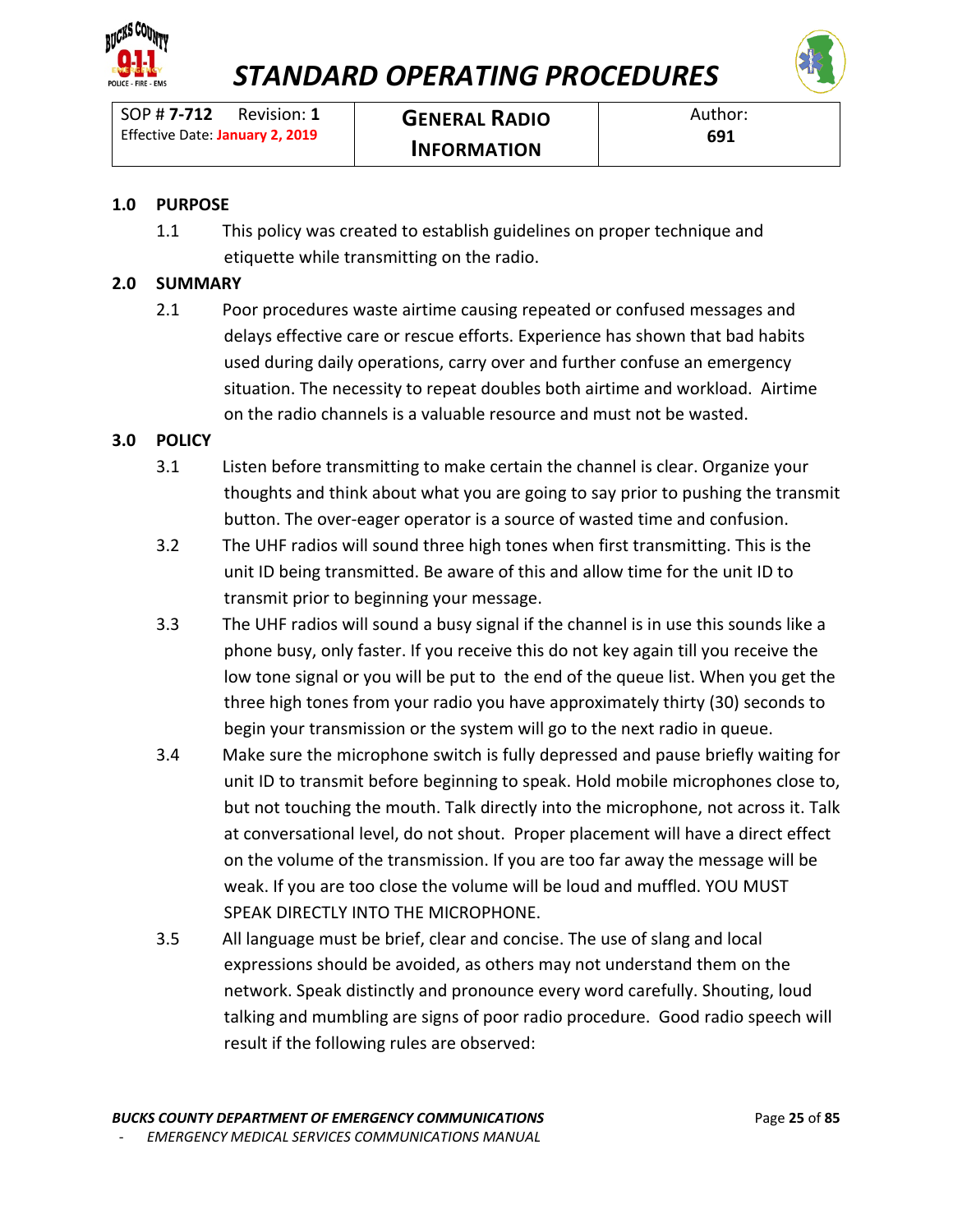



SOP # **7‐712** Revision: **1** Effective Date: **January 2, 2019**

- 3.5.1 Keep a natural conversational rhythm; speak clearly, calmly and distinctly.
- 3.5.2 Speak at a steady medium speed and avoid the sing‐song effects.
- 3.6 Federal law prohibits the use of profane and/or indecent language. There are severe penalties for the users of profanity over the radio.
- 3.7 The use of "thanks" "please" and other expressions of courtesy are not necessary. Avoid the overuse of ranks or titles. Proper names/nicknames shall not be used over the radio.
- 3.8 The Department of Communications Center handles many radio talk groups. Although you may not hear anything over your primary frequency, the dispatchers may be busy on other frequencies or on the phone taking a complaint or giving pre‐arrival instructions. Therefore, you should allow 20‐30 seconds before calling again over the radio. After three (3) call attempts on your EMS primary frequency without a response from the dispatcher, attempt calling on the alternate EMS talk group.
- 3.9 Make every attempt not to transmit while the vehicles siren is on or air horn is being used. Ensure that the volume and squelch controls have been set so that messages can be heard over the engine and siren noise.
- 3.10 Portable radios should be switched off or turned down when entering an EMS unit, to prevent feedback from the mobile radio.
- 3.11 All incoming/outgoing phone calls, radio transmissions and broadcasts are recorded on tape. These telephone and radio transmissions are held on file in the Department of Communications Center for one year.
- 3.12 Always remain calm when using telephone or radio equipment. Be careful and avoid uncivil, angry, abusive, derogatory or sarcastic remarks or language. If faced with such a situation, maintain control-do not attempt to retaliate- proceed with the business at hand. In cases where corrective action is considered necessary, the parties concerned may report the facts and circumstances to the Dispatcher III on duty.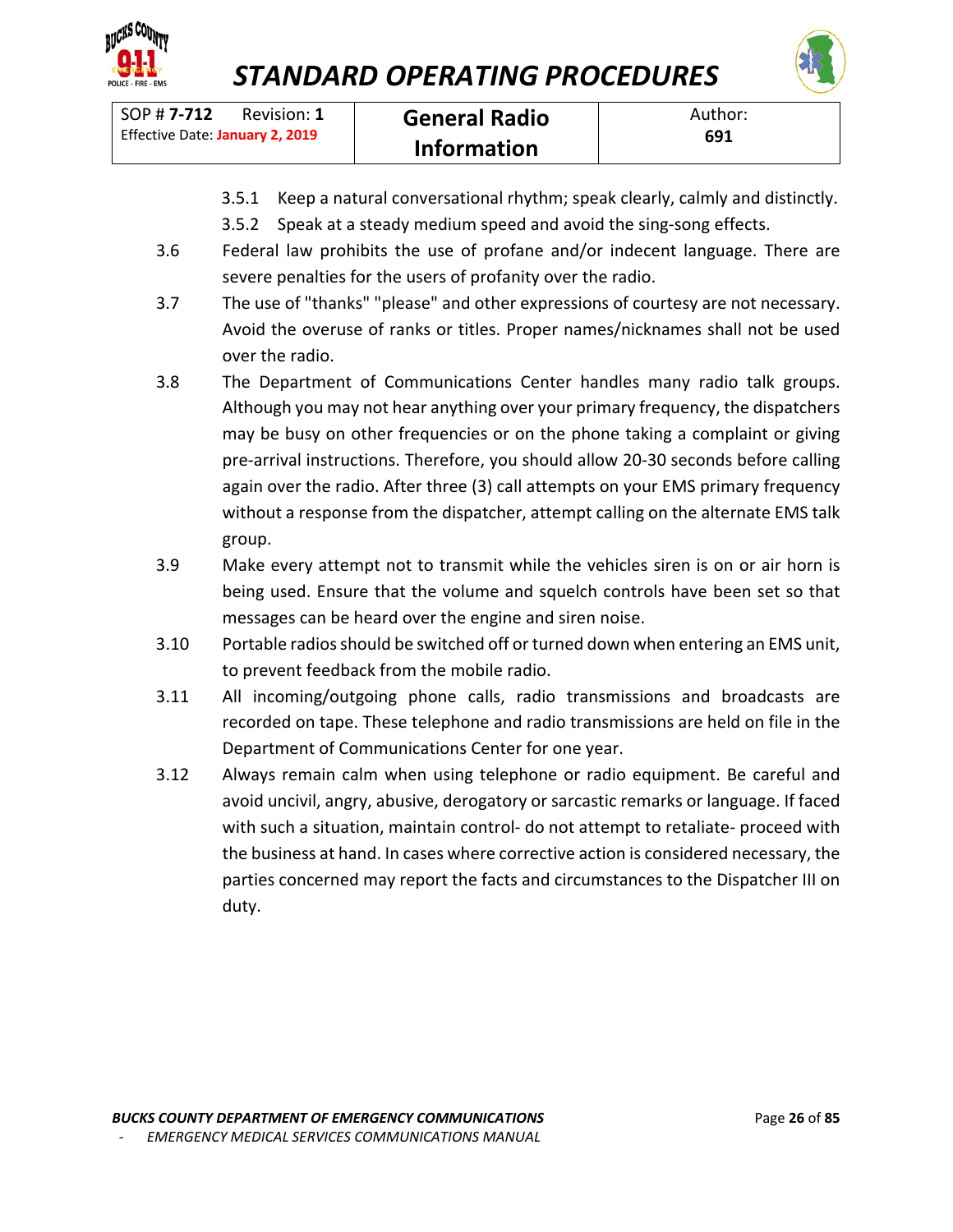

SOP # **7‐713** Revision: **1** Effective Date: **January 2, 2019**



### **1.0 PURPOSE**

1.1 This policy was created to establish guidelines and regulations for units responding and returning available from an incident.

### **2.0 POLICY**

- 2.1 The identifying call words "Bucks County" will be used by the communications center when communicating with mobile and portable units and by all mobile and portable units when calling the county with the exception of going "responding" and "on scene".
- 2.2 Under normal conditions it is not necessary for mobile units to call and await acknowledgment before transmitting routine messages.
	- 2.2.1 However, when radio traffic is heavy, or in advance of sending a lengthy message, it is preferred to make a preliminary call and await instructions before proceeding.
- 2.3 The phrase "OK" will be used to signify acknowledgment, i.e., that a message has been received, understood and will be complied with.
- 2.4 When responding to incidents, all units must make sure that Bucks County acknowledges appropriate units as responding.
- 2.5 Each and every unit should be placed on the air.

### **3.0 PROCEDURE**

- 3.1 The following communications guidelines will be followed at all times:
	- 3.1.1 All chief officers will be acknowledged.
	- 3.1.2 The chief will always be acknowledged when responding, even if not the first officer.
	- 3.1.3 All officers (except the chief) responding to station will not be acknowledged.
	- 3.1.4 Captains and Lieutenants will not be acknowledged unless officer‐in‐ charge.
	- 3.1.5 All responding units will be acknowledged.
	- 3.1.6 The first officer arriving "on scene" will be acknowledged.
	- 3.1.7 The chief arriving on scene will be acknowledged.
	- 3.1.8 All units arriving on scene will be acknowledged.
	- 3.1.9 Units returning to station or making itself available will be acknowledged.
	- 3.1.10 Once units are made available it is not necessary to sign "off radio" at the station.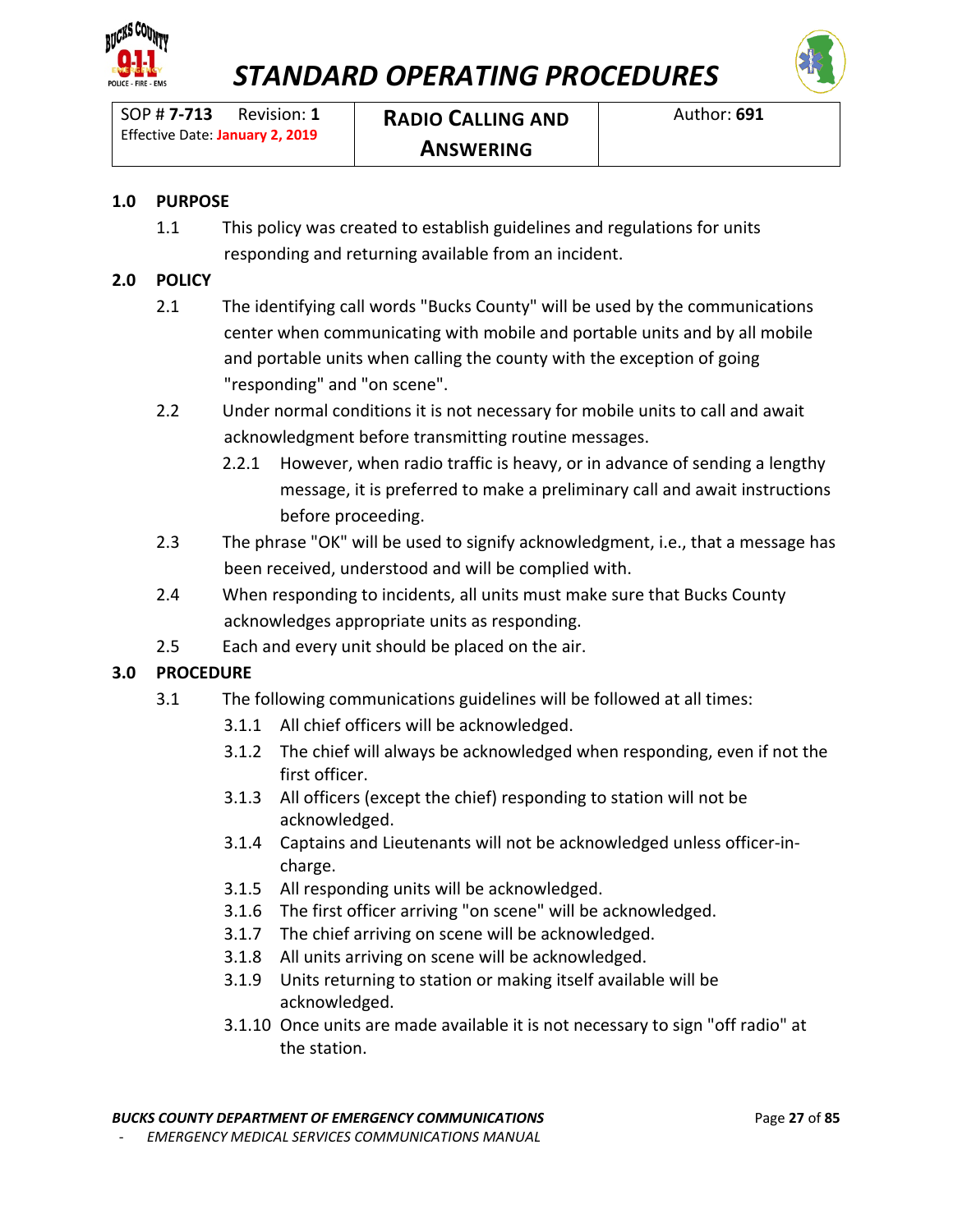





- 3.1.11 With the exception of the chief, officers returning to station or making themselves available will not be acknowledged unless they are making the entire squad available.
- 3.2 Examples, sending messages in a single transmission:

|       | GOOD                           | <b>POOR</b>                         |
|-------|--------------------------------|-------------------------------------|
| 3.2.1 | UNIT: 1002 to Bucks County     | <b>Bucks</b><br>UNIT:<br>1002<br>to |
|       | available                      | County                              |
|       | DISP: OK 1002 at 13:00 hours   | DISP: Proceed 1002                  |
|       |                                | UNIT: 1002 is available             |
|       |                                | DISP: OK 1002 13:00 hours           |
| 3.2.2 | UNIT: 1252 to Bucks County     | 1252<br><b>Bucks</b><br>UNIT:<br>to |
|       | responding                     | County                              |
|       | DISP: OK 1252 at 15:52 hours   | DISP: Proceed 1252                  |
|       |                                | UNIT: 1252 is responding            |
|       |                                | DISP: OK 1252 15:52 Hours           |
| 3.2.3 | UNIT: 1222 to Bucks County en- | 1222<br>UNIT:<br><b>Bucks</b><br>to |
|       | route Doylestown Hosp          | County                              |
|       | DISP: OK 1222 at 19:30 hours   | DISP: Proceed 1222                  |
|       |                                | UNIT: 1222 is en-route to           |
|       |                                | Doylestown Hospital                 |
|       |                                | DISP: OK 1222 19:30 hours           |

3.3 Examples of using complete identification for all transmissions:

|       | <b>GOOD</b>               | <b>POOR</b>  |
|-------|---------------------------|--------------|
| 3.3.1 | Medic 108                 | M-108 or 108 |
| 3.3.2 | Squad 114                 | 114 or HQ114 |
| 3.3.3 | Deputy 145                | Dep-145      |
| 3.3.4 | Car 804                   | 804 or 4     |
| 3.3.5 | 1682 (Sixteen Eighty Two) | 168-2        |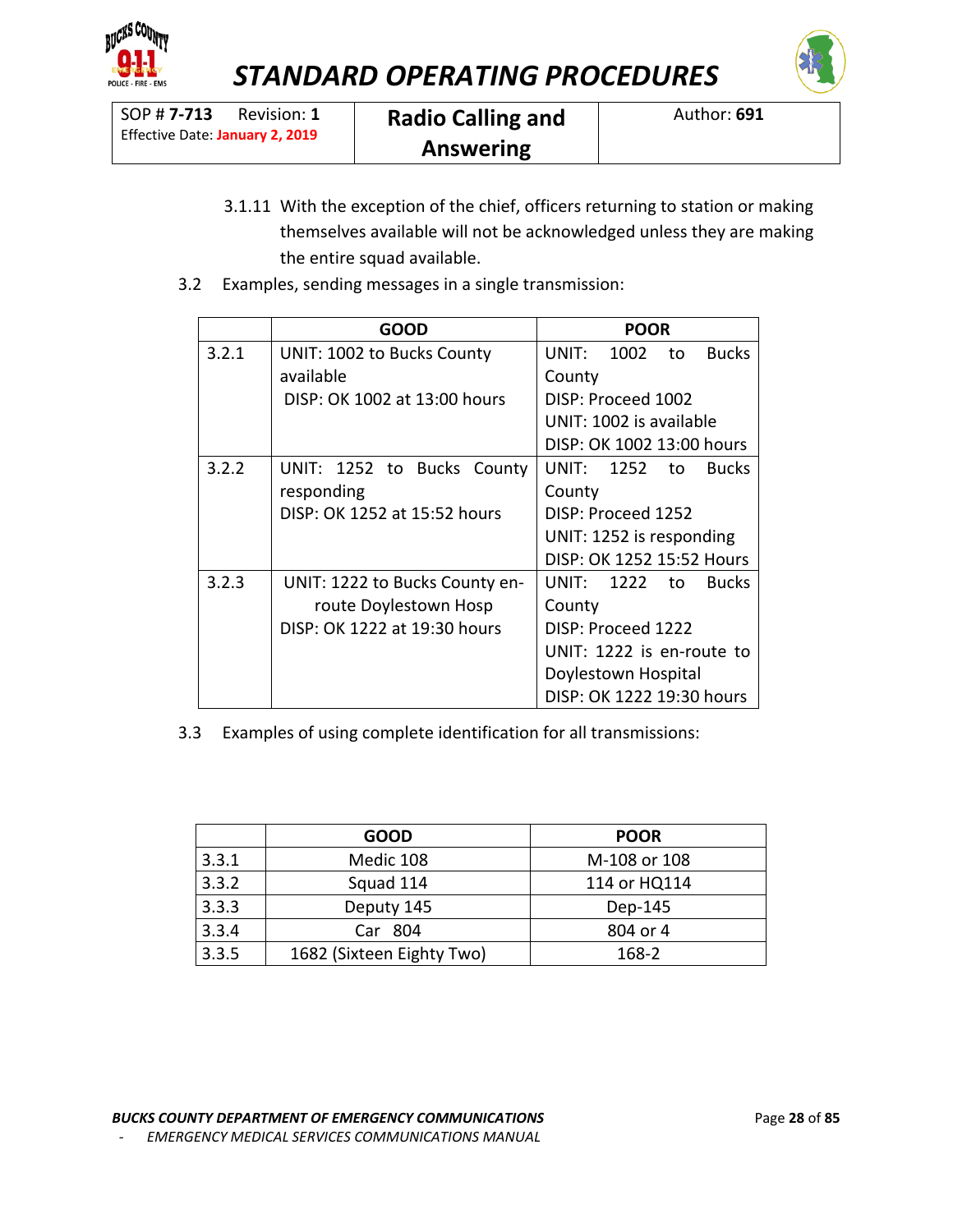



- 3.4 Examples, to call another field unit, the following format will be used: "(UNIT NUMBER)" to "(UNIT NUMBER)"
	- *3.4.1 1851 to Medic 168*
	- *3.4.2 Medic 143 to Medic 154*
	- *3.4.3 1452 to Chief 145*
- 3.5 Examples, a base station other than Bucks County, the following format will be used: "(UNIT NUMBER)" to "(SQUAD NUMBER)"
	- *3.5.1 1851 to Squad 185*
	- *3.5.2 Medic 125 to Squad 125*
- 3.6 Examples, a base station other than Bucks County will use the following format to call a unit: "(SQUAD NUMBER)" to "(UNIT)"
	- *3.6.1 Squad 114 to 1141*
	- *3.6.2 Squad 142 to Medic 141*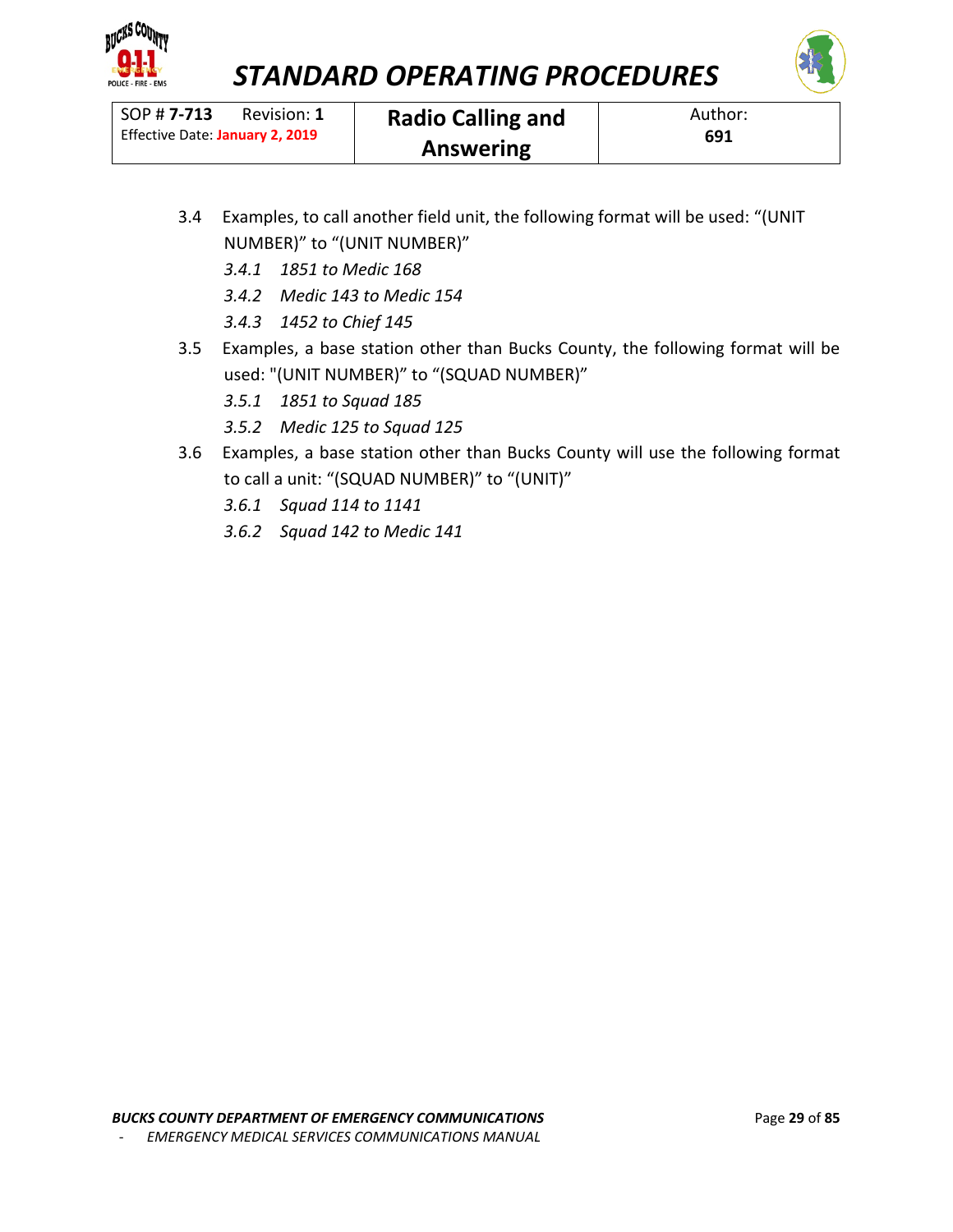

SOP # **7‐714** Revision: **1** Effective Date: **January 2, 2019**

### **1.0 PURPOSE**

1.1 This policy was created to address proper radio usage.

### **2.0 SUMMARY**

2.1 All members of emergency services units utilizing the county radio system and Department of Communications personnel are responsible for the proper use of the radio at all times. Personnel using the radio for other than official business are wasting valuable airtime for not only the EMS community but the Police and Fire Communities also. Abuse or misuse of the radio system will not be tolerated and all personnel are strongly encouraged to realize the necessity of adhering to the policies and procedures herein and conduct themselves accordingly.

### **3.0 POLICY**

- 3.1 It is the responsibility of Department of Communications Personnel and all System Users to utilize the county radio system in a professional and courteous manner at all times.
- 3.2 It is the responsibility of the Department of Communications Personnel to enforce radio courtesy and professionalism at all times.
- 3.3 In instances of serious and/or constant abuse of the radio (or radio system), the Director of the Department of Communications or their designee shall document all pertinent facts and forward a memorandum to the Chief of the organization involved and the appropriate communications advisory committee who will recommend initiation of corrective action as they deem appropriate.
- 3.4 A file of these abuses will be kept for each squad and the Chief will receive a copy of each incident report.

#### **4.0 PROCEDURE**

- 4.1 The dispatcher observing the violation(s) is responsible to make documentation via an incident report.
- 4.2 The dispatcher will then forward the violation(s) to their DIII or Squad Coordinator.
- 4.3 The DIII or Squad Coordinator will forward copies of the violation(s) to Senior Management.
- 4.4 A file of these abuses will be kept for each squad and the Chief will receive a copy of each incident report.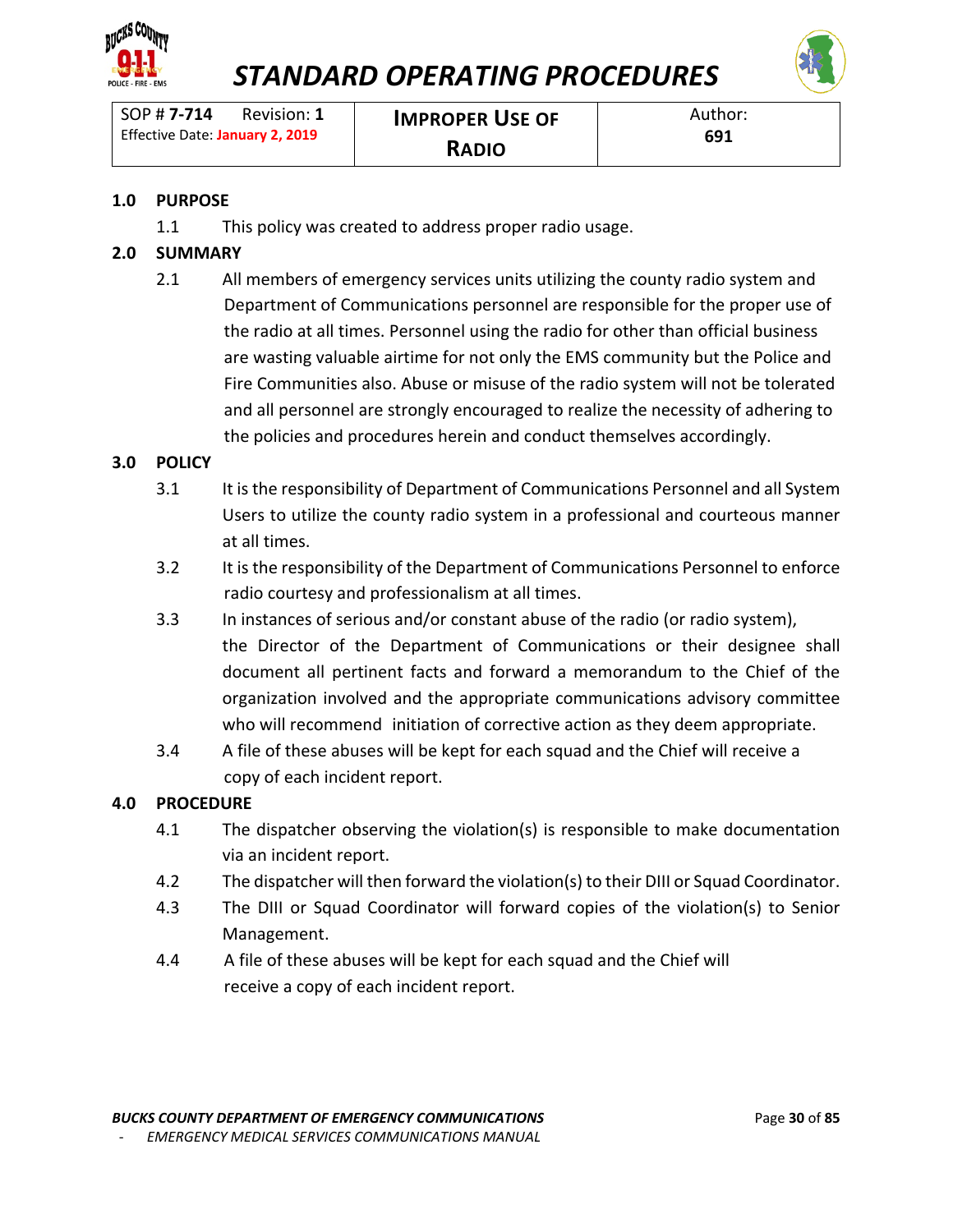



SOP # **7‐715**  Revision: **1** Effective Date: **January 2, 2019 INCIDENT NUMBERS**

### **1.0 PURPOSE**

1.1 This policy was created to explain the Incident Numbers generated by the Department of Communications Computer Aided Dispatch System (C.A.D.)

### **2.0 SUMMARY**

2.1 The Computer Aided Dispatch System will generate an incident number for each call for service generated by a dispatcher or in some instances, system users via the Mobile Data Terminal. This policy explains the format of the numbers assigned for each class of service.

### **3.0 POLICY**

- 3.1 The Department of Communication's C.A.D. system will assign a "trip number" or "incident number" to all BLS or ALS incidents.
- 3.2 The C.A.D. computer, per incident, generates the trip number for each incident, not for each unit on an incident.
- 3.3 The three emergency services (Police/Fire/EMS) get different trip/incident numbers
- 3.4 As an example, if an auto accident with rescue is dispatched, all three services would get dispatched and the trip/incident numbers would look something like this:

|  | 3.4.1 Incident number/Service/ Explanation |  |
|--|--------------------------------------------|--|
|  |                                            |  |

| #PD171470414 | Police     | PD=Police                          |
|--------------|------------|------------------------------------|
|              |            | 17=Year                            |
|              |            | 147=Julian date 0414=Incident      |
|              |            | number for that date               |
| #ED1710797   | <b>EMS</b> | ED=EMS                             |
|              |            | 17=Year                            |
|              |            | 10797=Incident number for the year |
| #FD1709800   | Fire       | FD=Fire                            |
|              |            | 17=Year                            |
|              |            | 09800=Incident number for the year |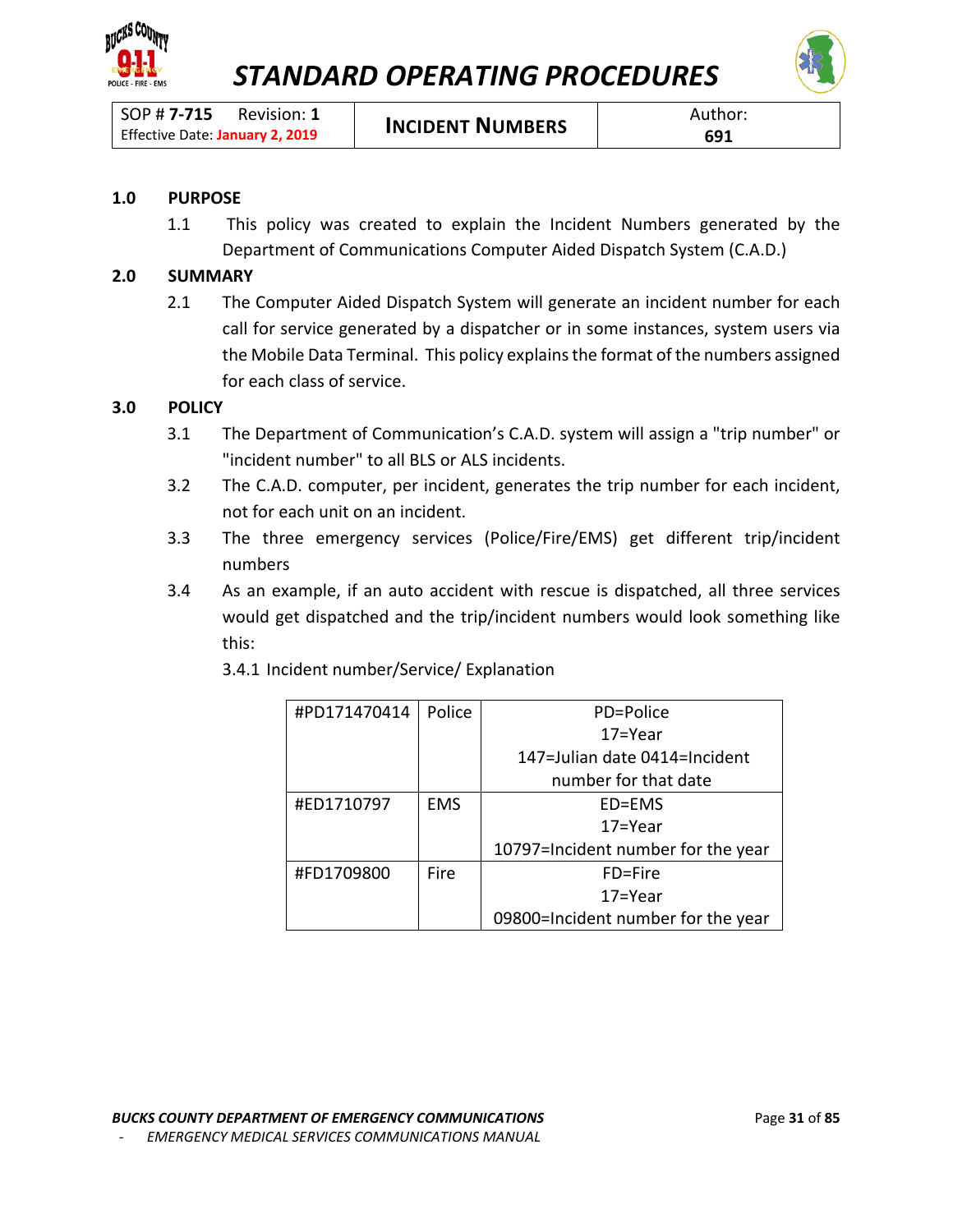



| SOP # $7-716$ Revision: 1       | <b>PRINTERS AND</b> | Author: |
|---------------------------------|---------------------|---------|
| Effective Date: January 2, 2019 |                     |         |
|                                 | <b>PRINTOUTS</b>    |         |

### **1.0 PURPOSE**

1.1 This policy was created to properly explain the equipment requirements for CAD printers and to explain the printout information.

#### **2.0 SUMMARY**

2.1 The Department of Communications have station and hardcopy printouts available to all system users that can be delivered through a telephone modem or Fax machine.

#### **3.0 POLICY**

3.1 All printer or fax machines must comply with the information contained procedure section of this document.

#### **4.0 PROCEDURE**

- 4.1 When a call is entered into CAD (Computer Aided Dispatch) system the communications center computer dials up a dedicated phone line at the station and sends the information on the call to the station's equipment.
- 4.2 A standard Fax machine, and telephone line connected to it, is all that is needed to receive printouts on a fax device.
- 4.3 Agencies may only receive their own unit or incident histories.
	- 4.3.1 Any department requesting printed information of calls outside their jurisdiction must have the request approved by the supervisor of the agency having jurisdiction.
- 4.4 Example of a printout:
	- 4.4.1 Initial TYPE: Initial incident type
	- 4.4.2 Initial Alarm level: Fire service only
	- 4.4.3 Final Alarm level: Final alarm of call
	- 4.4.4 Final TYPE: same as initial unless additional information has been received that would change the type of call.
	- 4.4.5 PRI: Priority E and 1-5. E is the highest priority whereas 5 is the lowest priority. When the letter "P" follows the priority, it indicates an in‐ progress incident. The priority levels affect the order of dispatch.
	- 4.4.6 DSPO: Disposition of call. This code is used to close out the call and is generally used for statistical purposes.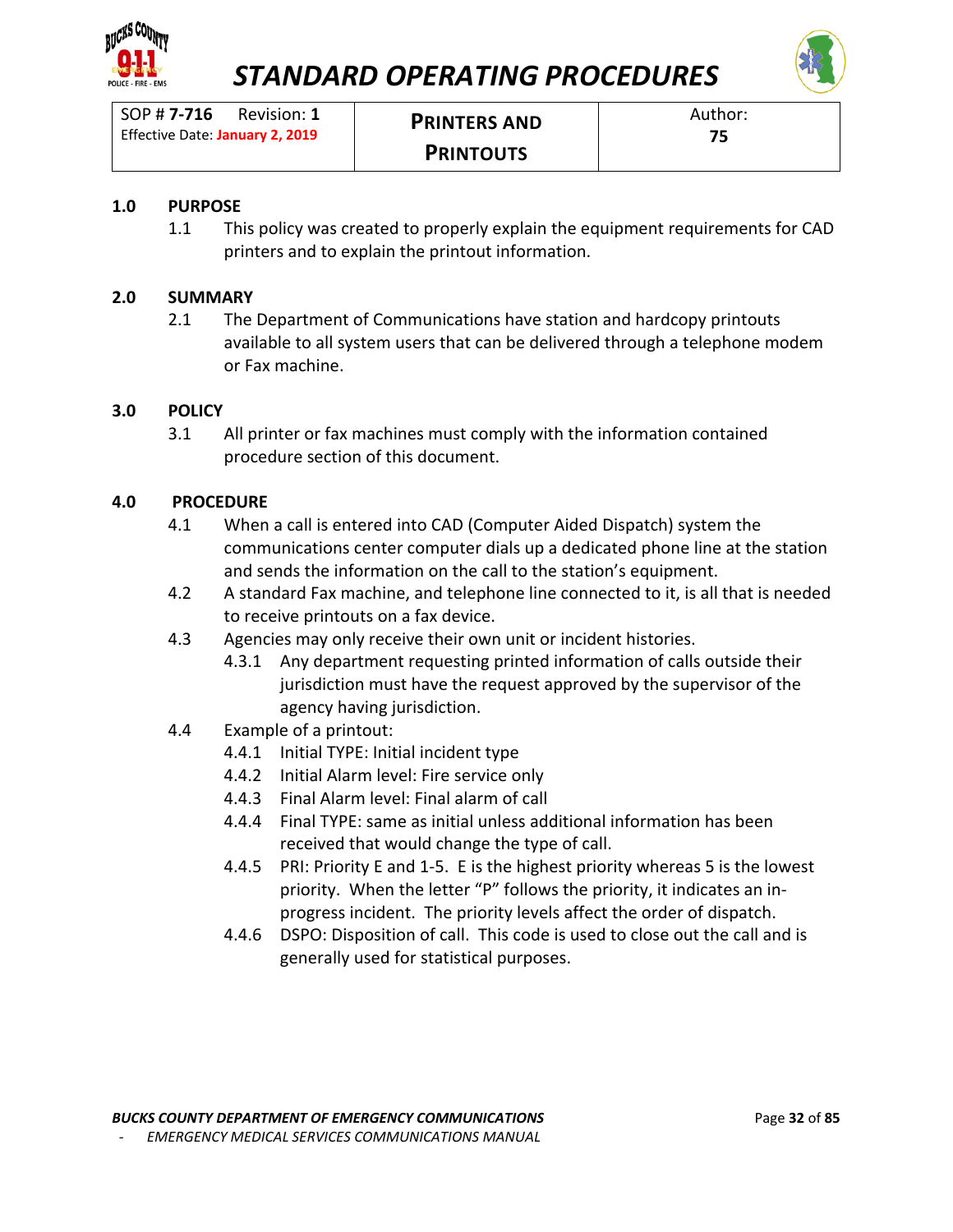



| SOP # 7-716                     | Revision: 1 | <b>Printers and</b> |  |
|---------------------------------|-------------|---------------------|--|
| Effective Date: January 2, 2019 |             |                     |  |
|                                 |             | <b>Printouts</b>    |  |

- 4.4.8 EMS BLK: EMS box number
- 4.4.9 FIRE BLK: Fire box number
- 4.4.10 POLICE BLK: Police sector
- 4.4.11 MAP PAGE: ADC map coordinates
- 4.4.12 GROUP: Dispatch group (where the call is routed by the CAD computer)
- 4.4.13 BEAT: Primary fire station area or police sector
- 4.4.14 SRC: Source code. N=10 digit phone call; 9=9‐1‐1 call, R=Radio.
- 4.4.15 LOC: Location of call
- 4.4.16 LOC INFO: Added information to the location of call.
- 4.4.17 NAME: Name of caller.
- 4.4.18 ADDR: Address of caller.
- 4.4.19 PHONE: Callers phone number.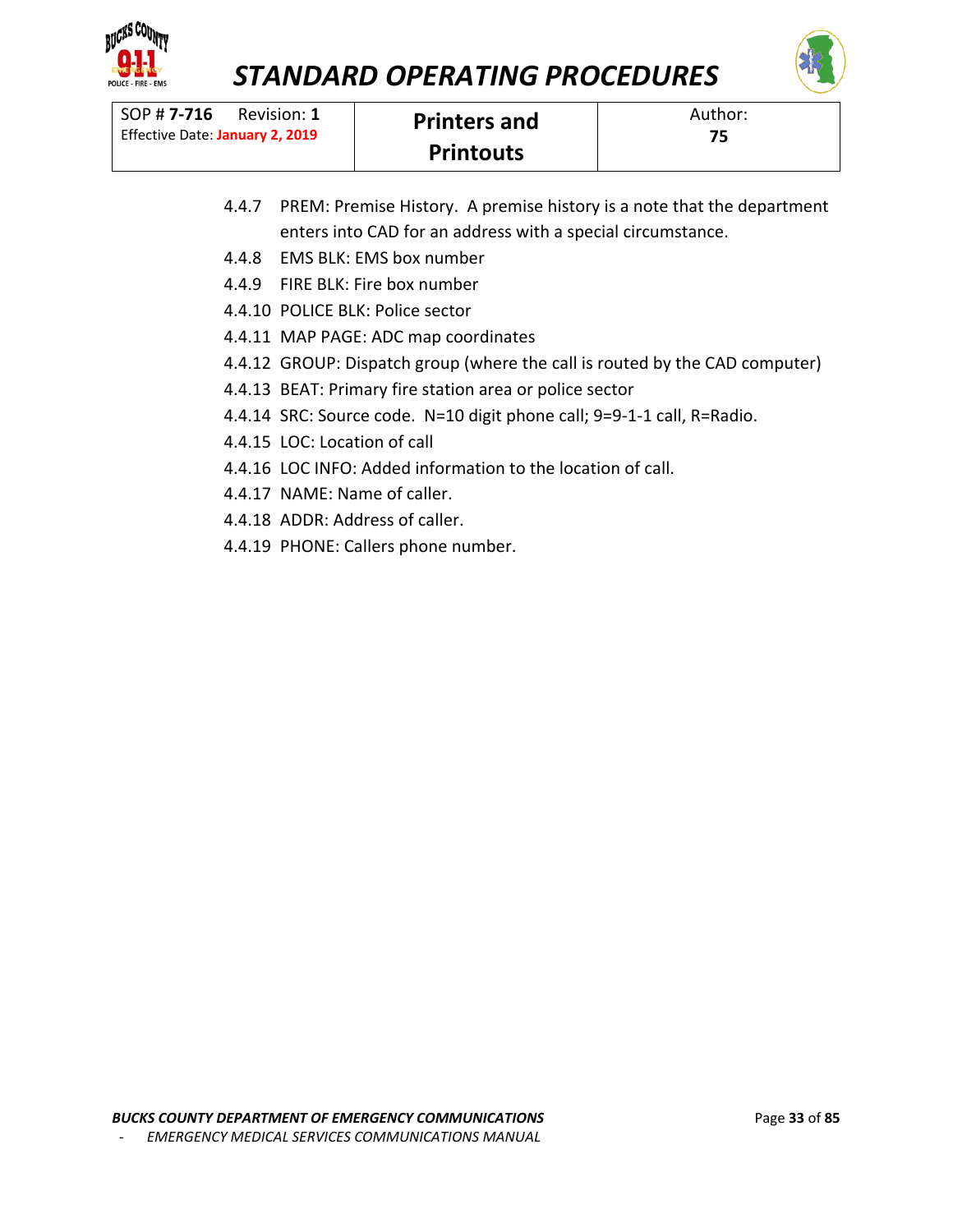



SOP # **7‐717**  Revision: **2** Effective Date: **January 2, 2019**

### **1.0 PURPOSE**

1.1 This policy outlines the Bucks County Emergency Medical Dispatch Program.

### **2.0 SUMMARY**

2.1 Emergency Medical Dispatch (EMD) is one of many primary functions of the Department of Communications and focuses on emergency medical caller interrogation and provision of approved pre‐arrival instructions.

### **3.0 EMD PROGRAM TRAINING, OVERSIGHT, IMPLEMENTATION, REVIEW & DELIVERY PROCESSES**

- 3.1 Providing EMD services requires specialized training which is provided by the Department utilizing an approved EMD training program that meets the current local, state and national standards for EMD. Information on the training program elements is available upon request. Training oversight and continuing education is administered by the Department Training Coordinator (EMD Program Coordinator).
- 3.2 The Bucks County EMD program receives careful oversight by the designated Bucks County Medical Director working with the Bucks County Emergency Health Council Medical Advisory Sub‐Committee (MAC) and Emergency Medical Dispatch Committee to ensure the program policies and protocols are reasonable, effective and in compliance with sound national standards and practices.
- 3.3 The Emergency Medical Dispatch (EMD) Committee is the planning and implementation element in the program that provides oversight, review, modifications and recommendations to the MAC for policy or protocol implementation.
- 3.4 The EMD Committee is comprised of:
	- 3.4.1 Bucks County Medical Director (BCEHC)
	- 3.4.2 Bucks County Emergency Health Services representative
	- 3.4.3 Bucks County Emergency Communications:
	- 3.4.4 Training (and EMD Program) Coordinator.
	- 3.4.5 Quality Assurance Coordinator
	- 3.4.6 Quality Assurance Specialists (2)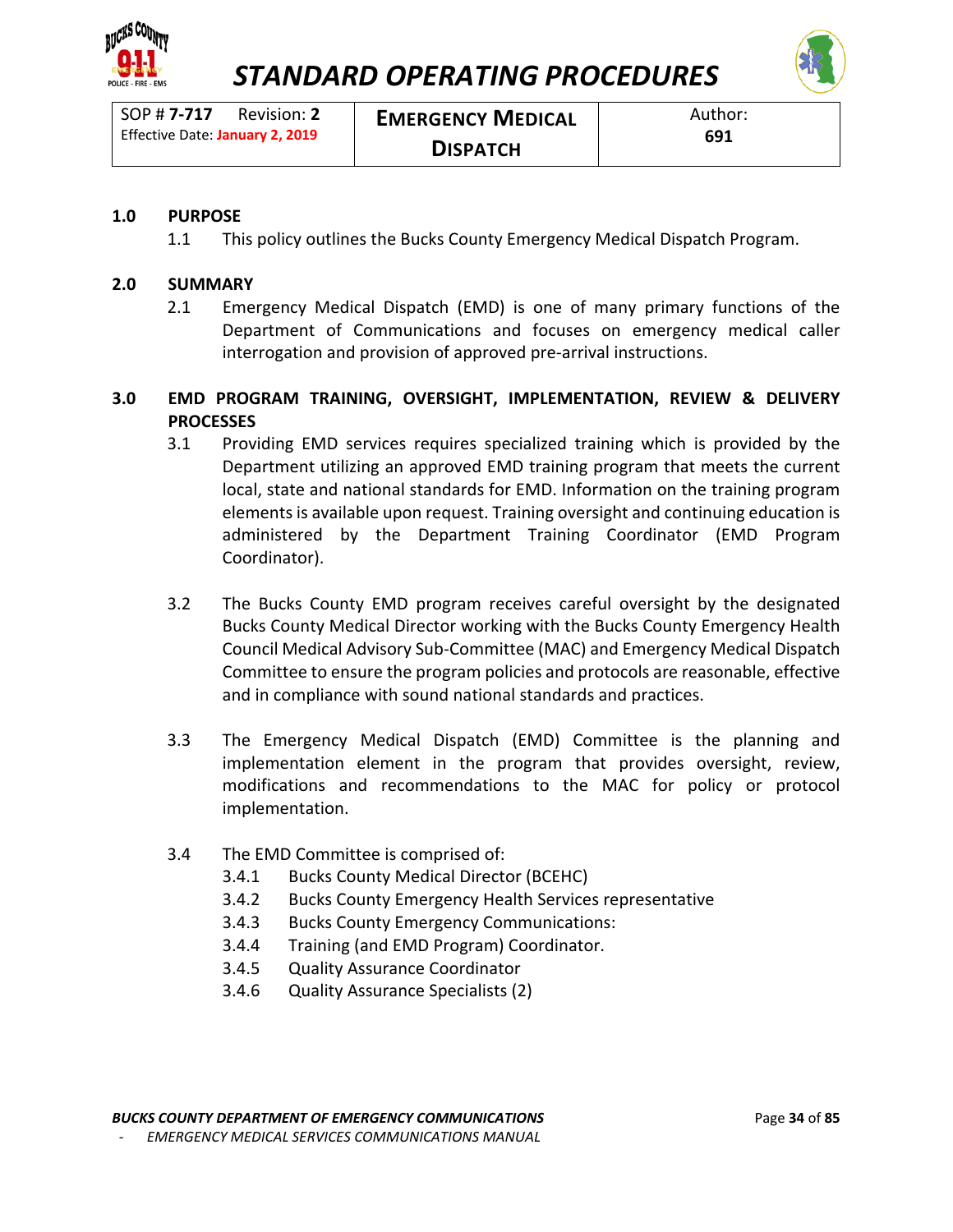



| SOP # $7-717$<br>Revision: 2    | <b>EMERGENCY MEDICAL</b> | Author: |
|---------------------------------|--------------------------|---------|
| Effective Date: January 2, 2019 | <b>DISPATCH</b>          | 691     |

- 3.5 The EMD committee meets several times per year, and as needed, to review aspects of the program to ensure program goals are met, to introduce, test and implement improvements as necessary; working with current trained dispatch personnel to obtain information critical to program improvement. The program typically gets a full review every 2‐3 years to ensure compliance with established standards and regulations.
- 3.6 Delivery of EMD services through trained Emergency Medical Dispatchers (EMDs) is facilitated through the use of approved EMD Guidecards which outline interrogation questions and pre‐arrival instructions that are provided to callers.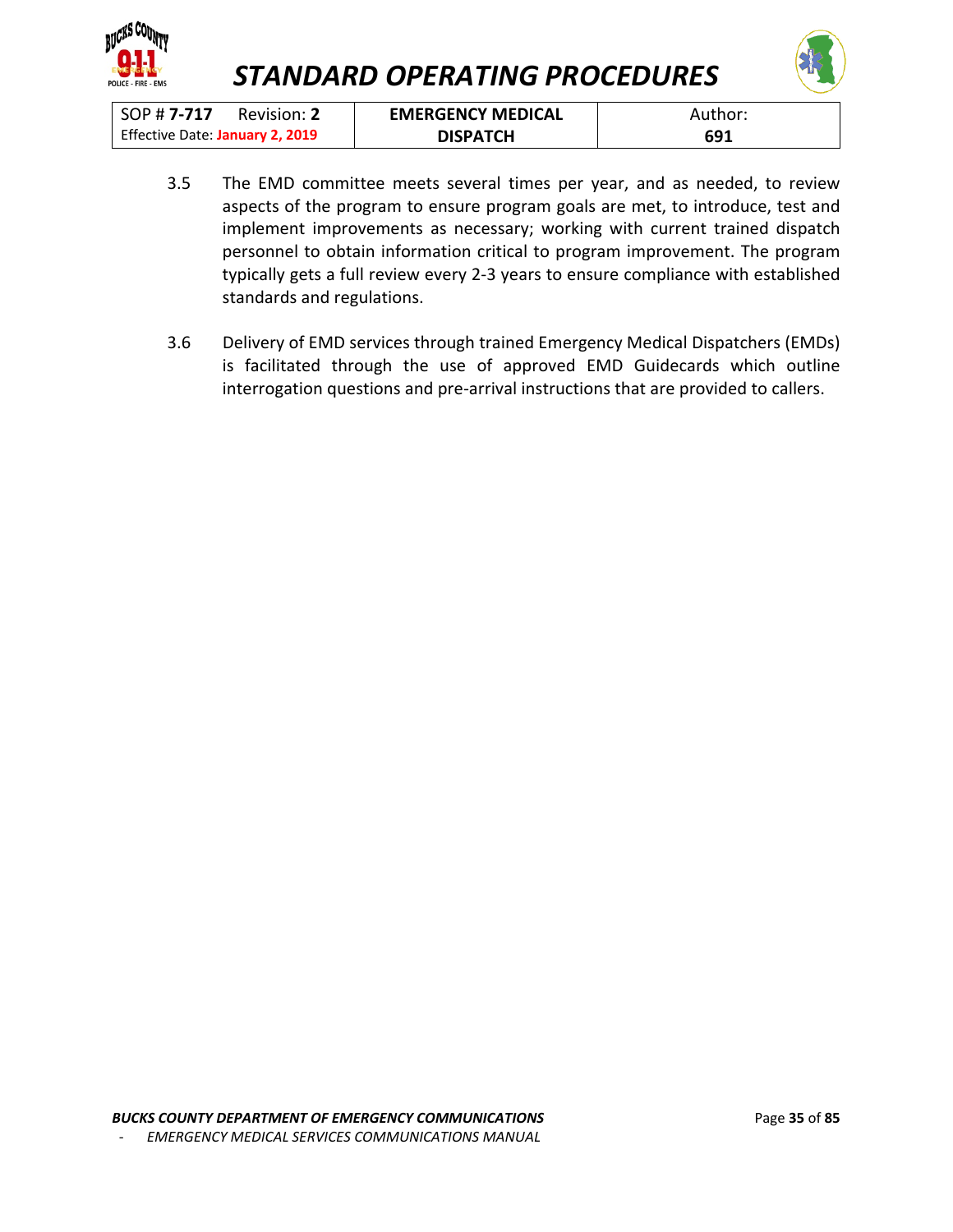



SOP # **7‐718**  Revision: **1** Effective Date: **January 2, 2019 ANSWERING THE CALL** Author: **691** 

### **1.0 PURPOSE**

1.1 This policy was created to establish parameters of receiving and processing calls for service.

#### **2.0 SUMMARY**

2.1 This policy will define the dispatcher's responsibilities while answering emergency and non-emergency telephone calls while on duty.

#### **3.0 POLICY**

- 3.1 Communications center telephones ‐ On incoming calls, the communications center dispatcher is responsible for obtaining the following:
	- 3.1.1 Correct address
	- 3.1.2 Specific location
	- 3.1.3 Callback telephone number
	- 3.1.4 Name of the person reporting the emergency
	- 3.1.5 Nature of the emergency (type of incident)
- 3.2 All incoming phone lines, except 9-1-1 lines, will be answered "Fire-Rescue" followed by the dispatcher's number.
- 3.3 For every fire and EMS call generated, the law enforcement agency covering that area will be notified.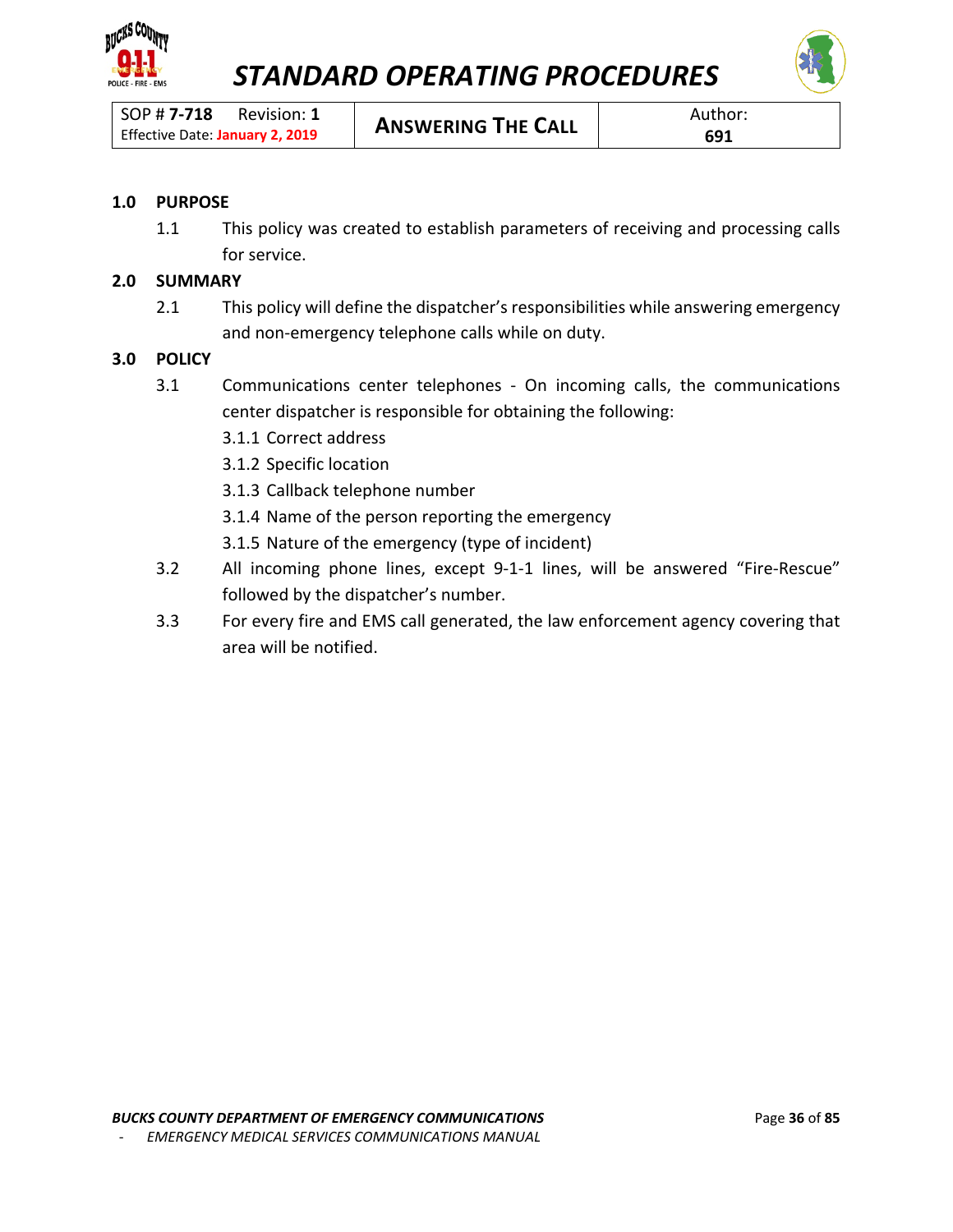



SOP # **7‐719**  Revision: **1** Effective Date: **January 2, 2019 LOG ON PROCEDURES** 

## **1.0 PURPOSE**

1.1 This policy was created to establish guidelines when units are logging on for their assigned shift.

## **2.0 SUMMARY**

2.1 The C.A.D. has the capability to log EMT's and Paramedics with their assigned units. This will reflect for purposes of records and histories for these units for any particular date and time. Also, all radios on the 7/800MHz radio system will transmit their unit identifier and will display on the radio terminal. This identifier enables the dispatcher to see the unit identifier as soon as a user transmits their radio and is used for safety reasons in emergencies. In an effort to easily track who is using what mobile and portable radio unit, it will be necessary for all units to log on with the dispatchers to make themselves available.

## **3.0 POLICY**

- 3.1 All units must logon using either the telephone, fax machine or MDT.
- 3.2 BLS units will log on their vehicle number, EMT numbers and portable numbers. 3.2.1 *Example: "1256, EMT #123456, portable 125‐099, vehicle 1256, second EMT #456789, portable 125‐098."*
- 3.3 ALS units will log on with paramedic number, portable number, vehicle number, second paramedic or EMT number and portable number
	- 3.3.1 *Example: "Medic 154, Paramedic‐John Doe #12345, portable 154‐098, vehicle 1544, second paramedic Jason Smith #456789, portable 154‐096"*
- 3.4 Chief's vehicles and some portables may be assigned at the discretion of the individual squad. The C.A.D. system will track the information regarding permanent radio assignments.
- 3.5 For Rescue Task Force (RTF) log on procedures, please refer to that particular policy located in this manual.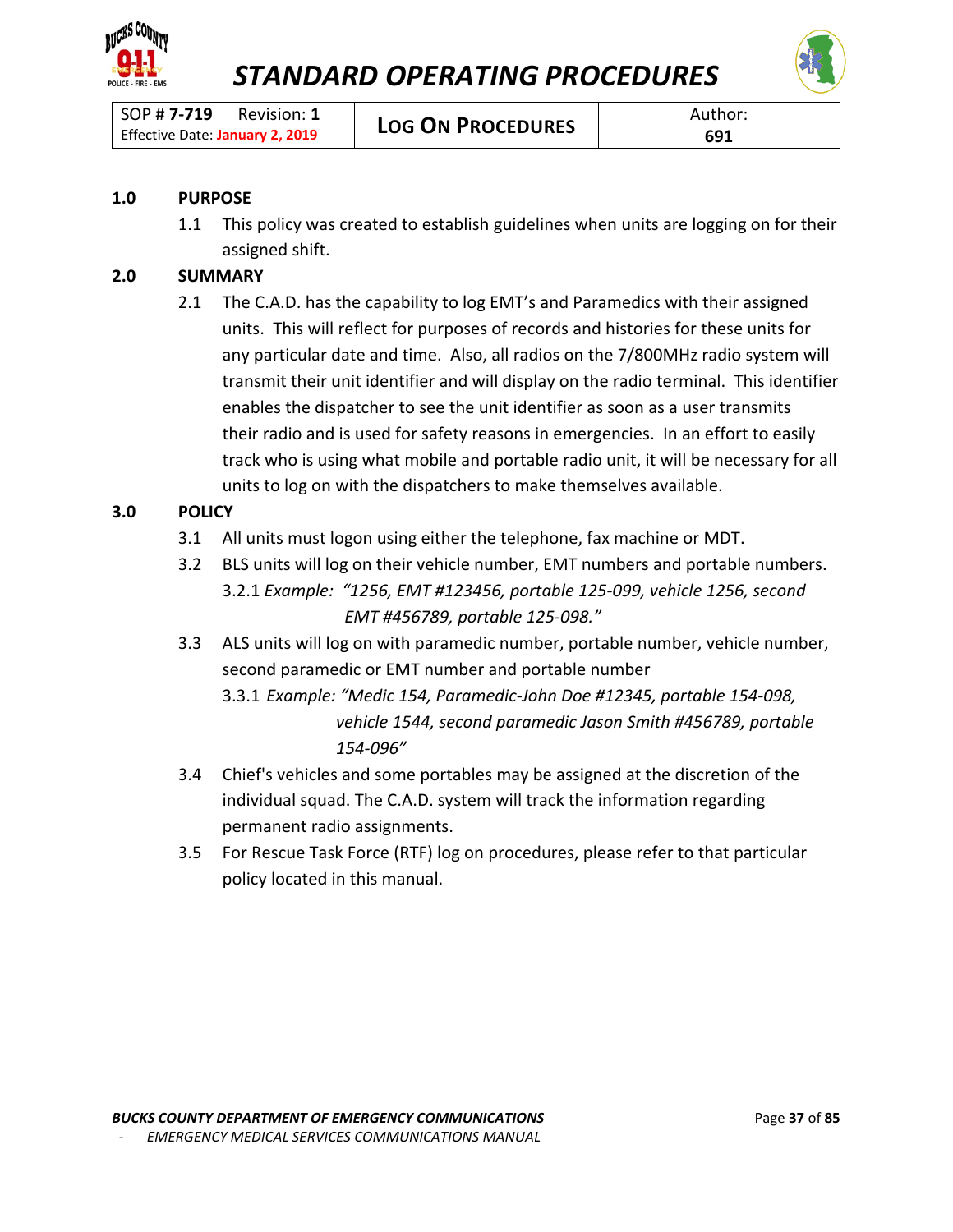



SOP # **7‐720**  Revision: **1** SOP # **7-720** Revision: 1 **DISPATCH PROCEDURES** Author:

## **1.0 PURPOSE**

1.1 This policy was created to describe the different phases and aspects of dispatching EMS incidents.

## **2.0 SUMMARY**

2.1 This policy will describe the format of how an incident is dispatched by using the alert tone and EMS Agency specific alerting tones.

## **3.0 PROCEDURE**

- 3.1 The following format will be followed when dispatching an incident:
	- 3.1.1 The Dispatch Zone dispatcher will sound the EMS alert tone.
	- 3.1.2 Announce Squad or Medic XXX and the address with cross streets.

3.1.2.1 *Example: "Medic 186, 2999 Street Road, (cross streets)* 

- 3.1.3 Sound EMS Agency tones
- 3.1.4 Announce the location and call type twice using the format. , Squad, location, cross streets, municipality and complaint type.
	- 3.1.4.1 *Example: "Medic 186, (\*) 2999 street rd, (Announce cross streets) Bensalem Township a fall victim." Repeat statement and time out.*
- 3.2 The following format will be followed when dispatching a cover incident:
	- 3.2.1 The Dispatch Zone dispatcher will sound the EMS alert tone.
	- 3.2.2 Announce Squad or Medic XXX cover (the local EMS Agency) and the address.
		- 3.2.2.1 *Example:* "Squad 154 second ambulance needed, attention Medic 100 to cover, 220 Main St, between (cross streets)
	- 3.2.3 Sound EMS Agencies tones
	- 3.2.4 Announce the location and call type twice using the format, Squad, location and complaint type.
	- 3.2.5 *Example: "* Squad 154 second ambulance needed, attention Medic 100 to cover, 220 Main St, Tullytown Boro, a cardiac." *Repeat with time.*
- 3.3 In the event a BLS unit on the scene of a call requests an ALS unit or additional units are needed at an accident, the following format shall be used:
	- 3.3.1 The Dispatch Zone dispatcher will sound the EMS alert tone.
	- 3.3.2 Announce additional squad and location.

3.3.2.1 *Example:*  "Attention Medic 108, with 1081, 200 West Broad Street, between Front Street and South 2<sup>nd</sup> Street, at the Bush House Hotel"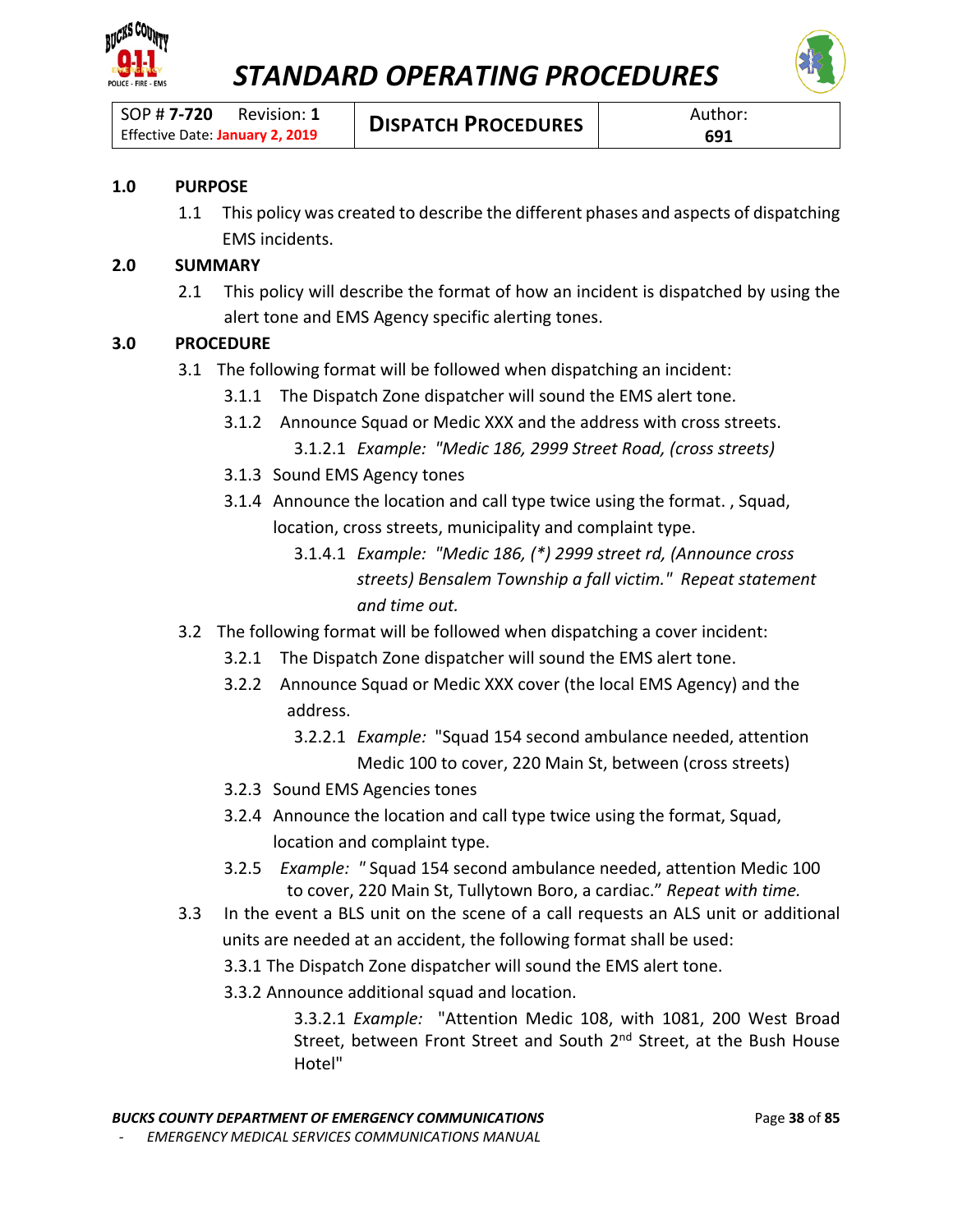



SOP # **7‐720** Revision: **1** SOP # **7-720** Revision: 1 **Dispatch Procedures** Author:

- 3.3.3 Sound EMS Agency tones.
- 3.3.4 Announce the location and call type twice using the format. Squad, location, cross streets and complaint type:
	- 3.3.4.1 *Example: "*Attention Medic 108, with 1081, 200 West Broad Street, between Front Street and South 2<sup>nd</sup> Street, at the Bush House Hotel, Quakertown Borough, Chest pain." *Repeat statement and time.*
- 3.4 EMS Response on Fire Calls the following format shall be used:
	- 3.4.4 The Dispatch Zone dispatcher will sound the EMS alert tone.
	- 3.4.5 Announce Squad with Station XX and location *3.4.5.1 Example:* " Squad 125, with station 19, Main and Court Streets"
	- 3.4.6 Sound EMS Agency tones.
	- 3.4.7 Announce the location and call type twice using the format. Squad, with Station XX location and complaint type:

- 3.5 Recalls
	- 3.5.4 After it is established the unit is not required, find out who is requesting the cancellation of the ambulance and note this in the CAD complaint
	- 3.5.5 Recalls are the sole determination of the dispatched agency, the dispatcher will only advise of the suggestion for the recall.
	- 3.5.6 If a unit is on scene at a fire call and is no longer needed, the following format shall be used:
		- 3.5.6.1 Determine who has released the squad.
		- 3.5.6.2 Contact the unit on the appropriate EMS frequency
		- 3.5.6.3 Once contact has been established with the unit, advise the unit to return and who authorized this
			- *3.5.3.3.1 Example, "Bucks County to 1391" ‐‐‐‐1391 answers‐‐‐‐Bucks County Dispatcher advises: "1391 you are released authority of Chief 98"*
	- 3.5.7 Occasionally police or EMS personnel on‐scene of an incident will advise the dispatcher that there are minor injuries and the squad can "slow down". Prior to the dispatcher advising the EMS unit of this information, the following will be ascertained: How many injuries and the degree of injury. The following format shall be used to inform the in‐bound EMS unit.

 *<sup>3.4.4.1</sup> Example: "*Squad 125, with station 19, Main and Court Streets, a fire call" *Repeat statement and time out.*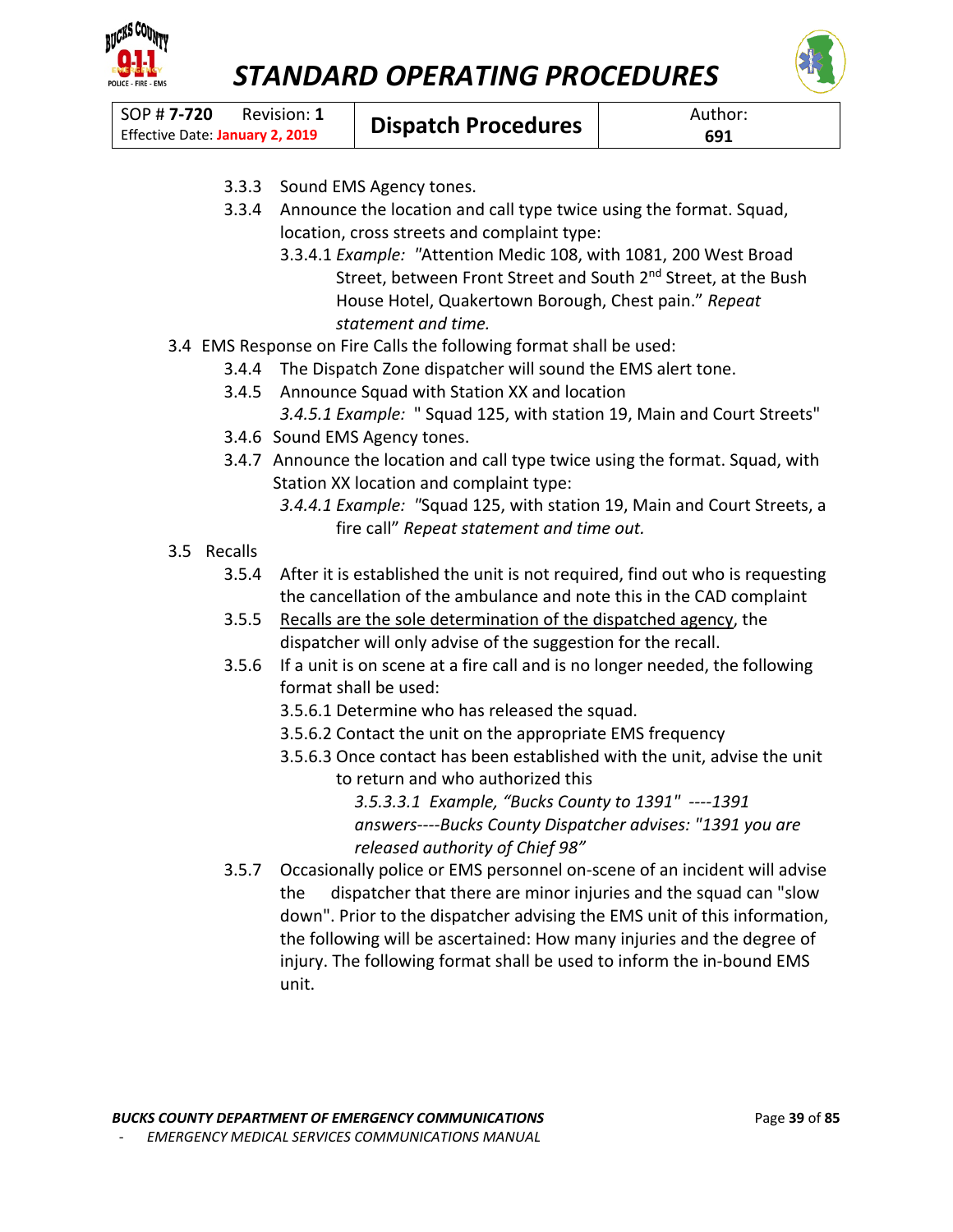



SOP # **7‐720** Revision: **1** SOP # **7-720** Revision: 1 **Dispatch Procedures** Author:

3.5.8 Select the appropriate EMS frequency.

Make contact with unit and advise unit of request.

- 3.5.8.1 "Bucks County to 1851" -----1851 answers-----
- 3.5.8.2 The EMS Zone dispatcher advises: "1851 from police on the scene, they recommend reduce speed, there are two patients on location with minor injuries"
- 3.5.9 It will be to the discretion of the responding unit as to whether to adhere to the recommendation.
- 3.6 Anytime the Department of Communications has additional information or receives additional information, the dispatcher will convey this information to the in‐bound unit(s) as follows:
	- 3.6.4 "Bucks County to 1241" -----1241 answers-----
	- 3.6.5 Example: The EMS Zone dispatcher advises: "1241, added information; there will be a subject waiting at the driveway for your arrival"
	- 3.6.6 Example: 1241/Medic 125, added information; your patient is a 47 year old male with severe chest pain and shortness of breath."
- 3.7 NOTIFICATION OF ADDITIONAL EQUIPMENT RESPONSE
	- 3.7.4 "Bucks County to 1421" -----1421 answers-----
	- 3.7.5 Bucks County Dispatcher advises: "1421, be advised that rescue 42 and Medic 141 have been dispatched to the scene for extrication.
- 3.8 NOTIFICATION OF HAZARDOUS TYPE CALLS
	- 3.8.4 If the dispatcher has knowledge or receives information of a potentially hazardous condition at a scene, the dispatcher shall advise the responding personnel after the dispatch of the situation
	- 3.8.5 As an example: TRANSMITTED ON DISPATCH BAND
		- 3.8.5.1 "Medic 108; 1234 Route 663, Milford Township, a shooting, time out 03:30 hours; ALL PERSONNEL ARE TO USE CAUTION DUE TO POLICE ACTIVITIES"
	- 3.8.6 As an example: TRANSMITTED WHEN RESPONDING

3.8.6.1 "Medic 108 responding"

3.8.6.2 "OK Medic 108 at 1300; USE CAUTION DUE TO POLICE ACTIVITIES"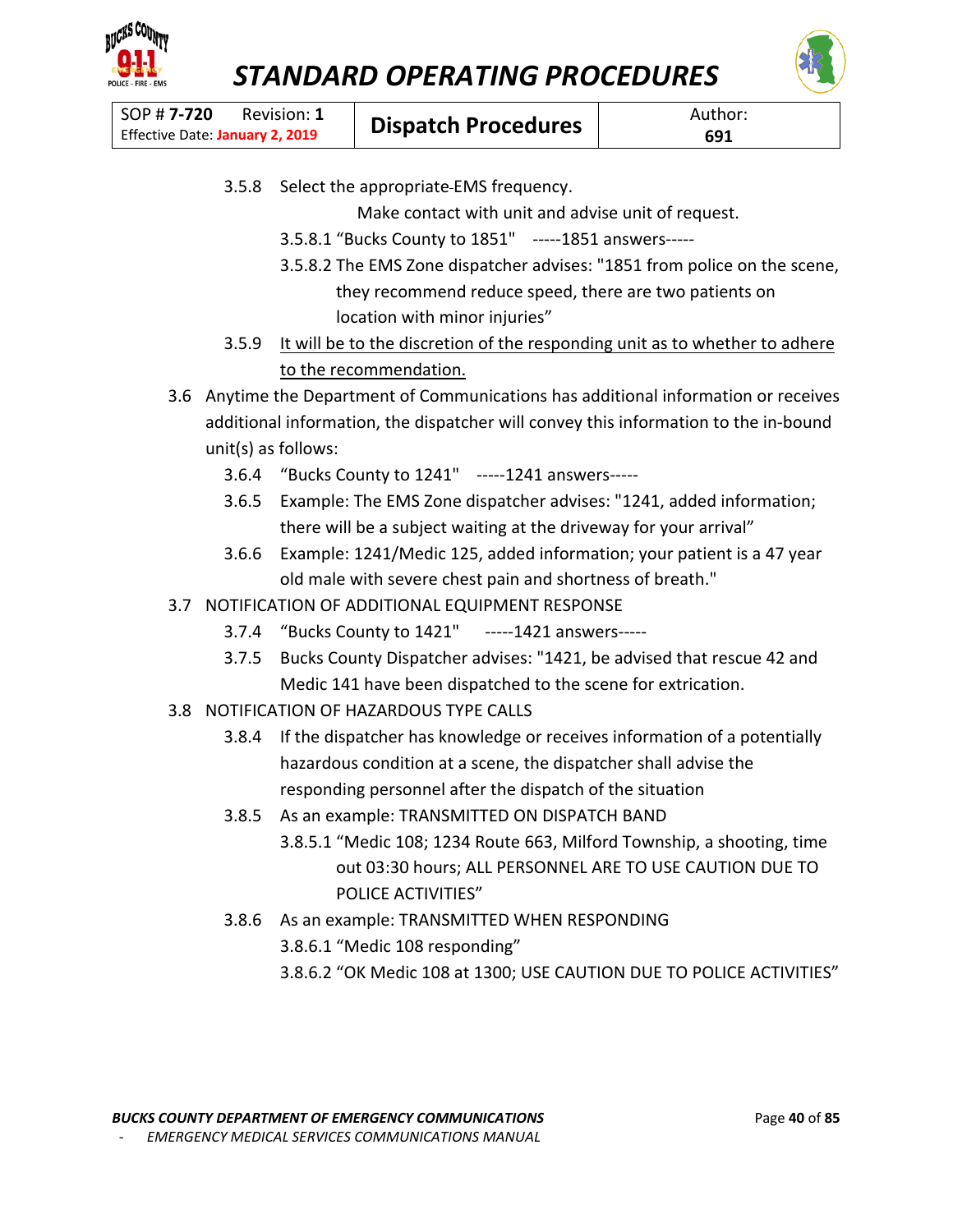



SOP # **7‐721**  Revision: **1** Effective Date: **January 2, 2019**

## **1.0 PURPOSE**

1.1 This policy was created to establish the issuance of time via the radio for status changes and the times for record keeping purposes.

## **2.0 SUMMARY**

2.1 The dispatcher shall issue times (using the policy of 24 hour time and phonetic alphabet) to all units, anytime a status change is made.

## **3.0 POLICY**

- 3.1 It shall be the responsibility of the EMS personnel to record (log/write down) all times and when issued by dispatch.
- 3.2 During busy periods the dispatcher may not get your status entered until several minutes later, therefore the times on the printout may not be accurate.
- 3.3 It is imperative that EMS personnel write these times down, when given to avert these problems.
- 3.4 Phone calls for times are discouraged, unless there is some sort of equipment failure at the station.

## **4.0 PROCEDURE**

4.1 Examples:

| <b>Dispatch Time</b>   | Is always given after the dispatch |  |  |
|------------------------|------------------------------------|--|--|
|                        | of call                            |  |  |
| <b>Unit Responding</b> | "1251<br>Bucks<br>to<br>County     |  |  |
|                        | responding"                        |  |  |
| (Dispatch Reply)       | "OK 1251 at 13:05"                 |  |  |
| Unit on Location       | "1251<br>to Bucks County<br>on     |  |  |
|                        | Location"                          |  |  |
| (Dispatch Reply)       | "OK 1251 at 13:11                  |  |  |
| Unit En-Route to       | "1251 to Bucks County, en-route    |  |  |
| <b>Hospital</b>        | to Doylestown Hospital"            |  |  |
| (Dispatch Reply)       | "OK 1251 at 13:21                  |  |  |
| Unit at Hospital       | "1251 to Bucks County<br>at        |  |  |
|                        | Doylestown                         |  |  |
|                        | Hospital", (available/not          |  |  |
|                        | available)                         |  |  |
| (Dispatch Reply)       | "OK 1251 at 13:30                  |  |  |
| Unit returning         | "1251 to Bucks County returning    |  |  |
|                        | to station"                        |  |  |
| (Dispatch Reply)       | "OK 1251 at 13:39                  |  |  |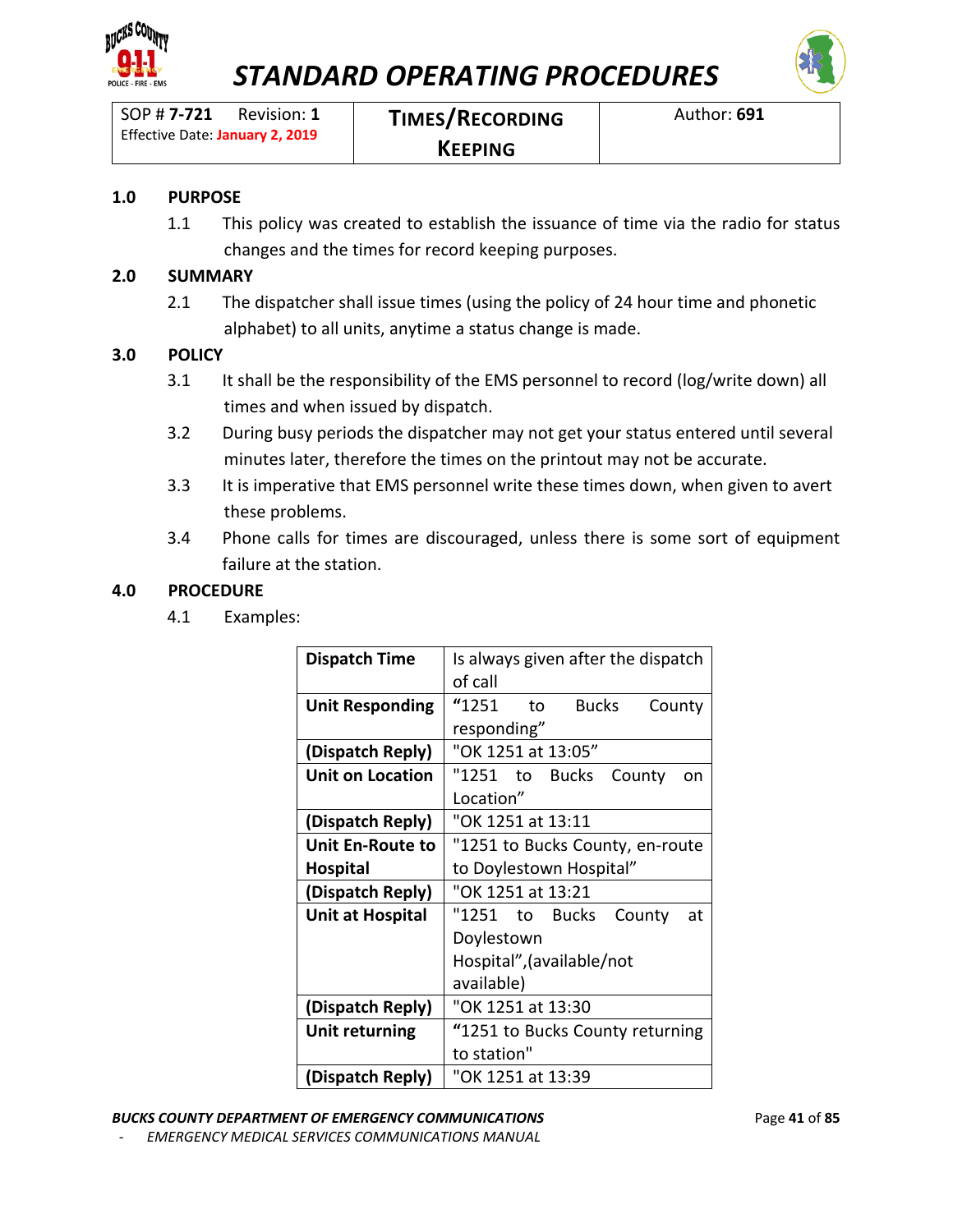



SOP # **7‐722** Revision: **2** Effective Date: **January 2, 2019 SCRATCH TIMES**

## **1.0 PURPOSE**

1.1 This policy was created to provide a guideline of response times after a unit has been dispatched.

## **2.0 SUMMARY**

2.1 EMS units ALS and BLS, dispatched to an emergency call shall have a total of three (3) minutes to respond.

## **3.0 POLICY**

- 3.1 Scratch Time
	- 3.1.1 If after three (3) minutes the logged on unit fails to respond, the primary squad will be scratched and the next due squad will be dispatched. A squad unit that has scratched should not proceed to the scene unless no other unit has been dispatched or the next due unit is a greater distance away.
	- 3.1.2 Two (2) attempts to hail the dispatched unit on radio will be made by the Communications Center prior to replacing the dispatched unit and scratching them.
	- 3.1.3 All scratches will be reported to the County EMS Quality Assurance Coordinator for their review.
	- 3.1.4 Anytime a squad scratches, the Chief of the squad will be notified.
	- 3.1.5 The EMS Zone Dispatcher will notify the DIII on duty.
	- 3.1.6 The DIII will then email a copy of the incident to Senior Management, the QA Coordinator of EHS Department and Field Representative of the EHS Department.
- 3.2 Zero Scratch
	- 3.2.1 If an ALS or BLS squad unit scratches a call (as per section 3.1 above), the dispatcher shall log off the unit and the unit will be considered out‐of‐service until further notice.
	- 3.2.2 Any subsequent calls for that squad shall be automatically dispatched to the next due squad. The initial squad's tones shall be simultaneously dispatched along with the next due squad's tones.
	- 3.2.3 It will be the responsibility of squad personnel to call the Communications Center and place a unit and the squad back in service, once they are assured a crew is available.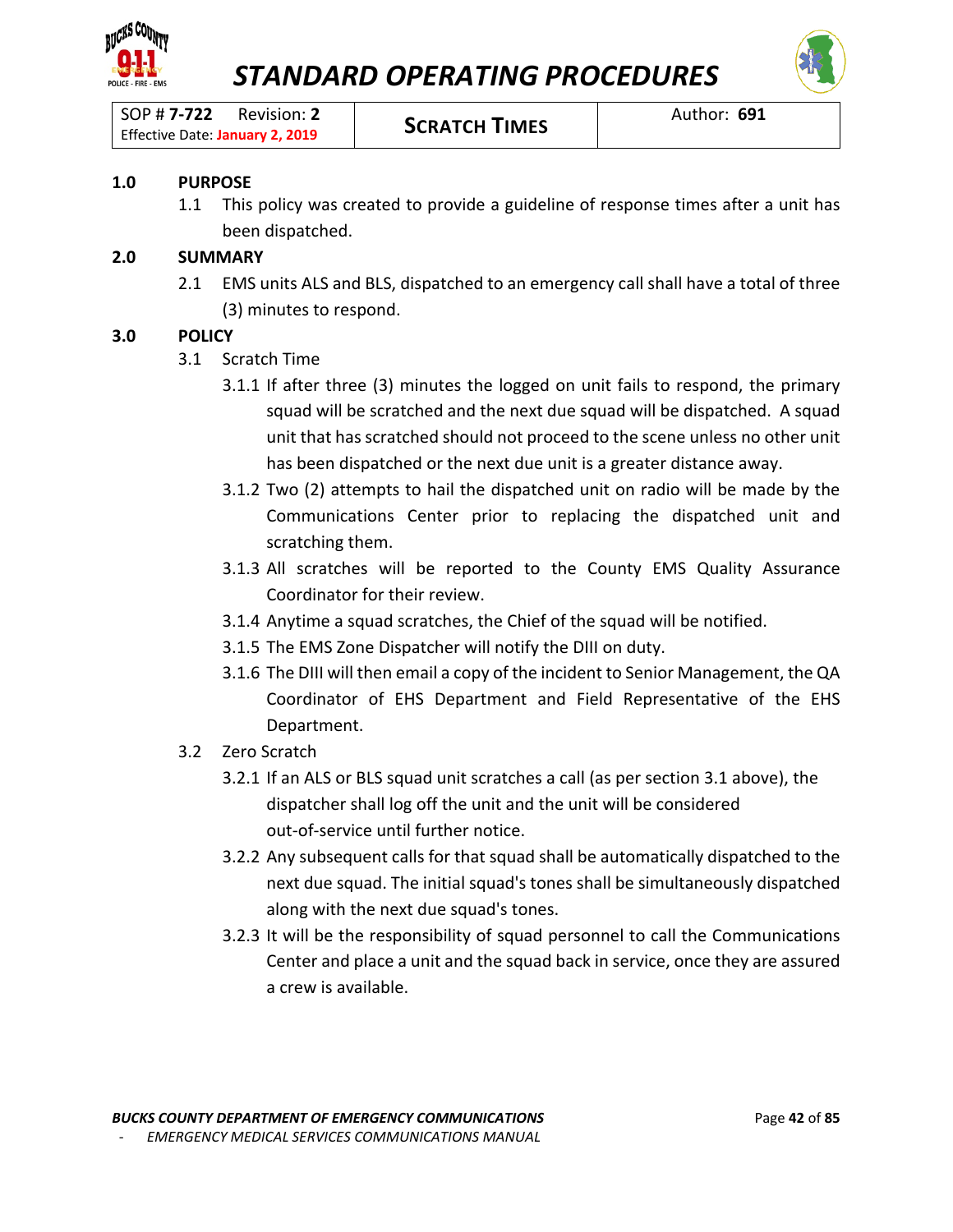

SOP # **7‐723** Revision: **2**  Effective Date: **January 2, 2019 HOSPITAL DIVERSION** 

## **1.0 PURPOSE**

1.1 This policy was created to establish guidelines for the Bucks County Hospital Diversion Plan/Special Status Plan.

## **2.0 SUMMARY**

2.1 A hospital may notify the EMS system of a temporary inability to provide prompt/quality care in the emergency department (ED) and request ambulances divert patients to an alternate hospital facility. A request to divert to another facility may be honored by EMS providers**.** A diversion request does not mean the hospital ED is closed, but usually means the current emergency patient load exceeds the Emergency Department's ability to treat additional patients promptly or a resource is not available.

## **3.0 POLICY**

- 3.1 County Hospitals are segmented into three clusters:
	- 3.1.1 **Lower Bucks County**: Jefferson Bucks, Jefferson Torresdale, St Mary Medical Center and Lower Bucks Hospital.
	- 3.1.2 **Central Bucks County**: Doylestown Hospital, St Mary Medical Center, Holy Redeemer Hospital and Abington Memorial Hospital.
	- 3.1.3 **Upper Bucks County**: Grand View Hospital, Abington Lansdale Hospital and St Luke's Hospital ‐ Quakertown
- 3.2 County Hospital Diversion Plan
	- 3.2.1 No more than 50% of the hospitals in a given cluster can go on divert. When more than 50% request to go on divert in a given cluster, all hospitals will be re‐opened
	- 3.2.2 Hospitals can divert for two-hours at a time, with a maximum of four hours. After being on divert for four hours, the hospital's emergency department must remain open for at least six hours.
	- 3.2.3 Hospitals remaining on divert for eight hours must make all efforts to remain open for at least the next four hours.
	- 3.2.4 Hospitals remaining on diversion for greater than four hours should consider enacting their internal disaster plan and the EHS Office will be notified by the Department of Communications.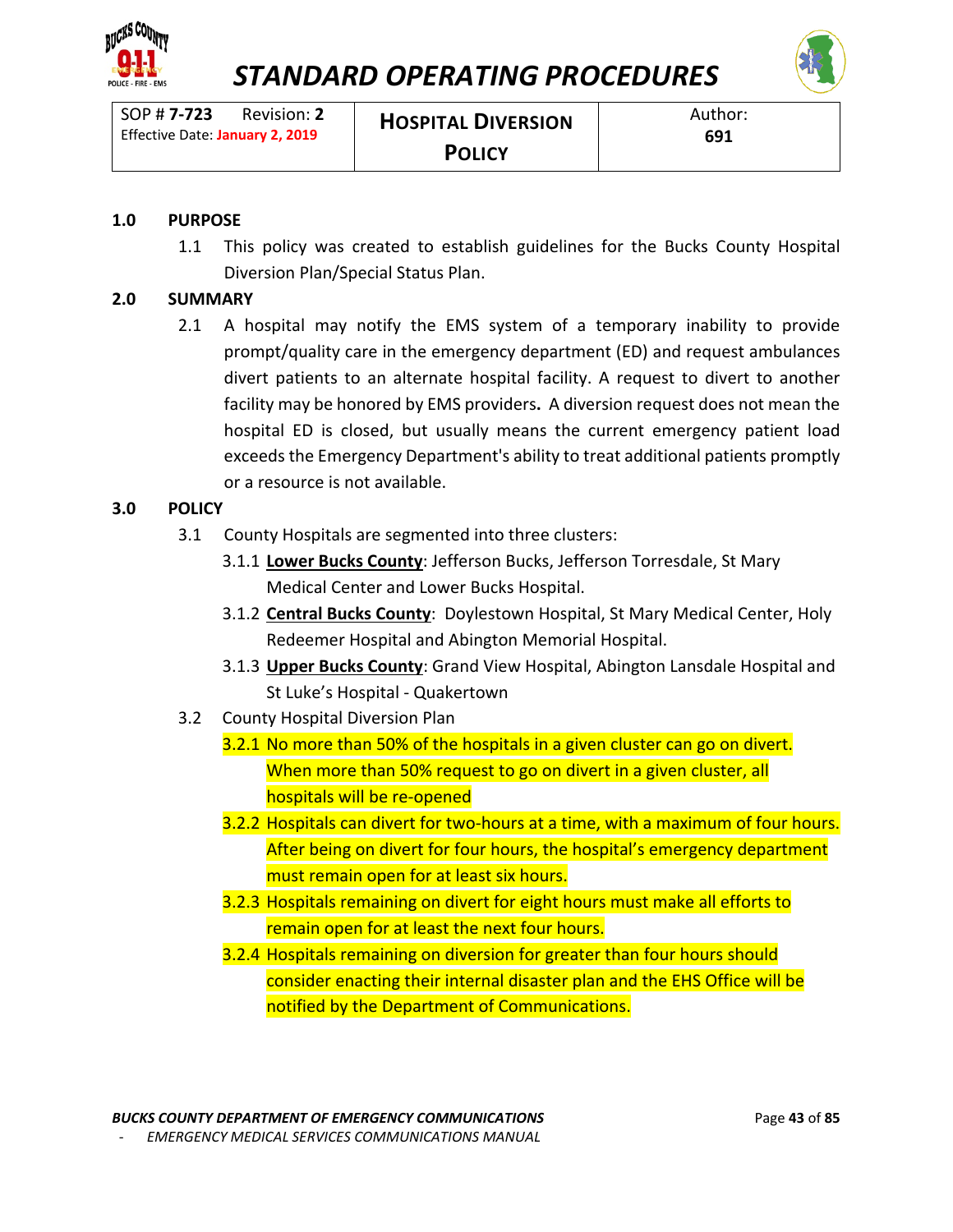

SOP # **7‐723** Revision: **2** Effective Date: **January 2, 2019 Hospital Diversion** 

- 3.2.5 Terms to be used are "Divert", "Crisis". "Trauma Bypass" and "Closed". This system will also be used for special status updates such as CT OOS or other specialized essential equipment.
- 3.2.6 The Hospital Administration, County Administration, Pre‐hospital providers, PA Dept of Health and hospital staff will continue to meet and work together to develop solutions to address this issue as necessary.
- 3.3 The EMS Zone Dispatcher will follow the procedures listed in "INFO DIVERT".
- 3.4 In the event a hospital goes on "Closed" status, the EMS Dispatcher will notify the DIII on duty, who will send out an Everbridge message using the Hospital Closure template.
- 3.5 The Emergency Communications phone number for changing your status is 1‐888‐245‐7210, extension 25.

## **4.0 DEFINITIONS**

- 4.1 Divert Temporary inability to provide prompt/quality care in the Emergency Department (ED) and request ambulances divert patients to an alternate hospital facility.
- 4.2 Crisis Divert A facility who has multiple mental health patients holding in their emergency department and does not have the resources to care for additional patients in need of mental health care.
- 4.3 Trauma Bypass Trauma center's acute trauma resources are actively engaged with trauma patients and cannot handle any additional incoming trauma patients.
- 4.4 Closed ‐ The facility is experiencing an "in‐house" emergency and cannot handle any incoming patients.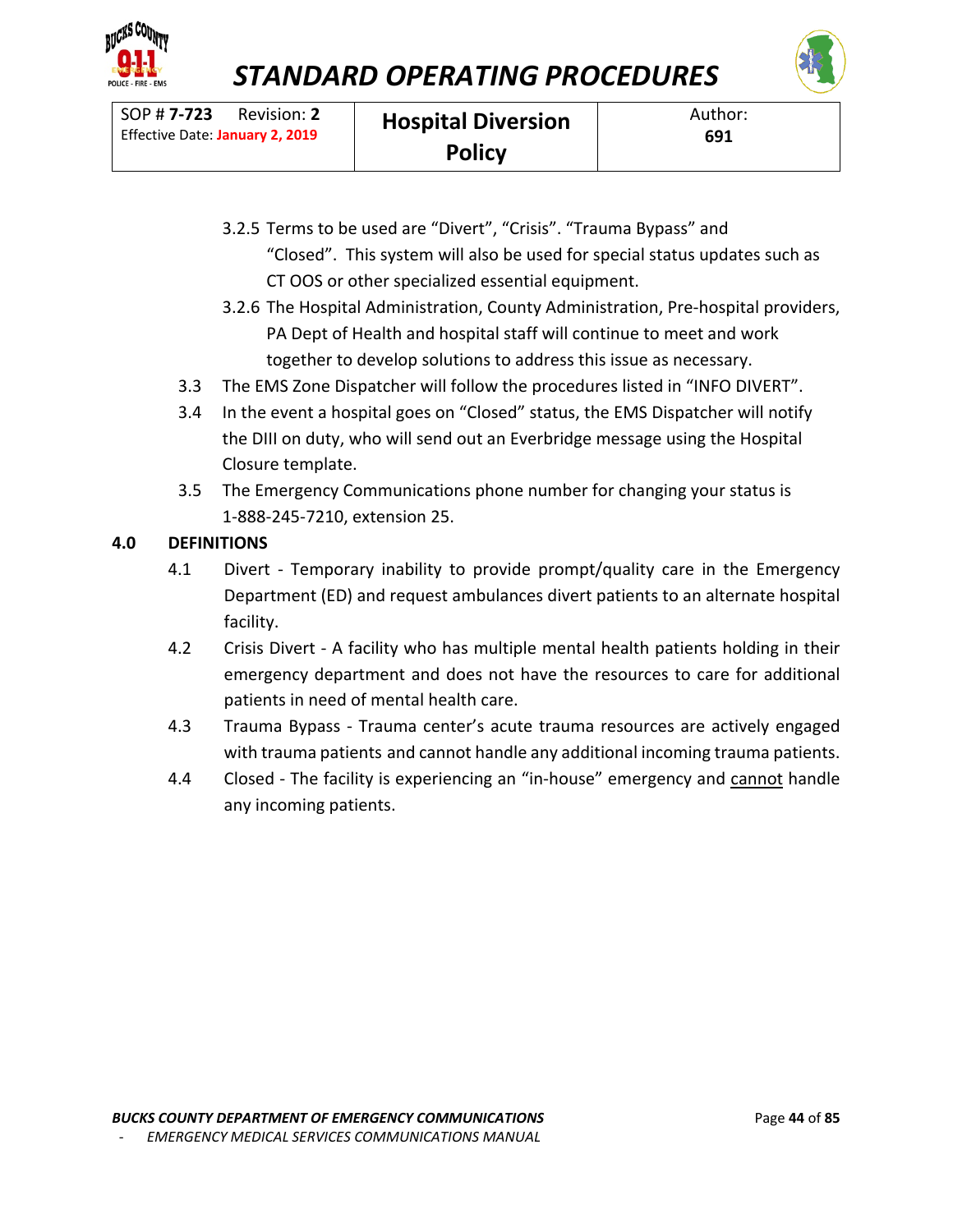

SOP # **7‐724** Revision: **1** Effective Date: **January 2, 2019 HOSPITAL NOTIFICATION** 

## **1.0 PURPOSE**

1.1 This policy was established to create guidelines for EMS units making patient report notifications to hospitals.

#### **2.0 SUMMARY**

2.1 It is of utmost importance that EMS units transporting to a hospital with an injured or ill patient notify the receiving hospital of the patient's condition. This necessity affords the receiving hospital time to set up for a patient and/or divert the EMS unit to another facility. Hospital notifications will be done on the Hospital Channel.

#### **3.0 POLICY**

- 3.1 EMS units going to Bucks County Hospitals
	- 3.1.1 When the EMS unit is ready to notify the hospital for (generally 5‐7 minutes away from the hospital) they will call the Communications Center on their assigned talk group and request notification with the receiving facility. *3.1.1.1 Example: "1341 to Bucks County requesting notification with*

*Doylestown Hospital"*

- 3.1.2 The dispatcher will then advise the unit to switch to the Hospital Channel.
	- *3.1.2.1 DISPATCHER: "OK switch to the Hospital Channel and stand by."*
- 3.1.3 The dispatcher will then contact the receiving facility over the hospital intercom and upon receipt or just prior to, patch the hospital talk group with the receiving facility.
- 3.1.4 The unit will then give the patient report to that facility, a response from the facility is not necessary. Following the report the unit will return to their primary talk group.
	- *3.1.4.1 Example "Doylestown Hospital, Medic 129 en‐route to you with a class 3, 72 year old female, complaining of hip pain after a fall, patient is immobilized, our ETA is 12 minutes"*
- 3.2 Hospitals that the Communications Center has the ability for radio notification:
	- 3.2.1 Abington AMH
	- 3.2.2 Jefferson Bucks Campus JBH
	- 3.2.3 Jefferson Torresdale Campus JTH
	- 3.2.4 Doylestown DTH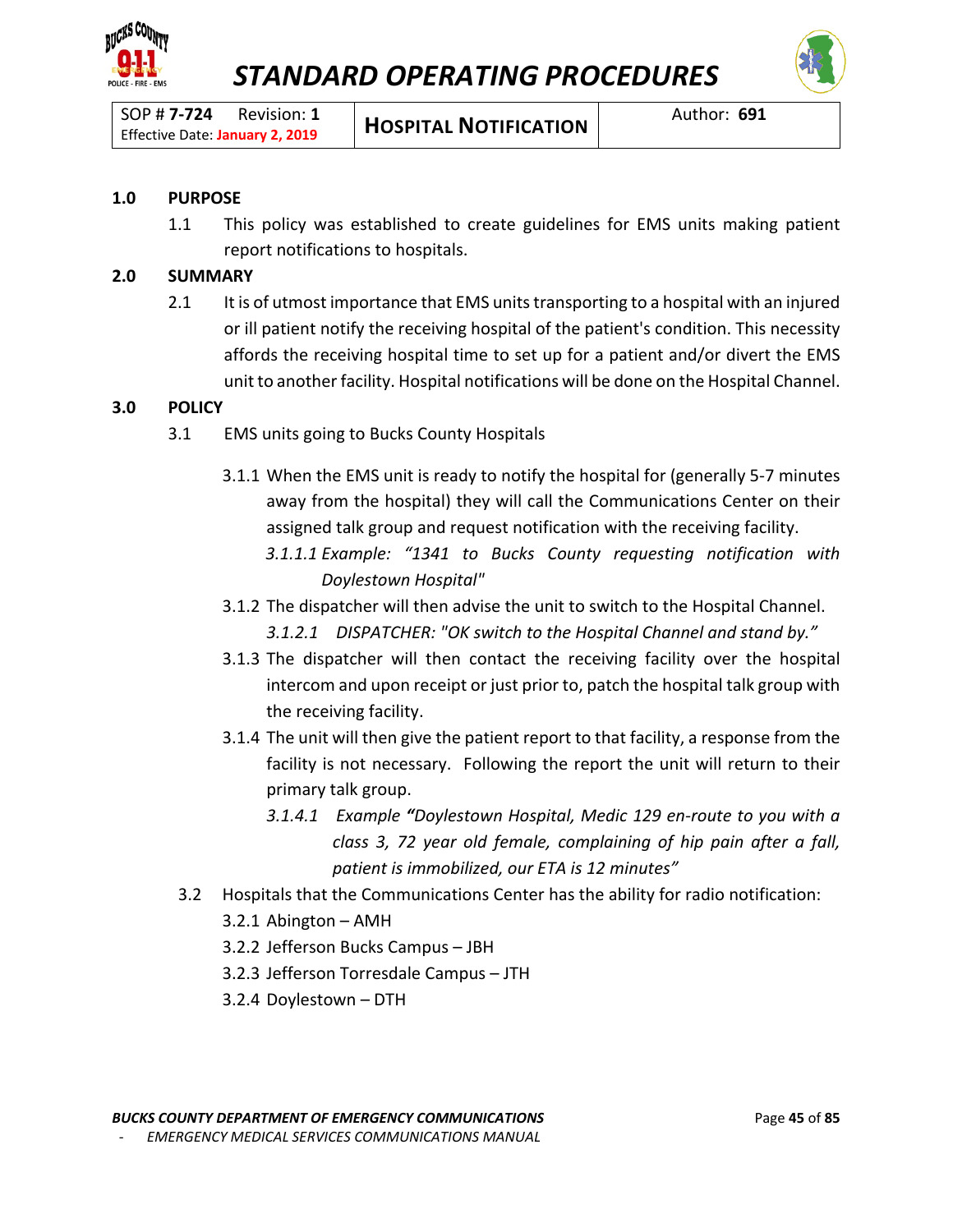

SOP # **7‐724** Revision: **1** SOP # **7-724** Revision: 1 **Hospital Notification**  $\left| \begin{array}{c} \text{Author: } 691 \\ \text{Effective Date: January 2, 2019} \end{array} \right|$ 

- 3.2.5 Grandview GVH
- 3.2.6 Lower Bucks LBH
- 3.2.7 St Luke's Quakertown SLQ
- 3.2.8 St Mary's Medical Center SMC
- 3.3 \*\*\*\*\*All other facilities should be considered as without radio capabilities and should be notified as specified later in this section.\*\*\*\*\*
- 3.4 Hospitals without radio capabilities:
	- 3.4.1 The EMS unit will attempt to notify the receiving hospital via phone, however in the event that method fails or the EMS unit does not have the capability, they will inform the Communications Center that they are en‐ route to an out of county hospital (name of hospital must be supplied) and request the dispatcher to prepare to copy information for that hospital.
		- *3.4.1.1 Example: "1082 to Bucks County, we are en‐route to Saint Luke's Bethlehem Hospital, prepare to copy medical report."*
	- 3.4.2 The EMS unit should stand by until the dispatcher advises to proceed with the information.
		- *3.4.2.1 Example: "OK 1082, stand‐by"*
		- 3.4.2.2 When the EMS is told to proceed they should give a brief, but complete patient report including ETA.
		- 3.4.2.3 The dispatcher then will call the receiving facility and relay the report.
		- 3.4.2.4 The dispatcher will advise the EMS unit when the hospital was notified.
		- 3.4.2.5 This information is normally done on the primary EMS frequency, unless the dispatcher advises the EMS unit to switch to an alternate frequency.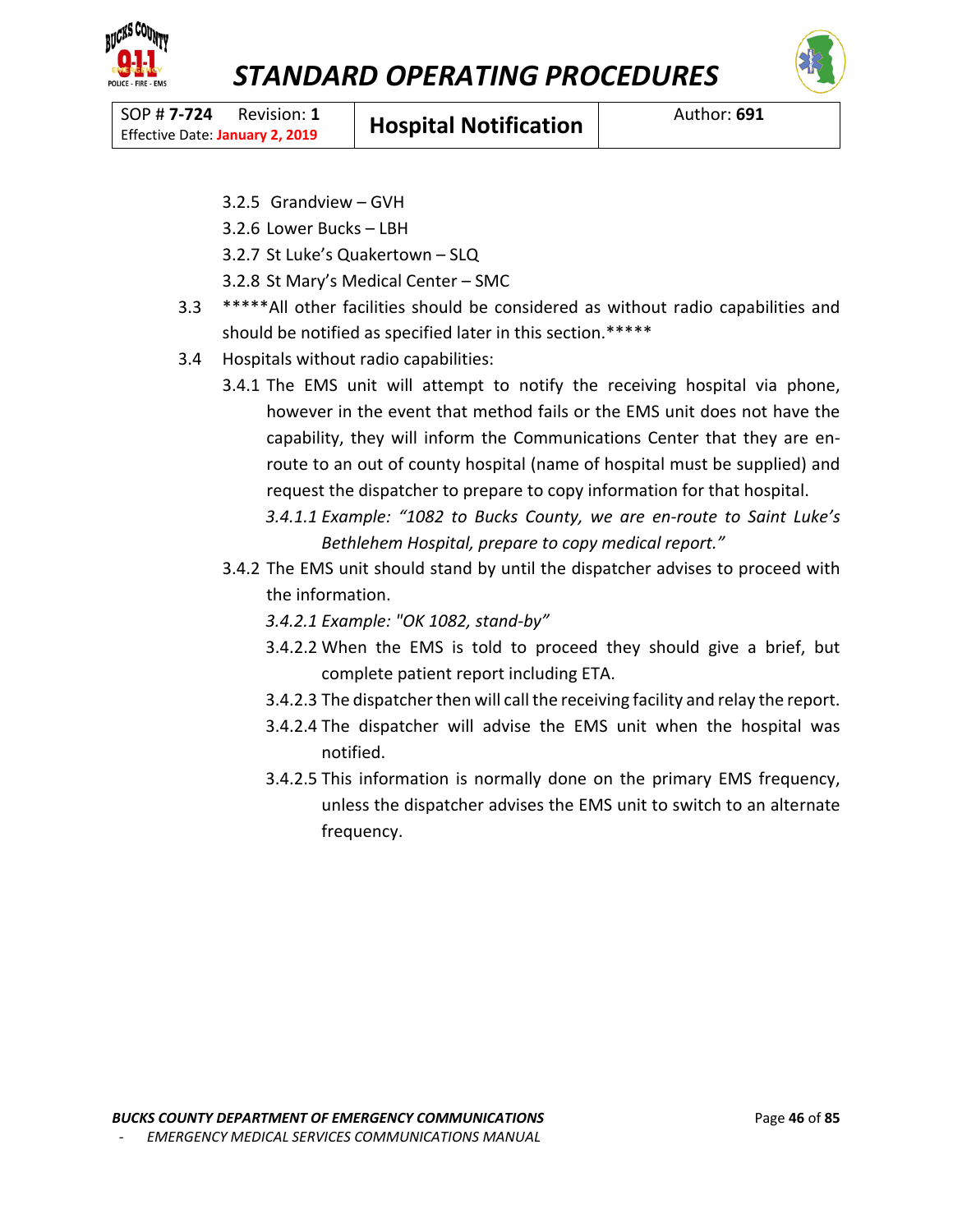

SOP # **7‐725** Revision: **1** Effective Date: **January 2, 2019**

## **1.0 PURPOSE**

1.1 This policy was created to establish guidelines for dispatching units that are already out in the field and not in quarters.

#### **2.0 SUMMARY**

2.1 This department recognizes that many units are in the "available on radio" status, although this department may not be aware of this. It is further recognized that squads have begun to abandon radio pagers, which have been the primary source of dispatch notification for quite some time. Recognizing this, the following procedure has been established.

## **3.0 POLICY**

- 3.1 All units moved up to a hospital, covering another station or phantom quarters will be considered "Available on Radio".
	- 3.1.1 An EMS unit will be made available from the hospital ten (10) minutes after arrival, unless they specify otherwise to the dispatcher when the unit goes off radio at the hospital.
- 3.2 All units available on radio must notify the dispatcher when "available on radio" either via radio, MDT or phone.
- 3.3 If there are two units being dispatched and one is "Available on Radio" and one is not, the call will be dispatched as normal.
- 3.4 Printouts will be sent to the station by the Dispatch Zone dispatcher regardless of the unit's status.

- 4.1 Upon the receipt of a call, the Dispatch Zone Dispatcher will check the status of the recommended units. If a unit's status is "Available on Radio", the unit will be immediately assigned to the incident via the "DN" command.
- 4.2 When the EMS Zone Dispatcher receives the call, they will call the unit on radio and wait for an acknowledgement. The call will then be given to the unit via the radio.
- 4.3 There will be no transmissions on the Dispatch Band if the call has been assigned to a unit and they have responded, with the exception of subsection 3.3 listed above.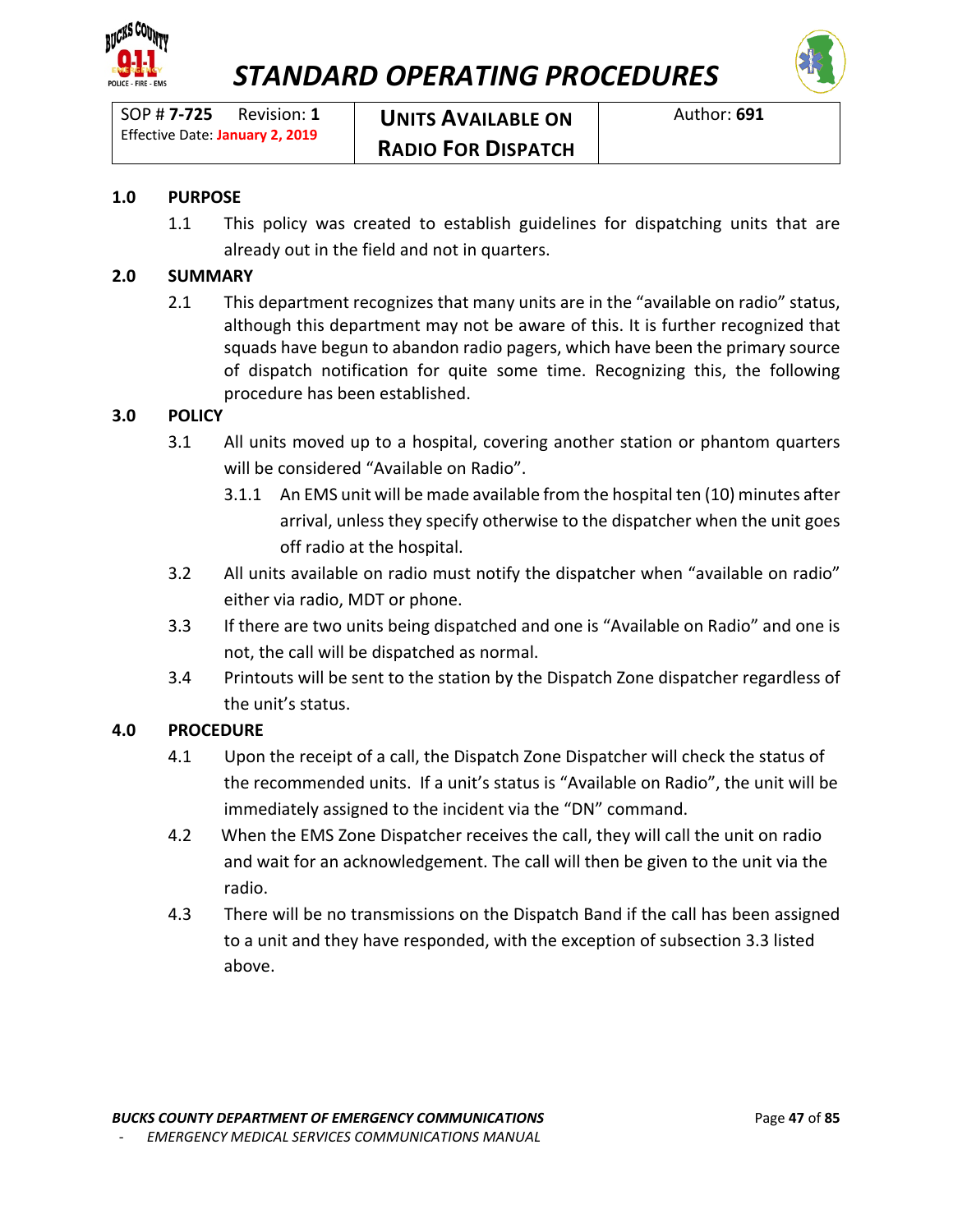



**Units Available on Radio For Dispatch** Author: **691** 

- 4.5 If the EMS Zone Dispatcher does not receive an answer from the unit when calling to dispatch after two attempts, the call will be sent back to the Dispatch Zone Dispatcher for dispatch as normal using the following format:
	- 4.5.1 "P (unit id)"
		- 4.5.1.1 *Example: "P A168"*
	- 4.5.2 "RD #ED(IH #) EX"
		- 4.5.2.1 *Example: "RD #ED4657 EX"*

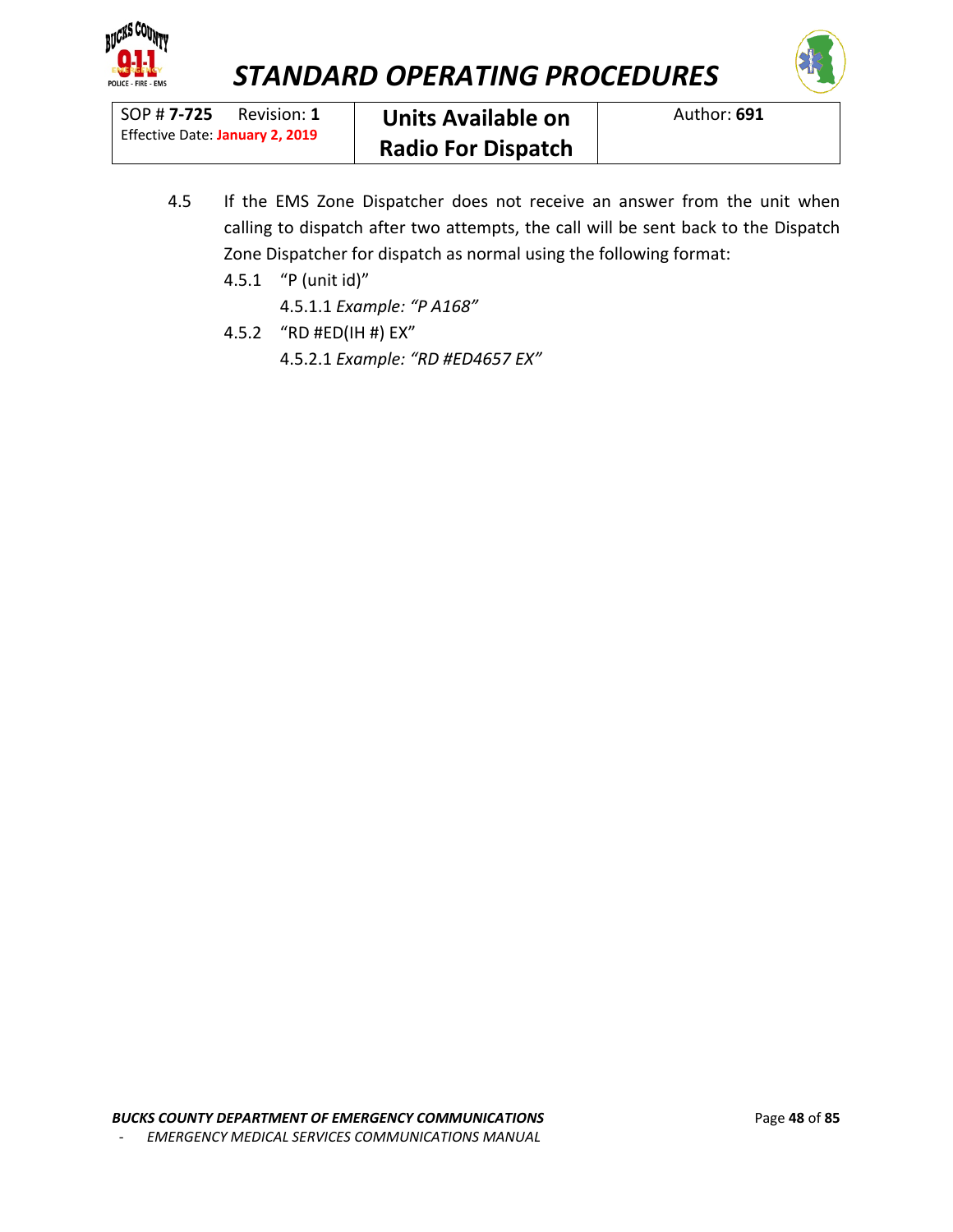

SOP # **7‐726** Revision: **1** Effective Date: **January 2, 2019**

## **1.0 PURPOSE**

1.1 This policy was created to establish a standard format to make notification of a possible error(s) of a dispatched incident.

## **2.0 POLICY**

- 2.1 If a borderline call is received in the communications center and the wrong fire department or ambulance is dispatched, it is the responsibility of the Fire Department or ambulance dispatched to notify the dispatcher of the error as soon as possible.
- 2.2 This type of notification is to be done over the telephone when possible to keep the air free of extra radio traffic and maintain professionalism within the system.

- 3.3 Once a request for a correction of dispatch is made, the Dispatch Zone dispatcher will dispatch the appropriate unit(s) to the incident.
- 3.4 The initially dispatched company may request notification be made to one of the responsible agency's chief officers informing them of the discrepancy.
- 3.5 The responsible agency will make the determination if their company is to be dispatched or if the initially dispatched company can handle the incident.

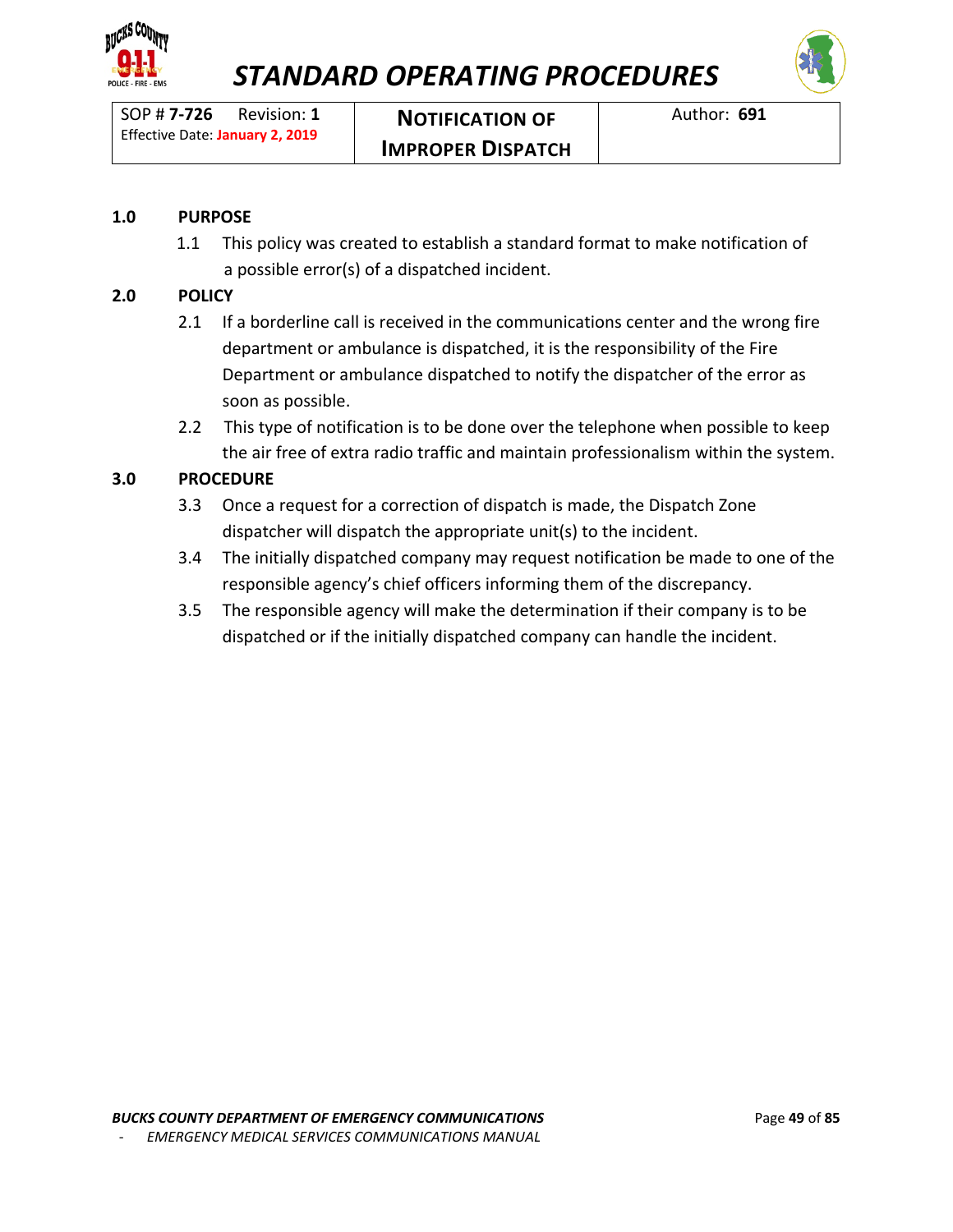



SOP # **7‐727** Revision: **1** SOP # **7-727** Revision: 1 **STATUS CHECKS** Author: **691** Author: **691** 

## **1.0 PURPOSE**

 1.1 This policy was created to provide an additional method to ensure provider safety with periodic status checks.

#### **2.0 SUMMARY**

2.1 Certain EMS complaint types generate a UNIT STATUS flag; this tells the dispatcher that this unit should be checked on. (See complaint types with \*\*\*)

#### **3.0 POLICY**

- 3.1 When the timer hits 15 minutes of being on scene with no contact, the EMS Zone Dispatcher will ask the Unit to report.
- 3.2 This will be attempted 3 times by the EMS Zone Dispatcher.
- 3.3 If police are not on scene, they will be sent to check on the unit after the 3rd time with no response for the Unit.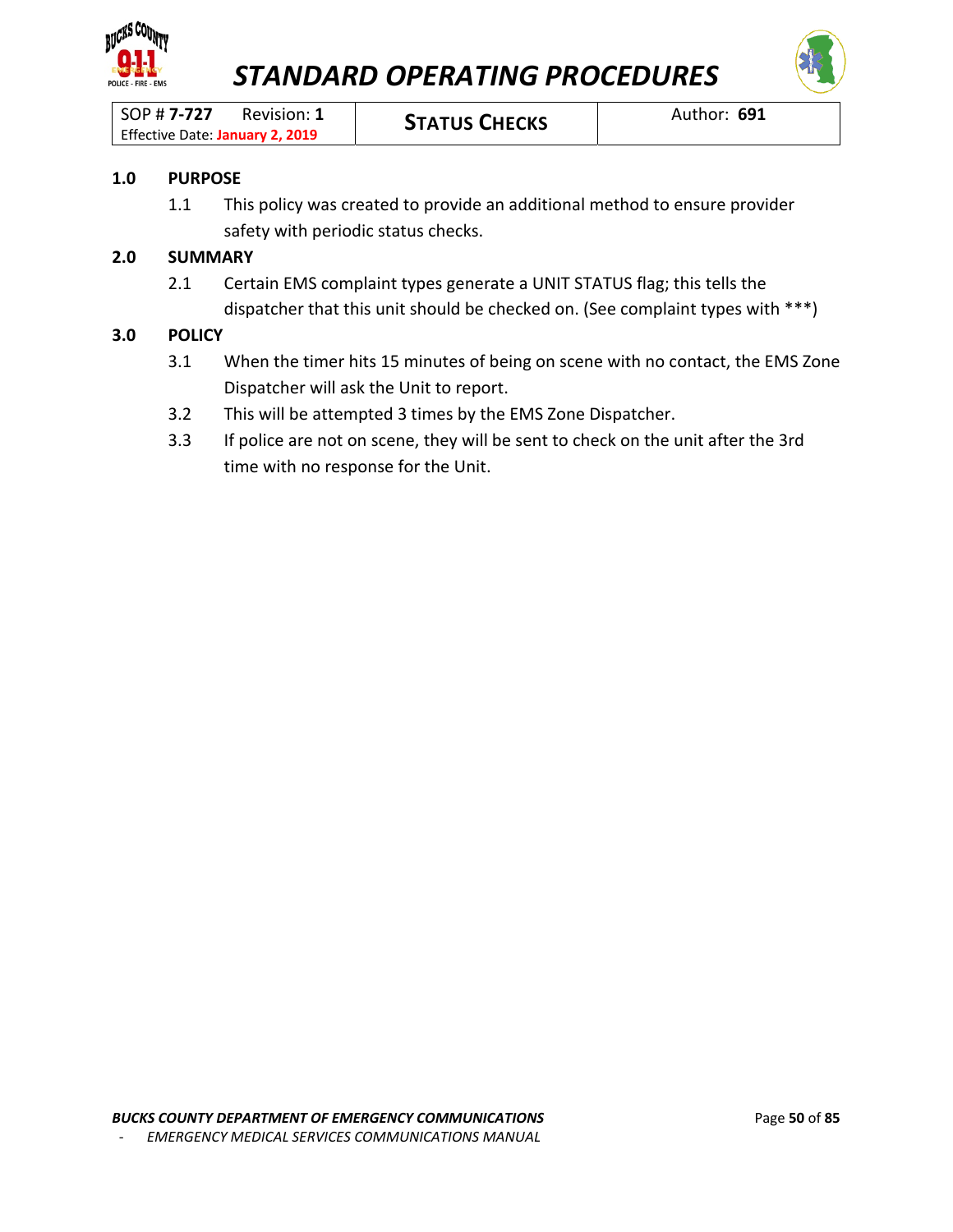



## **1.0 PURPOSE**

1.1 This policy was created to establish the procedures governing different levels of requests for police assistance by EMS units while operating on the Bucks County Emergency Communications System.

## **2.0 SUMMARY**

- 2.1 Whenever possible, Requests for Police Assistance shall be made via verbal transmission on the unit's primary assigned talk group. Verbal Requests will be classified as either:
	- 2.1.1 "REQUEST POLICE NON EMERGENT" along with the nature of the request for routine, non‐priority or escalating situations.
	- 2.2.2 "PRIORITY POLICE ASSIST" for emergent or life threatening situations
- 2.2 The ORANGE "EMERGENCY ID" button on the radio is available to EMS personnel as a means by which they are able to send an alarm to the dispatcher indicating they have an "EMERGENT / LIFE THREATENING" situation and are unable to verbally request a "PRIORITY POLICE ASSIST".

## **3.0 POLICY**

3.1 All EMS requests for police assistance will be in accordance with the procedures outlined in this document.

- 4.1 A REQUEST FOR POLICE RESPONSE should be initiated by EMS units assigned to an incident for routine, non-priority assistance or escalating situations. When initiated, the specific nature of the request shall also be stated.
	- 4.1.1 The appropriate format for this request will be as follows: *<UNIT #> to BUCKS COUNTY – REQUEST A NON EMERGENT POLICE RESPONSE for <State the nature of the request>* 
		- *4.1.1.1 Example: "Medic 154 to Bucks County, request a non‐emergent police response to our location for a disorderly family member."*
	- 4.1.2 The EMS Zone Dispatcher will then make the request to the appropriate Police Zone via intercom and C.A.D. for dispatch.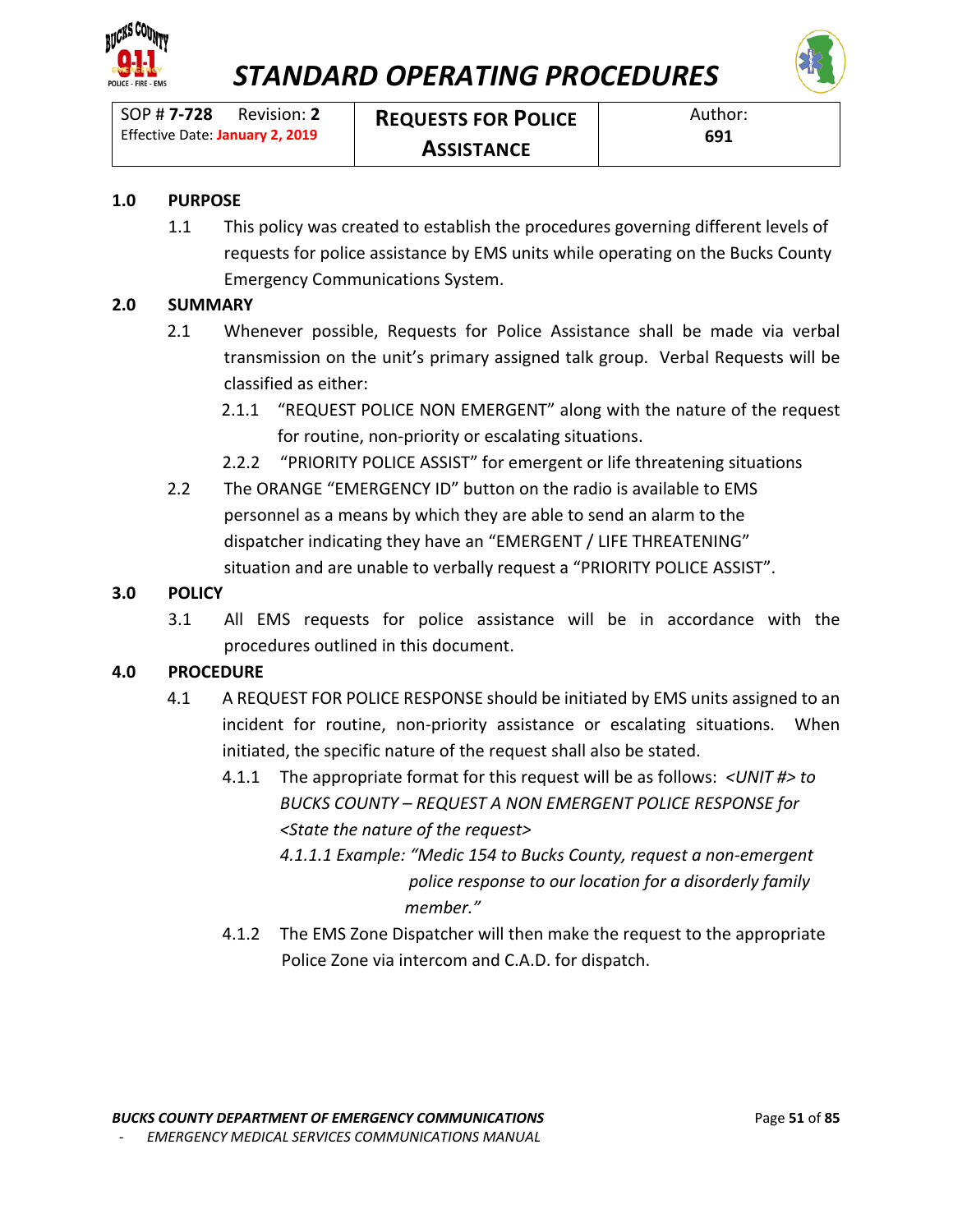

SOP # **7‐728** Revision: **2** Effective Date: **January 2, 2019**

- 4.2 A PRIORITY POLICE ASSIST should be initiated by EMS units assigned to an incident when their personal safety has been compromised or they encounter a life threatening situation.
	- 4.2.1 The appropriate format for this request will be as follows*: <UNIT #> to BUCKS COUNTY – "PRIORITY POLICE ASSIST!"* 
		- 4.2.1.1 *Example: "Medic 108 to Bucks County, Priority Police Assist"*
	- 4.2.2 The EMS Zone Dispatcher will immediately transmit a "10‐78 / ASSIST EMS" stating the unit ID, Location, Incident Type by entering <unit> AST.
	- 4.2.3 This will prompt the EMS Zone Dispatcher to Re‐Open the police incident as an ASTEMS incident (if it has already been closed out).
	- 4.2.4 The "Assist EMS" will be transmitted to the appropriate PD ZONE and an additional ALS unit will be added to the assignment by the Dispatch Zone Dispatcher.
	- 4.2.5 Assist EMS will be broadcast as follows:
		- 4.2.5.1 *Sound the alert tone,* "All squads on EMS < band> standby..." An EMS Assist has been called for <unit I.D.> on <type of incident> at <location>. All other units on EMS <band> ["limit transmissions to emergencies only"]>
	- 4.2.6 The additional responding EMS unit should be directed to take a staging position until the scene has been secured.
- 4.3 EMERGENCY ID Activation: If the EMS unit is unable to verbally request assistance, the EMERGENCY ID button should be depressed for a full 2 seconds.
	- 4.3.1 Upon activation during an active incident, the Radio Room will immediately broadcast a "10-78 / EMS ASSIST" stating the unit ID, Location, Incident Type and entering <unit> AST. This will prompt the Dispatch Zone operator to Re‐Open the police incident as an ASTEMS incident (if it has already been closed out).The 10‐78 will be transmitted to the appropriate PD ZONE and an additional ALS unit will be added to the assignment.
	- 4.3.2 The additional responding EMS unit should be directed to take a staging position until the scene has been secured.
	- 4.3.3 The EMS Zone Dispatcher will attempt to verify the "EMERGENCY ID" with the initiating unit.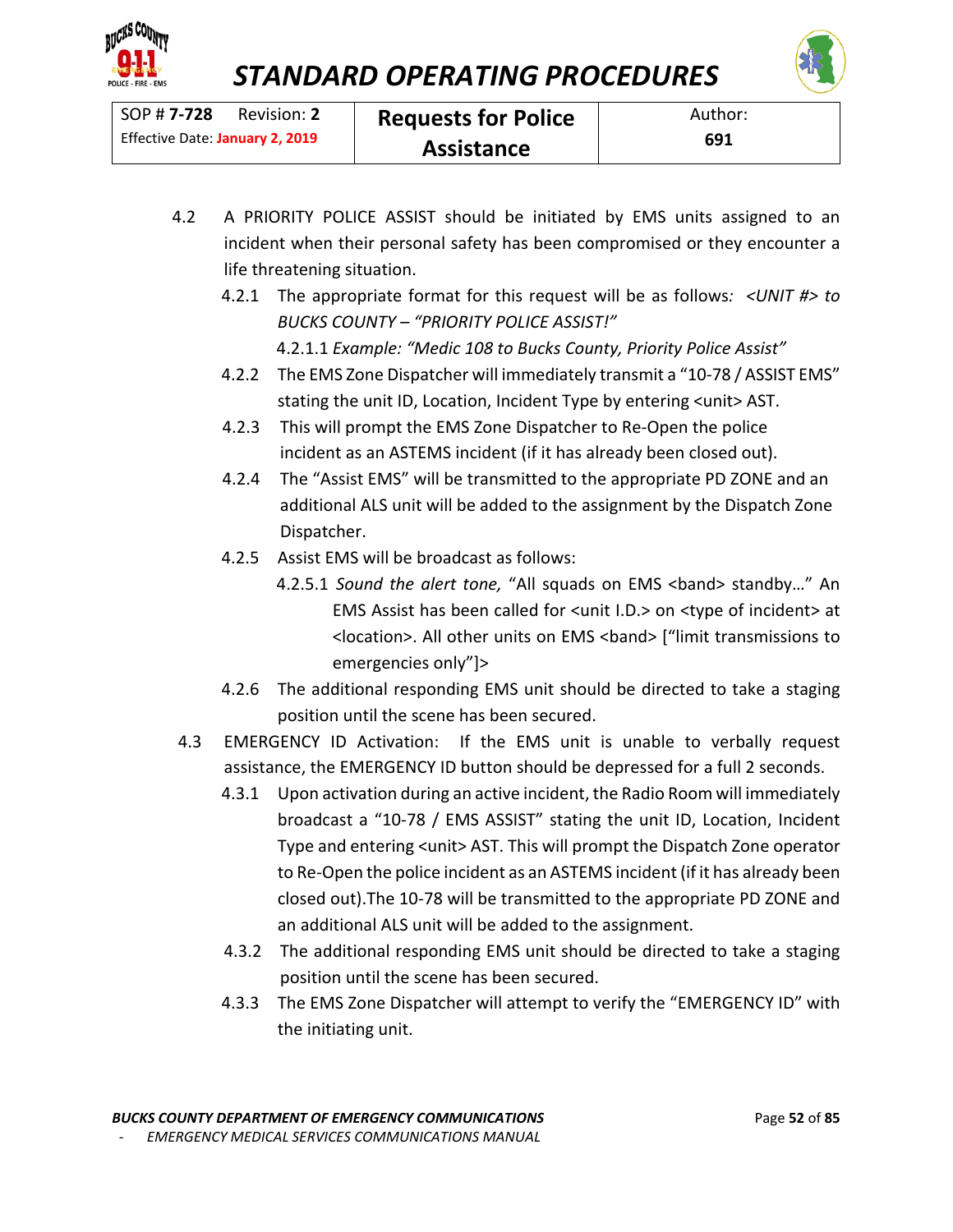

SOP # **7‐728** Revision: **2** Effective Date: **January 2, 2019**



- 4.4 When the unit initiating the "EMERGENCY ID" is not currently assigned to an incident the verifying dispatcher will perform the following:
	- 4.4.1 The EMS Zone Dispatcher will attempt to hail the initiating unit with the following:
		- 4.4.1.2 *"Bucks County to <unit>, verify your 10‐78."* (The unit's verbal identifier will be substituted in place of <unit>. If the unit does not answer, wait ten seconds and call again. Assume the "EMERGENCY ID" to be valid if the unit fails to answer.
	- 4.4.2 If the initiating unit does not answer via radio, the EMS Zone Dispatcher will attempt to locate the unit via the GPS function using the GGPS and DGPS commands.
	- 4.4.3 If the above subsections yield no results, then the unit will be tone paged to call the Communications Center ASAP.
	- 4.4.4 If all of the above subsections yield no results, a chief officer of that agency will be called.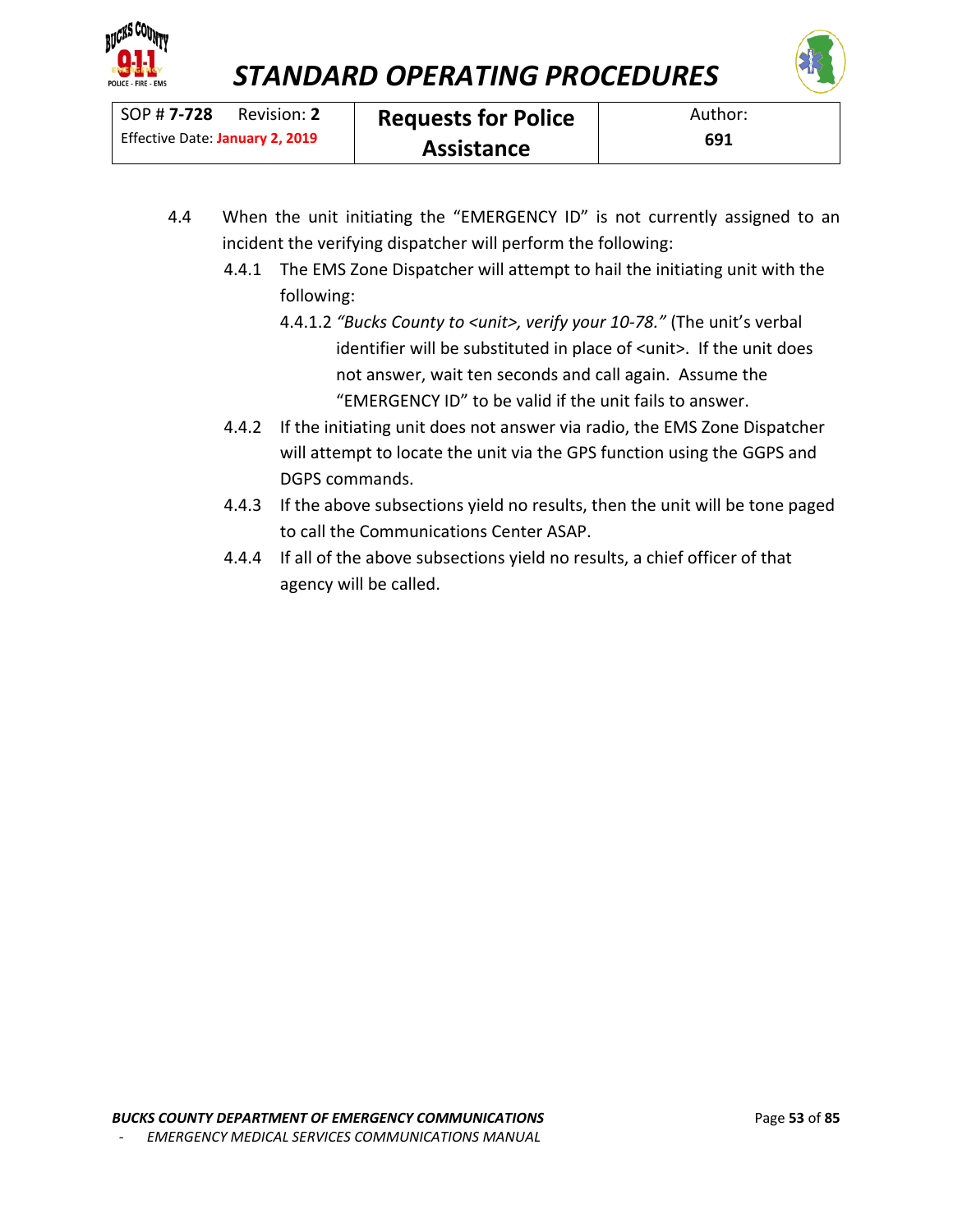



SOP # **7‐729** Revision: **1** Effective Date: **January 2, 2019 EMS MAYDAY**

## **1.0 PURPOSE**

 1.1 This policy was created to establish guidelines on the declaration of a MAYDAY during EMS type incidents.

## **2.0 SUMMARY**

 2.1 Situations may arise when EMT's and/or Paramedics experience some sort of emergency situation on an incident that has jeopardized their own health or safety that does not involve assault or some sort of adverse interaction with a patient or general public. An example would be an EMT/Paramedic who suffers their own medical issue during an incident.

## **3.0 POLICY**

 3.1 All EMS "MAYDAY" declarations will be in accordance with the procedures outlined in this document.

- 4.1 For instances of an EMS unit on a routine incident:
	- 4.1.1 The term "Mayday" will be transmitted stating which unit is requesting the MAYDAY and repeating the word MAYDAY three times as well as activating the Emergency ID on the portable radio. *4.1.1.1 Example: "Medic 142 to Bucks, MAYDAY MAYDAY MAYDAY"*
	- 4.1.2 The EMS Zone Dispatcher will acknowledge the unit declaring the Mayday and enter the "Mayday" command into the C.A.D. 4.1.2.1 *Example: "A142 MAYDAY"*
	- 4.1.3 The Dispatch Zone dispatcher and the EMS Zone Dispatcher simultaneously will announce on their respective zones the following:
		- 4.1.3.1 (Sound alert tone) "Attention all squads, a "Mayday" has been declared by (unit) on a (call type), all squads are to limit your transmissions to emergencies only." (*Repeat*)
	- 4.1.4 The Dispatch Zone dispatcher will then send two additional ALS units to the scene and place the designated Air Medical unit on standby.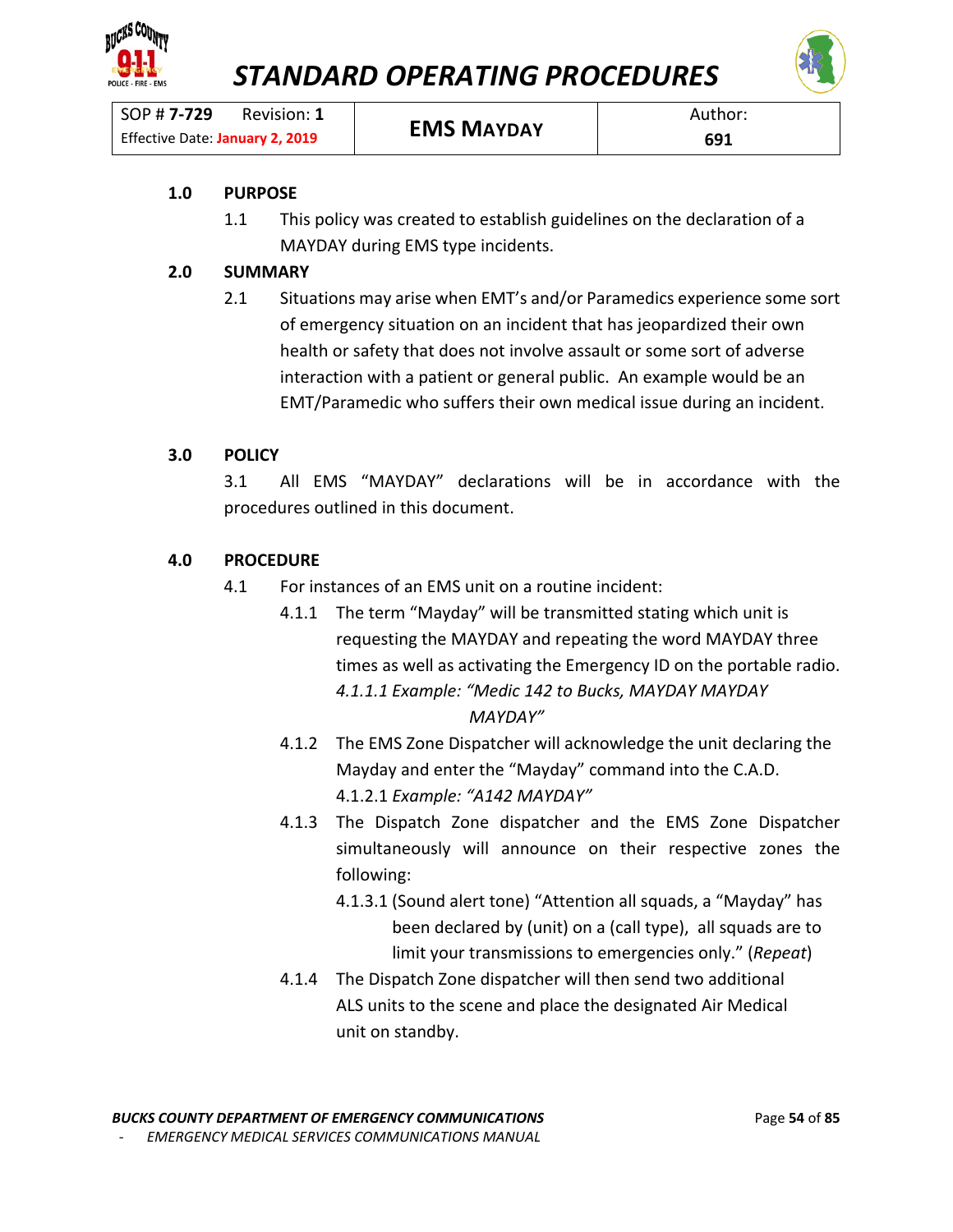



| SOP # 7-729<br>Revision: 1      |                   | Author: |
|---------------------------------|-------------------|---------|
| Effective Date: January 2, 2019 | <b>EMS Mayday</b> | 691     |
|                                 |                   |         |

- 4.2 For instances while on an ASHER response:
	- 4.2.1 The term "Mayday" will be transmitted and the portable radio Emergency ID should be activated by the EMS Provider(s) in distress as outlined in section 4.1.1 of this policy.
	- 4.2.2 The EMS Zone Dispatcher will acknowledge the unit declaring the Mayday and enter the "Mayday" command into the C.A.D. 4.1.2.1 *Example: "A185S MAYDAY"*
	- 4.2.3 The Dispatch Zone dispatcher and the EMS Zone Dispatcher simultaneously will announce on their respective zones the following:
		- 4.1.3.1 (Sound alert tone) "All squads, standby for an emergency announcement and limit your transmissions to emergencies only."
	- 4.2.4 The EMS Zone Dispatcher will ensure the incident commander has received the Mayday request.
	- 4.2.4 The Incident Commander, if applicable will acknowledge the "Mayday" and advise the Emergency Communications Center that a "Mayday" has been requested if it has been declared on an unmonitored frequency.
	- 4.2.5 The Dispatch Zone Dispatcher will then send two additional ALS units to the scene and place an additional Air Medical Unit on standby.
	- 4.5.4 Once the Incident Commander declares P.A.R. for the incident, the Fire Zone Dispatcher will then enter the "PAR" command into C.A.D.

4.5.4.1 *Example: "A185 PAR"*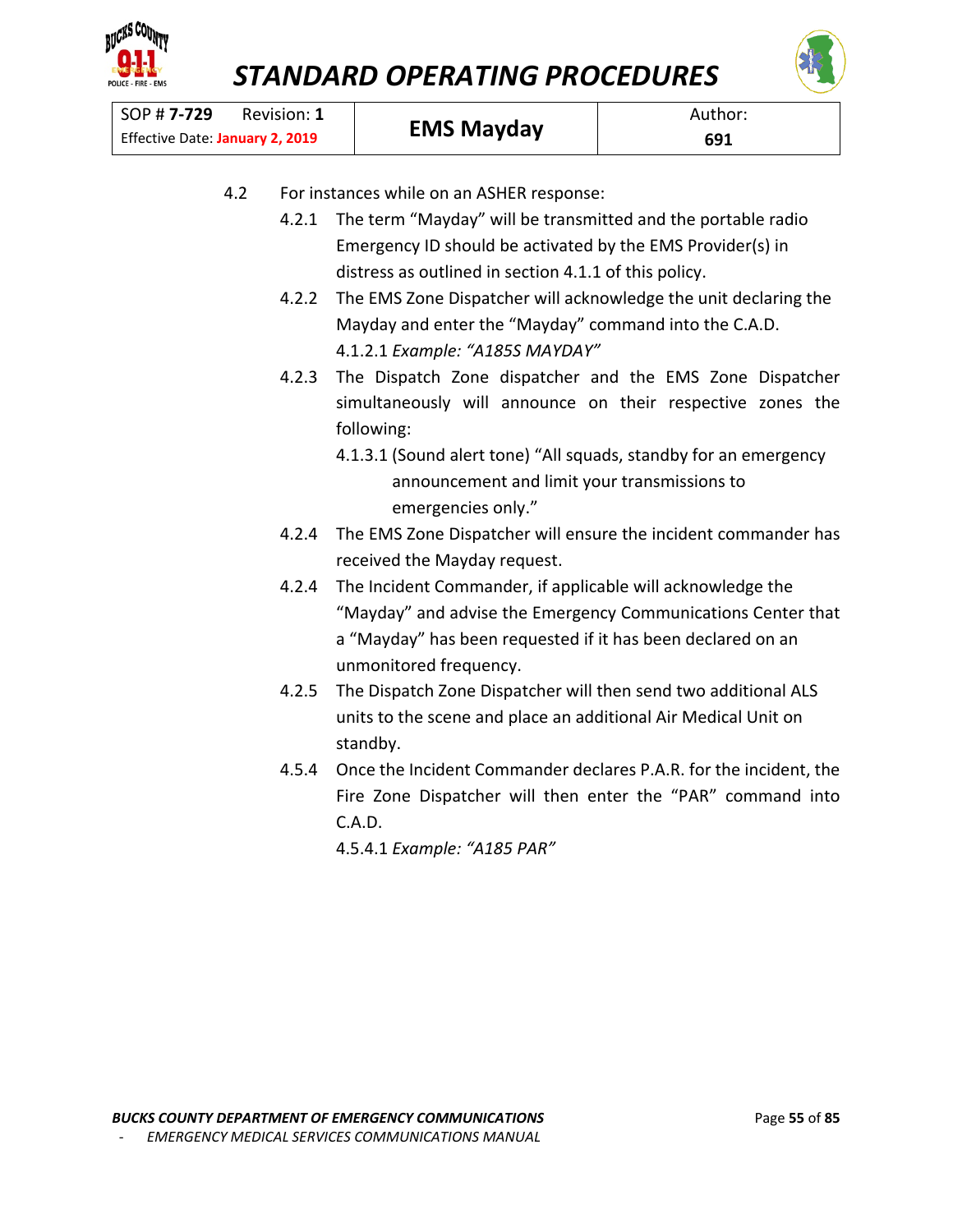



SOP # **7‐730** Revision: **1** Effective Date: **January 2, 2019 PATIENT CLASSIFICATION** Author: **691** 

#### **1.0 PURPOSE**

1.1 This policy was created to establish a standardized guideline and define levels of patient classifications.

#### **2.0 SUMMARY**

2.1 The Standardized patient classification system is listed below.

## **3.0 POLICY**

- 3.1 Class 1 Severe, Urgent, Highest Priority
- 3.2 Class 2 Moderate, Emergent, High Priority
- 3.3 Class 3 ‐ Mild, Non‐emergency, Low Priority
- 3.4 Class 4 ‐ Psychiatric Emergency
- 3.5 Class 5 ‐ Deceased patient
- 3.6 Suffix X after any of the classifications indicates an unruly patient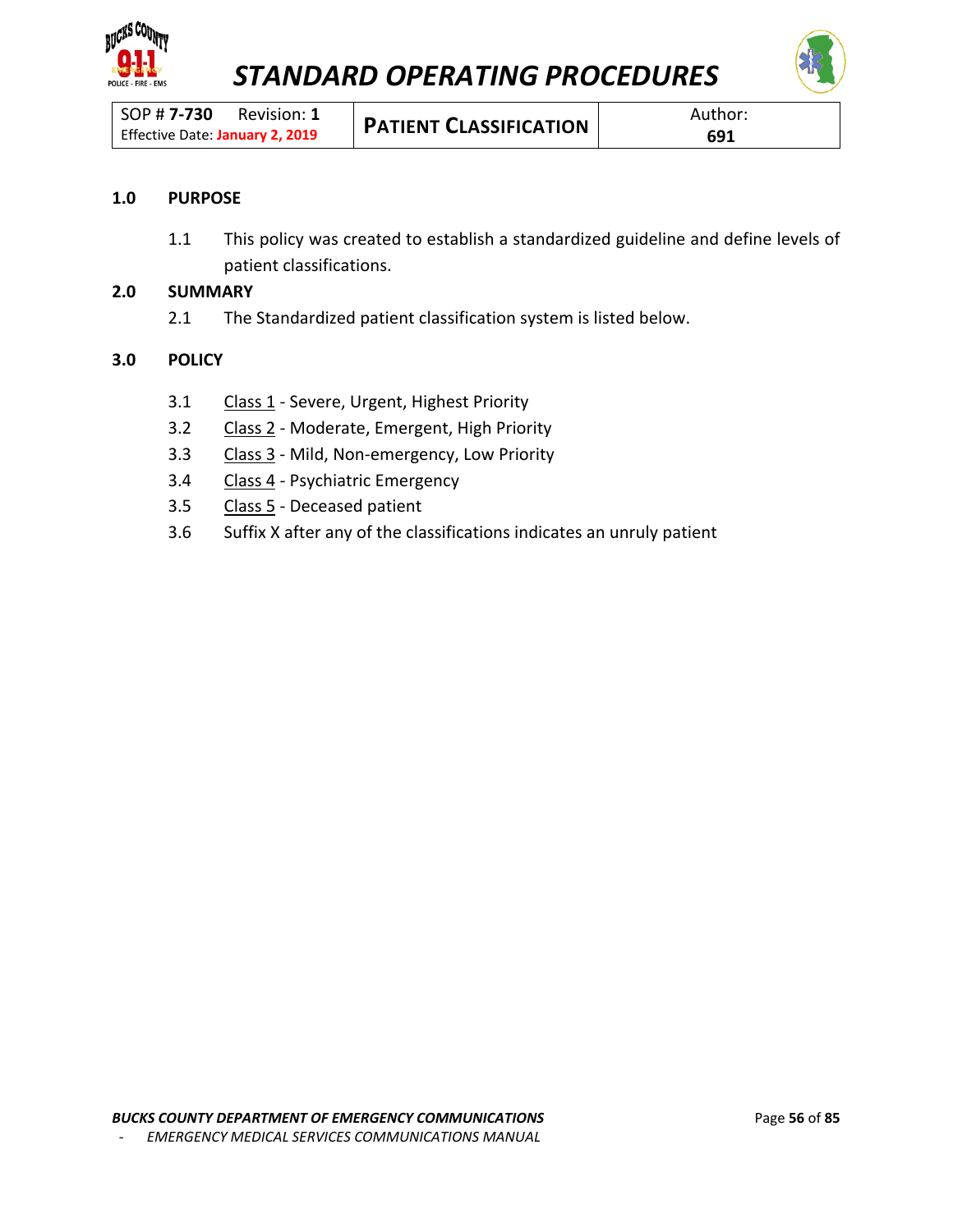



**EHS Office** 

SOP # **7‐731** Revision: **1** SOP # **7-731** Revision: **1 RESPONSE CODE LEVELS** Author:<br>Effective Date: **January 2, 2019 RESPONSE CODE LEVELS** 

## **1.0 PURPOSE**

1.1 This policy was created to designate a color based code level system on the status of the Bucks County EMS System.

#### **2.0 SUMMARY**

2.1 The response code level system is designed to provide early notification to County EMS units as events change due to a major MCI, an incident(s) taxing the region beyond available resources or pending weather conditions.

#### **3.0 POLICY**

- 3.1 Code Green
	- 3.1.1 Normal operations

## 3.2 Code Yellow

- 3.2.1 Preparatory Period Pending inclement weather (code changes will be automatic with winter weather warnings), Pre Mass gatherings/Events, Severe Federal Terror Risk.
- 3.2.2 EMS Agencies:
	- 3.2.2.1 Start planning to bring crews in‐house, establish on call/extra availability pool as deemed necessary by EMS Agency Management.
	- 3.2.2.2 Contact Bucks County EHS with any unmet needs.
- 3.2.3 Communications Center:
	- 3.2.3.1 Send Printout to agencies, Send Everbridge message if not done by EHS.
	- 3.2.3.2 Situational awareness upgrade code status to Orange or Red if deemed necessary by call volume and availability of units.
	- 3.2.3.3 Create special contact of code status in CAD under BCFR (or other designated identifier).
	- 3.2.3.4 Broadcast on Dispatch and EMS Channels at time of status change and on morning and evening announcements.
	- 3.2.3.5 Send Evergbridge Alert "EMS Code Changes" (This could also be done by EMS Office.)

#### 3.2.4 MCI Units:

3.2.4.1 On Notice for possible deployment.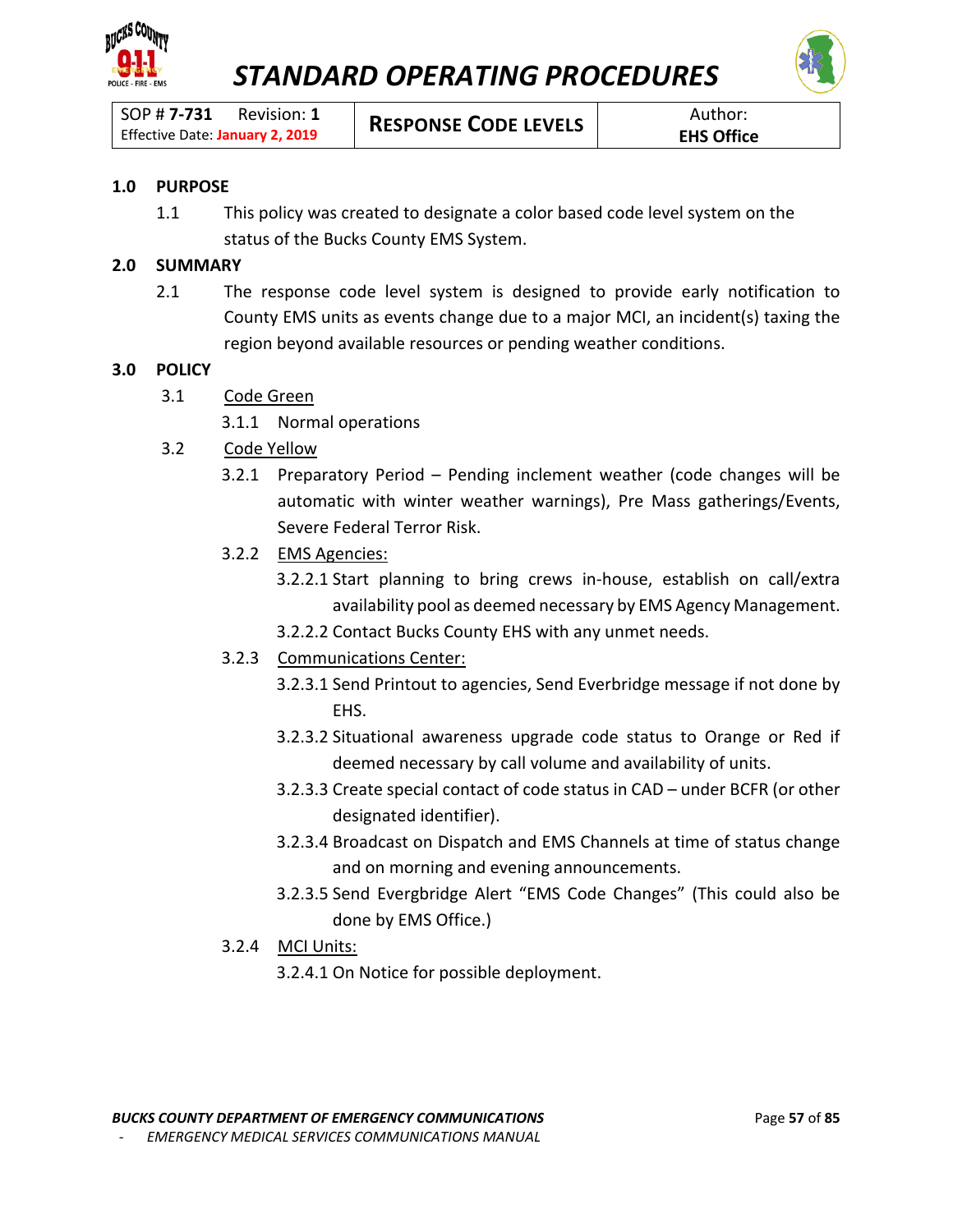



SOP # **7‐731**  Revision: **1** SOP # **7-731** Revision: **1 Response Code levels** Author: **Author:** *Author:* **Prince Code levels** 

## 3.2.5 EHS Office:

3.2.5.1 Notify Department of Communication for activation of Code Yellow and send Everbridge Notification using code change template.

## 3.3 Code Orange

3.3.1 (Operational Period) Inclement weather in place and affecting the county, MCI, mass gathering or any incident(s) taxing/potentially taxing the region beyond available resources.

## 3.3.2 EMS Agencies:

- 3.3.2.1 Call crews in‐house as deemed necessary by EMS Agency Management and begin putting additional ambulances into service.
- 3.3.2.2 Patient Transport ‐ follow statewide BLS Protocol 170 (Weather & MCI exception).
- 3.3.2.3 Contact Bucks County EHS with any unmet needs.
- 3.3.2.4 Document code status and if incident was related to reason for code change in regional ePCR system. EMS Agencies not using regional ePCR system submit number of incidents, including incident number, incident related (yes/no), call type, and disposition. Report due fifteen (15) days after returning to code green.

## 3.3.3 Communications Center:

- 3.3.3.1 Situational awareness upgrade/downgrade code status if deemed necessary by call volume and available units.
- 3.3.3.2 Notify EHS Office (On call Person after normal business hours, weekends or holidays), if change initiated by Dispatch Center.
- 3.3.3.3 SEND EverBridge notification; upgrades and downgrades (use code change template).
- 3.3.3.4 Create special contact of code status in CAD under BCFR (or other designated identifier).
- 3.3.3.5 Broadcast on Dispatch and EMS Channels at time of status change and on morning and evening announcements.
- 3.3.3.6 Re‐broadcast on EMS and Dispatch channels and resend EverBridge every four (4) hours (use code change template).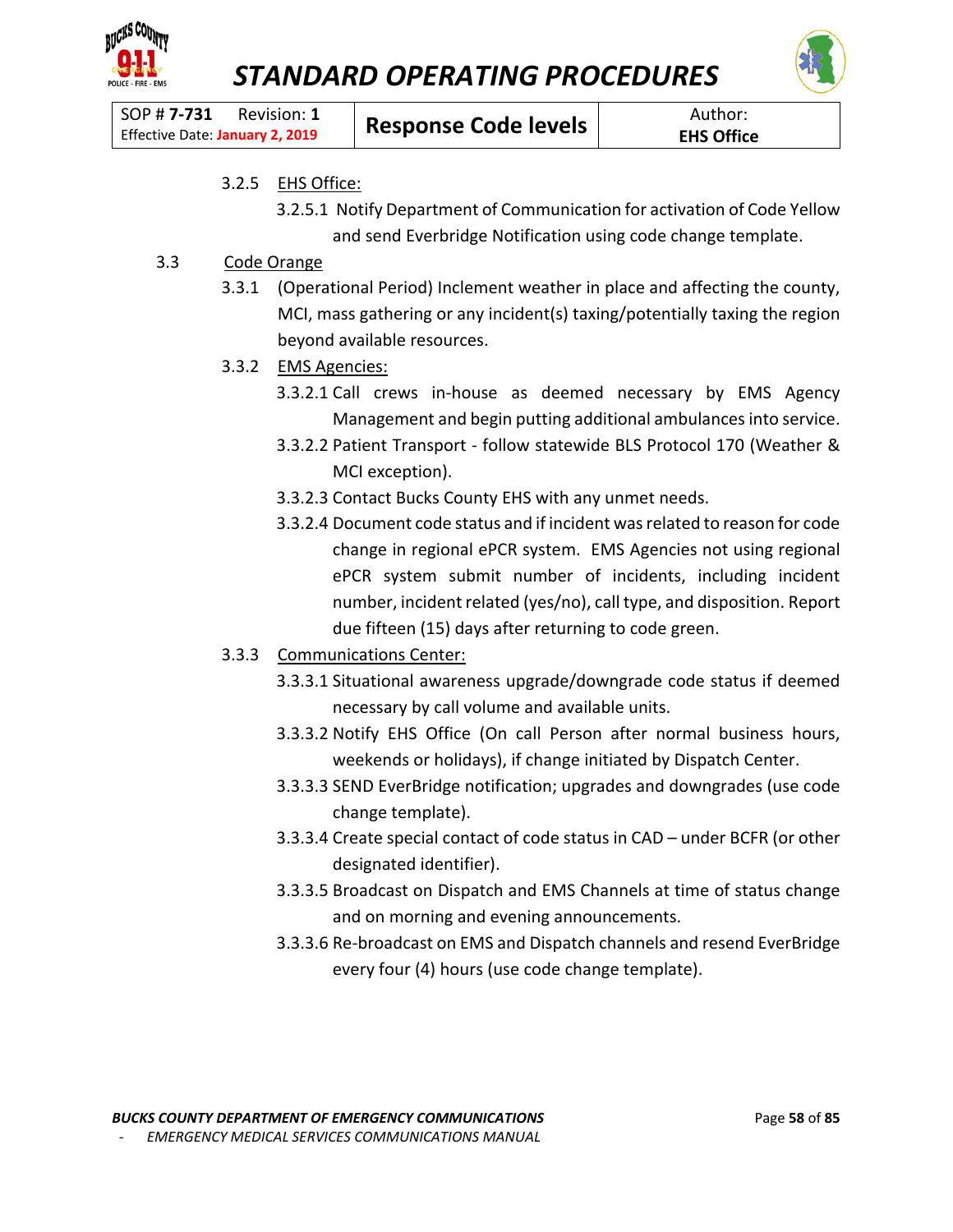



SOP # **7‐731** Revision: **1** SOP # 7-731 Revision: 1 **Response Code levels** Author:<br>Effective Date: **January 2, 2019 Response Code levels EHS Office** 

- 3.3.3.7 Start moving up units not affected by the condition into the affected area, if not county wide event.
- 3.3.3.8 Consider use of regional staging location.
- 3.3.3.9 Contact adjacent PSAPs for available units utilize on incident and/or covers.
- 3.3.3.10 Alert all hospitals and trauma centers of status change and hospital diversions are cancelled until code status change is lowered.
- 3.3.3.11 Consider use or TAC channel for isolated incidents.
- 3.3.4 MCI Units:
	- 3.3.4.1 On notice for possible deployment.
- 3.3.5 EHS Office:
	- 3.3.5.1 Confirm EverBridge notification sent.
	- 3.3.5.2 Assist with unmet needs.
	- 3.3.5.3 Staff Bucks County EOC if activated.
	- 3.3.5.4 Complete after action report.

## 3.4 Code Red

- 3.4.1 Weather affecting the County, major MCI or incident(s) that have exhausted system resources, evacuation of hospital or nursing home, riots or major police action.
- 3.4.2 EMS Agencies:
	- 3.4.2.1 Call crews in‐house as deemed necessary by EMS Agency Management and begin putting additional ambulances into service.
	- 3.4.2.2 Patient Transport ‐ follow statewide BLS protocol 170 (Weather & MCI exception).
	- 3.4.2.3 Contact Bucks County EHS with any unmet needs
	- 3.4.2.4 Document code status and if incident was related to reason for code change in regional ePCR system. EMS Agencies not using regional ePCR system submit number of incidents, including incident number, incident related (Yes/No), call type, and disposition. Report due fifteen (15) days after returning to code green.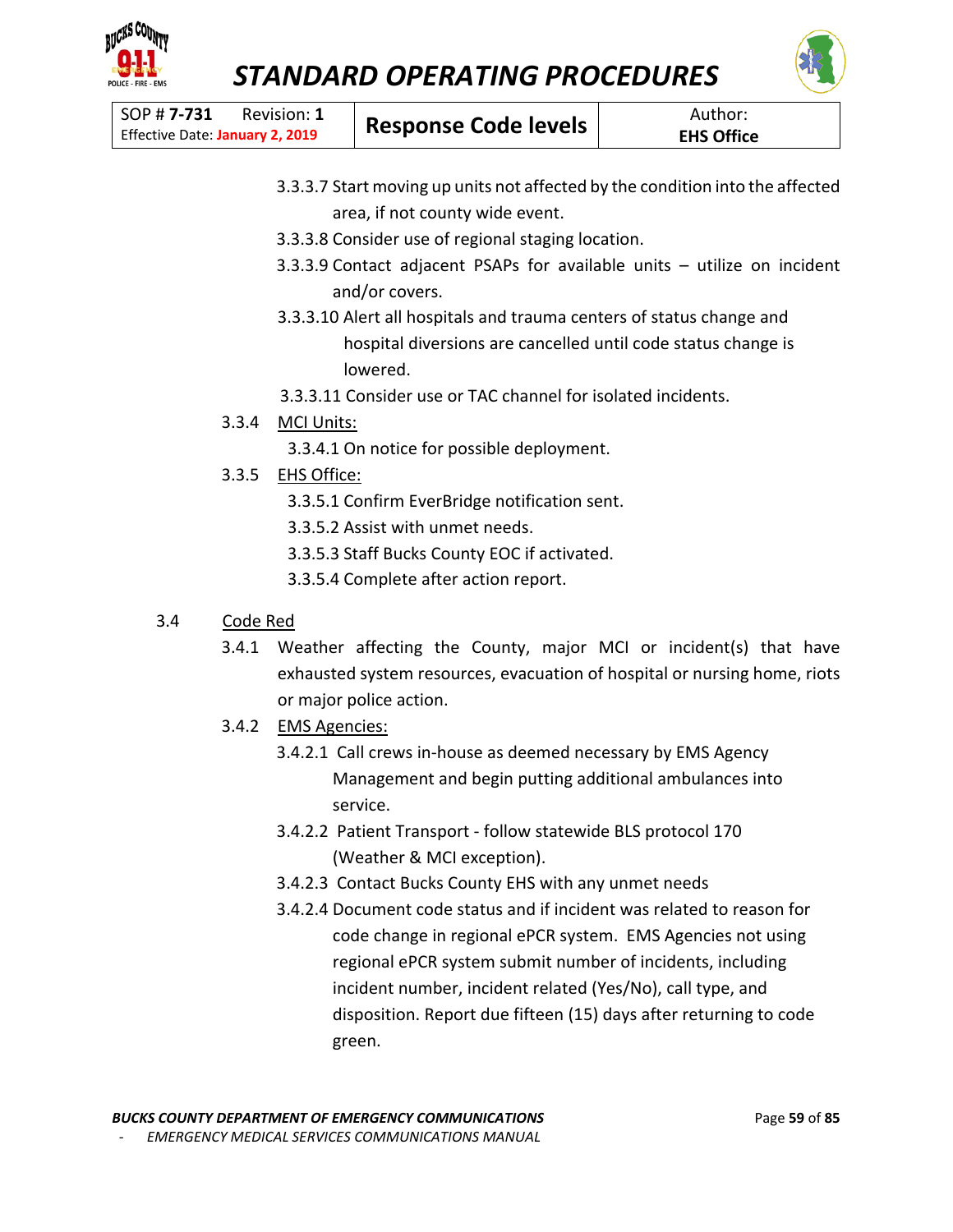



SOP # **7‐731**  Revision: **1** SOP # 7-731 Revision: 1 **Response Code Levels** Author:<br>Effective Date: January 2, 2019 **Response Code Levels** 

## 3.4.3 Communications Center:

- 3.4.3.1 Situational awareness downgrade code status if deemed necessary by call volume and available units.
- 3.4.3.2 Notify EMS Offices (On call Person after normal business hours, weekends or holidays), if change initiated by Dispatch Center.
- 3.4.3.3 SEND EverBridge notification; upgrades and downgrades (use code change template).
- 3.4.3.4 Create special contact of code status in CAD under BCFR (or other designated identifier).
- 3.4.3.5 Broadcast on Dispatch and EMS Channels at time of status change and on morning and evening announcements
- 3.4.3.6 Re‐broadcast on EMS and Dispatch channels and resend EverBridge every four (4) hours (use code change template).
- 3.4.3.7 Confer with EMA/EHS as needed
- 3.4.3.8 Start moving up units not affected by the condition into the affected area, if not county wide event.
- 3.4.3.9 Contact adjacent PSAPs for available units utilize on incident and for covers.
- 3.4.3.10 Alert all hospitals and trauma centers of status change and hospital **diversions are cancelled until code status change is lowered**.
- 3.4.3.11 Consider use or TAC channel for isolated incidents.
- 3.4.4 MCI Units:
	- 3.4.4.1 Staff units and deploy per directions from Bucks County Radio Room
- 3.4.5 EHS Office:
	- 3.4.5.1 Confirm EverBridge notification sent.
	- 3.4.5.2 Staff Bucks County EOC if activated.
	- 3.4.5.3 Assist with unmet needs.
	- 3.4.5.4 Complete after action report.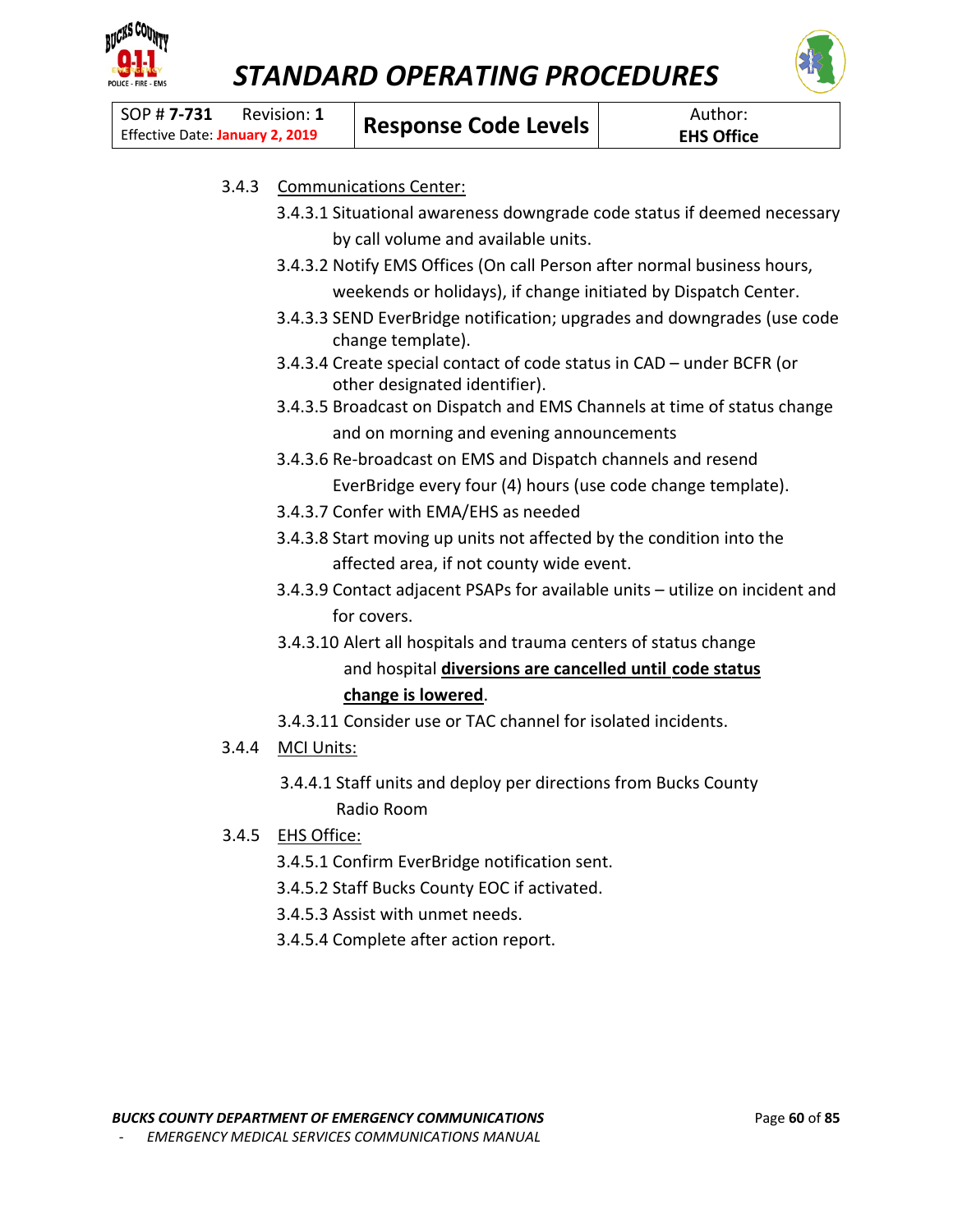



SOP # **7‐731**  Revision: **1** SOP # 7-731 Revision: 1 **Response Code Levels** Author:<br>Effective Date: January 2, 2019 **Response Code Levels EHS Office** 

## **4.0 PROCEDURE**

- 4.1 The default code level is green.
- 4.2 As events or conditions change, the Communications Center will announce the change with information provided by the EMA/EMS office or information from the field units.
- 4.3 Downgrades would be conducted after communicating with Bucks County EHS Office.
	- 4.3.1 Code status changes will be announced along with the affected zones and municipalities.
	- 4.3.2 EverBridge notifications will be sent for all code status changes; upgrades and downgrades (use code change template).
	- 4.3.3 For Code Red by using the Countywide disaster tone (888)
	- 4.3.4 A hardcopy printout will be sent to all EMS stations, Fire companies, police departments, and hospitals.
- 4.4 Bucks County Squads will be divided into three regions for code status changes:
	- 4.4.1 Upper Bucks: 108, 124, 134, 141, 142, 151
	- 4.4.2 Central Bucks: 113, 115, 122, 125, 129, 134, 135, 145, 172
	- 4.4.3 Lower Bucks: 100, 114, 139, 143, 154, 155, 167, 168, 185, 186 4.4.3.1 Examples *"Southern Bucks County is Operating under a Code Red in Bristol Township"*

 4.4.3.2 *"Bucks County is operating under Code Orange County Wide due to inclement weather"* 

## **5.0 DEFINITIONS**

- 5.1 Code Green Daily Operations.
- 5.2 Code Yellow Preparatory Period due to impending weather, pre-mass gatherings/events or severe terror risk
- 5.3 Code Orange Operational Period. Inclement Weather in place, major MCI, any incident (s) taxing or potentially taxing the region beyond available resources.
- 5.3 Code Red ‐ Weather affecting the County, Major MCI or incident (s) taxing the system, evacuation of hospital or nursing home, riots, or other major police action.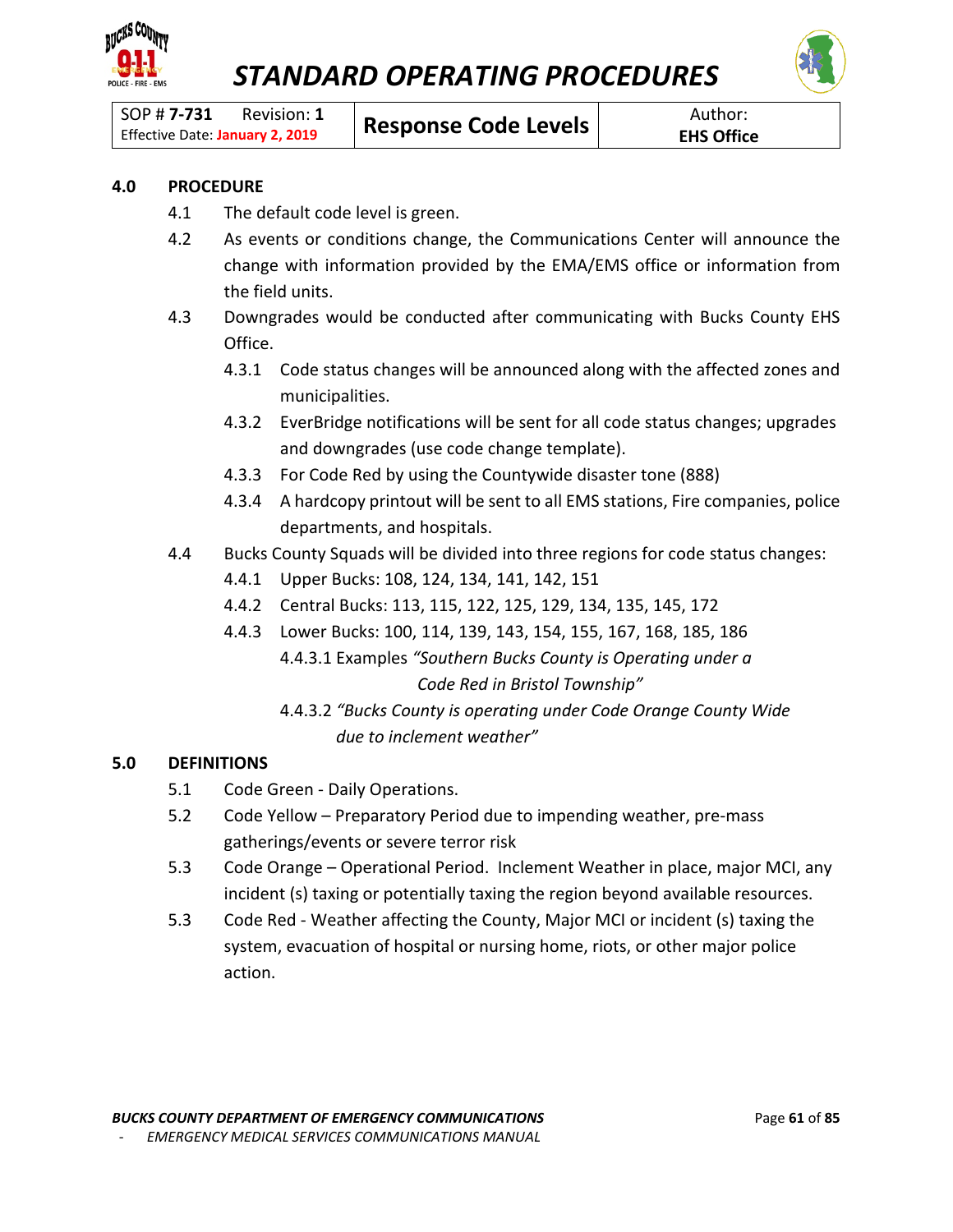



SOP # **7‐732**  Revision: **2**  SOP # **7-732** Revision: **2 MCI RESPONSE LEVELS** Author: *Author: Author:* **PHS** Offic

## **1.0 PURPOSE**

1.1 MCI Levels and Response Equipment

## **2.0 SUMMARY**

2.1 Development of multiple levels for MCIs with set criteria to aid field providers and the communications center a streamlined process for requesting multiple units and resources at one time

## **3.0 POLICY**

- 3.1 Level 1
	- 3.1.1 5 14 Patients (A suddenly occurring event that overwhelms the routine first response assignment)
		- 3.1.1.1 Five (5) Ambulances
		- 3.1.1.2 One (1) QRS
		- 3.1.1.3 One (1) Engine
		- 3.1.1.4 One (1) Helicopter on stand by
		- 3.1.1.5 Physician response team on stand by
		- 3.1.1.6 Regional Medical Director notified
		- 3.1.1.7 Code Orange status change (Follow required notifications)
- 3.2 Level 2
	- 3.2.1 15 50 Patients (A suddenly occurring event that overwhelms the first response assignment and, potentially, additional resources requested)
		- 3.2.1.1 Fifteen (15) Ambulances
		- 3.2.1.2 One (1) MCI Unit (Closest available)
		- 3.2.1.3 MCI POD dispatched (if not the closest unit)
		- 3.2.1.4 Two (2) QRS
		- 3.2.1.5 One (1) Engine
		- 3.2.1.6 One (1) Rescue
		- 3.2.1.7 One (1) helicopter on stand by
		- 3.2.1.8 Bucks 1 or other local command vehicle on stand by
		- 3.2.1.9 Physician response team on stand by
		- 3.2.1.10 Regional Medical Director notified
		- 3.2.1.11 Five county POD task force placed on stand by
		- 3.2.1.12 County Corner advised
		- 3.2.1.13 Code Red status change (Follow required notifications)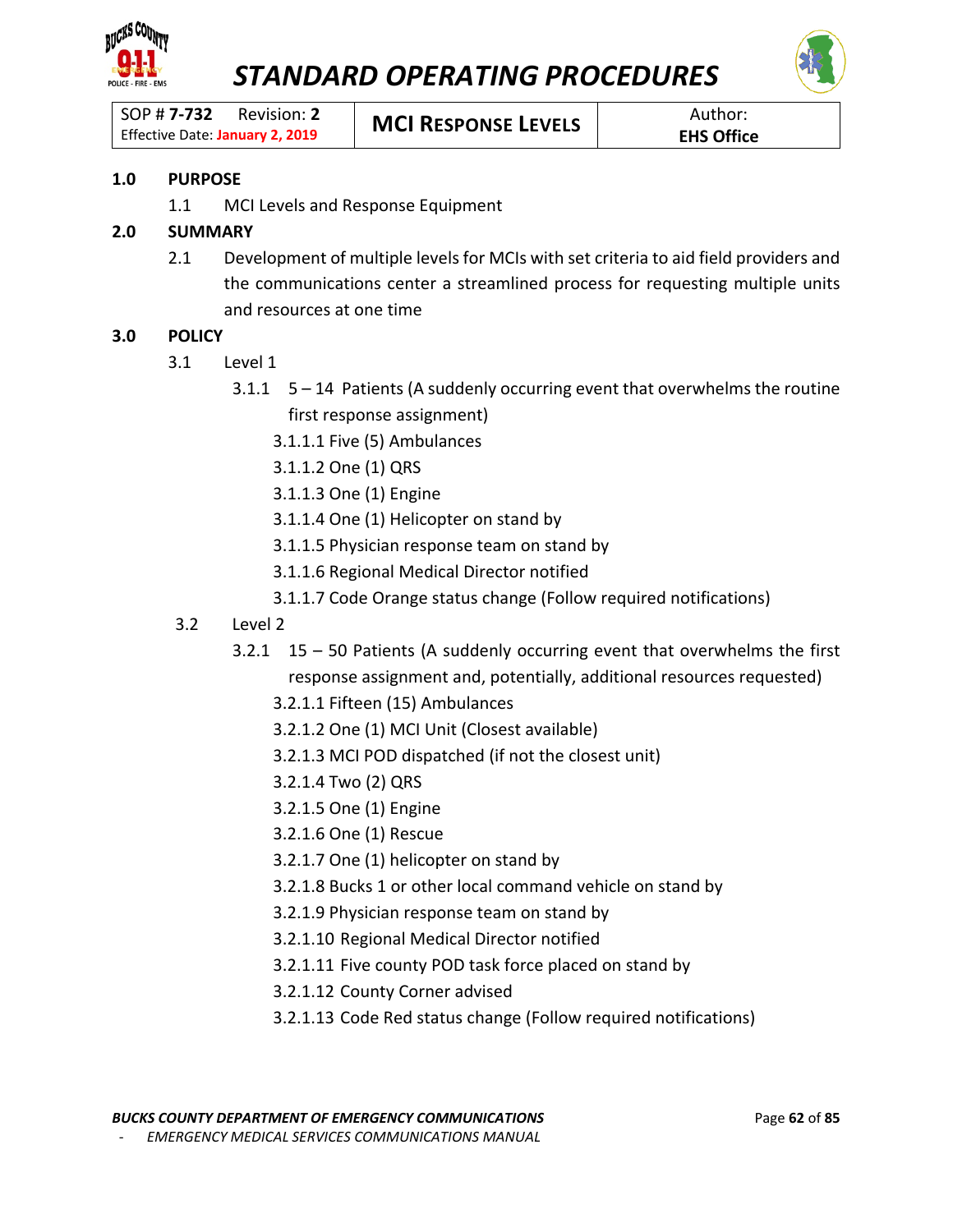



SOP # **7‐732**  Revision: **2** Effective Date: **January 2, 2019 MCI Response Levels** Author: 

- 3.3 Level 3
	- 3.3.1 50+ Patients (It is not possible to respond with an adequate number of ambulances to the incident and promptly respond to other requests for ambulance service. Regional medical mutual aid system is activated)
		- 3.3.1.1 Twenty Five (25) Ambulances
		- 3.3.1.2 Three (3) MCI units
		- 3.3.1.3 MCI POD dispatched
		- 3.3.1.4 Three (3) QRS
		- 3.3.1.5 Four (4) Engines (assigned to EMS)
		- 3.3.1.6 Two (2) Ladders
		- 3.3.1.7 Two (2) Rescues
		- 3.3.1.8 Three (3) helicopters on stand by
		- 3.3.1.9 Bucks 1 or other local command vehicle on stand by
		- 3.3.1.10 Physician response team on stand by
		- 3.3.1.11 Regional Medical Director notified
		- 3.3.1.12 MCI POD dispatched
		- 3.3.1.13 Five county POD task force placed on stand by
		- 3.3.1.14 County Corner advised
		- 3.3.1.15 Code Red status change (Follow required notifications)
		- 3.3.1.16 Notification to PEMA Via BCEMA for possible STRIKE Response
- 3.4 Communications Center should consider moving up units into the affected area.
- 3.5 Reference Bucks County Mass Casualty Guidelines.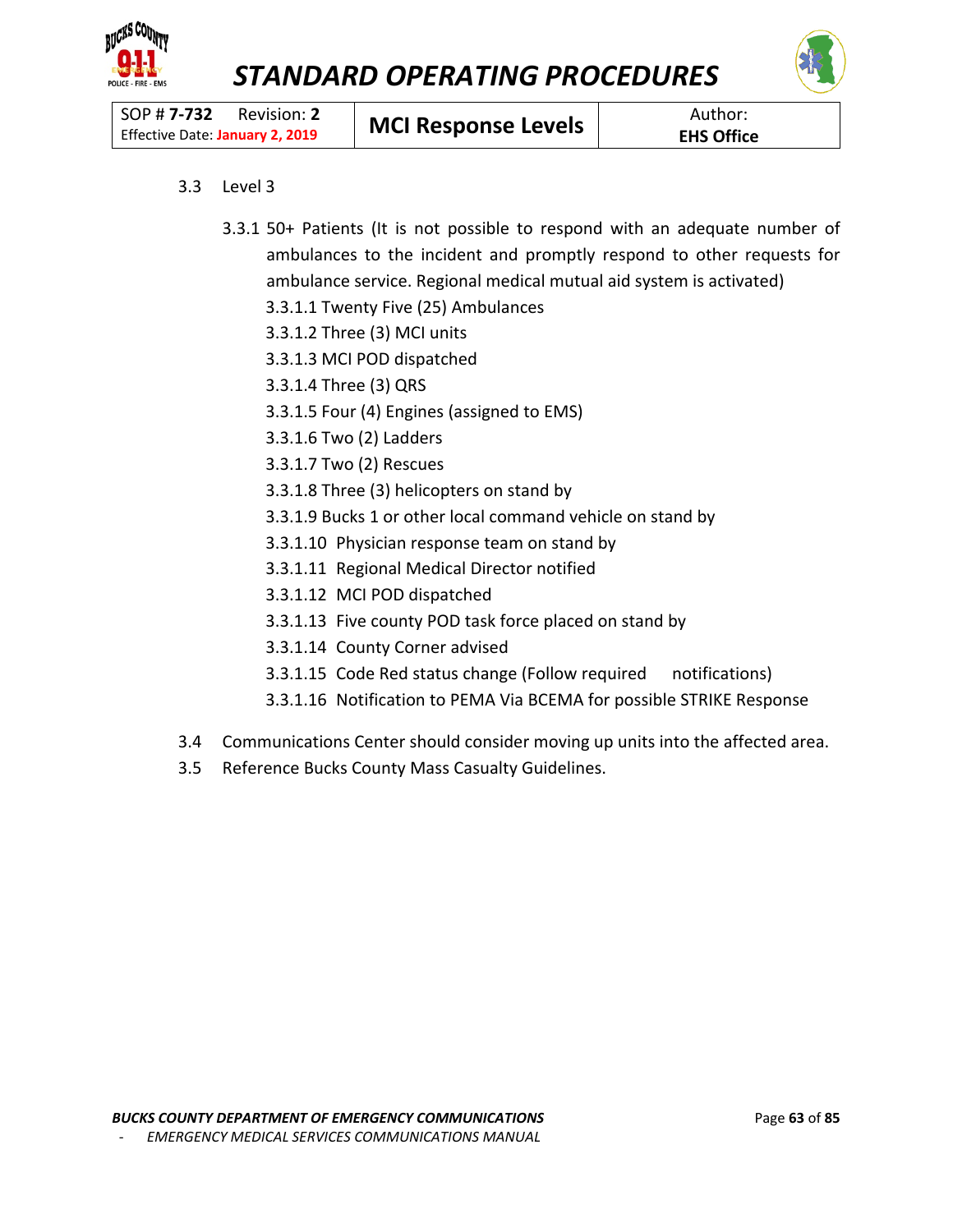

## **1.0 PURPOSE**

1.1 This policy was created to establish guidelines on dispatching Medical Helicopter Services.

## **2.0 SUMMARY**

2.1 Helicopter service response is based similarly to the dispatch of EMS units, by closest due. A chart has been created to list, according to township or borough, the closest helicopter service to respond to that particular municipality. The following policy also describes the format in which the Communications Center will notify each service for dispatch.

## **3.0 POLICY**

- 3.1 When a police or fire officer requests activation of the helicopter service, the dispatcher will place a helicopter on standby.
	- 3.1.1 The EMS Zone Dispatcher will notify the incoming ALS unit that a helicopter was placed on standby.
	- 3.1.2 The EMS Zone Dispatcher will provide a brief report when applicable.
- 3.2 If ALS is not available:
	- 3.2.1 The helicopter should be launched.
- 3.3 EMS officers may activate the helicopter service. The EMS Zone Dispatcher will notify the incoming EMS unit.
- 3.4 The ultimate authority to decide on to fly or not fly is that of the first arriving ALS unit.
	- 3.4.1 Or if none, the first arriving BLS crew member with the highest level of training.
- 3.5 Responsibility for Coordination of Landing:
	- 3.5.1 The responsibility for the preparation of a landing site and coordination of the landing procedure will be that of the officer in charge of the fire service.
	- 3.5.2 The dispatcher will determine the radio frequency.

## **4.0 DEFINITIONS**

- 4.1 **Standby** is the notification to the Air Medical service that a potential condition exists which may require the services of their helicopter.
- 4.2 **Activation** is the request for a helicopter to proceed to the emergency scene (or appropriate location).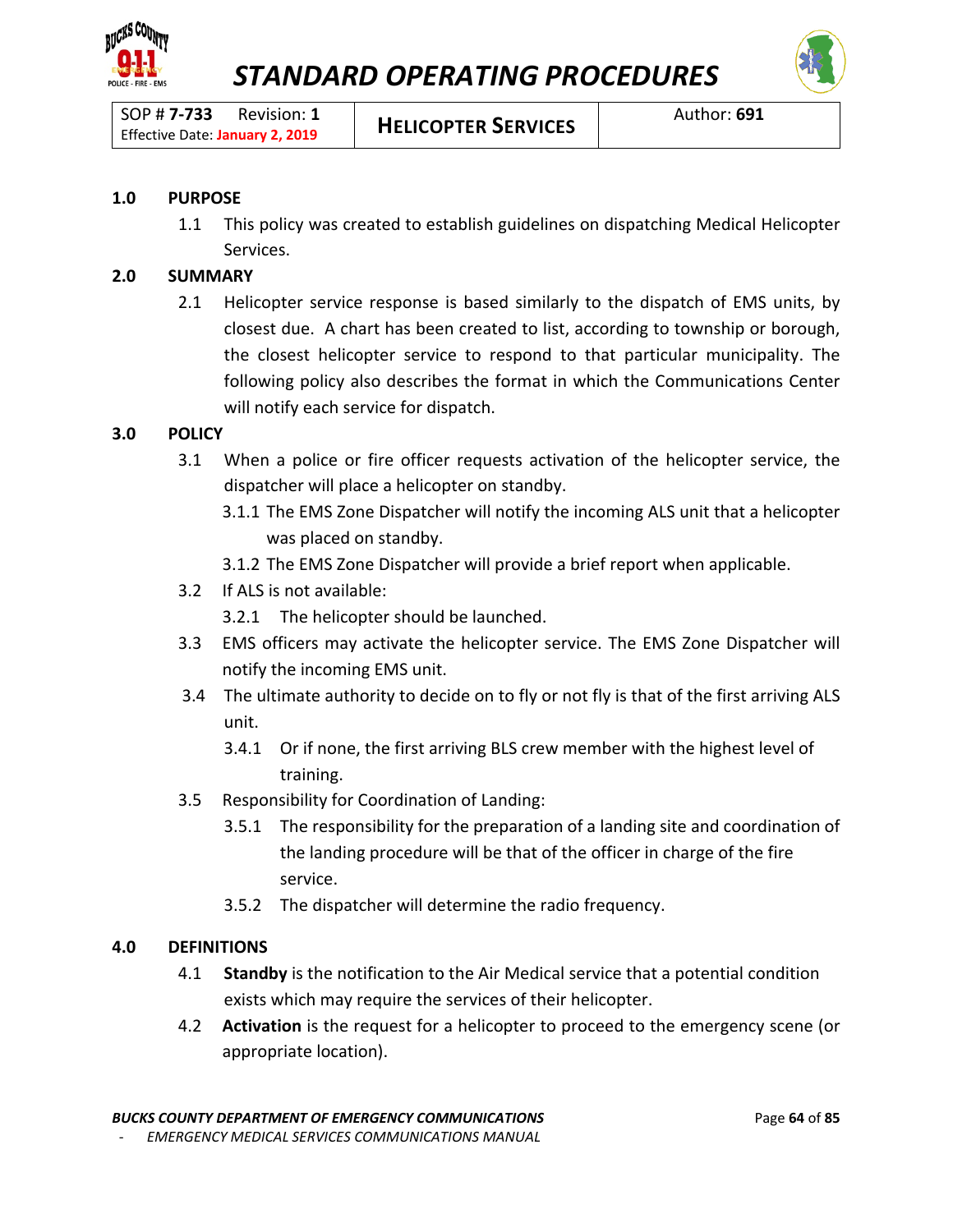



SOP # **7‐734** Revision: **1** Effective Date: **August 1, 2016 PHYSICIAN RESPONSE TEAM** Author: **EHS Office** 

#### **1.0 PURPOSE**

1.1 This policy was created to establish guidelines on the activation of the Physician Response Team.

#### **2.0 SUMMARY**

2.1 When system users make a request for a Physician Response. The DIII will initiate the activation via Everbridge. The responding physician will contact the system user and determine if a response is warranted or not and what level.

#### **3.0 POLICY**

3.1 The following procedures will be followed for activation of the Physician Response Team:

- 4.1 System user will make request for a physician team response by radio or telephone. Supplying the following information:
	- 4.1.1 Reason for response, type of service requested
	- 4.1.2 Surgical Response
	- 4.1.3 Physician/Triage Response
	- 4.1.4 Contact person name
	- 4.1.5 Contact person phone number
- 4.2 The DIII will send an Everbridge notification using the "BC Physician Response" template.
- 4.3 Physician team member will initiate contact:
	- 4.3.1 Call in number to be used is 215‐860‐1615
		- 4.3.1.1 This line is recorded and will be conferenced with the field provider.
	- 4.3.2 Determine if response is warranted.
- 4.4 The Physician Response Team will utilize the following radio identifiers when the team has been activated:
	- 4.4.1 MD800
	- 4.4.2 MD801
	- 4.4.3 MD802
	- 4.4.4 MD803
	- 4.4.5 MD804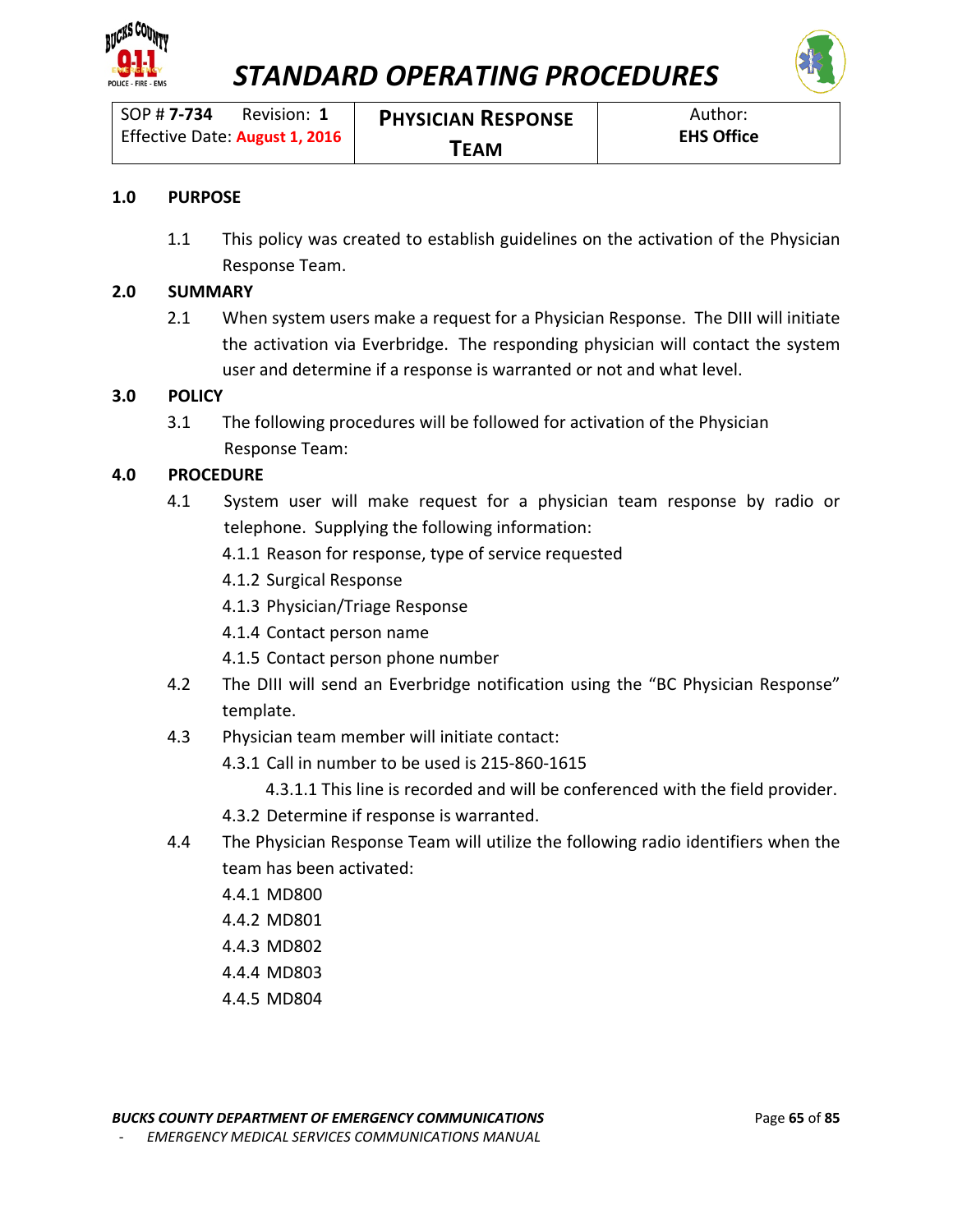



SOP # **7‐735**  Revision: **1**  SOP # **7-735** Revision: 1 **MCI POD DISPATCH** Author:<br>Effective Date: **January 2, 2019 MCI POD DISPATCH** 

## **1.0 PURPOSE**

1.1 This policy was created to establish a guideline for the dispatch of the Bucks County Mass Casualty PODS.

## **2.0 SUMMARY**

2.1 In the event of a Mass Casualty Incident within the County of Bucks or for mutual aid purposes, there are two transportable storage units, known as PODS, which are loaded with extra equipment to handle up to 100 patients apiece. These are known as POD1, located at Squad 185 and POD4 located at the EHS Office in Ivyland. There are also two vehicles that tow the PODS on a flatbed style truck. These are Special Service 188 (SS188), located at Squad 185 and Special Service 800 (SS800) located at the EHS Office in Ivyland.

## **3.0 POLICY**

3.1 The following procedure will be used when dispatching the POD units:

## **4.0 PROCEDURE**

- 4.1 Upon a request for any of the POD units to an incident, the EMS Zone Dispatcher will utilize the "REQA" command for the requested POD unit(s). 4.1.1 Example: "A168 REQA POD1"
- 4.2 The Dispatch Zone Dispatcher will then dispatch the POD(s) according to previous established dispatch procedures to the existing incident.
- 4.3 The DIII will send an Everbridge message using the "MCI POD Dispatch" template and completing the form with the necessary information.

## **5.0 DEFINITIONS**

- 5.1 POD1 Equipped with MCI supplies and is located at Squad 185
- 5.2 POD2 Equipped with resources for a STRIKE Team deployment and is located at Squad 185
- 5.3 POD3 Equipped with Special Operations equipment, located at Squad 185
- 5.4 POD4 Equipped with MCI supplies, located at the EHS Office
- 5.5 POD5 ‐ Equipped with Special Operations equipment, located at EHS Office in Ivyland.
- 5.6 POD8 Equipped with Infectious disease response equipment, SCBA, Decon equipment and Level B SWAT equipment.
- 5.6 POD10 Equipped with tents (heating/cooling) for sheltering purposes, located at Squad 185
- 5.7 SS800 Flatbed truck designed to tow the POD units, located at the EHS Office.
- 5.8 SS188 Flatbed truck designed to tow the POD units, located at Squad 185.

#### **BUCKS COUNTY DEPARTMENT OF EMERGENCY COMMUNICATIONS** *BUCKS COUNTY DEPARTMENT OF EMERGENCY COMMUNICATIONS*

‐ *EMERGENCY MEDICAL SERVICES COMMUNICATIONS MANUAL*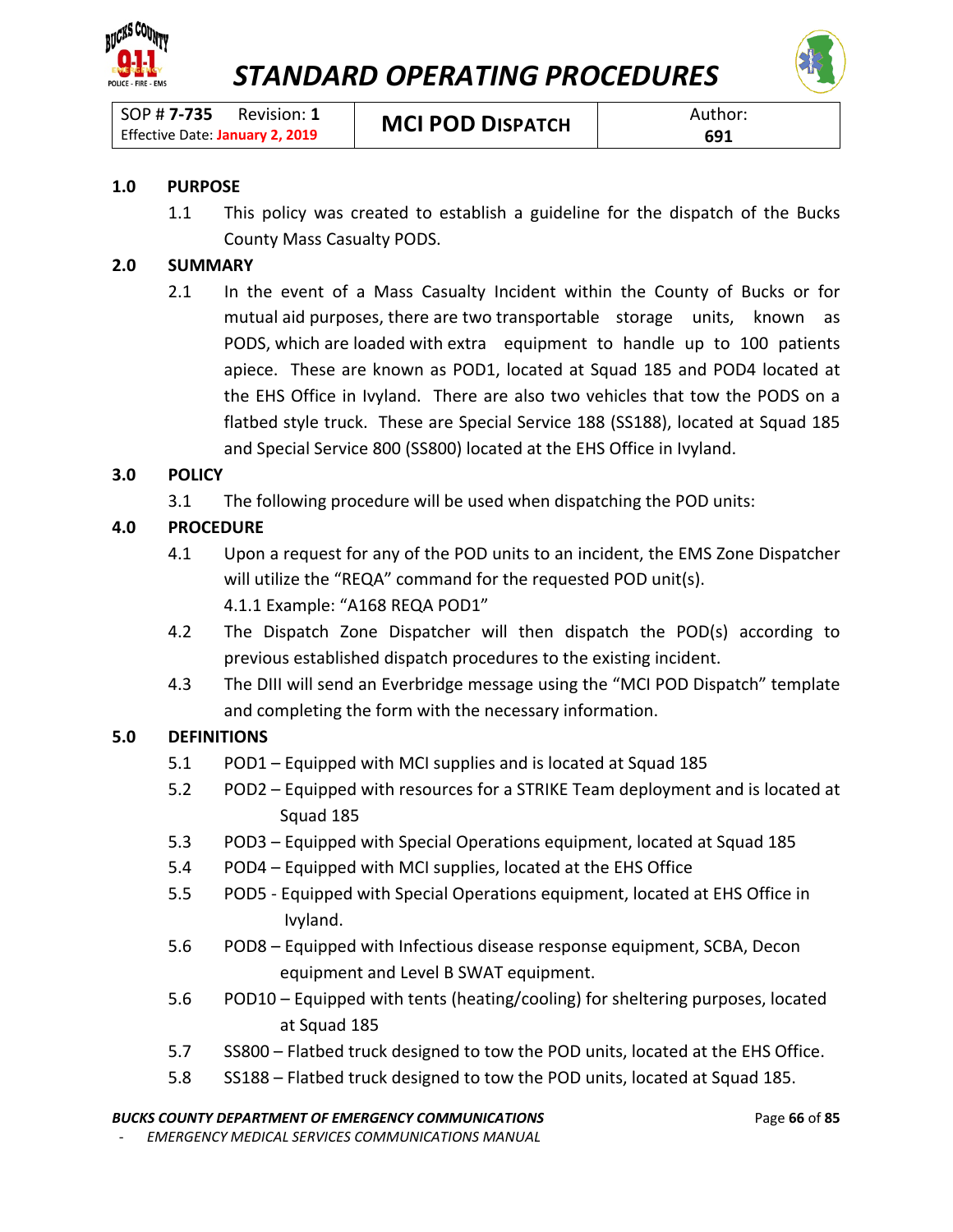



| $SOP#7-736$<br>Revision: 1 | <b>BUCKS COUNTY REGIONAL</b>                                   | Author: |
|----------------------------|----------------------------------------------------------------|---------|
|                            | Effective Date: January 2, 2019   ACTIVE SHOOTER HOSTILE EVENT | 691     |
|                            | <b>RESPONSE (RTF)</b>                                          |         |

## **1.0 PURPOSE**

1.1 This policy was created to establish guidelines on a dispatch procedure in the event of a Hostile Threat Mass Trauma Event. This policy only covers the dispatch portion of the EMS incident of an event like this. For call taking procedures, please refer to the Police SOP Manual.

#### **2.0 SUMMARY**

2.1 An incident of a Hostile Threat Mass Trauma Event, such as an Active Shooter type incident or similar terroristic incidents which can result in mass casualties will require a large amount of resources from our system. There are personnel who have been specially trained and equipped to respond to events like these. The following procedure will outline who and how to notify these personnel.

#### **3.0 POLICY**

- 3.1 If there are indications, such as reports of multiple victims or an ongoing shooting at the scene, then an Active Threat response should be requested by using the complaint type *"ASHER"*  (Active Shooter Hostile Event Response), it shall consist the following:
	- 3.1.1 MCI level 1, which includes the following:
		- 3.1.1.1 Five (5) ALS transporting Units
		- 3.1.1.2 One (1) QRS
		- 3.1.1.3 One (1) Engine
		- 3.1.1.4 One (1) Helicopter on standby
		- 3.1.1.5 Physician Response Team on standby
		- 3.1.1.6 Regional Medical Director notified
		- 3.1.1.7 Change County Code Status to "Orange"
	- 3.1.2 In addition to MCI Level 1 response:
		- 3.1.2.1 One (1) Level 2 MCI Unit (108, 115, 134, 143)
		- 3.1.2.2 One (1) Level 3 MCI Unit (POD1 at 185s or POD4 at EHS)
		- 3.1.2.3 Two (2) Closest EMS Rescue Task Force units should be sent
	- 3.1.3 Hazmat Representative notified
	- 3.1.4 Bucks County Mental Health Professional will be notified.
	- 3.1.5 Any EMS Rescue Task Force units logged up are to clear hospitals and report their status to the Communications Center.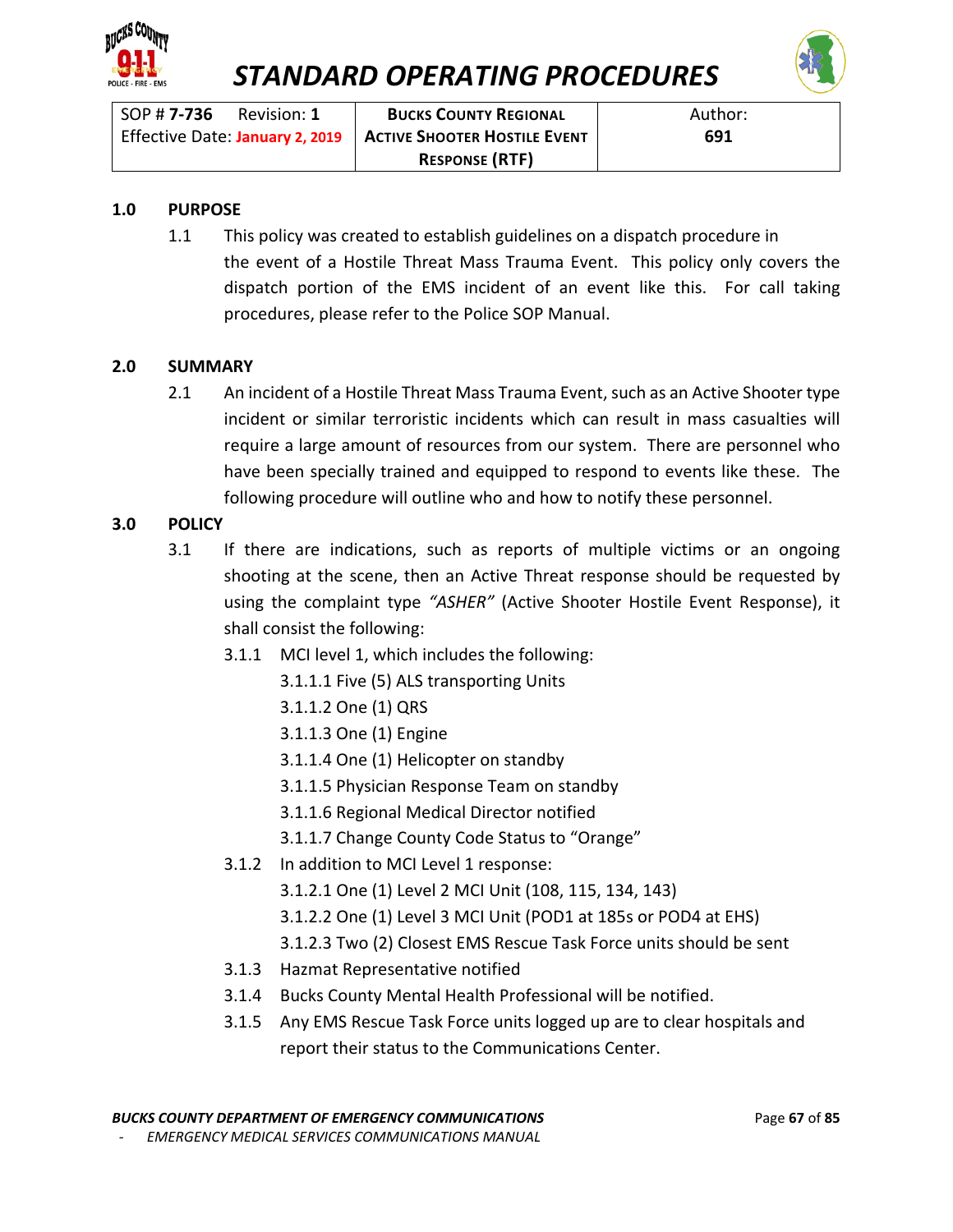



| SOP # 7-736<br>Revision: 1      | <b>BUCKS COUNTY REGIONAL</b>  | Author: |
|---------------------------------|-------------------------------|---------|
| Effective Date: January 2, 2019 | <b>ACTIVE SHOOTER HOSTILE</b> | 691     |
|                                 | <b>THREAT MASS TRAUMA</b>     |         |
|                                 | (RTF)                         |         |

## **4.0 PROCEDURE**

- 4.1 Once the "ASHER" type is entered into C.A.D., the recommended units will be dispatched accordingly.
	- 4.1.1 If the incident is originally entered as another complaint type and the information is received to warrant this type of response, the EMS or Dispatch Zone dispatcher will utilize the balance command to the *"ASHER"* type.
- 4.2 The Dispatch Zone dispatcher will also notify the on duty DIII of the incident.
- 4.3 The DIII will complete and send the predesignated template in the Everbridge system.
- 4.4 Example of a dispatch: *"Medic 185, Medic 186, Medic 154, Medic 155, Medic 167, Medic 100, Medic 168, Special Service 31, Engine 31, Temple Medflight 1 on Standby, MCI143, and POD1, 400 North Oxford Valley Road at the Sheraton Hotel, Falls Township, an ASHER Response."* Repeat with time of day.

## **5.0 DEFINITIONS**

5.1 A.S.H.E.R. (Active Shooter Hostile Event Response) - An incident where one or more individuals are or have been actively engaged in harming, killing, or attempting to kill people in a populated area by means such as firearms, explosives, toxic substances, vehicles, edged weapons, fire, or a combination thereof.

5.2 *RTF* – (Rescue Task Force) ‐ A combination of fire and/or EMS personnel and law enforcement who provide force protection. The RTF could provide the following tasks: threat‐based care, triage, and extraction victims to a casualty collection point or other designated location. The RTF could also have other tactical objectives such as breaching, utility control, managing building systems, and fire control.

Source: NFPA 3000 (PS) 2018 Edition (nfpa.org)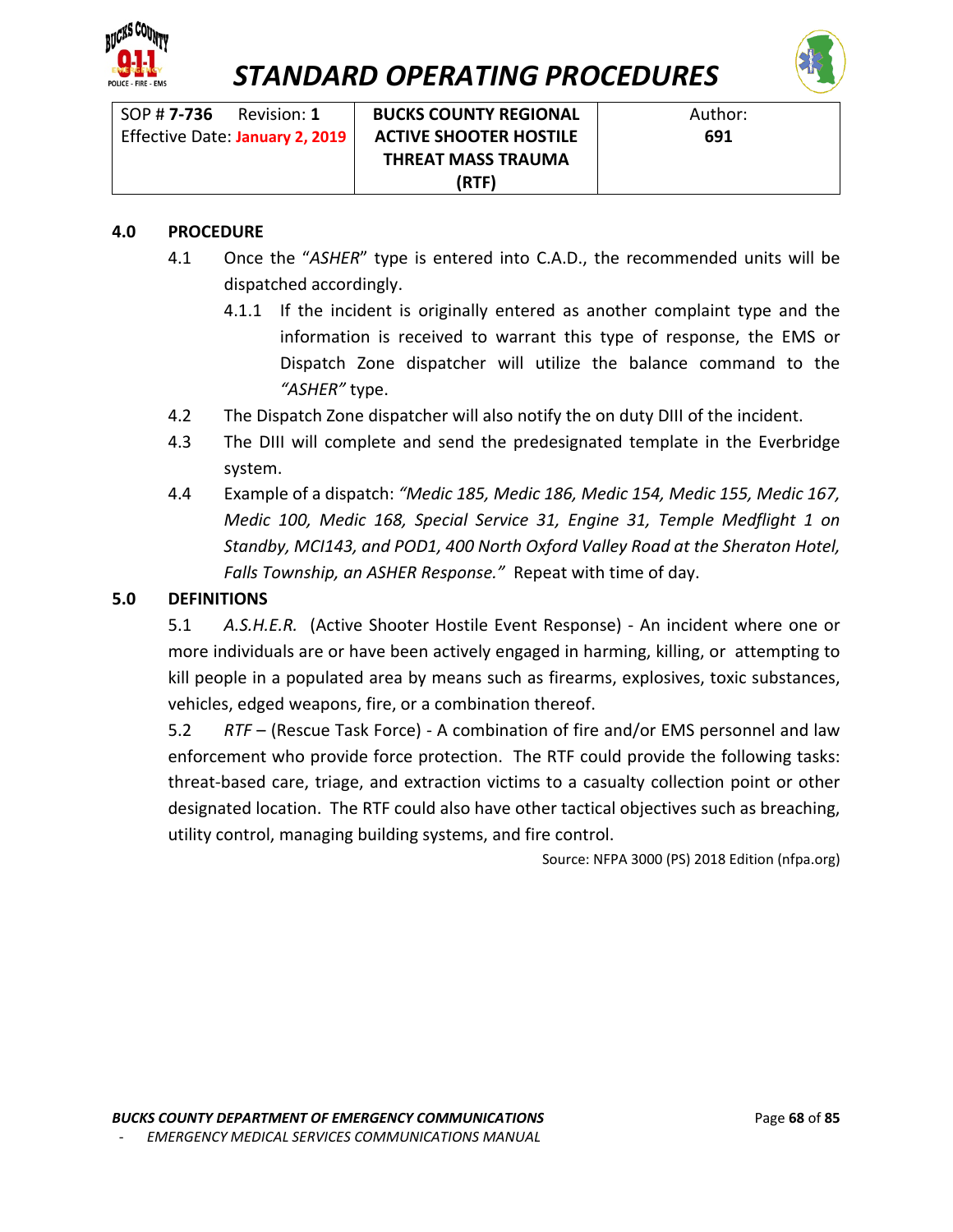



| SOP # 7-737<br>Revision: 1             | <b>BUCKS COUNTY RESCUE</b>  | Author: |
|----------------------------------------|-----------------------------|---------|
| <b>Effective Date: January 2, 2019</b> | <b>TASK FORCE (RTF) LOG</b> | 691     |
|                                        | <b>ON PROCEDURE</b>         |         |

#### **1.0 PURPOSE**

 1.1 This policy was created to establish a format for EMS units trained in Rescue Task Force (RTF) qualifications for Hostile Threat Mass Trauma events.

#### **2.0 SUMMARY**

2.1 There are system users that have received training and have been qualified to be part of the RTF in Bucks County. In order to be recognized in the current C.A.D. system, the following procedure was created to indicate which units meet the criteria for an RTF response.

#### **3.0 POLICY**

- 3.1 Only when qualified personnel are working at a qualified agency, they are to use the following log on procedure.
- 3.2 The letter "S" will be added at the end of the unit identifier.
- 3.3 The letter "S" **will not** be announced on any dispatches.
- 3.4 The normal unit ID will be used at all times by both the system user and the Communications Center.
- 3.5 The letter "S" is only an indicator in the C.A.D. system as a qualified RTF unit.

- 4.1 When the above criteria is met, the user will log on with the "S" letter at the end of their unit identifier for that shift.
	- 4.1.1 *Example "A186S" or "A1861S"*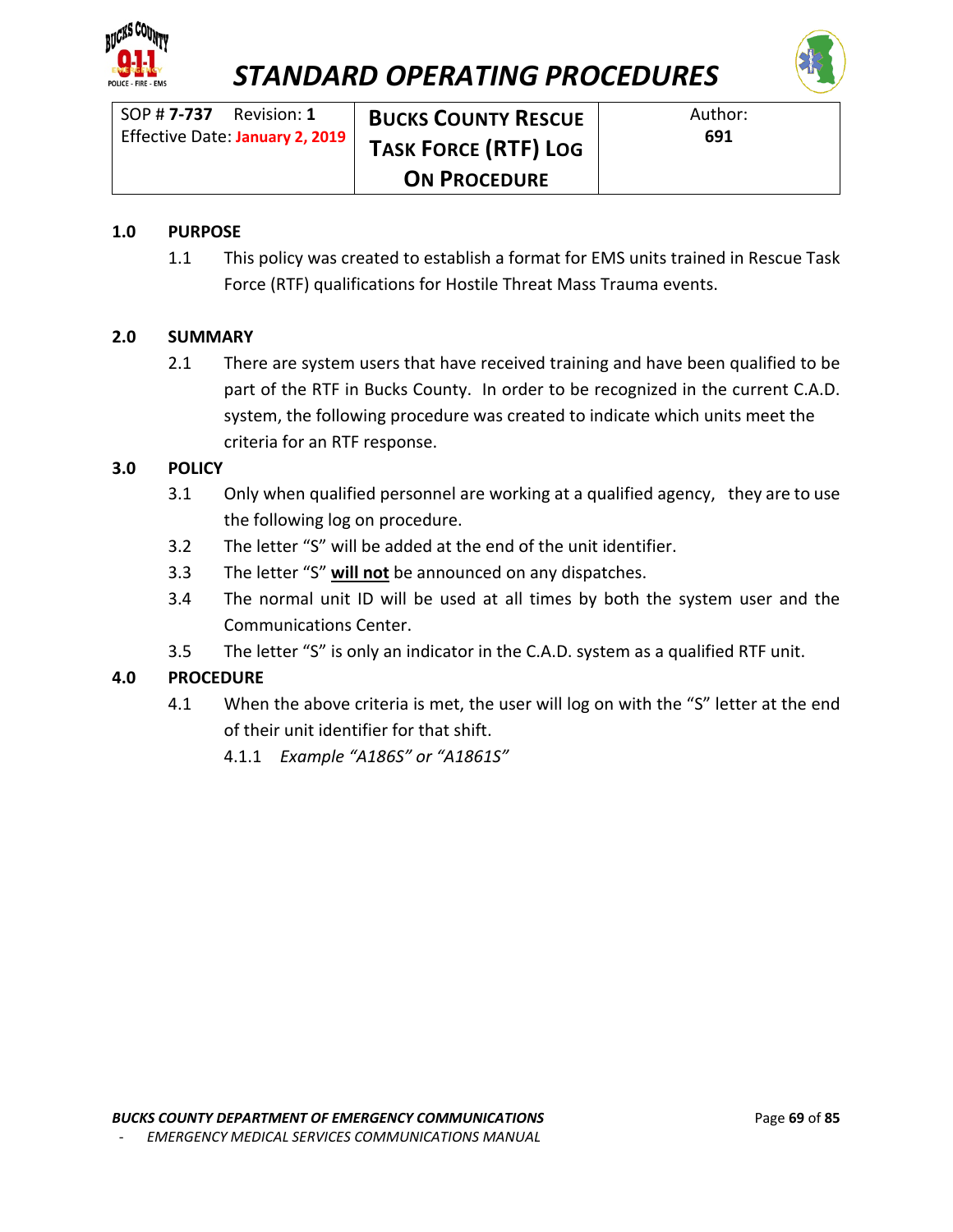

SOP # **7‐738**  Revision: **1**  Effective Date: **January 2, 2019**

## **1.0 PURPOSE**

 1.1 This policy was created to establish guidelines on the operations of the Mobile Data Terminal (MDT) system.

#### **2.0 POLICY**

- 2.1 Users will operate the MDT equipment in accordance with all laws, procedures, and guidelines mandated by Federal, State, and County Governments having jurisdiction over such matters.
- 2.2 Operation of the MDT equipment will be in accord with the system standards and operational procedures established by the Bucks County Department of Emergency Communications.

- 3.1 All traffic generated over the system will be made in the performance of the employee's official duties as they relate to the fire service or other duty previously approved, in writing, by the County of Bucks.
- 3.2 A message that contains information that is unnecessary, excessive, abusive, or personal in nature or of a subject matter totally unrelated to the employee's official duties is prohibited.
- 3.3 The County will log and archive all messages processed by the MDT system. The retention period for these archives is forty‐five (45) days.
- 3.4 Periodic analysis of messages will be performed, and any violations will be reported to the appropriate authority for action.
- 3.5 At no time will a person operate the terminal under another's identification.
- 3.6 At all times, agencies with MDT equipped units will make every effort to maintain the security of the MDT from unauthorized use.
- 3.7 It should be clearly understood that all messages sent in CAD are subject to review by Department management.
- 3.8 All records covered in this policy are subject to PA open records laws and consideration of such should be considered in their content.
- 3.9 The County will have the authority to disable any MDT when its operation is in violation of the law or an established standard.
	- 3.9.1 For an MDT to be disabled, the criteria needed are the same as presented elsewhere in this Department's SOP's under "Disabling System Radios."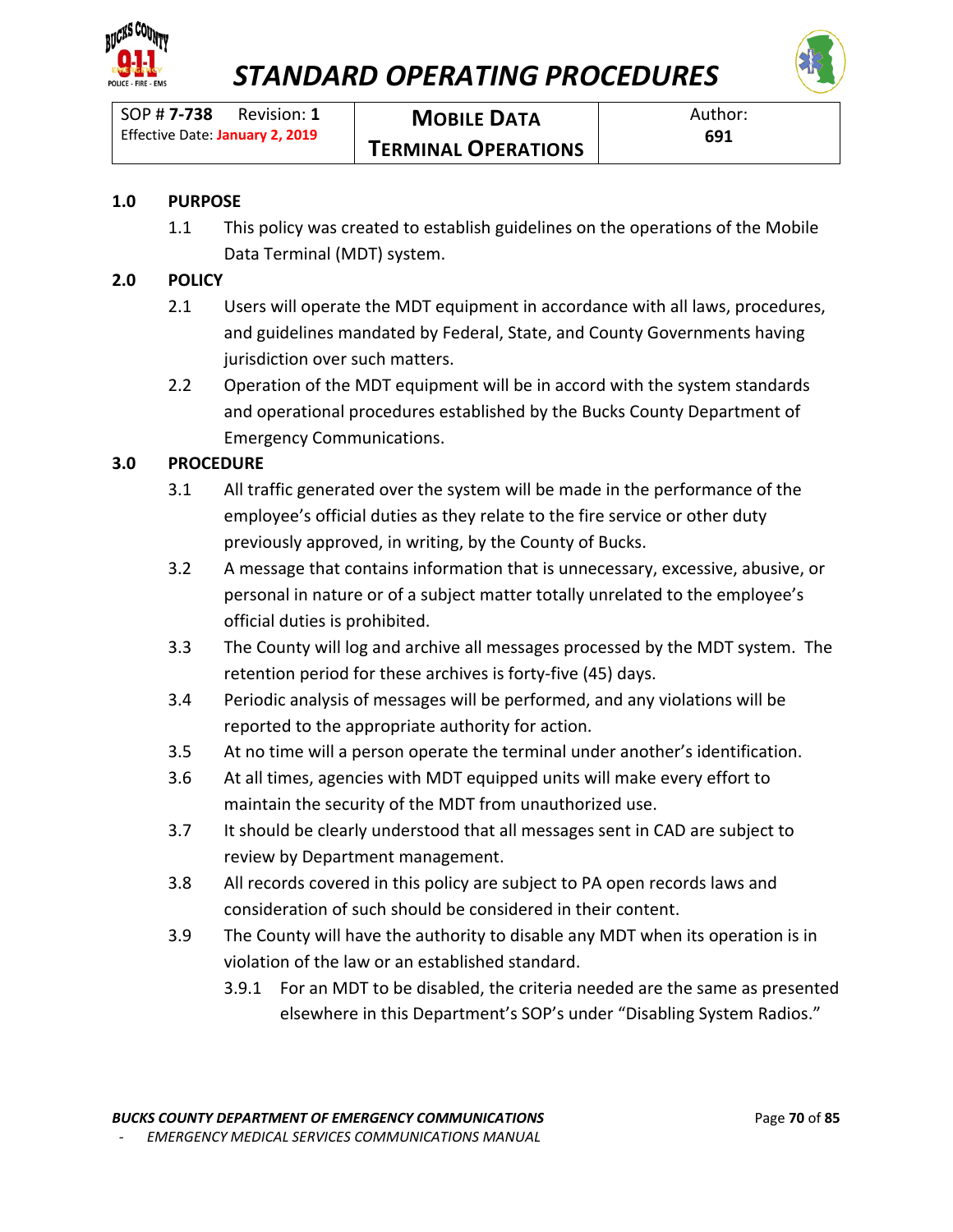

SOP # **7‐739**  Revision: **1**  Effective Date: **January 2, 2019**

## **1.0 PURPOSE**

1.1 This policy was created to establish guidelines on MDT operations in conjunction with the CAD system.

#### 2.0 **POLICY**

2.1 The use of all the Mobile Data Terminals and their use with the Bucks County Department of Emergency Communications Center computer aided dispatch system will be in accordance with the following procedures at all times.

- 3.1 MDT users will not be able to retrieve information from another department or class of service (EMS, Fire, and Police).
	- 3.1.2 Dispatch personnel are prohibited from sending this information to the MDT user's terminal.
- 3.2 The fire MDT's will have the following capabilities when logged on to the MDT:
	- 3.2.1 UR, US, IS, IH, WHERE and WHO (See user guide for detailed information)
	- 3.2.2 Point to Point Messaging
	- 3.2.3 Status Changes (En route, on scene, AIQ, Available on radio, Available on scene and Out of Service types)
	- 3.2.4 Miscellaneous comments
	- 3.2.5 Emergency I.D. activation
- 3.3 Dispatch information will appear on the screen once the unit has been assigned to an incident.
- 3.4 The use of MDT's is highly encouraged during periods of heavy radio traffic or storm conditions.
- 3.5 Basic Procedures

|       | Operation         | Command | Procedure                                                                |
|-------|-------------------|---------|--------------------------------------------------------------------------|
| 3.5.1 |                   |         | Acknowledge and   ENROUTE   A window will pop-up on the screen that says |
|       | respond to a call |         | "DISPATCH". Click on the window to                                       |
|       |                   |         | acknowledge the call. Then press "ENROUTE".                              |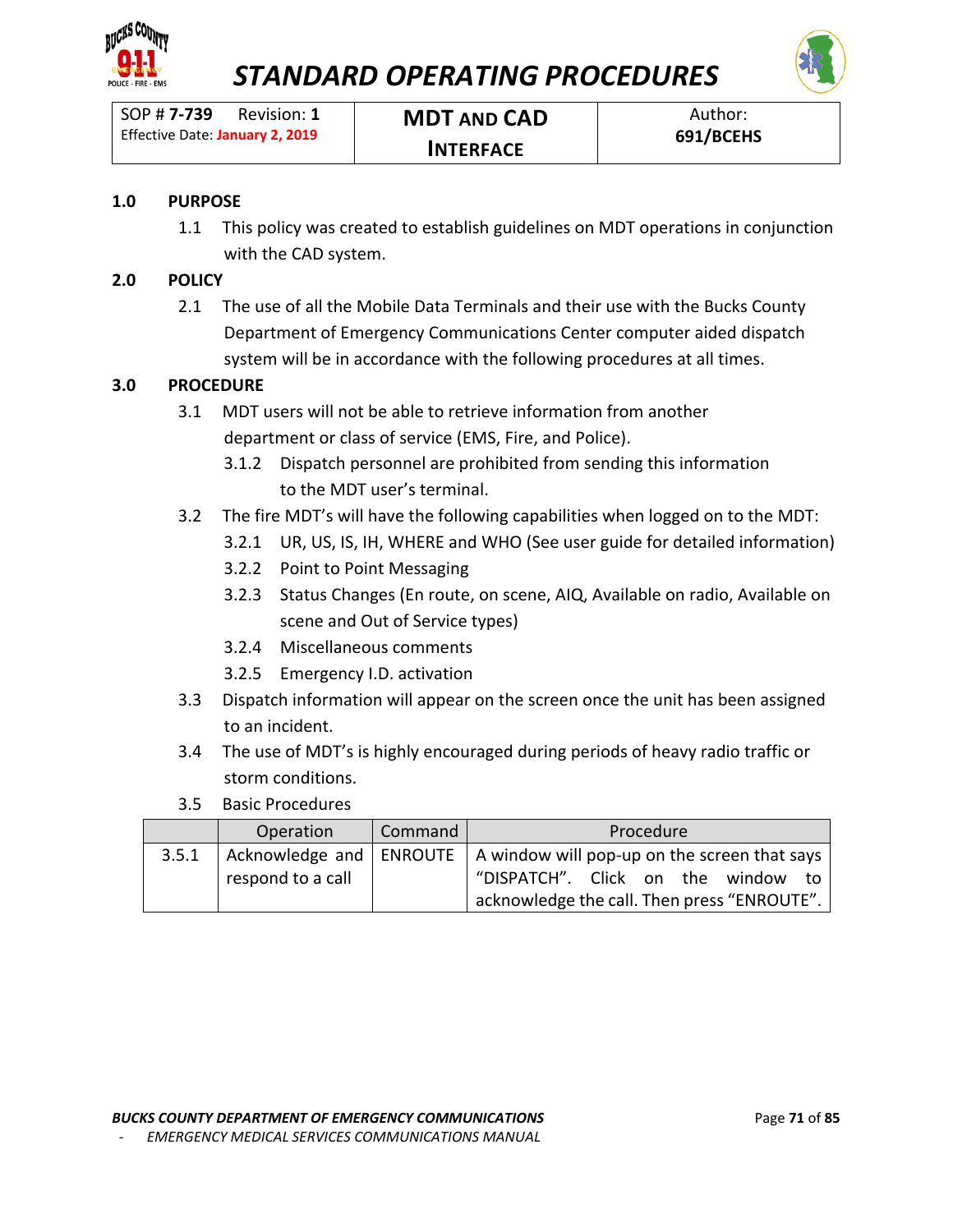



SOP # **7‐739**  Revision: **1**  Effective Date: **January 2, 2019**

**MDT and CAD Interface** 

Author:  **691/BCEHS** 

|        | Operation         | Command      | Procedure                                    |
|--------|-------------------|--------------|----------------------------------------------|
| 3.5.2  | Go on location    | On-Scene     | Press "On-Scene"                             |
| 3.5.3  | Transport to a    | <b>XPORT</b> | Press XPORT MAST, select hospital from the   |
|        | Hospital          | <b>MASK</b>  | drop down menu, then press XMIT.             |
| 3.5.4  | Transport         | On-Scene     | Press ON-SCENE button to mark your           |
|        | Complete (First   |              | transport complete.                          |
|        | Step)             |              |                                              |
| 3.5.5  | Transport         | AIQ MASK     | Fill in Drop Down Boxes:                     |
|        | Complete          |              | TYPE: The final type of the call             |
|        | (Second Step)     |              | DISPO: Disposition of the Call (See chart)   |
|        |                   |              | QTRS: Hospital that you are located at.      |
|        |                   |              | PRINT REMOTE: Check this box if you want to  |
|        |                   |              | send a printout to the station.              |
| 3.5.6  | Leave the         | <b>MOVX</b>  | Press the MOVE CANCEL button to leave the    |
|        | Hospital          |              | hospital and change your quarters to your    |
|        |                   |              | station. YOU MUST DO THIS when you leave     |
|        |                   |              | the hospital.                                |
| 3.5.7  | Log On to the     | <b>LOGON</b> | Go to the status menu on the menu bar,       |
|        | <b>MDT</b>        |              | select LOGON.                                |
|        |                   |              | UNIT CALL SIGN: your unit ID                 |
|        |                   |              | VEHICLE: 185x                                |
|        |                   |              | PASSWORD: Full paramedic #                   |
|        |                   |              | USER ID: Full Paramedic #                    |
|        |                   |              | <b>PORTABLE: Portable Radio</b>              |
|        |                   |              | Then press XMIT.                             |
| 3.5.8  | Log Off the MDT   | LO           | In the command line, type "LO". DO NOT       |
|        |                   |              | USE THE LOGOFF COMMAND UNDER THE             |
|        |                   |              | STATUS MENU as it will log you off.          |
| 3.5.9  | Go out of service | T/OOS        | Go to the status menu on the toolbar. Select |
|        | for clean-up,     |              | <b>OUT MASK.</b>                             |
|        | mechanical, etc   |              | Select OOS from the pull down menu.          |
|        |                   |              | Enter a location and comment.                |
| 3.5.10 | <b>XMIT</b>       | Transmit     | Transmits a function to the CAD that you     |
|        |                   | Key          | entered manually.                            |
|        |                   |              | Will be lit Yellow when transmitting, RED    |
|        |                   |              | when there has been an error.                |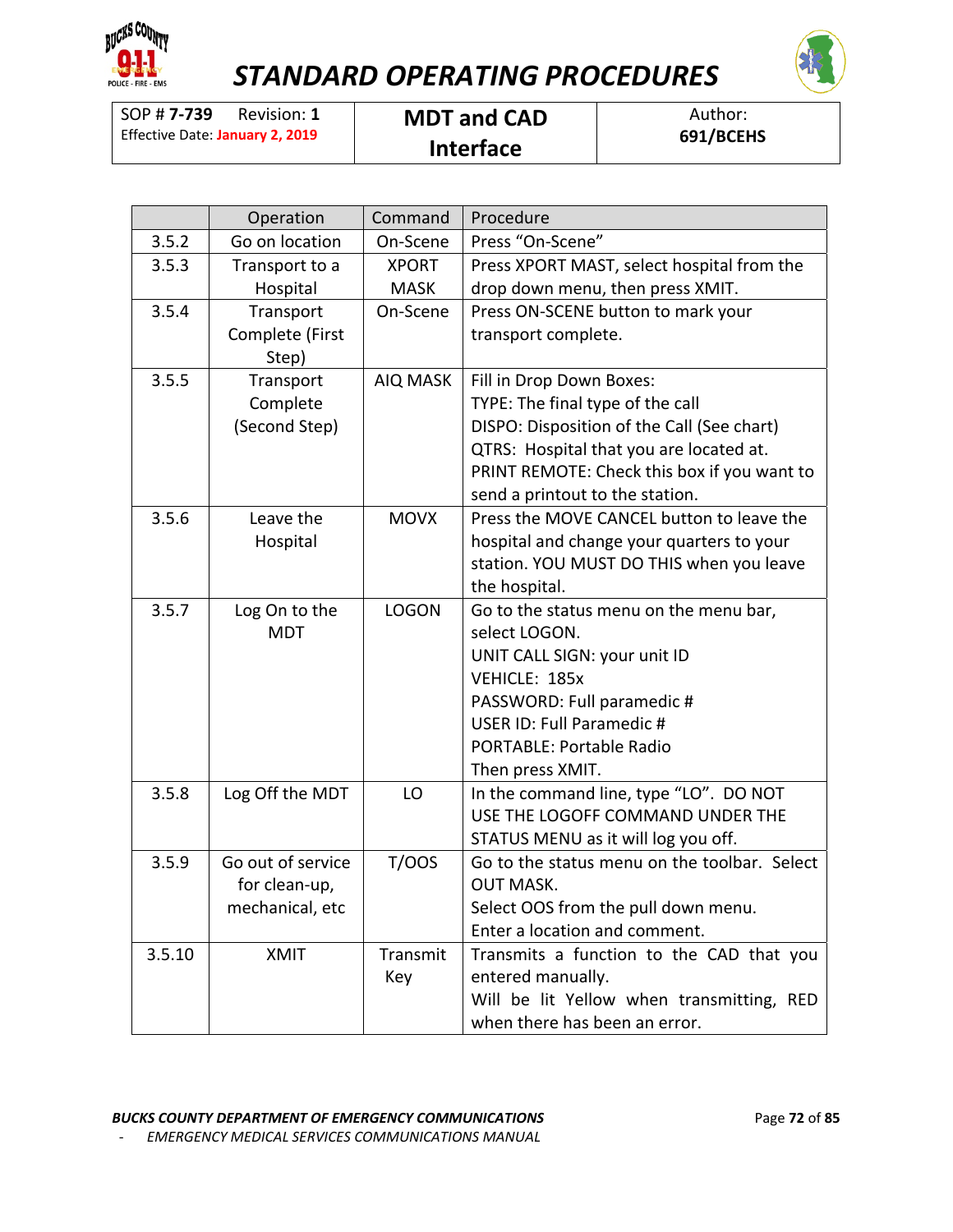



SOP # **7‐739**  Revision: **1** 

Effective Date: **January 2, 2019**

**MDT and CAD Interface** 

Author:  **691/BCEHS** 

|        | Operation           | Command      | Procedure                                       |
|--------|---------------------|--------------|-------------------------------------------------|
| 3.5.11 | <b>ENROUTE</b>      | Puts you     | Automatically transmits the "ER" (enroute)      |
|        |                     | enroute to   | command.                                        |
|        |                     | a call you   |                                                 |
|        |                     | have been    |                                                 |
|        |                     | dispatched   |                                                 |
|        |                     | on by the    |                                                 |
|        |                     | dispatcher.  |                                                 |
| 3.5.12 | <b>ON-SCENE</b>     | Puts you     | Automatically transmits the "OS" (on-scene)     |
|        |                     | on-scene on  | command.                                        |
|        |                     | a call you   |                                                 |
|        |                     | have been    |                                                 |
|        |                     | assigned to. |                                                 |
| 3.5.13 | <b>AVL ON SCENE</b> | Puts you     | Automatically transmits the (AVL) command.      |
|        |                     | available on |                                                 |
|        |                     | scene of a   |                                                 |
|        |                     | call.        |                                                 |
| 3.5.14 | <b>XPORT MASK</b>   | Brings up a  | Select your transport destination from the drop |
|        |                     | form for     | down "Location" field, then click XMIT to       |
|        |                     | transporting | transmit your hospital destination.             |
|        |                     | to the       |                                                 |
|        |                     | Hospital.    |                                                 |
| 3.5.15 | <b>AVL ON RADIO</b> | Indicates    | Automatically transmits the "AOR" (available    |
|        |                     | your status  | on radio) command.                              |
|        |                     | as Available |                                                 |
|        |                     | On Radio     |                                                 |
| 3.5.16 | <b>AIQ MASK</b>     | Brings up    | This MUST be used after you send the transport  |
|        |                     | the          | complete command. Three drop down boxes         |
|        |                     | Available in | are to be filled in on this screen. See         |
|        |                     | Quarters     | explanation for this command.                   |
|        |                     | screen.      |                                                 |
| 3.5.17 | <b>MOVE MASK</b>    | Brings up    | Select the hospital you are relocating or       |
|        |                     | the "move    | "moving" to from the drop down box and click    |
|        |                     | to quarters" | XMIT.                                           |
|        |                     | drop down    |                                                 |
|        |                     | screen.      |                                                 |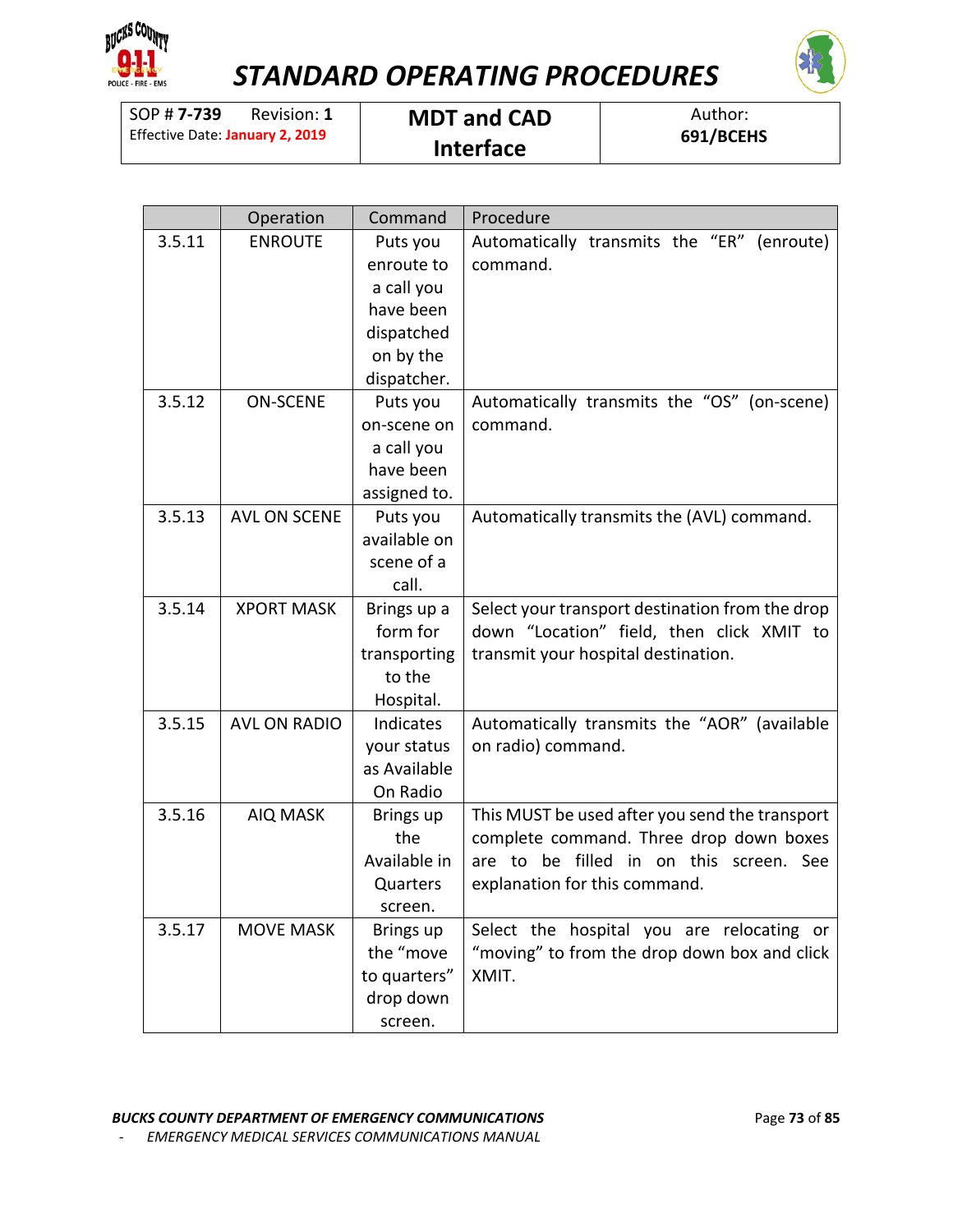



SOP # **7‐739**  Revision: **1**  Effective Date: **January 2, 2019**

**MDT and CAD Interface** 

Author: **691/BCEHS** 

|        | Operation           | Command     | Procedure                                      |
|--------|---------------------|-------------|------------------------------------------------|
| 3.5.18 | <b>LOCK</b>         | Locks the   | Cannot be used until unlocked.                 |
|        |                     | MDT from    |                                                |
|        |                     | accidental  |                                                |
|        |                     | typing      |                                                |
|        |                     | commands.   |                                                |
| 3.5.19 | <b>UNLOCK</b>       | Unlocks the |                                                |
|        |                     | MDT from a  |                                                |
|        |                     | locked      |                                                |
|        |                     | state.      |                                                |
| 3.5.20 | <b>NEXT MSG</b>     | Displays a  | This key will be green in color when a message |
|        |                     | message     | is waiting. Messages are send automatically    |
|        |                     | send to     | (system generated) or manually by a            |
|        |                     | your CAD    | dispatcher or from another MDT.                |
|        |                     | terminal.   |                                                |
| 3.5.21 | <b>UNIT HISTORY</b> | Requests    | Automatically transmits the "UH" unit history  |
|        |                     | your unit   | command. Your UH will be displayed in the      |
|        |                     | history.    | default area.                                  |
| 3.5.22 | <b>INCIDENT</b>     | Requests    | Automatically transmits the "IH" incident      |
|        | <b>HISTORY</b>      | your        | history command. Your IH will be Displayed in  |
|        |                     | current or  | the default area.                              |
|        |                     | most recent |                                                |
|        |                     | incident    |                                                |
|        |                     | history.    |                                                |
| 3.5.23 | <b>INCIDENT</b>     | Requests    | Sends the "IS" command.                        |
|        | <b>STATUS</b>       | your        |                                                |
|        |                     | incident    |                                                |
|        |                     | status.     |                                                |
| 3.5.24 | <b>ERASE CMD</b>    | Erase       | Deletes any information in the command line.   |
|        |                     | Command     |                                                |
|        |                     | Line.       |                                                |
| 3.5.25 | <b>ERASE</b>        | Erase       | Deletes any information currently being        |
|        | <b>DEFAULT</b>      | current     | displayed in the default area.                 |
|        |                     | display in  |                                                |
|        |                     | the default |                                                |
|        |                     | area.       |                                                |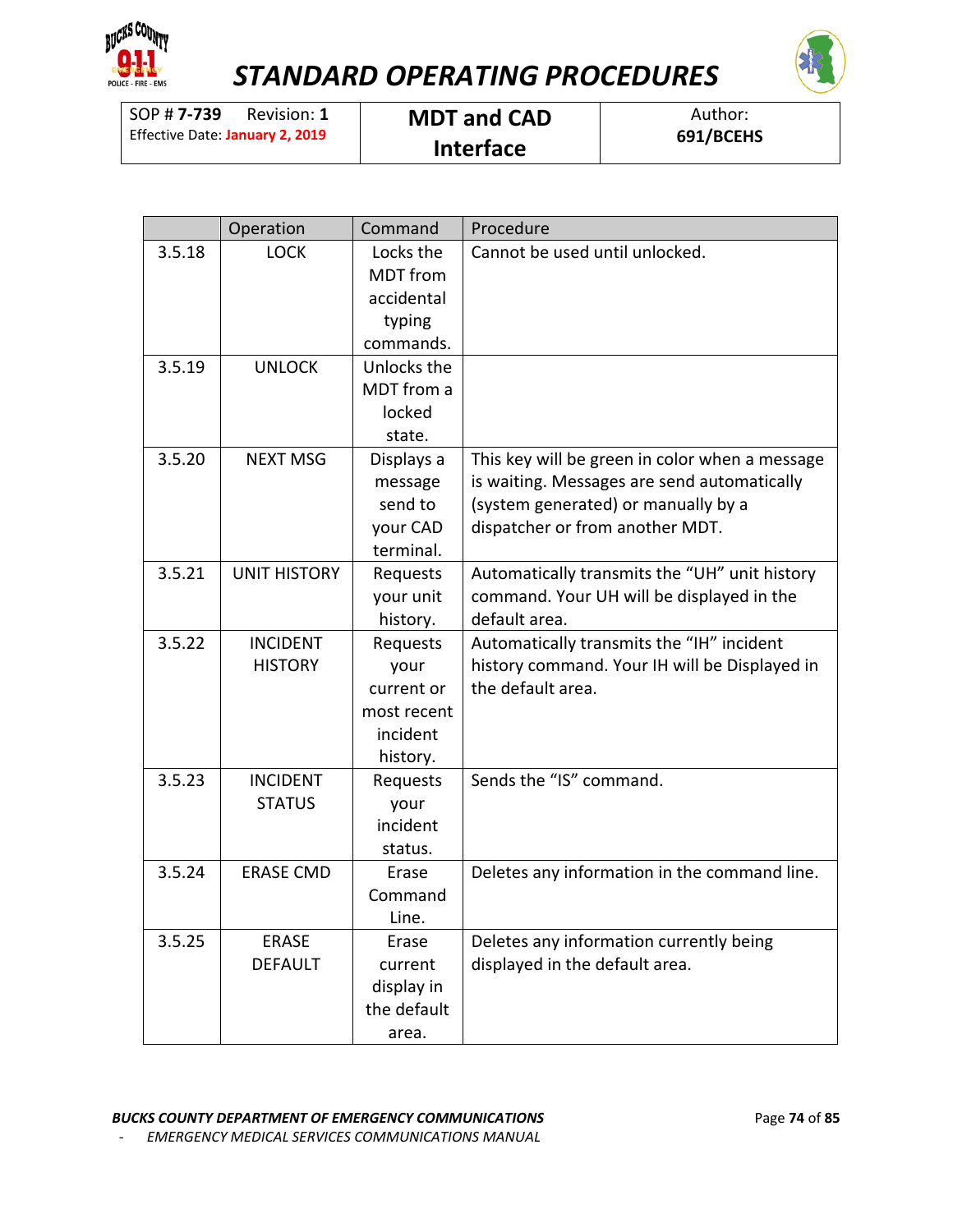



SOP # **7‐739**  Revision: **1**  Effective Date: **January 2, 2019**

**MDT and CAD Interface** 

|        | Operation      | Command      | Procedure                                      |
|--------|----------------|--------------|------------------------------------------------|
| 3.5.26 | CAD            | Enables the  | Use the default area                           |
|        | <b>SCRATCH</b> | default area |                                                |
|        |                | to be a      |                                                |
|        |                | scratch pad. |                                                |
| 3.5.27 | <b>MOVE</b>    | Move         | Cancels your last moved location, and puts you |
|        | <b>CANCEL</b>  | Cancel       | back in your home quarters. Automatically      |
|        |                |              | transmits the "MOVX" command.                  |
| 3.5.28 | DAY/NIGHT      | Changes      | Inverts the screen color for better viewing    |
|        |                | the display  | during the day or night.                       |
|        |                | mode.        |                                                |
| 3.5.29 | EMER (sF10)    | Emergency    | Sends an "AST" (assist) command. An            |
|        |                |              | emergency assist message alerts all            |
|        |                |              | dispatchers in the radio room that you need a  |
|        |                |              | police assist.                                 |

#### **4.0 DEFINITIONS**

- 4.1 Command Line: The area on the screen between the command buttons and the default area where you can type messages to dispatchers, other MDT users, and manually type commands.
- 4.2 Default Area: The area on the screen between the menu bar and the command line where CAD messages will be displayed.
- 4.3 MWCSII: Motorola communications software that enables the modem to connect to the computer. Any errors involving this program must be reported. *Use the radio if any errors occur.*
- 4.4 MESSAGING MENU:
	- *4.4.1 Display Command List:* displays a list of your last five commands typed on the command line.
	- *4.4.2 Display Message List:* displays a list of the last five messages displayed in the default area.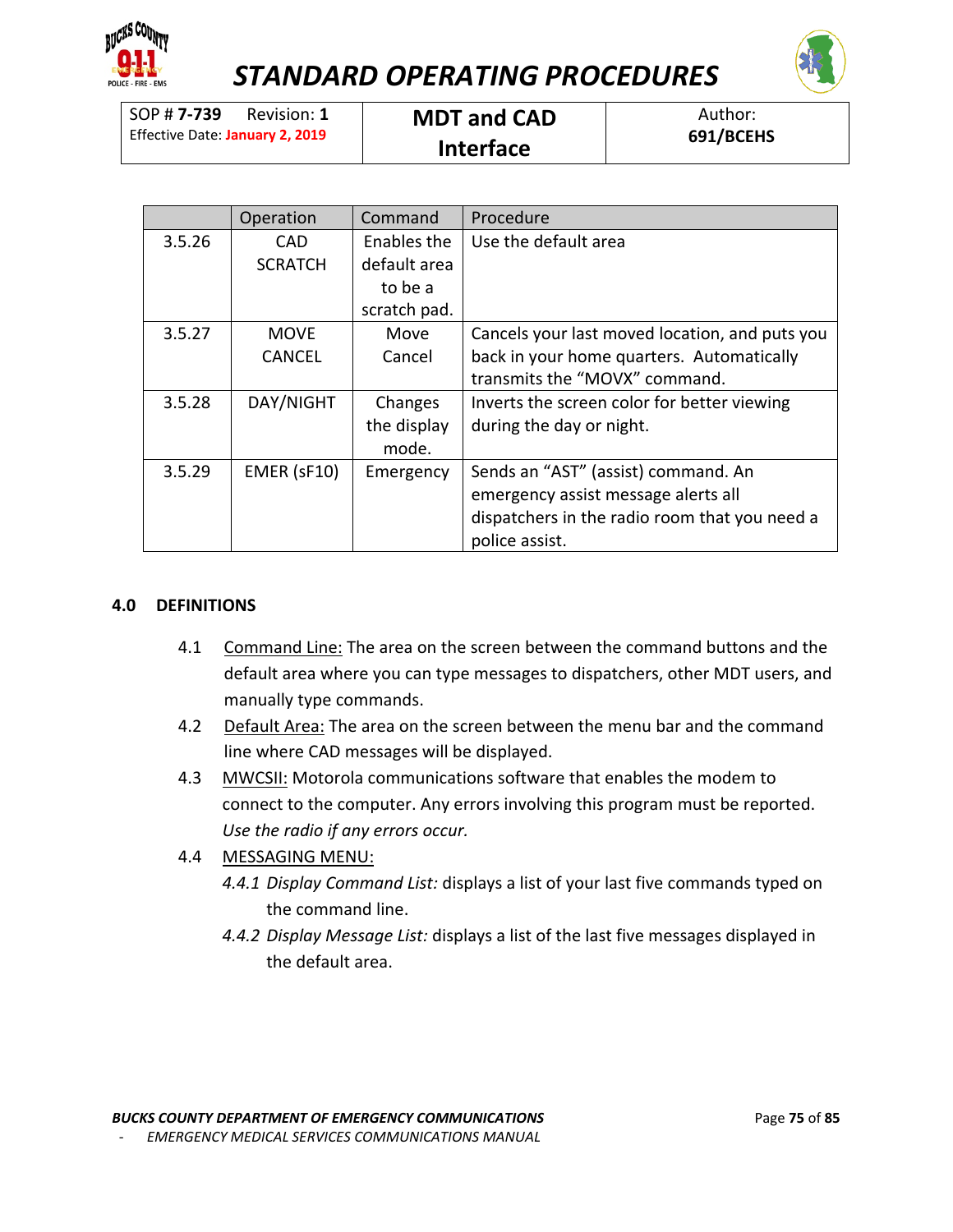



SOP # **7‐739**  Revision: **1** 

- *4.4.3 Display Dispatch List:* displays a list of the last five calls you were dispatched to
- *4.4.4 Hide List*: hides any list displayed
- *4.4.5 Retrieve CAD Mail:* If an inter‐CAD email message was sent to your in‐box, use this to retrieve your mail
- *4.4.6 Previous, next list message:* Displays messages saved in the queues.
- *4.4.7 Clear Queues:* clears all messages saved in the queues.
- 5.5 History Menu additional info: If a premise history exists and does not automatically come up on your MDT, select premise history to display any warnings for that location e.g. special needs patient.
- 5.6 Display information: The bottom left of the screen displays acknowledgements of your messages from the CAD, and any error messages from the system. The bottom right shows a number such as  $0/0$ ,  $0/3$ , etc. This indicates the # of messages in the que, and what message you are viewing. Messages in the que consist of anything that was send to your terminal that was displayed in the default area.
- 5.7 Error Messages: Wsok 4: Connection Ended‐ there was an error between the modem and the computer. *You must go on radio until the system resets itself.*  Transmit Busy: the CAD MDT system is busy, *use the radio to convey your message.*
- 5.8 SENDING CAD MESSAGES In the *command line* type: TO/terminal ID (terminal ID is the CAD terminal you wish to send a message to. I.E. to send a message to the dispatcher at terminal EMS1, type TO/EMS1/your message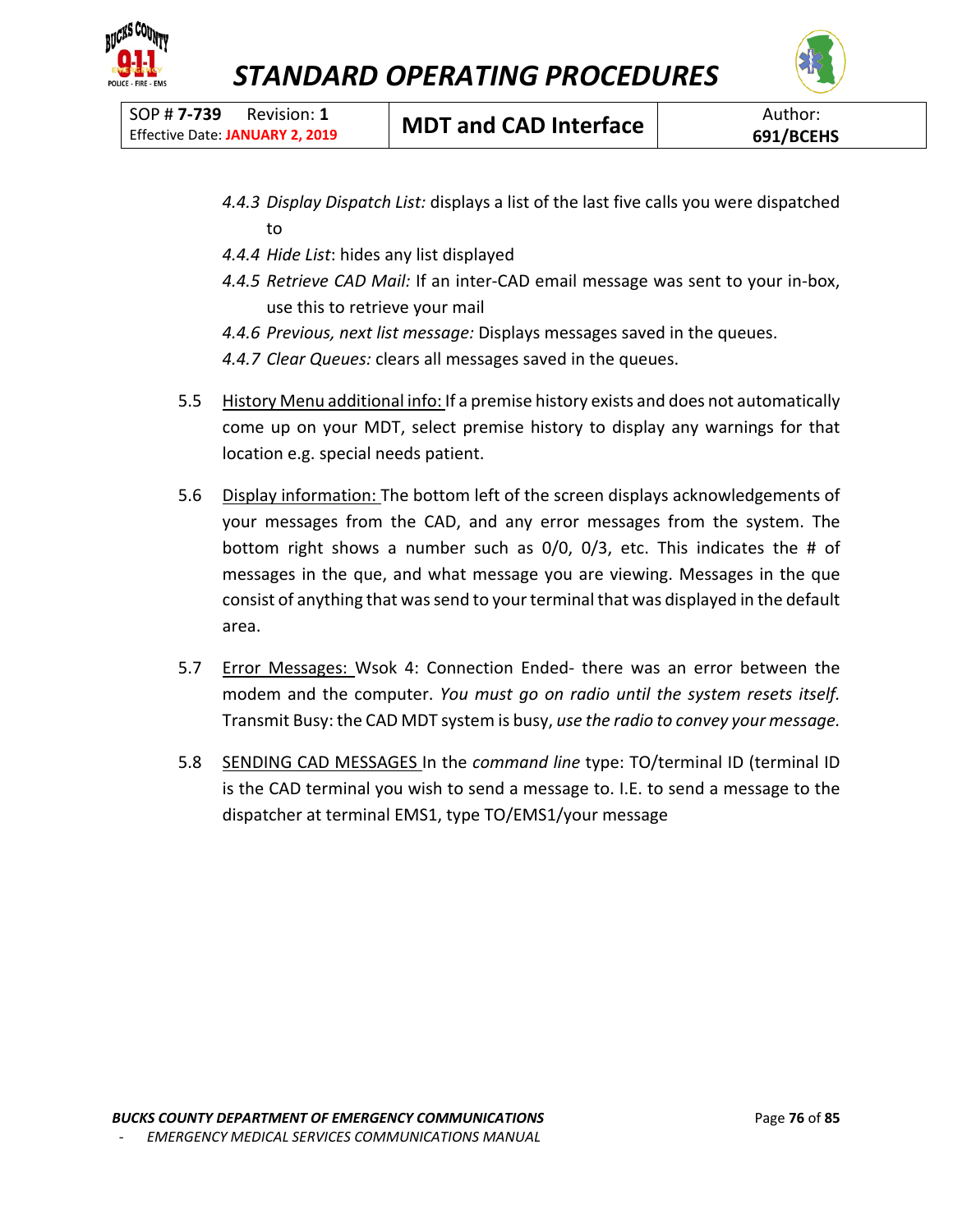



SOP # **7‐740**  Revision: **1** Effective Date: **January 2, 2019**

### **1.0 PURPOSE**

1.1 This policy was created to establish guidelines for Bariatric Unit requests.

### **2.0 SUMMARY**

2.1 On occasion, an E.M.S. unit will encounter an obese patient requiring additional manpower and resources to provide the proper assistance. The unit(s) may request a Bariatric Support Unit (BSU) via the Communications Center. The unit(s) may also request assistance from Fire Department for lift assistance and/or extrication if needed.

- 3.1 The initial dispatched unit(s) will provide patient care as outlined in state and regional protocols until the arrival of the bariatric support unit.
- 3.2 The Bariatric Support Unit will provide bariatric transportation and specialized bariatric patient transfer equipment. The Bariatric Support Unit will have a minimum of one provider who is trained on the use of bariatric equipment.
- 3.3 The service providers who request the bariatric support unit will continue care during transport to the receiving facility.
- 3.4 When a B.S.U. is requested, the EMS Zone Dispatcher will utilize the "REQA" command in C.A.D.
	- 3.4.1 *Example: "A151 REQA 1W"*
	- 3.4.2 If a specific B.S.U. is requested, the following command will be executed: 3.4.2.1 *Example: "A143 REQA BSU168"*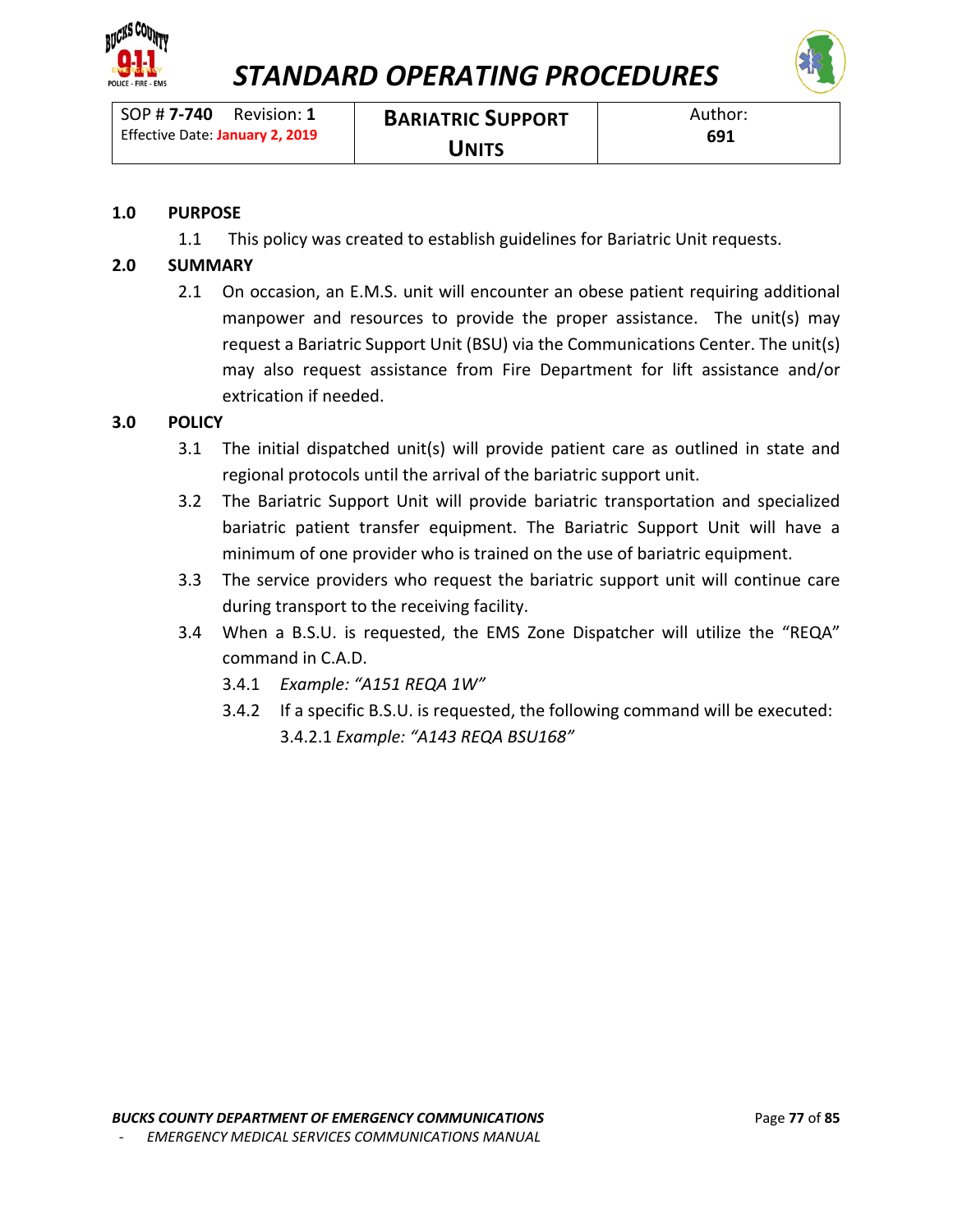



## **1.0 PURPOSE**

1.1 This policy was created to establish guidelines in the event that when an EMS crew becomes unavailable for service for various reasons.

### **2.0 SUMMARY**

2.1 There will be occasions when EMS squads will go out of service due to insufficient manning, equipment failure, etc. All squads must call the Communications Center to log off when not in service.

- 3.1 Upon calling the Communications Center to log off a unit, the following information must be exchanged:
	- 3.1.1 When it has been established that a squad is going out of service, a member (who must supply their name) or an officer of that squad will call the Communications Center and advise that their squad is going out of service. The dispatcher taking the call must place a comment in the unit history of the name or rank of person calling to place the unit out of service.
	- 3.1.2 It will be the responsibility of the squad to call back in service, once a crew is assured or unit is functional.
	- 3.1.3 When a squad is listed out of service, the next due, closest most appropriate unit shall be dispatched to cover the out of service squad.
- 3.2 Mechanical Problems
	- 3.2.1 If vehicular mechanical problems are encountered while on a call, this information should be relayed to the dispatcher as soon as possible. The EMS crew should advise the dispatcher if another unit will be needed to transport the patient (if patient is on board unit) or another unit needs to be dispatched to cover the call. The unit will be placed out of service unless advised otherwise, (out of service, NOT logged off).
	- 3.2.2 The unit will be placed out of service, and it is the responsibility of the unit to call the Communications Center to log on when available.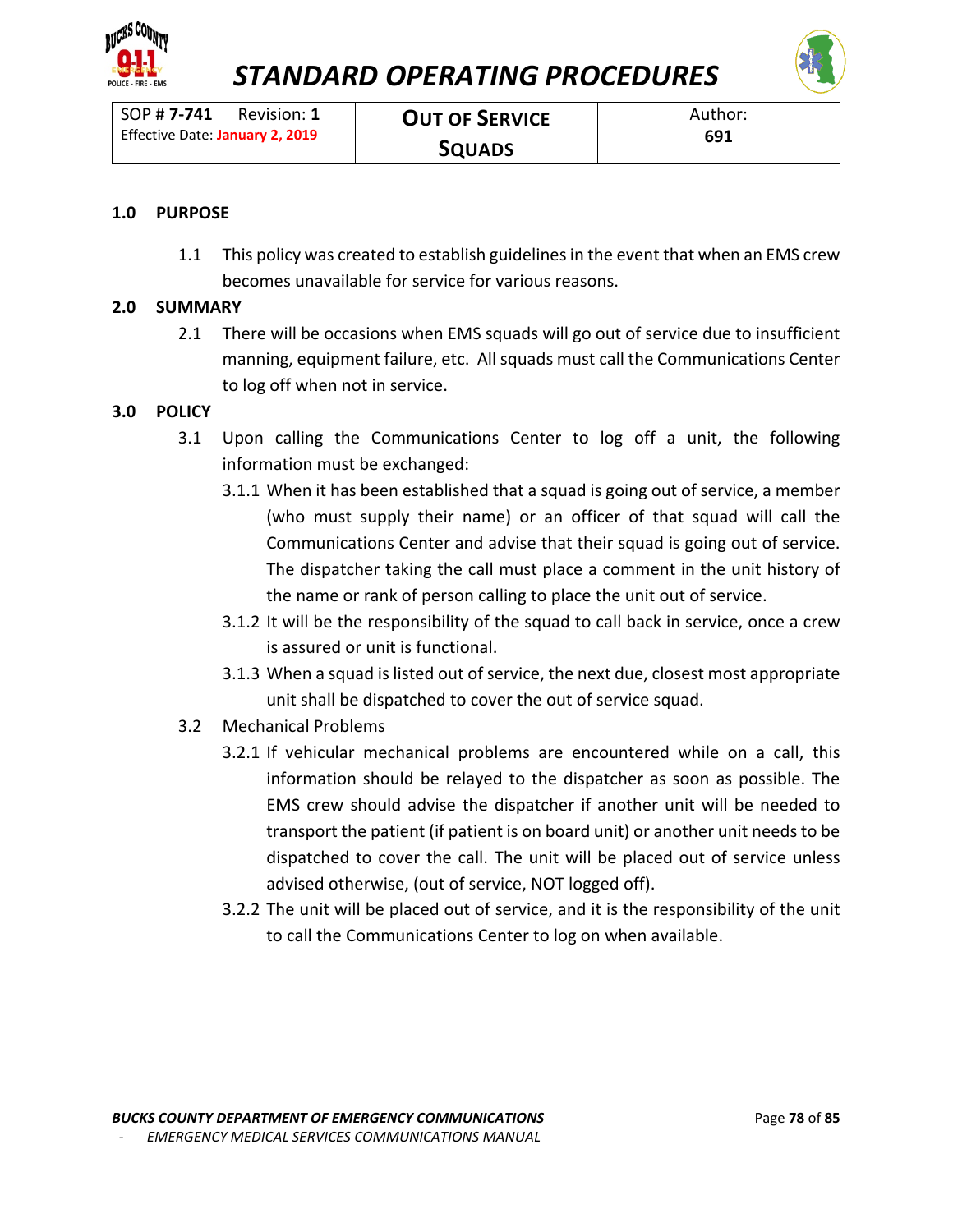



SOP # **7‐742**  Revision: **1** Effective Date: **January 2, 2019 ROUTINE TRANSPORTS**

### **1.0 PURPOSE**

1.1 This policy was created to establish guidelines on EMS agencies participating in Routine Transports.

#### **2.0 SUMMARY**

2.1 Routine transports are not emergent in nature, the following policy has been established for this type call**.** 

- 3.1 Non routine/non-emergent transportation shall not be tone paged by the Communications Center. The caller will be referred to the proper EMS squad phone number.
- 3.2 The Communication Center's personnel are not responsible to call back the caller and advise that a particular EMS squad cannot handle the transport.
- 3.3 All emergency transports will be dispatched as previously described in this manual.
- 3.4 As noted in prior sections of this manual, air time on EMS frequencies is a valuable commodity and should not be wasted. Along with this statement should be considered the amount of EMS and fire calls dispatched per year by this Communications Center.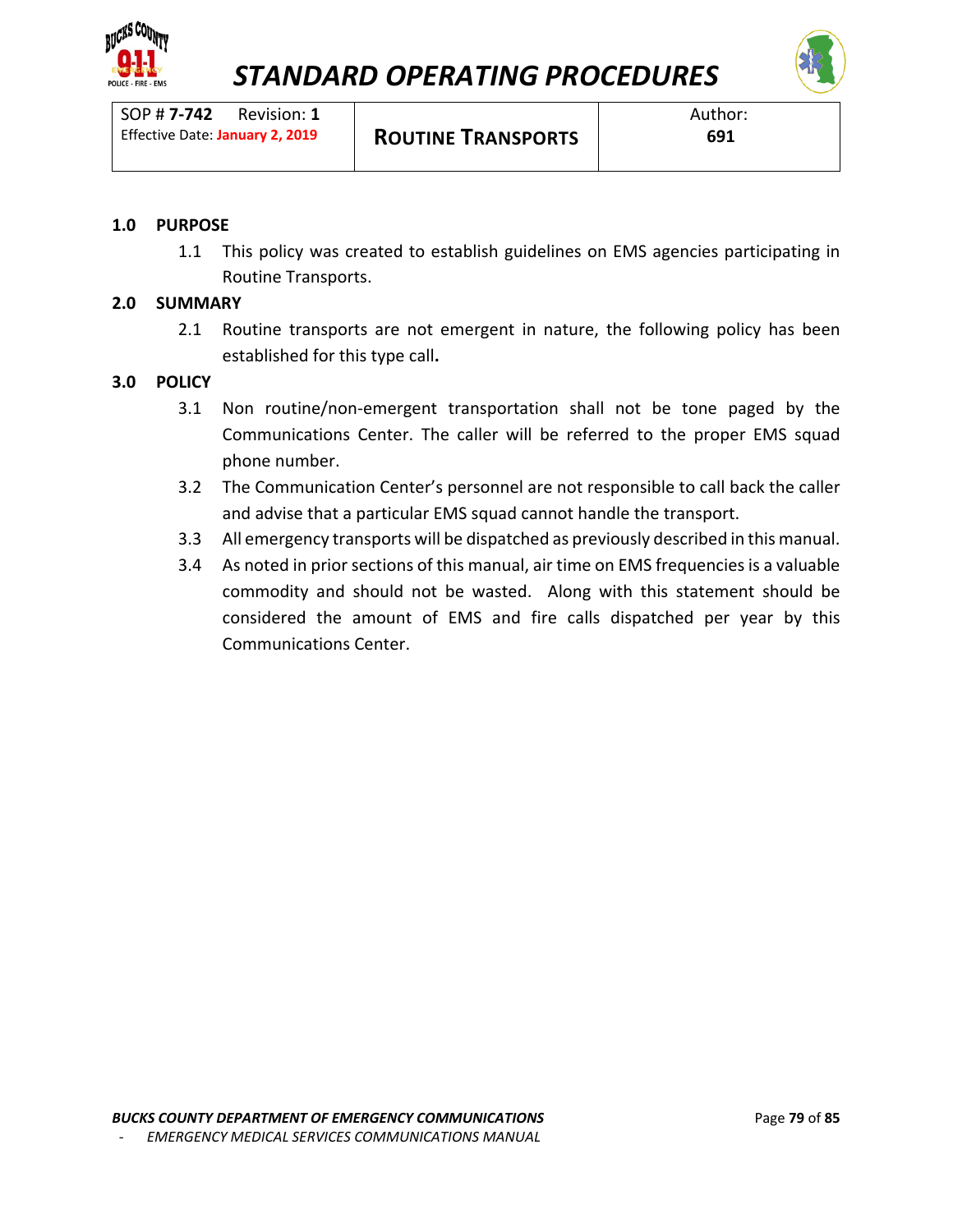



Author: **EHS Office** 

#### **1.0 PURPOSE**

1.1 This policy was created to establish guidelines on Special Requests for certain Ambulance responses.

#### **2.0 SUMMARY**

2.1 There are occasions where a complainant (or caller) will call the Communications Center and request a specific squad dispatched for an emergency. A conflict occurs when the requested EMS squad is not the primary (first due) squad.

- 3.1 No request will be made for another ambulance.
- 3.2 All dispatches will be processed following BLKs as entered in C.A.D.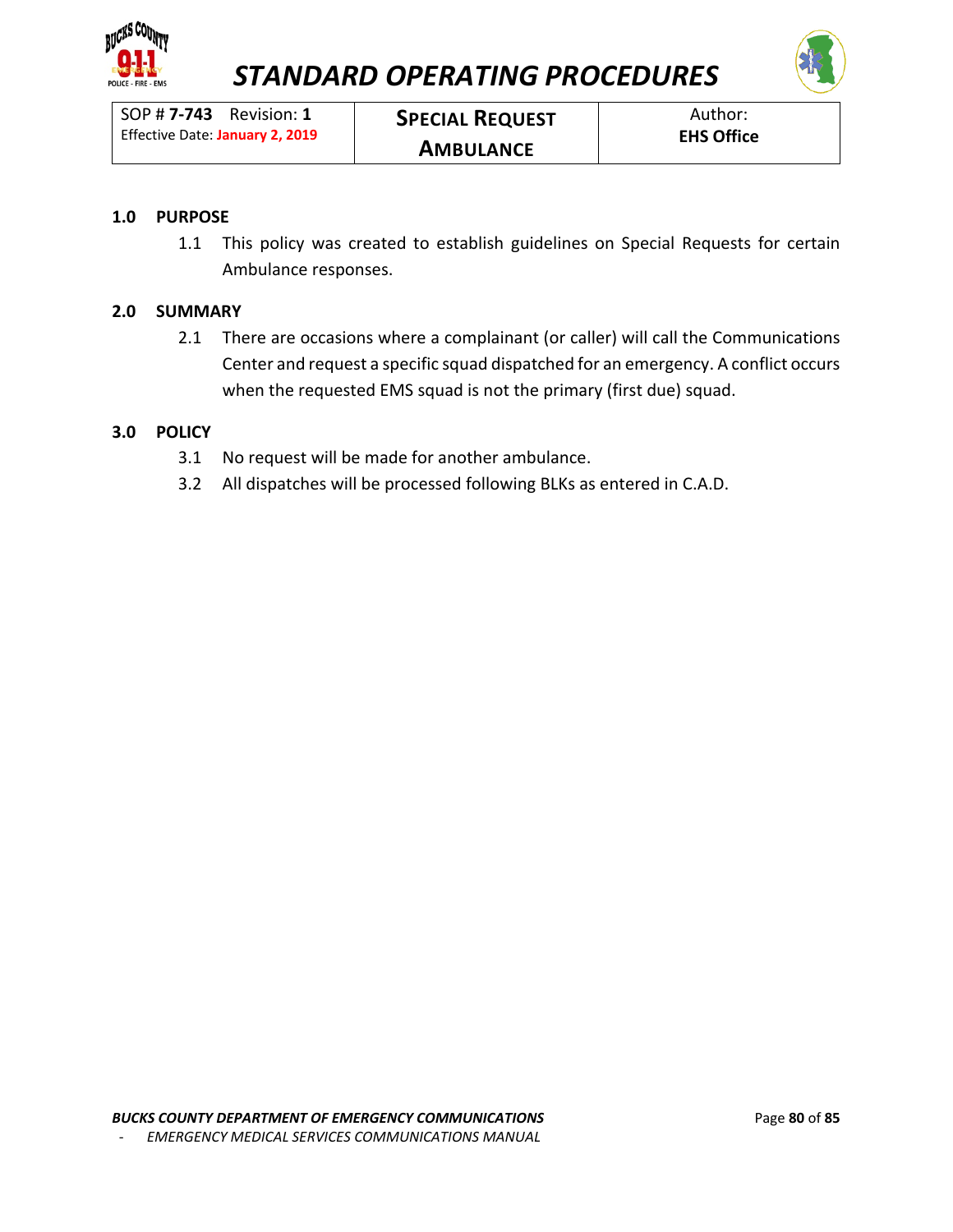



| SOP # 7-744<br>Revision: 1      | <b>INTER-HOSPITAL</b>    | Author: |
|---------------------------------|--------------------------|---------|
| Effective Date: January 2, 2019 | <b>URGENT TRANSPORTS</b> | 691     |

#### **1.0 PURPOSE**

1.1 This policy was created to establish guidelines for dispatch of urgent inter-hospital transports.

#### **2.0 SUMMARY**

2.1 A patient whom is in a qualified medical facility such as a hospital that needs transportation from that facility to another such facility; as expeditiously as possible for all parties involved.

- 3.1 The reasons for such transport include: cardiac catherization, specialized testing (i.e. MRI), specialized medical or surgical procedures, etc.
- 3.2 Upon receipt of the call from the hospital to the Communications Department, the dispatcher shall, enter the call into C.A.D. and follow the appropriate dispatch procedure to ensure that an ambulance handles the call.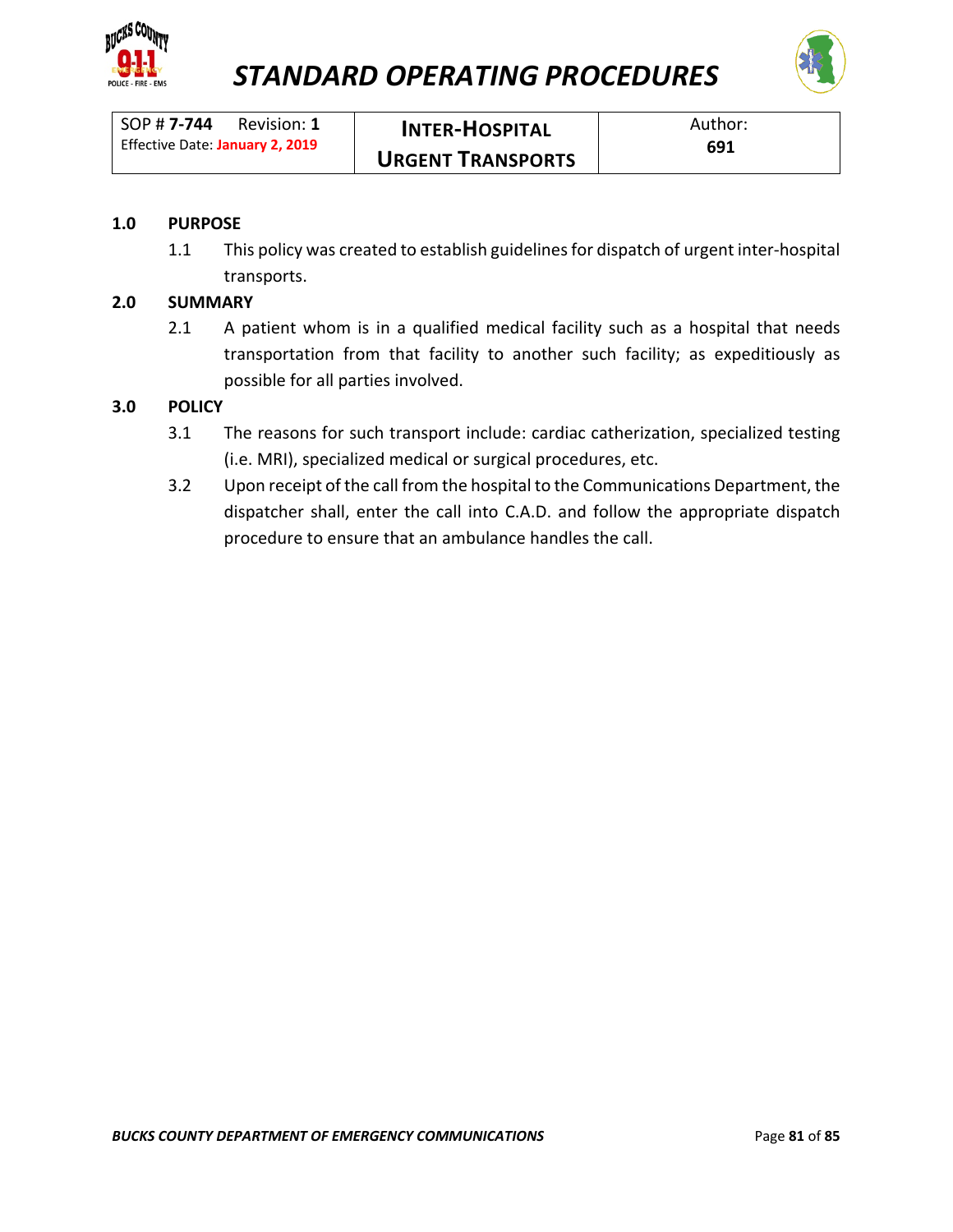



SOP # **7‐745**  Revision: **1** Effective Date: **January 2, 2019**

## **1.0 PURPOSE**

1.1 This policy was created to establish guidelines for use of L&S PSAP Notification.

## **2.0 SUMMARY**

2.1 Services who intend to use L&S for the purpose of an Emergent Response or Transport of a patient who is believed to have a time sensitive life threatening emergency and have not received a Bucks County Incident Number. The agency/unit must notify the Communications Center (PSAP).

#### **3.0 POLICY**

- 3.1 The Bucks County PSAP can be notified by telephone (1‐888‐245‐7210, #2, #5) or by the Bucks County Public Safety Radio, required by licensure on the appropriate channel (EMS North or EMS South or Med 4).
- 3.2 The following minimum information will be given at the time of PSAP notification. Notification should be made at the time of call receipt.
	- 3.2.1 Agency Name
	- 3.2.2 Bucks County Unit Number
	- 3.2.3 Origin Location (pickup location, location of call)
	- 3.2.4 Nature of call
- 3.3 At the completion of the incident, a PCR must be completed on a PA Approved electronic data collection program, as required by PA Code Title 28, pertaining to ambulance licensure.
- 3.4 Out of Bucks County Agencies are encouraged to contact the Bucks County PSAP as a courtesy and advise them of any L&S use for:
	- 3.4.1 Pick up locations in Bucks County
	- 3.4.2 Receiving facilities in Bucks County

### **4.0 DEFINITIONS**

4.1 L&S – Lights and Sirens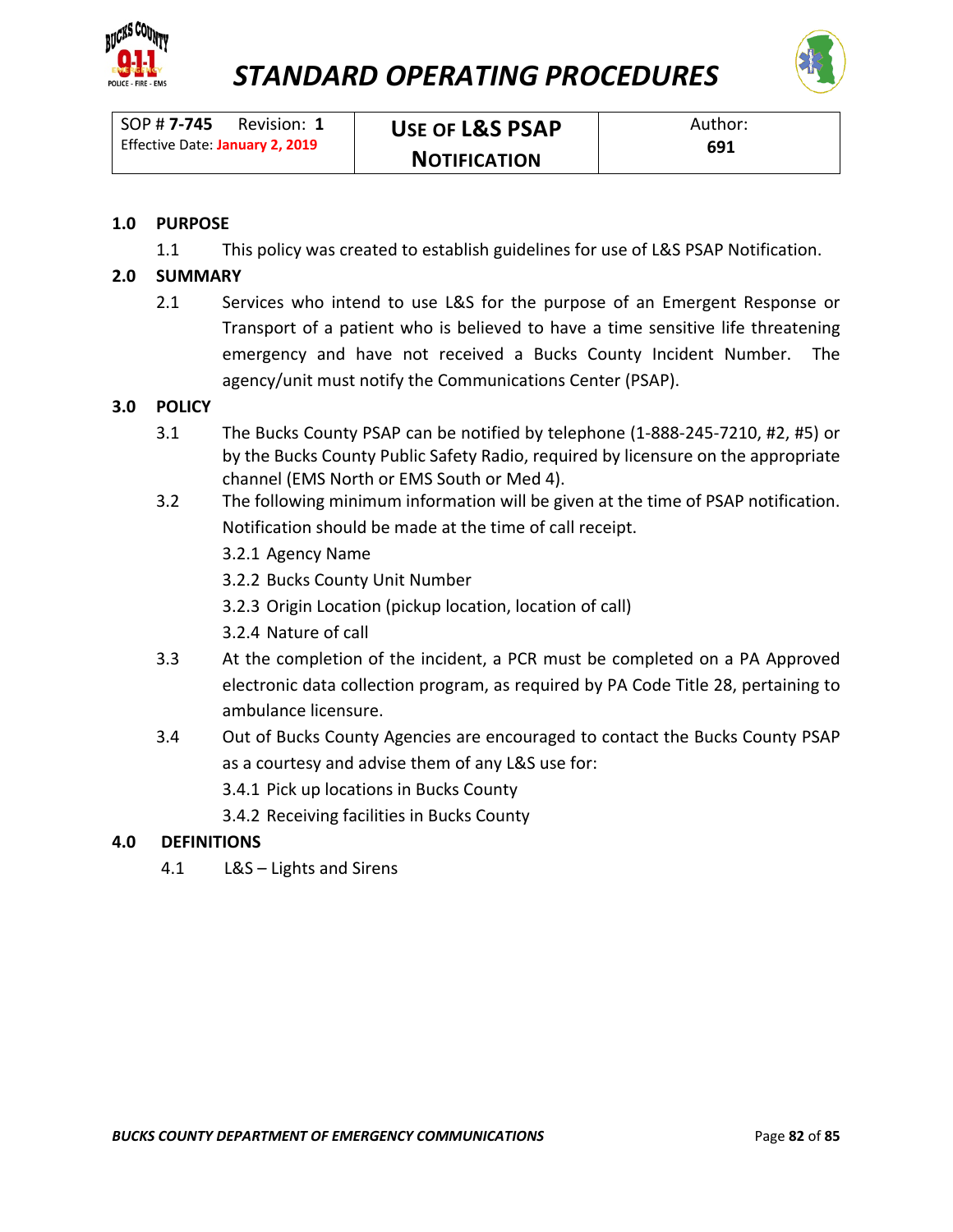



| SOP # <b>7-746</b><br>Revision: 2 | <b>PRE-HOSPITAL 302</b> | Author:        |
|-----------------------------------|-------------------------|----------------|
| Effective Date: January 2, 2019   | <b>REQUEST</b>          | <b>EHS/691</b> |

#### **1.0 PURPOSE**

1.1 This policy was created to establish a process when EMS requests a call from the "On‐Call Mental Health Delegate". This policy will assist in creating a record, via recorded telephone line, of potential command instructions between the Mental Health Delegate and the EMS Practitioner.

#### **2.0 SUMMARY**

2.1 Although these instances are usually handled by law enforcement, this policy will cover when an EMT or Paramedic is the responsible party making the request for a "302" commitment on a patient. The need for a recording in these circumstances exists.

#### **3.0 POLICY**

3.1 When an EMS practitioner makes a request for a call from "On‐Call Mental Health Delegate", the on call mental health will be notified by routine process. The DIII will send a notification via Everbridge to the EHS representatives for awareness that a request has been made. Once contact is made with a Mental Health Department delegate they will then be conferenced via phone with the requesting EMS practitioner on a recorded telephone line.

#### **4.0 PROCEDURE**

- 4.1 The EMS practitioner will request for the on‐call mental health to be contacted for a Pre Hospital 302 authorization. The EMS practitioner will contact the EMS Zone Dispatcher via phone and will supply the following information:
	- 4.1.1 Requesting practitioner's name
	- 4.1.2 Requesting practitioner's phone number
- 4.2 The EMS Zone Dispatcher will notify the on duty DIII of the request and provide the contact information for the requesting practioner.
- 4.3 The DIII will contact the Bucks County Mental Health delegate.
	- 4.3.1 **Normal Business Hours**‐ Contact the Mental Health Office
	- 4.3.2 **After hours/Weekend Holidays**‐ Contact the On Call Mental Health Delegate
- 4.4 The DIII will send an Everbridge notification using the "Prehospital 302" template.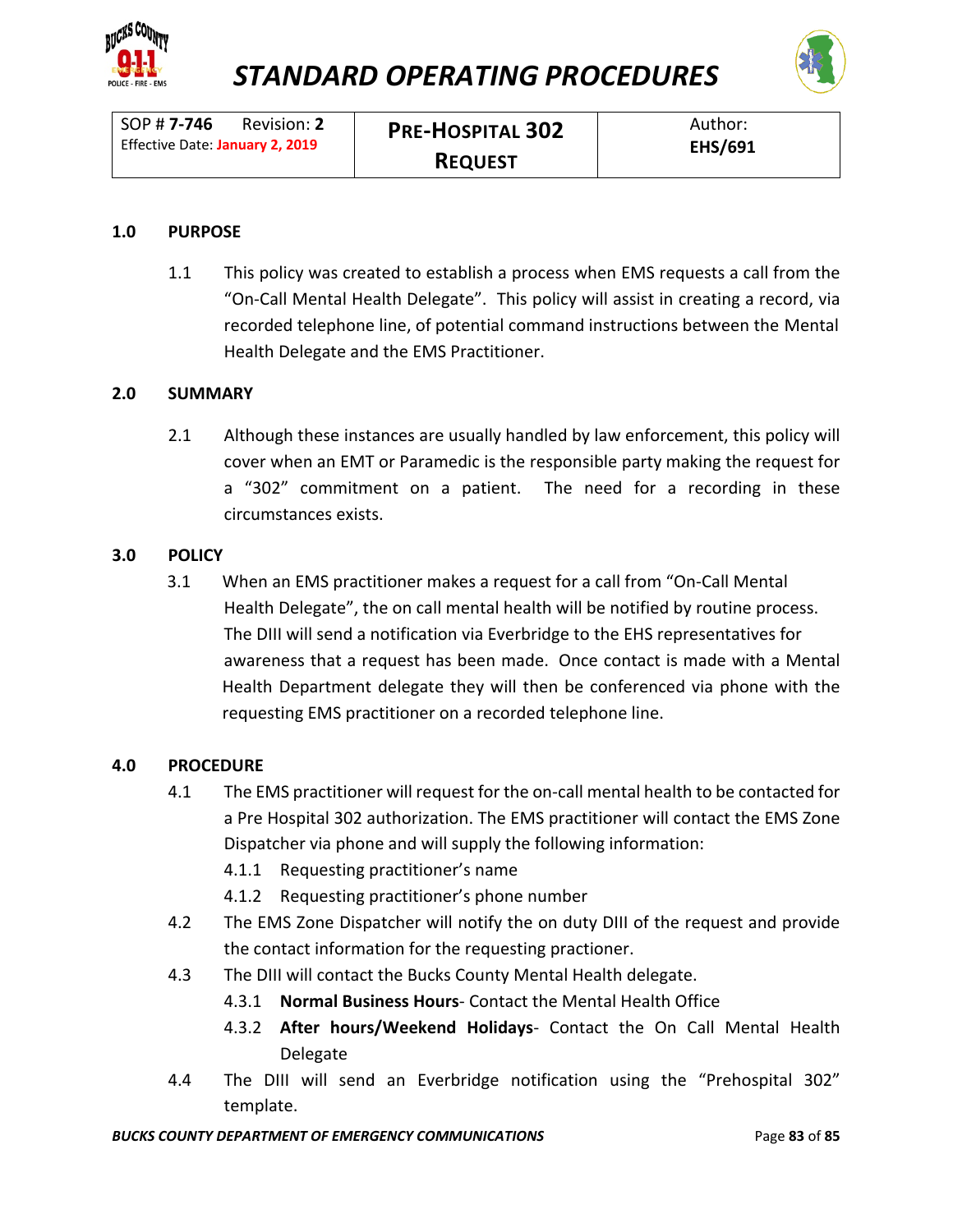



| SOP # 7-746<br>Revision: 2      | <b>Pre-Hospital 302</b> | Author: |
|---------------------------------|-------------------------|---------|
| Effective Date: January 2, 2019 | <b>Request</b>          | EHS/691 |

- 4.5 Once the DIII has made telephone contact with the Mental Health Delegate, he/she will then conference the telephone call with the requesting practioner.
- 4.6 If there is no response from the on-call mental health delegate within five minutes of the alert, then the Everbridge notification will be resent. This will enable the EHS department to assist with the process.
- 4.7 The DIII will remain on the line until the end of the conversation in the event that any further needs are required by either party.